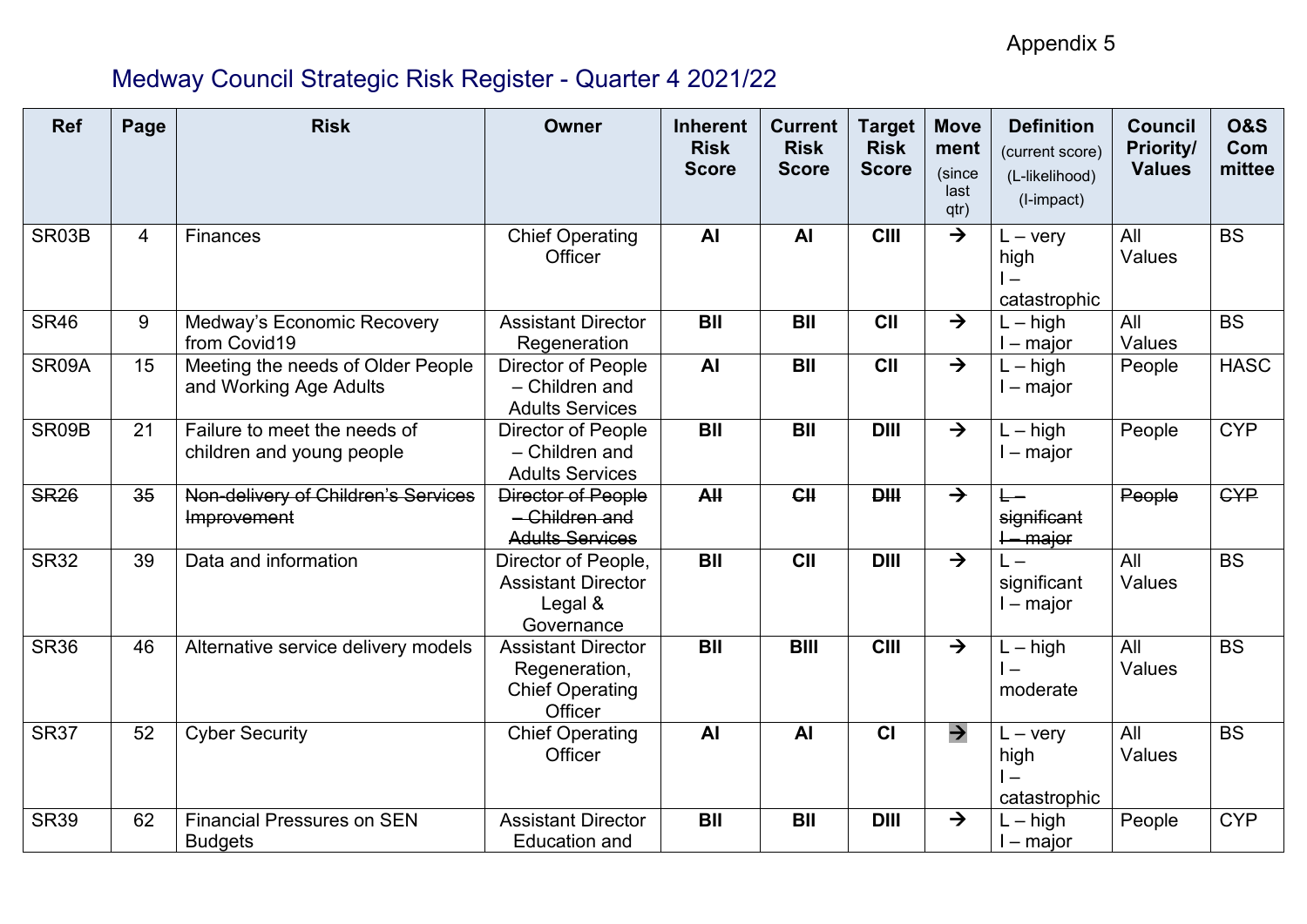| <b>Ref</b>  | Page | <b>Risk</b>                                                                                | <b>Owner</b>                                                                                 | <b>Inherent</b><br><b>Risk</b><br><b>Score</b> | <b>Current</b><br><b>Risk</b><br><b>Score</b> | <b>Target</b><br><b>Risk</b><br><b>Score</b> | <b>Move</b><br>ment<br>(since<br>last<br>qtr) | <b>Definition</b><br>(current score)<br>(L-likelihood)<br>(I-impact) | <b>Council</b><br><b>Priority/</b><br><b>Values</b> | <b>O&amp;S</b><br>Com<br>mittee |
|-------------|------|--------------------------------------------------------------------------------------------|----------------------------------------------------------------------------------------------|------------------------------------------------|-----------------------------------------------|----------------------------------------------|-----------------------------------------------|----------------------------------------------------------------------|-----------------------------------------------------|---------------------------------|
|             |      |                                                                                            | <b>SEND</b>                                                                                  |                                                |                                               |                                              |                                               |                                                                      |                                                     |                                 |
| <b>SR02</b> | 65   | <b>Business continuity and</b><br>emergency planning                                       | <b>Director of Place</b><br>and Deputy Chief<br>Executive, Chief<br><b>Operating Officer</b> | C <sub>1</sub>                                 | <b>DII</b>                                    | <b>DII</b>                                   | $\rightarrow$                                 | $L - low$<br>$-$ major                                               | All<br>Values                                       | <b>BS</b>                       |
| <b>SR17</b> | 70   | Delivering regeneration                                                                    | Director of Place<br>and Deputy Chief<br>Executive                                           | <b>BII</b>                                     | <b>BII</b>                                    | CII                                          | $\rightarrow$                                 | $L - h$ igh<br>l – major                                             | Growth                                              | <b>RCE</b>                      |
| <b>SR47</b> | 78   | <b>Climate Change</b>                                                                      | <b>Assistant Director</b><br><b>Frontline Services</b>                                       | All                                            | All                                           | <b>DIII</b>                                  | $\rightarrow$                                 | $L - \text{very}$<br>high<br>l – major                               | Place                                               | <b>RCE</b>                      |
| <b>SR49</b> | 81   | Income Reduction due to Covid19                                                            | <b>Chief Operating</b><br>Officer                                                            | <b>Al</b>                                      | <b>CII</b>                                    | CII                                          | $\rightarrow$                                 | $\mathsf{I}$ $-$<br>significant<br>– major                           | All<br>Values                                       | <b>BS</b>                       |
| <b>SR50</b> | 86   | Delivering £170m Housing<br>Infrastructure Fund (HIF)<br>programme                         | <b>Assistant Director</b><br>Regeneration                                                    | <b>BII</b>                                     | CII                                           | CII                                          | $\rightarrow$                                 | $\Box$<br>significant<br>– major                                     | Growth                                              | <b>RCE</b>                      |
| <b>SR52</b> | 90   | A new severe pandemic, e.g. flu,<br>Covid-xx, MERS or other, more<br>serious than Covid-19 | <b>Director of Public</b><br>Health                                                          | B <sub>1</sub>                                 | B <sub>1</sub>                                | <b>BIII</b>                                  | <b>NA</b><br>$\rightarrow$                    | <del>L high</del><br>catastrophic                                    | People                                              | <b>HASC</b>                     |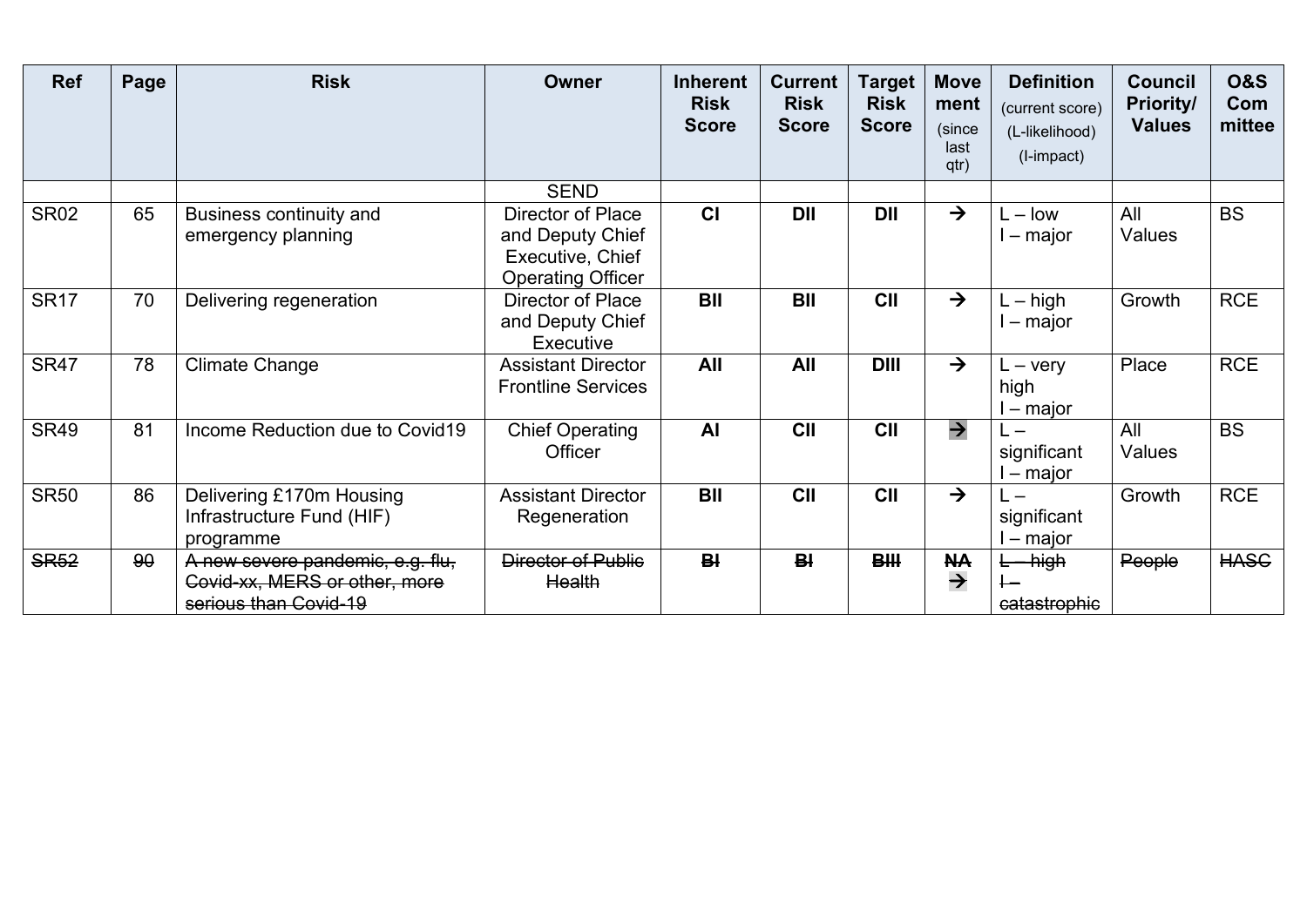# Strategic Risk Profile

# Key

| Low risk/priority    | Green |
|----------------------|-------|
| Medium risk/priority | Amber |
| High risk/priority   | Red   |

| Very high<br>likelihood<br>A   | Amber                 | <b>Red</b>              | <b>Red</b><br>47                         | <b>Red</b><br>03B, 37  |
|--------------------------------|-----------------------|-------------------------|------------------------------------------|------------------------|
| High<br>likelihood<br>в        | Amber                 | Amber<br>36             | <b>Red</b><br>46, 09A,<br>09B, 39,<br>17 | <b>Red</b><br>52       |
| Significant<br>likelihood<br>C | Green                 | <b>Amber</b>            | <b>Red</b><br>26, 32,<br>49,50           | <b>Red</b>             |
| Low<br>likelihood<br>D         | Green                 | <b>Amber</b>            | Amber<br>02                              | <b>Amber</b>           |
| Very low<br>likelihood<br>Е    | Green                 | Green                   | Amber                                    | Amber                  |
| Almost<br>impossible<br>F      | Green                 | Green                   | Amber                                    | Amber                  |
|                                | Minor<br>impact<br>IV | Moderate<br>impact<br>Ш | Major<br>impact                          | Catastrophic<br>impact |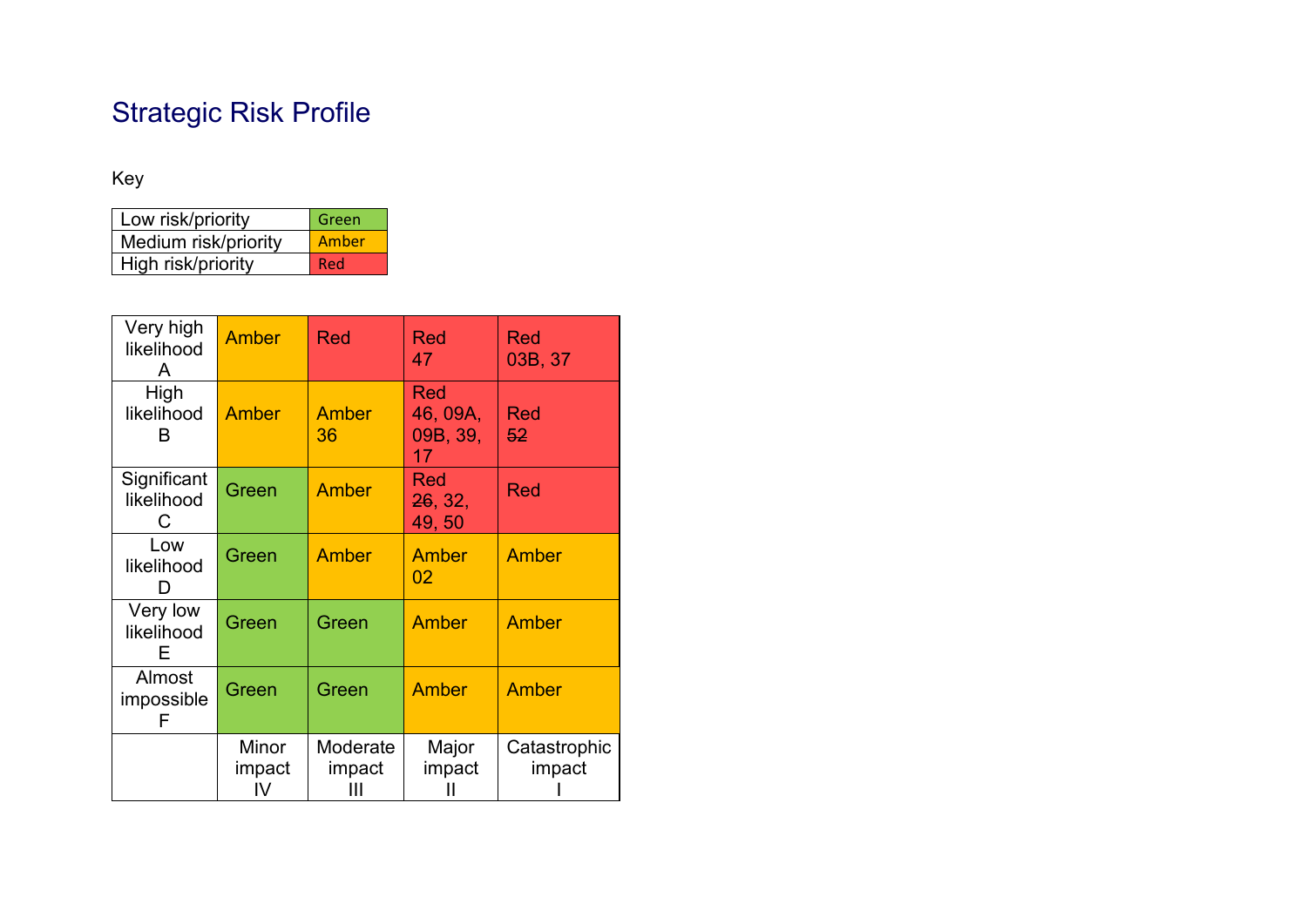#### **RISK OWNER: CHIEF OPERATING OFFICER**

#### **PORTFOLIO: LEADER**

#### **Current Residual Risk Score AI (Likelihood – very high. Impact – catastrophic)**

Demographic pressures in adult social care, children's care and Special Educational Needs and Disabilities (SEND) remain a significant issue, but this has been further exacerbated by the impact of the Covid19 pandemic. The government moved swiftly to address the in-year pressures, both in terms of direct expenditure and losses of income and during 2020/21 it was enough to cover these pressures. It also put in place a generous package of support for businesses and vulnerable people, which for now has insulated the economy from the worst effects – business failure and unemployment. The local government settlement confirmed earlier this year identified the resources available to local authorities, including further funding to address the continued impact of the pandemic in the current financial year. Other than this, a major part of the increase in the council's spending power came in the form of additional flexibility to raise additional council tax, through another round of the so-called 'adult social care precept'. The view across the sector, particularly upper tier authorities, is that the funding is still insufficient, and like Medway, many authorities have been compelled to call upon reserves to balance their 2021/22 and 2022/23 budgets, with some continuing to highlight the risk of Section 114 notices. Against this challenging backdrop the residual risk remains at AI.

#### **Inherent Risk Score AI**

There continues to be a major risk over the council's ability to deliver a balanced budget, whilst at the same time delivering good quality services to the people of Medway. The government has still failed to address the inherent under-funding of both adult social care and services for children and it is this that remains the most significant risk to the sustainability of upper tier authorities.

The move away from central support from government and greater reliance on local taxation through council tax and retained business rates, whilst providing local authorities with the opportunity to benefit directly from growth, also brings with it significant risks to overall funding. To date, the government's continued reliance on one-year settlements has exacerbated uncertainty and made planning difficult. However, the government have confirmed that on 27 October 2021, the Autumn Statement will outline a three-year local government finance settlement.

#### **Target Residual Risk Score CIII**

The objective of the medium-term planning process is to forecast the budget 'gap' over several years, taking into account assumptions around demographic, inflationary and other pressures and projecting forward the future funding from council tax, business rates and government grants.

Ultimately the aim would be to get to a position where a Medium-Term Financial Strategy (MTFS) our financial projections, through robust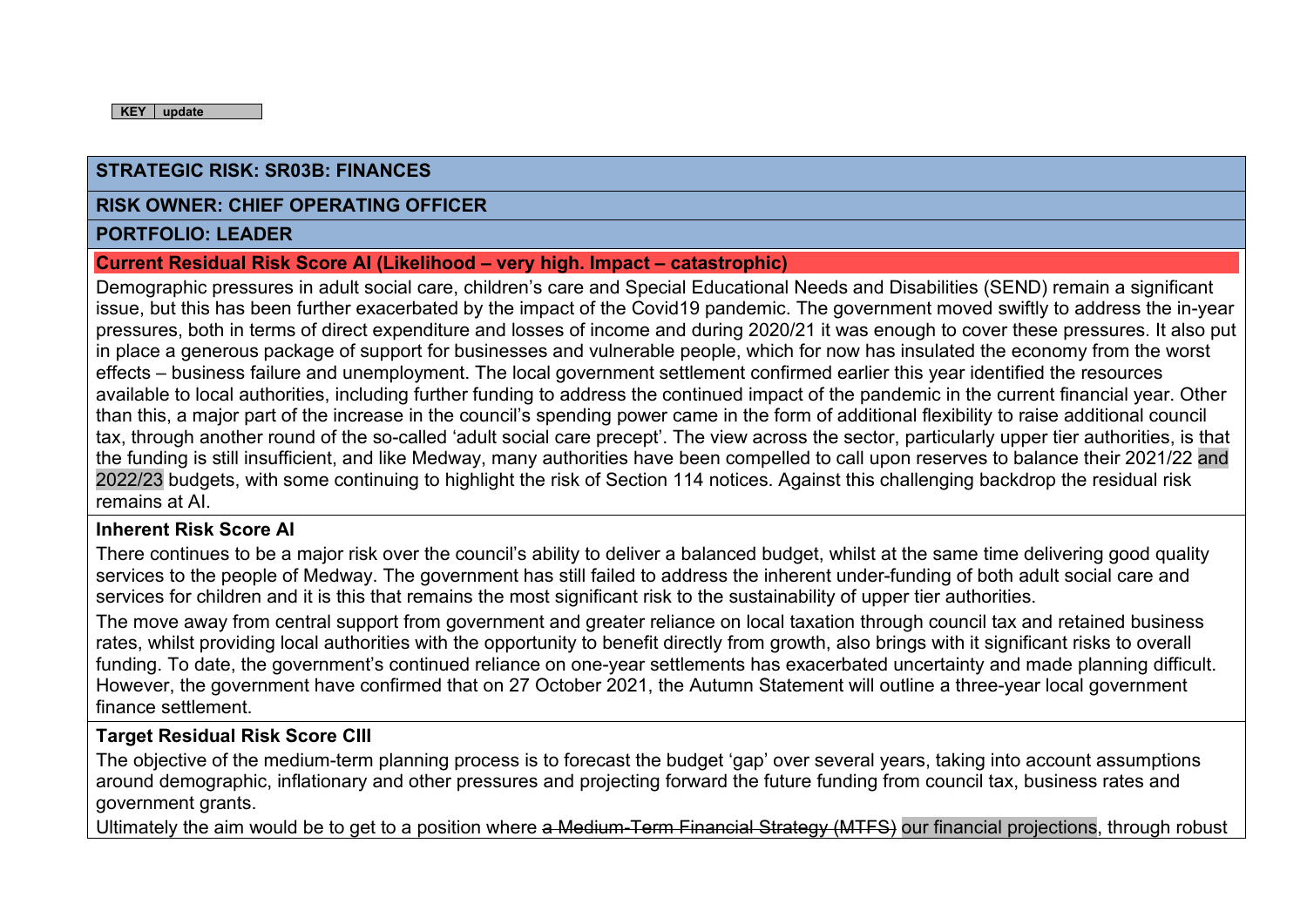strategic plans, presents a balanced budget year-on-year, protecting and increasing reserves and providing assurance to the council that its financial position is secure and sustainable. In previous years an Medium-Term Financial Strategy (MTFS) has been prepared for the Cabinet in autumn. However, the ongoing effects of the pandemic continue to impact on both expenditure and income and as the government is not set to announce its Spending Review until 27 October 2021, as the government continues to rely on one year settlements, it was not possible to produce meaningful projections across the medium term at this stage again this year. Instead, a Financial Outlook 2022/23 Report was presented to Cabinet in September and from February 2022 our medium term projections will be reported to Cabinet alongside the final budget presented to its meeting in February of each year and this will be our approach going forward.

There will always however be a significant residual risk, as the MTFS/Financial Outlook projections are based upon uncertain assumptions in respect of the council's tax base, the government's finances, demographic pressures, inflation, interest rates and the economic climate.

# **Trigger**

The years of austerity and annual reductions in central support from government, allied to the capping of council tax increases and the introduction of the business rate retention scheme. Allied with the demographic pressures in both adult social care and children's care, pressures in relation to homelessness and pressures on pay and prices, not least the national living wage, the outlook for local authority finance remains challenging, exacerbated by the impact of the Covid19 pandemic.

### **Consequence**

- Very difficult decisions around funding allocation.
- Service cuts.
- Quality of service compromised.
- Cutback in staffing within an already lean organisation.
- Qualified Value for Money (VFM) judgement by the external auditor.
- Negative local publicity.
- Damage to reputation.

# **Opportunities and the way forward**

The key to improving the effectiveness of the council's financial planning and management is to address the uncertainty around future funding and improve the forecasting of cost pressures. The failure of central government to articulate how it intends to ensure the sustainability of local government has made this task virtually impossible, however the Finance Management team continue to work closely with colleagues within the Planning and Regeneration teams with a view to more accurately projecting future council tax and business rates. The Covid19 pandemic continues to cause far-reaching impacts, not least on the council's financial sustainability, and has exacerbated how challenging it is to project future resources. However, it has also offered an opportunity and impetus to review the types of services we offer and the way we provide them.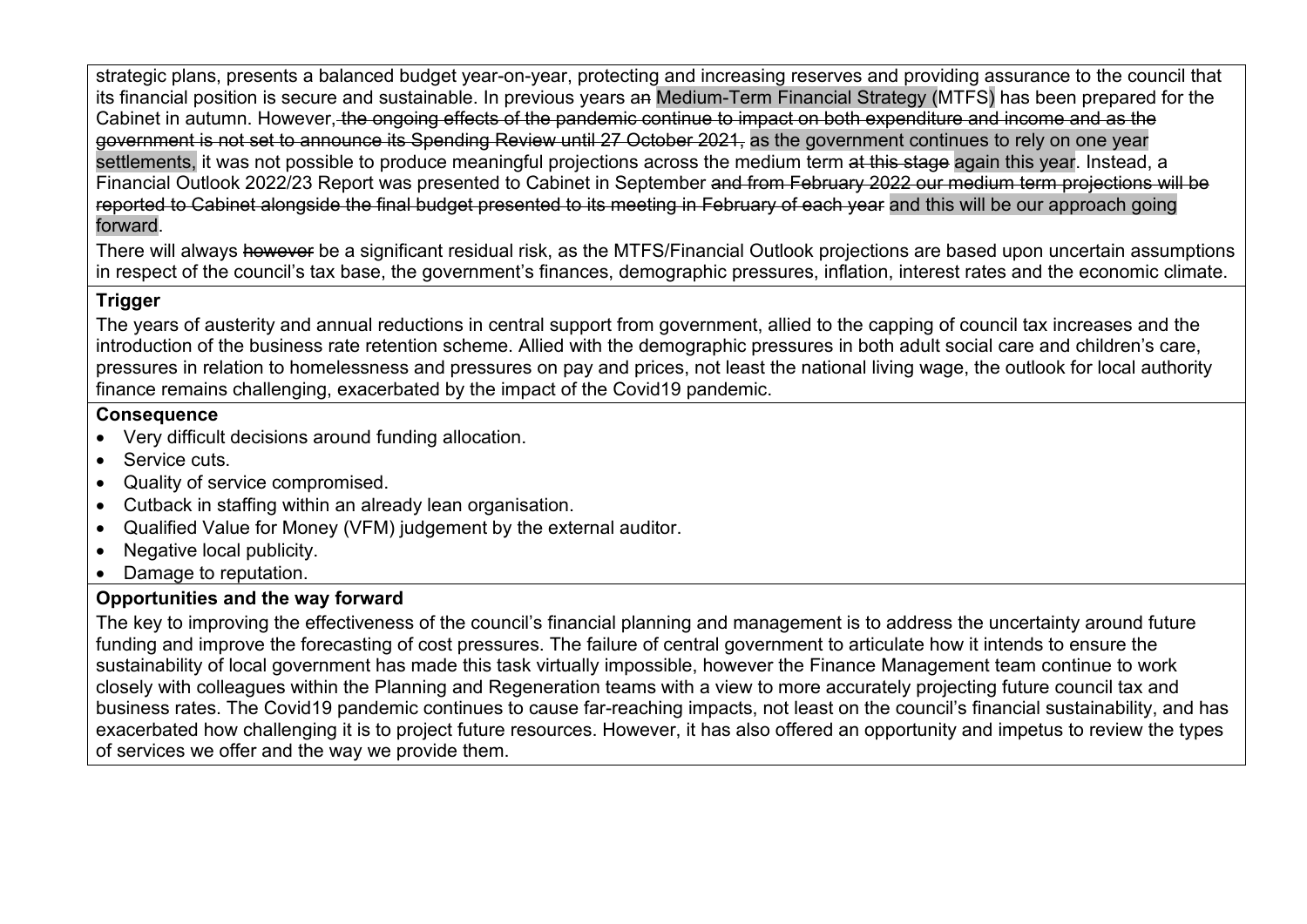**Mitigating Action: SR03B.01**: Need to ensure effective response to the spending review, but also lobbying for greater local powers to raise revenues

#### **Lead Officer**: Chief Finance Officer

# **Desired Outcome: Expected Output**

Co-ordinate responses with members, brief Members of Parliament (MPs), agree a media campaign, and solicit support from peer authorities / partnerships.

Positive conclusion following external audit work on Value for Money in respect of the adequacy of financial planning and effective budgetary control.

Increased devolution of tax raising powers to the council.

The Covid19 crisis has made meaningful longer-term planning impossible and so the sector continues to lobby for a meaningful long term spending review. Alas, the sector is expecting to see a continuation of single year settlements for some time yet.

#### **Progress update April 2022**

In spite of Medway supporting some significant sector-wide lobbying, the settlement was disappointing, again representing a one year settlement and offering little assurance of an improved settlement year-on-year.

#### **Progress update December 2021**

The Chancellor's Autumn Statement did indeed outline departmental expenditure limits for the next three years, however this did not then manifest in a three year provisional settlement. The settlement has in part responded to the pressures in Adult Social Care, but still falls a long way short of providing the funding that upper tier local authorities have been lobbying for.

# **STRATEGIC RISK: SR03B: FINANCES**

**Mitigating Action: SR03B.02**: Align priorities and activity of the council to resource availability through the MTFS process

**Lead Officer**: Corporate Management Team

# **Desired Outcome: Expected Output**

Robust financial planning and management, ensuring financial risks are identified and managed effectively.

Identification and delivery of a range of savings and income generating initiatives.

Co-ordinate responses with members, agree a media campaign, solicit support from peer authorities.

Balanced budget with resources aligned to priorities, delivery of VFM and savings to ensure financial sustainability in the medium-term.

Positive conclusion following external audit work on Value for Money in respect of the adequacy of financial planning, effective budget control, balanced budget and adequacy of reserves.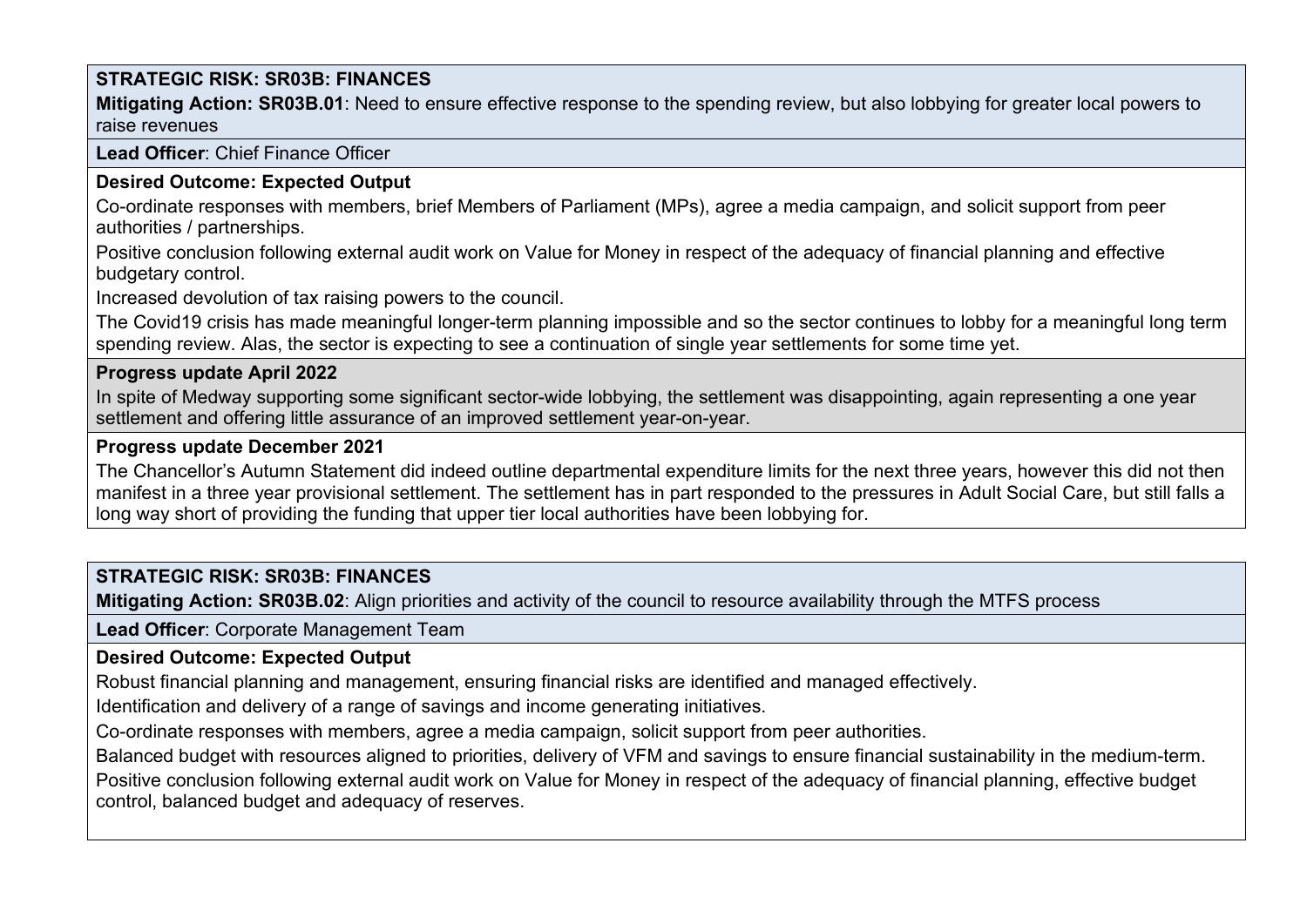**Mitigating Action: SR03B.02**: Align priorities and activity of the council to resource availability through the MTFS process

### **Milestones**

Medium Term Financial Strategy (replaced by Financial Outlook 2022/23 for 2021) in November.

Capital and Revenue budget agreed by council in February.

# **Progress update April 2022**

The organisation responded well to the challenge and the council eventually agreed a budget, underpinned by around £5m of reserves. This will in part be met from the forecast underspend in the 2021/22 financial year, however this is not sustainable and future budget setting will be reliant on significant action to address the pressures primarily manifesting within Children's Services and Adult Social Care.

# **Progress update December 2021**

The work that was undertaken principally within the Finance and Business Improvement division, but with input from the service directorates, has significantly reduced the 'gap' in next year's revenue budget down to a level that feels achievable, but unless further savings are identified in advance of the council's Annual Budget Meeting, it is unlikely that the council will be able to set a budget without recourse to reserves.

# **STRATEGIC RISK: SR03B: FINANCES**

**Mitigating Action: SR03B.03**: Create resources for investment priorities

**Lead Officer**: Corporate Management Team

# **Desired Outcome: Expected Output**

Track funding opportunities.

Maximise capital receipts on asset disposal.

Prudential borrowing.

Revenue returns from investments and capital assets and appreciation in capital asset values.

# **Progress update April 2022**

In setting the 2022/23 budget, the council agreed a £15m increase to its already ambitious capital programme and a further £2m transformation and improvement activity, using flexibilities over capital receipts. The Children and Adults budget is underpinned by hundreds of thousands of pounds in 'invest to save' schemes.

# **Progress update December 2021**

Whilst the council has enjoyed a couple of successful years, in terms of generating capital receipts, it's unlikely that these will be sufficient to fund all of the requirements identified in the Capital Strategy. The administration is currently considering how to prioritise its limited capital receipts between actual capital schemes and the need to use its flexibilities to fund transformational projects and the council's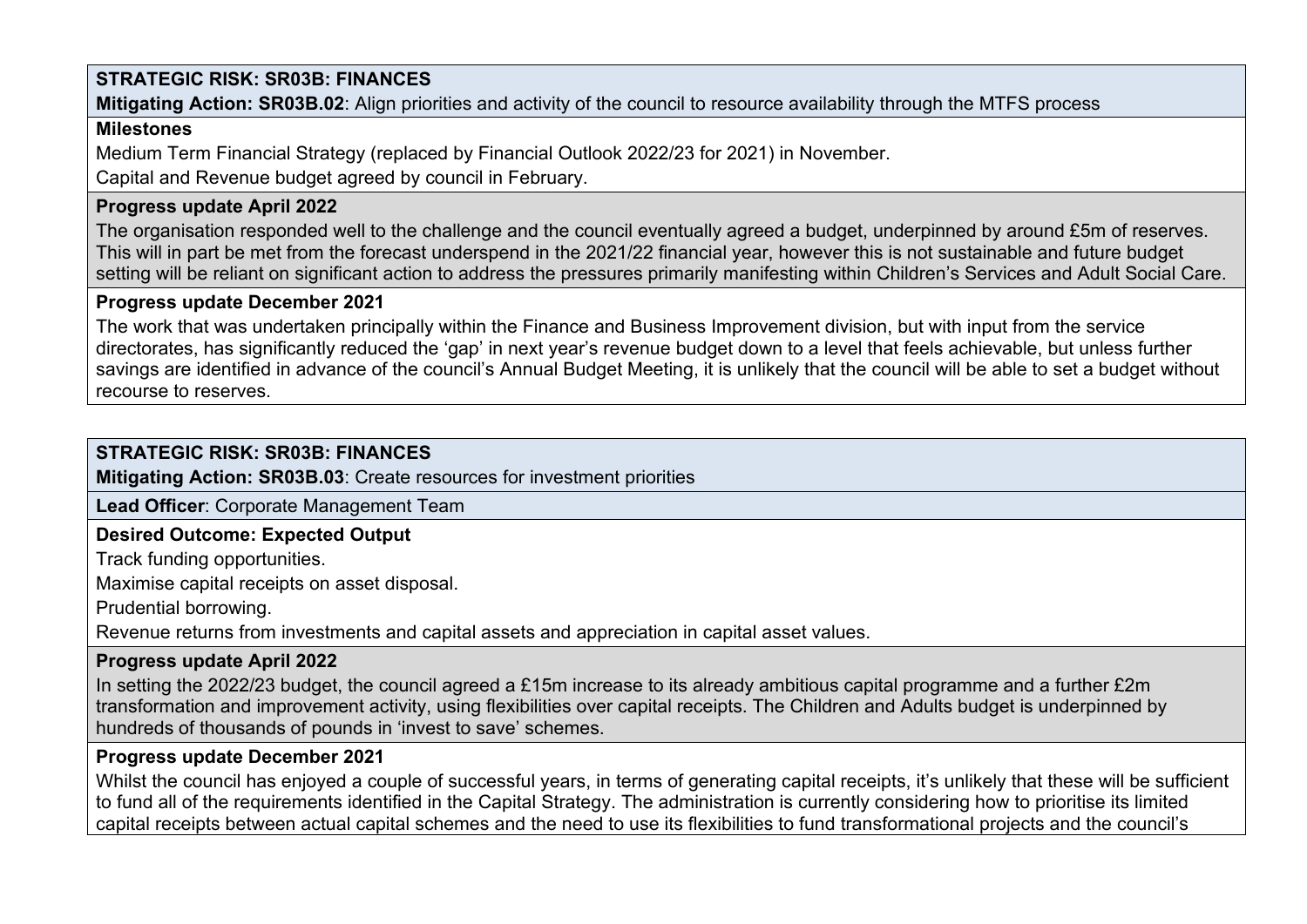**Mitigating Action: SR03B.03**: Create resources for investment priorities

ongoing improvement programmes.

# **STRATEGIC RISK: SR03B: FINANCES**

**Mitigating Action: SR03B.04**: Delivery of digital transformation programme

**Lead Officer**: Transformation Board

#### **Desired Outcome: Expected Output**

Development of high-quality digital services.

Delivery of efficiency savings through enhanced processes.

High quality digital services and reduced service delivery cost.

Improved value for money in the delivery of council services.

#### **Progress update April 2022**

The council has confirmed its support for the work of the Business Change team by continuing to fund this next year, and a number of significant workstreams are planned for the next 12 months.

#### **Progress update December 2021**

With the support of the Business Change team, service directorates have a number of major efficiency work streams in progress that have helped to close the budget gap for next year. As referenced above, it is likely that the administration will continue to avail itself of the flexibility around the use of capital receipts, in order to continue this work.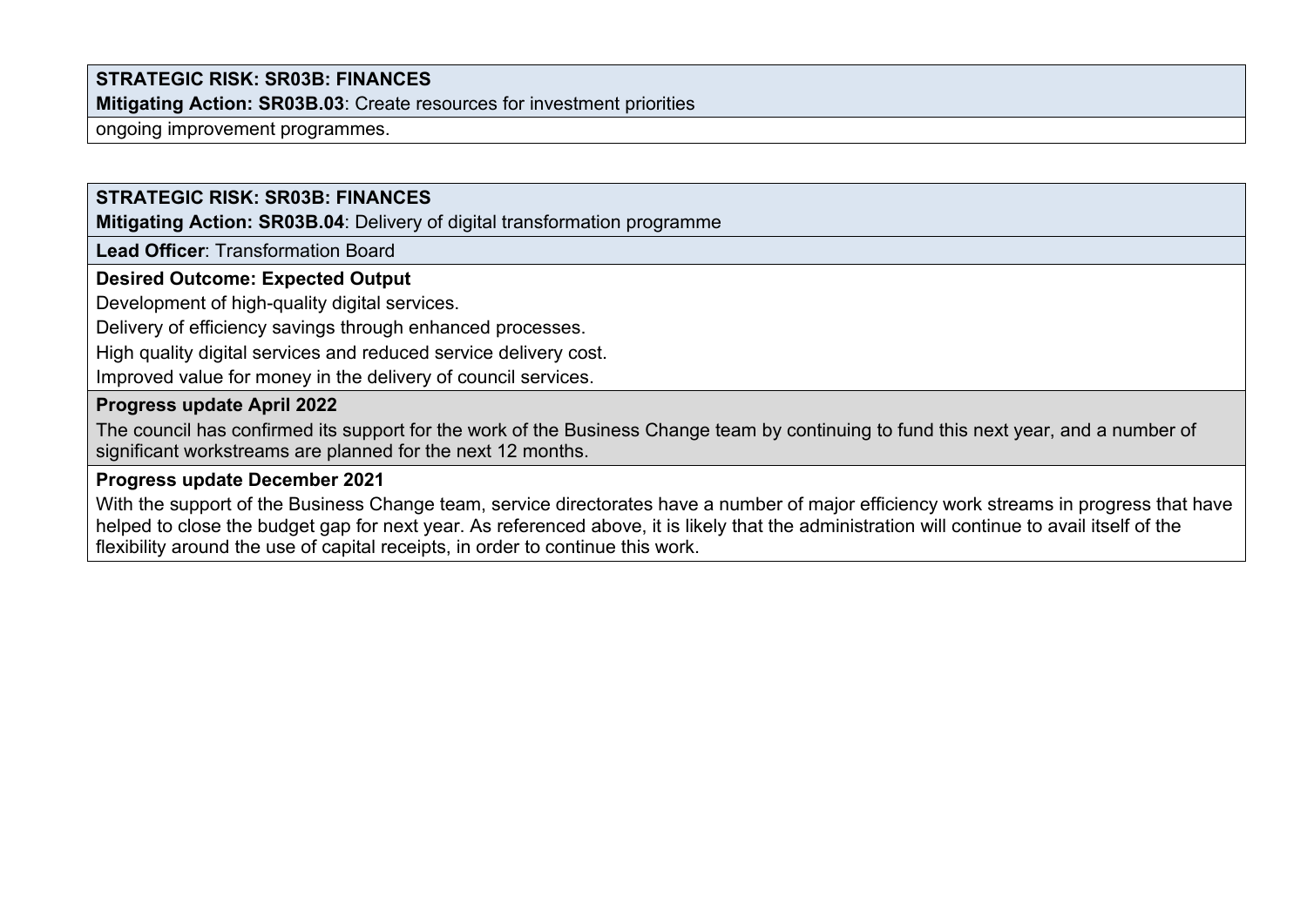#### **RISK OWNER: ASSISTANT DIRECTOR REGENERATION**

#### **PORTFOLIO: LEADER**

#### **Current Residual Risk Score BII (Likelihood – high. Impact – major)**

While in many services the council is still in response, focus is shifting towards an effective recovery. Strategic Planning is one of the three key workstreams in the council's Strategic Recovery Plan, with a multi-agency cell for Medway's Economy and Infrastructure established and working closely with the Kent Resilience Forum equivalent.

The council is delivering direct support for individuals and businesses as funded by the government and continues to review delivery of core services where they can be of benefit to supporting the wider economy.

The council continues to lobby the government for further support for local authorities, individuals, and businesses.

# **Inherent Risk Score BII**

Mandatory closures and ongoing social distancing requirements have created an exceptionally challenging trading environment, resulting in significantly reduced trade, business failure, rising unemployment and reduced levels of disposable income.

The Ministry of Housing, Communities & Local Government (MHCLG) stated throughout Covid19 that they will support local authorities to deliver an effective response to Covid19 and continue to provide core services and substantial packages of support for individuals, businesses and the public sector but may not continue such funding throughout the recovery. Income from Business Rates is a fundamental income stream to Medway Council; businesses' failure to pay, or business collapse leaving void properties may significantly reduce income available for the council, hampering its ability to deliver core services and support the wider economy successfully.

There is a risk of further outbreaks, which the government has handed powers to manage to local authorities. The council has developed a Local Outbreak Plan that may have to be mobilised and doing so would undoubtedly further impact on the Medway Economy.

# **Target Residual Risk Score CII**

The risk of further waves, or prolonged local lockdown and the resultant adverse impact on Medway's economy cannot be avoided, rather the council's action plan is designed to support the economy through any such measures and to improve long term resilience and business growth.

# **Trigger**

On 23 March 2020 the Prime Minister announced the start of the first national lockdown. In early November 2020 a further national lockdown joined the Tier system (introduced in October) in increasing, rather than reducing restrictions. On 3 December 2020, Medway entered Tier 3 – the highest level of restriction outside of national lockdown. Due to the spread of Covid19, all non-essential shops and businesses were ordered to close to the public. In January 2021, the start of the third national lockdown was announced, and from 8 March 2021 we have been following a roadmap to recovery, starting with the re-opening of schools and followed by a series of re-opening dates at five-week intervals in April, May and June, 2021, enabling greater access to non-essential services, whilst maintaining a watching brief on the emerging picture as lockdown is eased.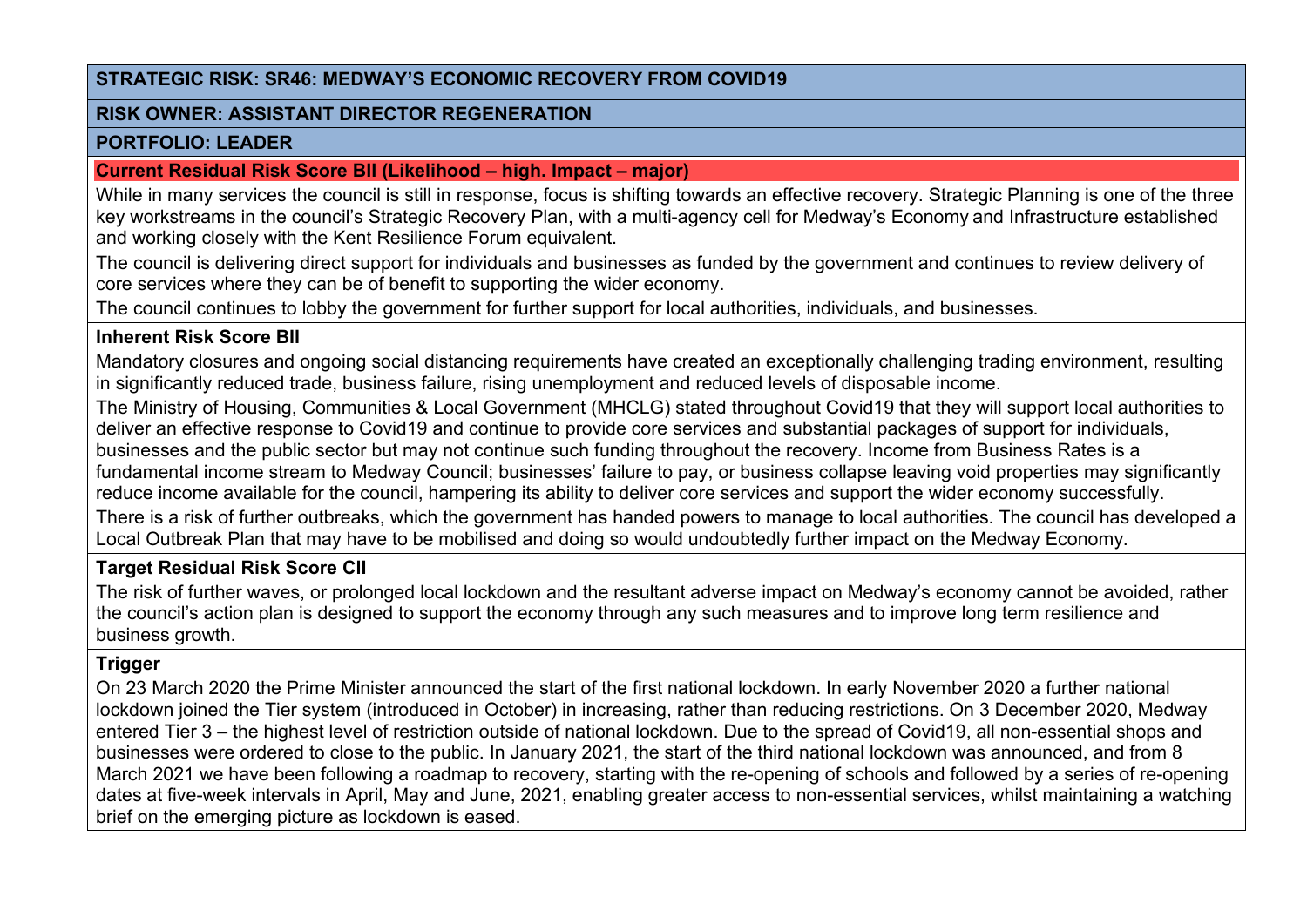#### **Consequence**

The Economy and Infrastructure Recovery Cell has produced an impact assessment outlining the main consequences of Covid19. 24 impact areas have been identified and some of the most acute include:

- A significant rise in unemployment with a disproportionate effect on young people, part-time and entry level roles, and those with insecure contracts, women, and people in Black and Minority Ethnic (BAME) communities.
- Decreased apprenticeship vacancies and industrial placements.
- Reduced strength of Medway's business base.
- Accelerated decline of town centres and street markets.
- Impact on supply chains.
- Decreased relevance of Medway Council's strategic bases.
- Digital inclusion / exclusion.
- Sustainability of higher and further education, and its impact on place.

Whilst the majority of the impact areas present risks to mitigate, there are some opportunities to be seized, as outlined below.

# **Opportunities and the way forward**

- Commercial moves out of London Medway as an attractive place to locate and do business.
- Rise in working from home / associated decline in commuting means residents spend more leisure and social time and money locally.
- Innovation Park Medway (IPM) plans reshaped to support the post-Covid19 economy.
- Opportunity to significantly advance digital inclusion for workers, learners and service users across Medway.

# **STRATEGIC RISK: SR46: MEDWAY'S ECONOMIC RECOVERY FROM COVID19**

**Mitigating Action: SR46.01**: Multi-agency Economy Cell and Infrastructure for Recovery established including liaison with the Kent Resilience Forum Economic Recovery Cell

**Lead Officer**: Assistant Director Regeneration

# **Desired Outcome: Expected Output**

Ensure Medway economy's objectives are adequately reflected at Kent and National level through the Kent Resilience Forum (KRF). Oversee an effective multi-agency recovery plan for Medway.

# **Progress update March 2022**

Increasingly the original multi-agency and business groups such as KEDOG and the Business Advisory Board have resumed their prepandemic roles and continue to monitor the economic situation and react jointly to government announcements.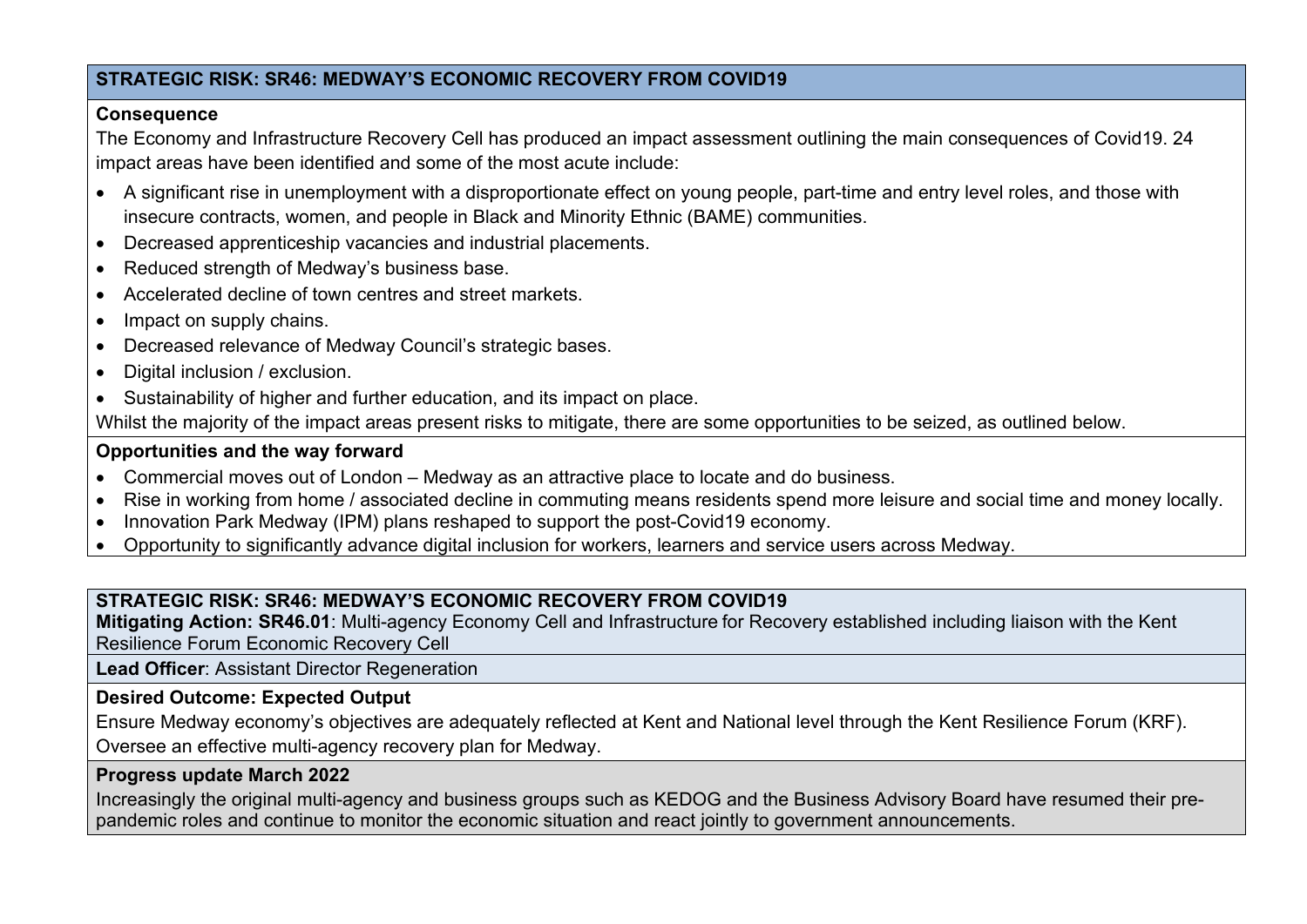**Mitigating Action: SR46.01**: Multi-agency Economy Cell and Infrastructure for Recovery established including liaison with the Kent Resilience Forum Economic Recovery Cell

#### **Progress update January 2022**

The group has met since October and have agreed to maintain contact, monitor the economic situation and meet as appropriate and if needed.

# **STRATEGIC RISK: SR46: MEDWAY'S ECONOMIC RECOVERY FROM COVID19**

**Mitigating Action: SR46.02**: Delivery of government-directed financial support to businesses and individuals

**Lead Officer**: Chief Finance Officer

### **Desired Outcome: Expected Output**

Support businesses to remain economically viable to reduce the number of business failures in Medway.

### **Progress update April 2022**

Since the beginning of the Covid19 restrictions, the council has delivered the following support to businesses:

- Additional Restrictions Grants £3,426,048.08
- Omicron ARG Top Up Business Grants £389,786.60

# **Progress update January 2022**

Since the beginning of the Covid19 restrictions, the council has delivered the following support to businesses:

- Additional Restrictions Grant of £3,216,191.37

# **STRATEGIC RISK: SR46: MEDWAY'S ECONOMIC RECOVERY FROM COVID19**

**Mitigating Action: SR46.03**: Reopening High Streets Safely

**Lead Officer**: Assistant Director Regeneration, Assistant Director Frontline Services

# **Desired Outcome: Expected Output**

To support businesses in town centres to implement adequate social distancing measures to enable re-opening.

# **Progress update March 2022**

The Welcome Back funding has now been completed, deadline 31st March 2022. £265,939 has been allocated to projects such as: a one off deep cleanse; winter shop local campaign; community led initiatives; temporary art projects; temporary greening; business litter packs; and shop wrapping. These initiatives have enabled town centres to be more welcoming places and to encourage shoppers back to the High Streets.

**Progress update January 2022**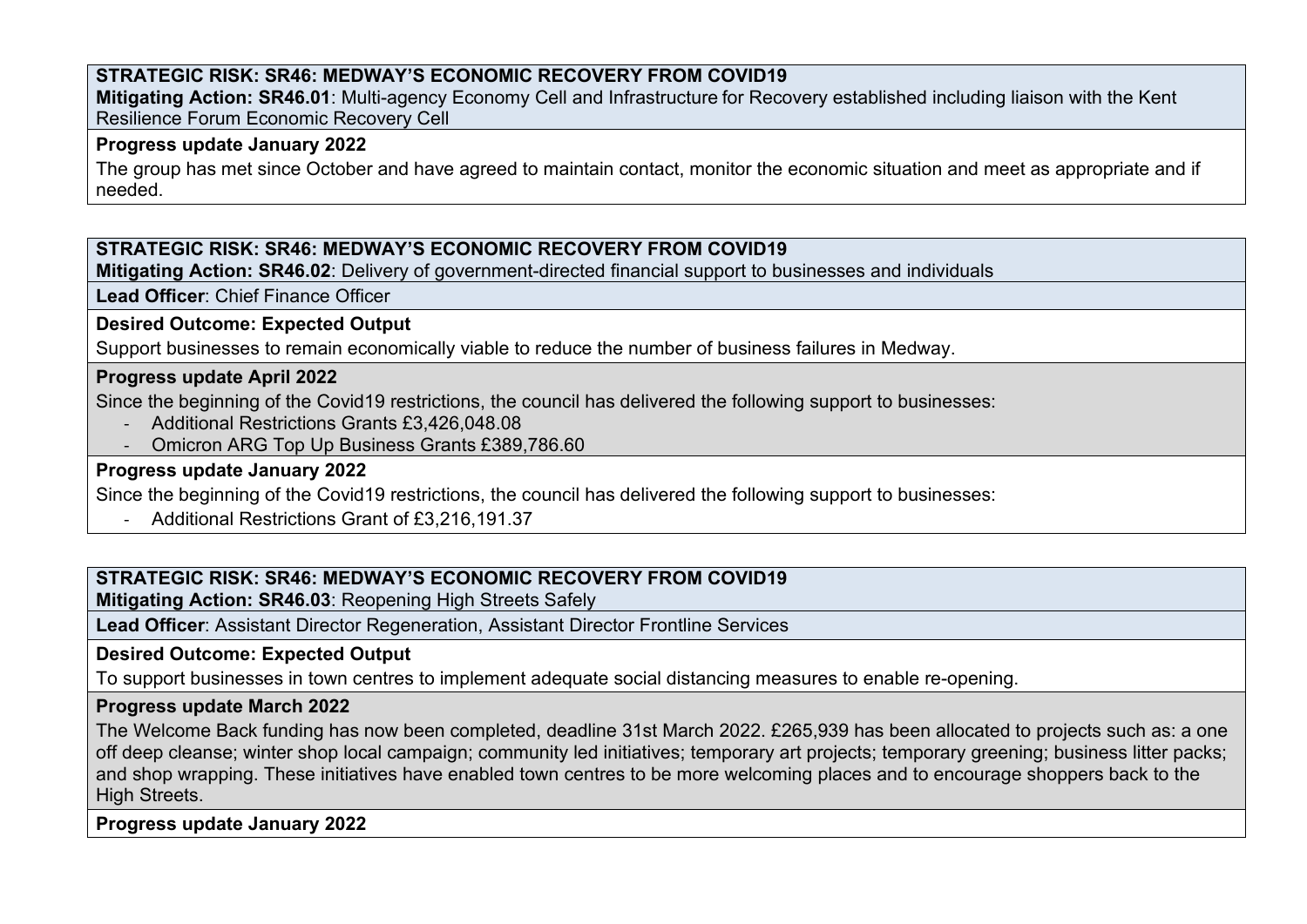**Mitigating Action: SR46.03**: Reopening High Streets Safely

Reviewed but no update required this quarter

# **Progress update October 2021**

The Town Centre team continue to support Medway's Town Centre Forums as they develop and work with local businesses and communities in partnership on the regeneration and management of the town centres. The Rochester, Chatham, and Gillingham Town Centre Forums have now returned to physical meetings. Newsletters are currently being developed for Strood and Rainham with businesses to be kept informed on developments on town centre issues.

Medway Council has been allocated £246,396 from the Welcome Back Fund (WBF). This £56m national programme of European Regional Development Funding is administered by the Ministry of Housing, Communities and Local Government (MHCLG). The WBF aims to assist councils across England to support the return to High Streets safely and build back better from the pandemic.

# **STRATEGIC RISK: SR46: MEDWAY'S ECONOMIC RECOVERY FROM COVID19**

**Mitigating Action: SR46.04**: Supporting Medway's businesses

**Lead Officer**: Assistant Director Regeneration

# **Desired Outcome: Expected Output**

To encourage and help facilitate the growth of businesses in Medway.

# **Progress update March 2022**

Locate in Kent continue to encourage inward investment from businesses to relocate into Medway and retain the businesses looking to move within Medway.

A new contract with Kent Invicta Chamber of Commerce for business support has been procured to cover 2022-2024. The Growth Hub continues to offer business support to Medway residents with one-on-one support and business plans for start-ups.

The Economic Development (ED) team continue to support businesses with improved signposting via the Medway Council website and continue to record the number of businesses assisted directly by the team.

# **Progress update January 2022**

The council continues to contract Locate in Kent to encourage continued inward investment from businesses outside Medway. The council's Partners for Growth (PFG) scheme continues to be delivered by the Kent and Medway Growth Hub (led by Kent Invicta Chamber of Commerce) and work is underway on establishing a revised business support specification to enable a new contract is procured by quarter 1 2022/23. As well as the PFG scheme, the Growth Hub also offers business support to Medway residents such as one-to-one support and business plans for start-ups.

The Economic Development (ED) team continues to support businesses and respond to business enquiries via the Business and Skills inbox. The ED team have created a new system to capture and record the number of assists to businesses and individuals through the Business and Skills inbox. Previously, these figures were not considered.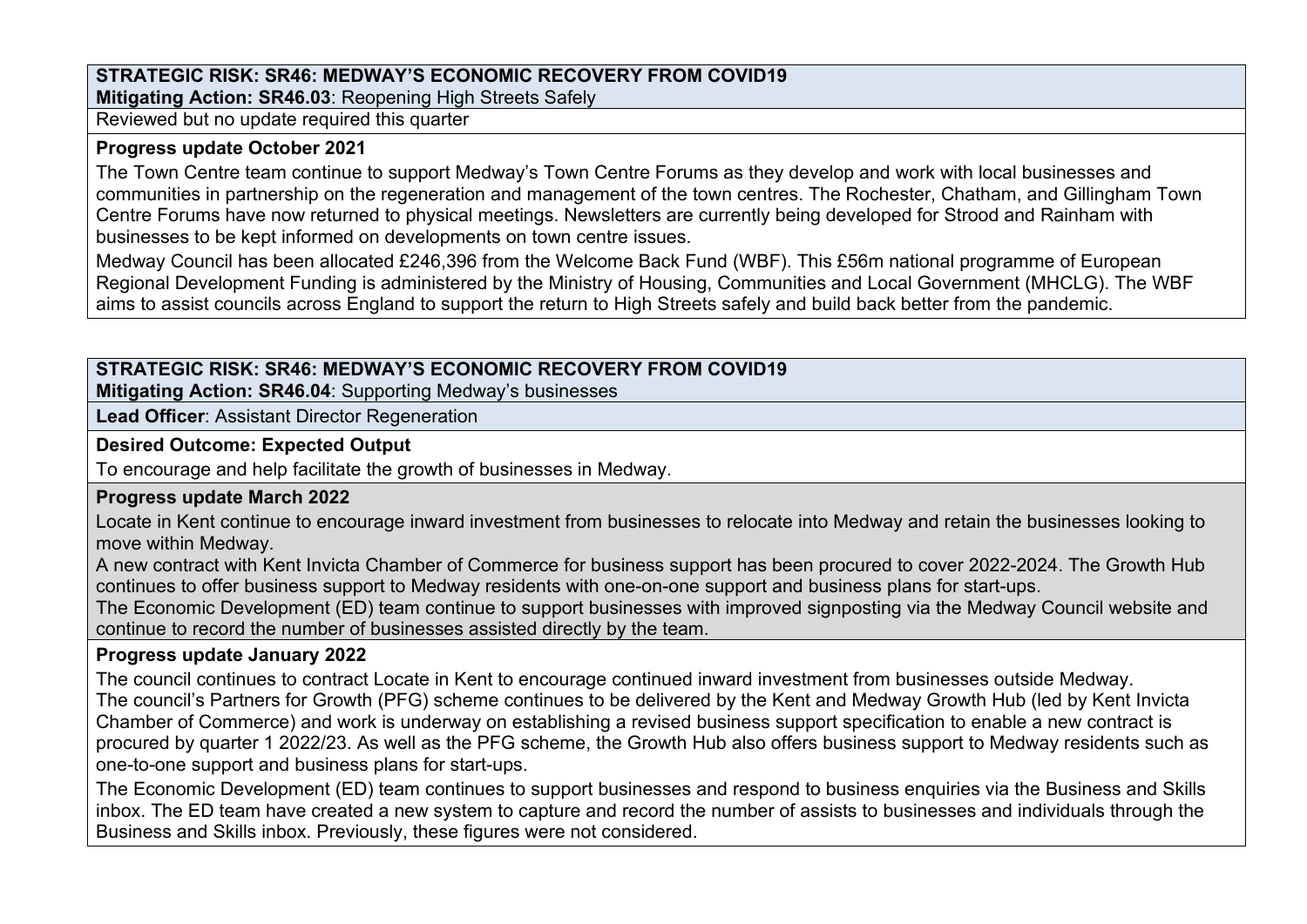**Mitigating Action: SR46.05**: Supporting residents' skills and employability

**Lead Officer**: Assistant Director Regeneration

# **Desired Outcome: Expected Output**

Increasing high value businesses, high quality employment and creating jobs and inward investment.

# **Progress update March 2022**

The Additional Restrictions Grant (ARG) Skills Grant has been fully distributed, with many businesses benefitting. The Skills & Employability Plan is in the final stages of being refreshed.

Projects continue to go well and be delivered, including the Medway Apprenticeship Advice Service, Medway Supported Employment Programme and the Medway Construction Skills Pilot. The Kent & Medway Taskforce continues to meet.

# **Progress update January 2022**

The Skills Additional Restrictions Grant (ARG) continues to be distributed; the training grant went live in December 2021. Also, the Medway Adult Education business plan was adopted by Cabinet in December 2021. The Skills & Employability plan for Medway is currently being refreshed and scheduled to be ready by March 2022.

All projects have been resumed, although with the current increased risk of Covid19, projects are being reviewed for best method of delivery. The construction project has been delivered, Kickstart is continuing to thrive in Medway, although the national scheme is coming to an end. The Kent & Medway Employment Taskforce continues to meet.

# **STRATEGIC RISK: SR46: MEDWAY'S ECONOMIC RECOVERY FROM COVID19**

**Mitigating Action: SR46.06**: Review Medway Council's Strategy base, and resultant regeneration and other programmes to ensure clarity of focus on delivery of economic growth

**Lead Officer**: Corporate Management Team

# **Desired Outcome: Expected Output**

Effective focus of council resources and activities that support the delivery of economic growth in Medway.

# **Progress update March 2022**

Strategies continue to be developed with officer workshops scheduled to work with SQW to prioritise projects, interventions and create a pipeline for future funding opportunities as they arise to meet the results of the Medway 2035 strategy.

#### **Progress update January 2022**

The council's current regeneration strategy Medway 2035 is being refreshed to align with the emerging Local Plan, to become Medway 2037. It will encompass a suite of documents with deliverable action plans and will build upon existing and proposed strategies including the Skills and Employability Plan, Innovation Strategy, Town Centres Strategy, and River Strategy and align with other relevant strategies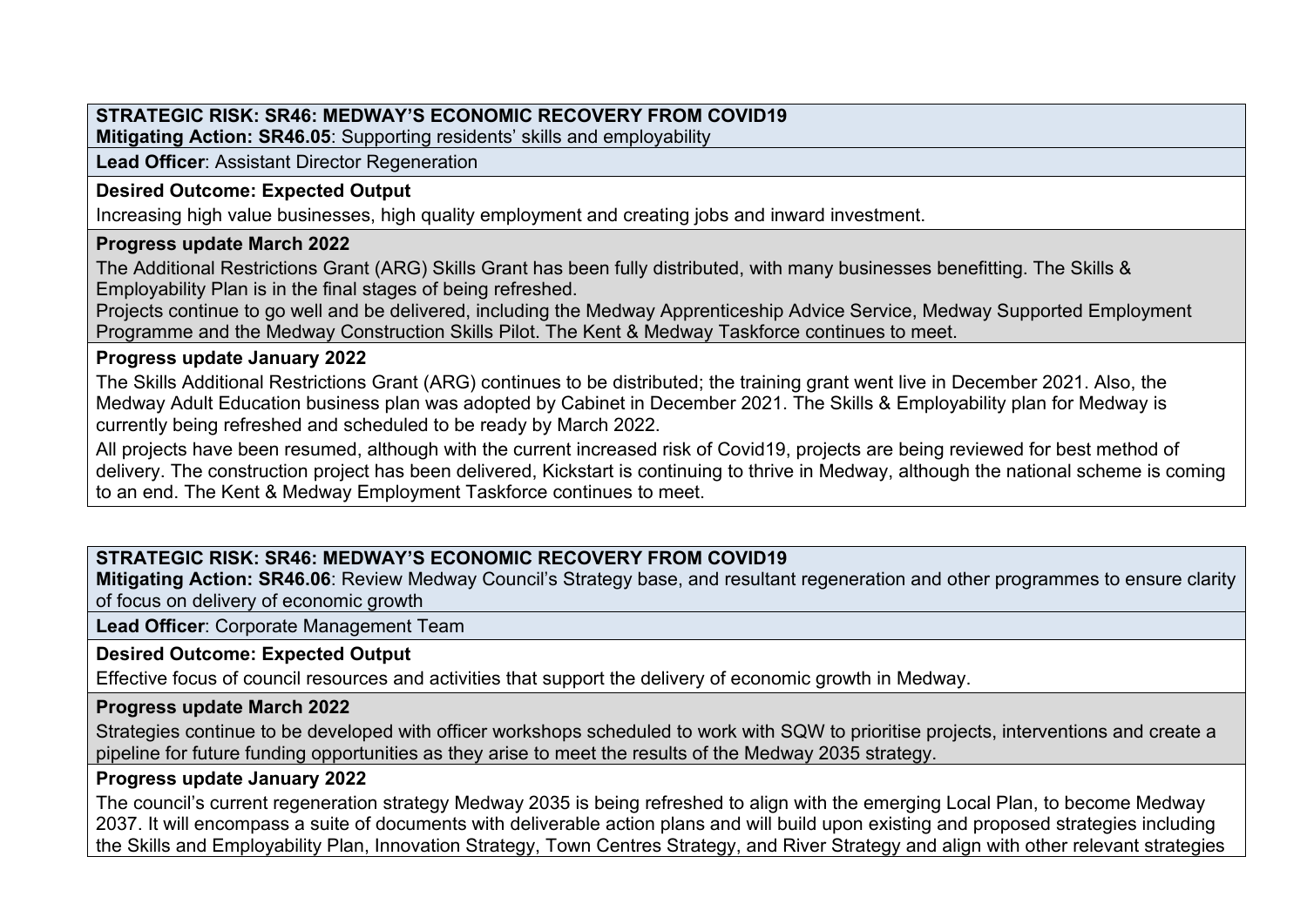**Mitigating Action: SR46.06**: Review Medway Council's Strategy base, and resultant regeneration and other programmes to ensure clarity of focus on delivery of economic growth

such as the Climate Change Action Plan, Culture Strategy, Tourism Strategy, and Sport Strategy. Priorities include destination and placemaking, town centres, inward investment, business accommodation and digital connectivity, sector growth and improving employability. Cross cutting themes include climate change and net zero, innovation, and growth for all. SQW have been appointed as lead consultants to deliver the documents by spring 2022. An External Investment Officer is working with SQW to look at oven ready bids/business cases for the prioritised projects and interventions and create a pipeline in preparation for future funding opportunities. We remain in regular dialogue with the South East Local Enterprise Partnership (SELEP) regarding the impact of Covid19 on Medway's £40m programme of Local Growth Fund (LGF) and Growing Places Fund (GPF) investment, with no major impediments to delivery identified to date. Projects are on track to spend LGF and GBF funds within the delivery period, by March 2022.

# **STRATEGIC RISK: SR46: MEDWAY'S ECONOMIC RECOVERY FROM COVID19**

**Mitigating Action: SR46.07**: Continue to lobby government to maximise support and opportunities for Medway

**Lead Officer**: Corporate Management Team

### **Desired Outcome: Expected Output**

Sustainable funding for Medway Council and an improved business rates regime to support businesses.

#### **Progress update March 2022**

The Levelling Up Fund (LUF) team continue to have positive discussions exploring opportunities and are engaged with external consultants on multiple workstreams to identify opportunities.

# **Progress update January 2022**

Council officers have met with the Levelling Up Fund (LUF) team and had positive discussions exploring opportunities to expand on the current funding criteria. The team are considering capacity funding to prepare projects throughout the year ready for funding opportunities and are also expanding on non-monetised benefits weighting in the assessment of bids.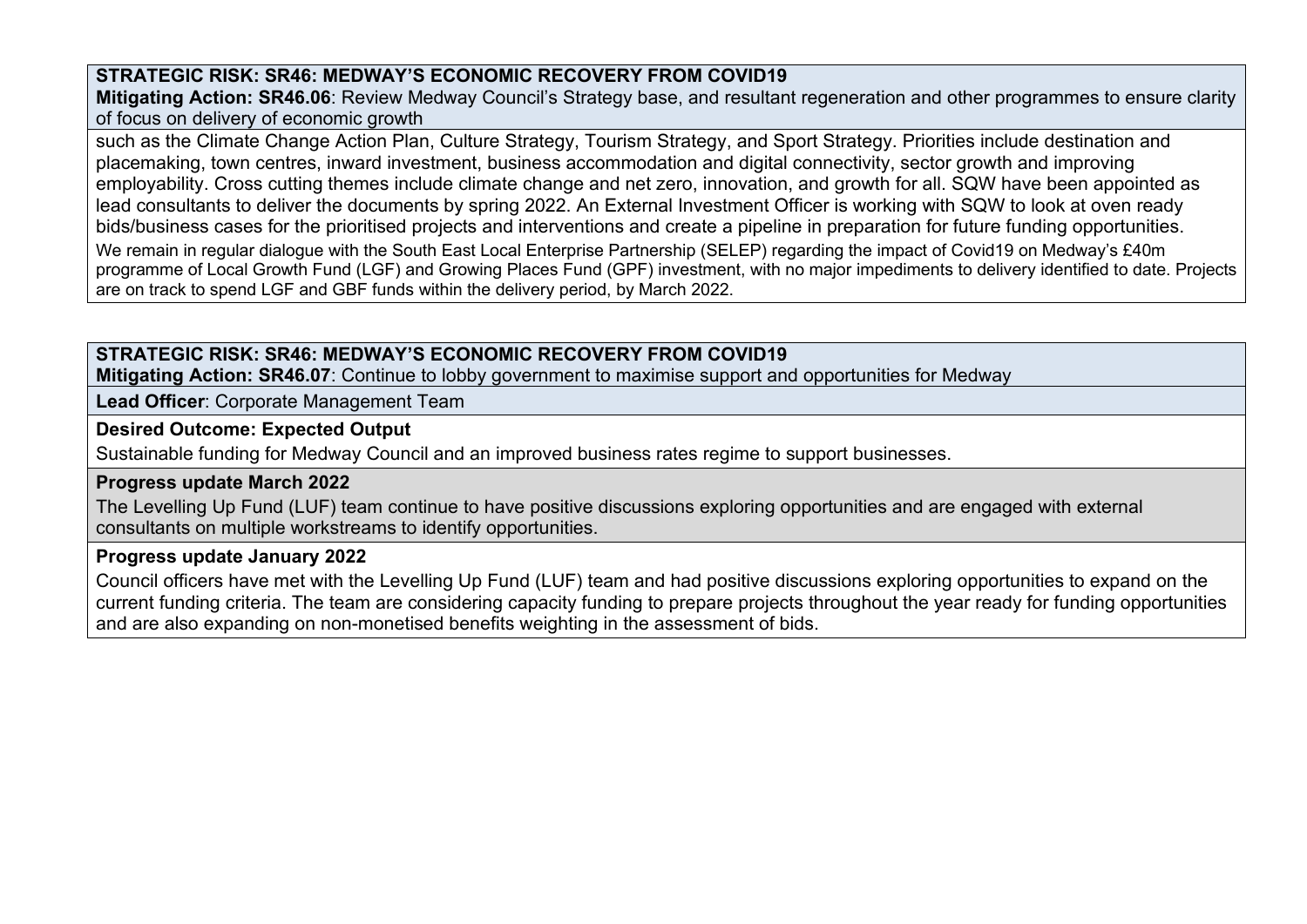#### **RISK OWNER: DIRECTOR OF PEOPLE – CHILDREN AND ADULTS SERVICES**

#### **PORTFOLIO: ADULTS**

#### **Current Residual Risk Score BII (Likelihood – high. Impact – major)**

The Joint Strategic Needs Assessments states: Increasing life expectancy and a reduction in fertility is leading to an ageing of the population in England. Substantial changes in population structure have profound implications for the provision of health and social care services. Even though Medway has a slightly younger population than the national average, projections from 2016 to 2026 suggest that the number of people 65 years of age or over will increase by 22% to 52,400 and the number of people over 85 years will grow by 31% to 6,400. The numbers in other age groups are all expected to increase over the same period with the exception of the 20-29 and 45-54 age groups. Increasing numbers of older people mean that there will be increasing numbers of people developing chronic conditions who become intensive users of services (assuming age-specific rates remain constant). This ageing of the population is likely to result in a substantial increase in costs and pressures to the health and social care system. In addition, we have seen an increase in demand following the Covid19 pandemic and this will continue as people rehabilitate from this extremely debilitating virus. We must also consider the possibility that this will leave people with long term care needs. This will all, of course, result in additional pressure on Adult Social Care as people are living longer and have more complex needs.

# **Inherent Risk Score AI**

There are challenges to the demand-led care services within Medway. The population of older people is set to dramatically increase and as is the complexity of need of working age adults including those that transition from Children's Services. There are notable pressures sourcing dementia, residential and nursing placements along with a lack of Positive Behavioural Specialist providers within the market. Mental Health partners are seeing an increase in the number of people needing support. This increase is highly likely to have an impact on Adult Social Care. Furthermore, at this time we do not know what the impact of long Covid19 will be on the division. The increase in demographic, in turn leads to an increase in debt raised, which will have an impact on debt owed to the council.

# **Target Residual Risk Score CII**

Close working relationships with providers maintained to ensure financial stability.

Work with providers to ensure Covid19 positive patients are discharged home and appropriately isolated.

Develop a workforce strategy that will reduce vacancies and reliance on agency staffing.

We will continue to work with day care providers to ensure they are able to support our service users safely.

Workforce capital fund worth in excess of £300k has been distributed to providers to support additional pressures during Covid19.

We have introduced the use of CareCubed, a financial modelling software tool that supports the negotiation of prices for working age adult placements ensuring equitable prices across the market.

We are reviewing our processes, policies and structure to ensure sustainability and improve service delivery.

Work with colleagues in learning and development to upskill the workforce through the Adult Social Care (ASC) Continuing Professional Development (CPD) faculty which develops the training programme based on the needs of the service and in consultation with the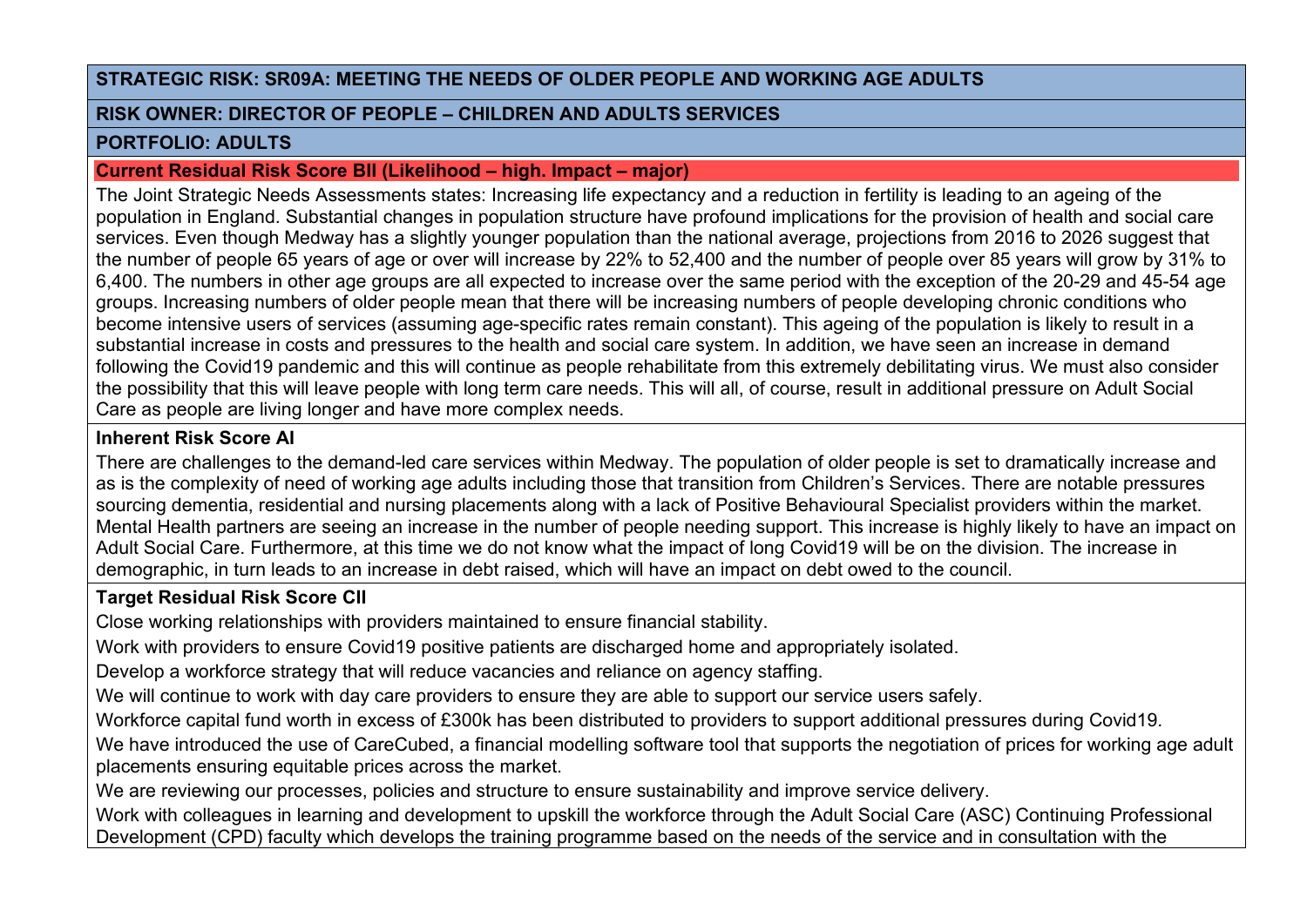workforce.

Transformation and improvement at the front door to reduce demand appropriately.

We are developing a preparing for adulthood pathway which will look to identifying improvements we can make to support the transition of young people into ASC.

We are developing an improved community based mental health offer to support working age adults who are suffering with ill mental health.

We are increasing the number of long-term Shared Lives carers.

We are increasing the uptake on direct payments to sustain people living independently in the community.

We have extended our supported employment scheme for those with a learning disability.

We have developed an action plan to focus on reducing debt.

# **Trigger**

- The council is unable to address these issues with cost effective, innovative solutions.
- Increase in demand on the service
- Increased demand to carry out Mental Health Act Assessments.
- Increased demand on Deprivation of Liberty Safeguards and outstanding unmet needs.
- Lack of permanent workers within the workforce will lead to the reliance on agency staff.
- Reduced provider capacity.
- Financial sustainability of the market, particularly after pressures encountered throughout the pandemic.
- Central government changes regarding Discharge 2 Assess Funding timescales.

# **Consequence**

- Increased resources required to ensure the service is sustainable.
- Significant budget overspends.
- Savings are unachievable.
- Money drawn from other services.
- Legal action against the local authority in relation to those being held in a residential setting without having a Deprivation of Liberty Safeguards (DoLS) in place.
- Costs spiral.
- Reductions in service level the council can offer.
- Revenue problems not resolved by capital investments.
- Adverse effect on staff morale.
- Adverse effect on assessments.
- The council may be required to make unpopular decisions.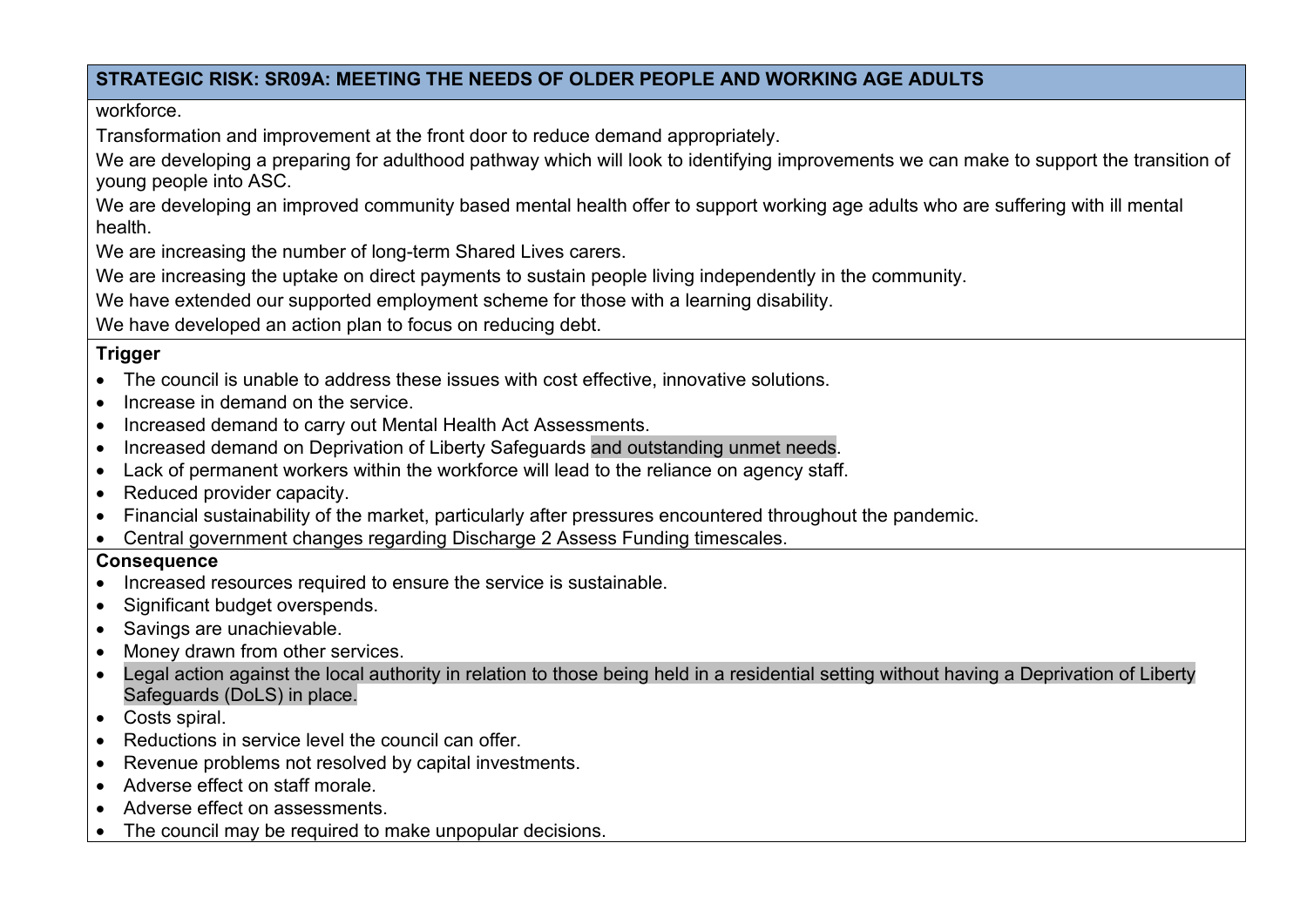- The council's finances are comprised.
- High costs placements as providers will have no choice but to increase their fees.
- Availability of staff within the care market.

# **Opportunities and the way forward**

Capital investment opportunities to help manage demand.

Service redesign in terms of outcomes.

Working with providers as we emerge from Covid19 – improving relationships etc.

Focus on staff wellbeing and engagement.

Work closely with the Clinical Commissioning Group (CCG) and partners regarding Discharge to Assess funding.

We will proactively work with individuals, families, and other agencies to help people who have experienced ill-health or crisis to recover as quickly as possible, reducing their ongoing needs and helping them return home.

We will increase independence and self-care for service users, which allows them to control their care through an increase in the use of Assistive Technology where appropriate.

An Adult Social Care Transformation & Improvement Programme has been introduced to drive the ASC Strategy's aims and objectives.

# **STRATEGIC RISK: SR09A: MEETING THE NEEDS OF OLDER PEOPLE AND WORKING AGE ADULTS**

**Mitigating Action: SR09A.01**: Recruit to workforce vacancies (both Adult Social Work teams and Business Ops and Provider Services)

**Lead Officer**: Head of Locality Services. Head of Business Operations and Provider Services

# **Desired Outcome: Expected Output**

Appoint to all the vacant posts reducing the reliance on agency costs.

# **Progress update March 2022**

The difficulties around recruiting within the care sector remain both locally and nationally. We continue to monitor the national tracker and offer suppport to partners where needed.

Recruitment to Adult Social Care locally and nationally still remains a challenge and we are continuing to meet weekly with Kyndi and Human Resources.

We are developing a recruitment strategy jointly with Children's Services working with the Guardian.

# **Progress update December 2021**

There are national issues around recruitment to the care sector. We are working with partners to support the care sector with workforce capacity. There is also a regional retain and recruit campaign being led by Kent and Medway Local People's Board to assist. We will continue to maintain focus and are meeting weekly with Kyndi and Human Resources.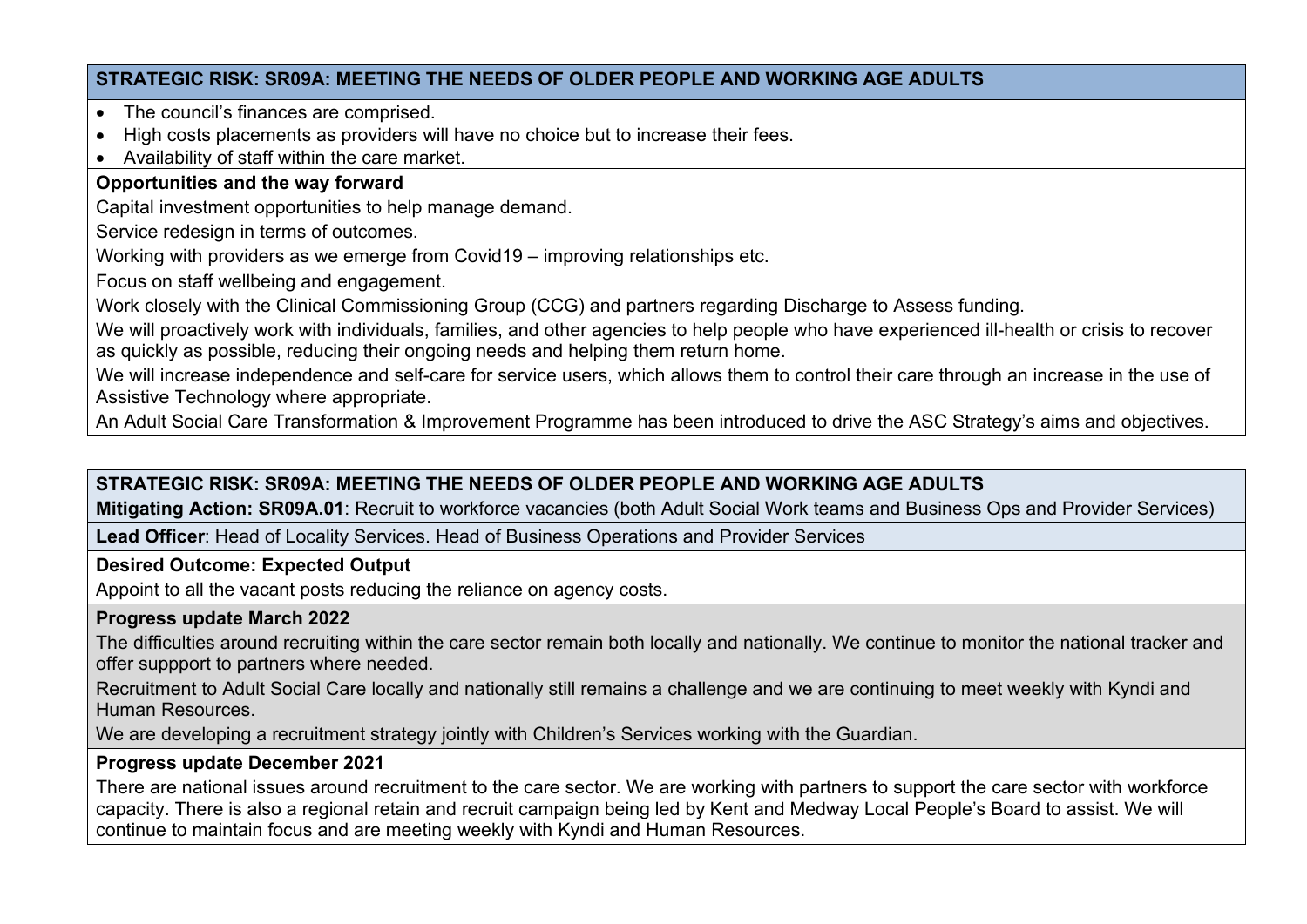**Mitigating Action: SR09A.02**: Working with strategic partners to establish integrated working

**Lead Officer**: Head of Locality Services. Head of Business Operations and Provider Services

# **Desired Outcome: Expected Output**

Delivery of a wraparound 7 day service.

### **Progress update March 2022**

Guidance from central government remains clear that funding for Discharge to Assess will cease at the end of March 2022. This will have a significant impact on the council's budget.

### **Progress update December 2021**

We do not know if there will be any additional funding in April 2022 and unfortunately, we won't know the impact of this until around May next year.

We are working with providers to ensure set prices for block beds to reduce the costs.

# **STRATEGIC RISK: SR09A: MEETING THE NEEDS OF OLDER PEOPLE AND WORKING AGE ADULTS**

**Mitigating Action: SR09A.03**: Maintain strong relationships with providers

**Lead Officer**: Head of Adults' Partnership Commissioning and Better Care Fund

# **Desired Outcome: Expected Output**

Improved communication across the system.

Manage demand.

#### **Progress update March 2022**

The communication between the Care Sector and partners is established and working well. This continues to be a vital resource for sharing guidance and training opportunities, and addressing challenges the care sector raise.

# **Progress update December 2021**

We are working with providers passporting nationally sourced funding including Infection Control Fund and Workforce Development Fund. We are supporting providers as best we can who are facing financial difficulties.

There is a financial risk for Care Providers as they are finding the challenges of responding to Covid19 difficult and we are supporting them through their business continuity plans.

We are working towards the provider fee uplift for next year.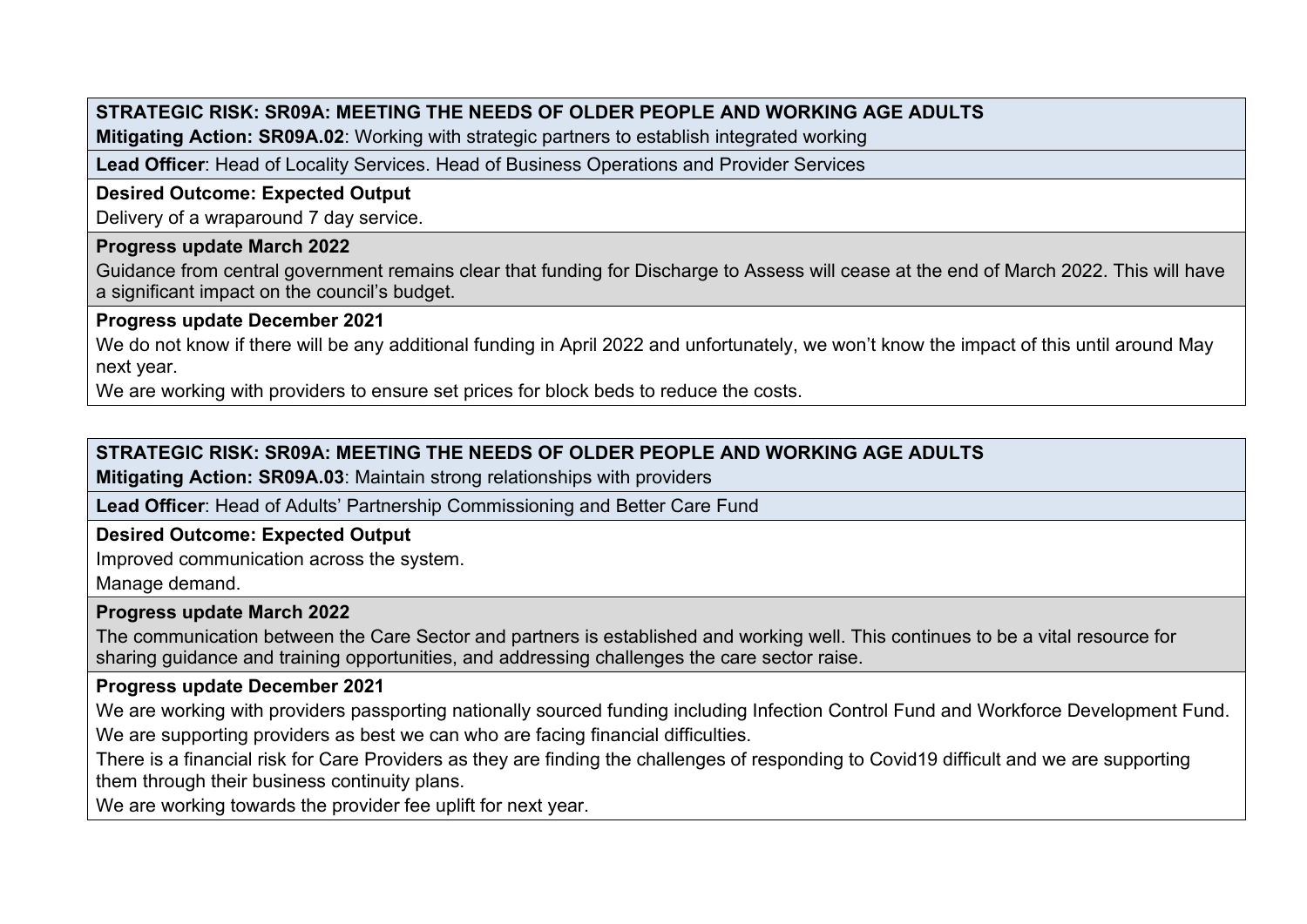**Mitigating Action: SR09A.04**: Map and monitor intelligence across the market

**Lead Officer**: Head of Adults' Partnership Commissioning and Better Care Fund

# **Desired Outcome: Expected Output**

Manage demand.

### **Progress update March 2022**

We have a very strong relationship with the care sector through our embedded Care Sector Support programme which consists of: the Medway Care Portal, Provider Forums, dedicated redeployed Adult Social Care (ASC) resource to review trackers daily, dedicated email inbox, and a weekly newsletter.

The Care Market is currently suffering significant pressures, which has an impact on ASC and residents eligible for ASC and support and we are working across the system and locally to tackle those.

#### **Progress update December 2021**

As per the September update, we are continuing to monitor data and intelligence across the market.

#### **Progress update September 2021**

We have the following tools in place to ensure that we are monitoring data and intelligence across the market.

- Medway Care Portal.
- Provider Forums.
- Daily review of the tracker.
- Dedicated email inbox.
- Weekly newsletter.
- Collaborative relationships with specialist groups i.e. Complex Dementia, Care Home Group, Aging Well, Kent County Council (KCC) Commissioning teams, Integrated Care Partnership (ICP) Commissioners, and Association of Directors of Adult Social Services (ADASS) focus groups.
- Provider Portal funding for the purchase of and maintenance for the first year has been agreed. We are now planning implementation which is likely to take six months.

# **STRATEGIC RISK: SR09A: MEETING THE NEEDS OF OLDER PEOPLE AND WORKING AGE ADULTS**

**Mitigating Action: SR09A.05**: Review and adjust service levels and placement costs as appropriate

**Lead Officer**: Head of Locality Services. Head of Business Operations and Provider Services

# **Desired Outcome: Expected Output**

All unspent Direct Payments are reclaimed.

Nursing and residential placements made during Covid19 are reviewed with a view to reducing current weekly spent to that of our band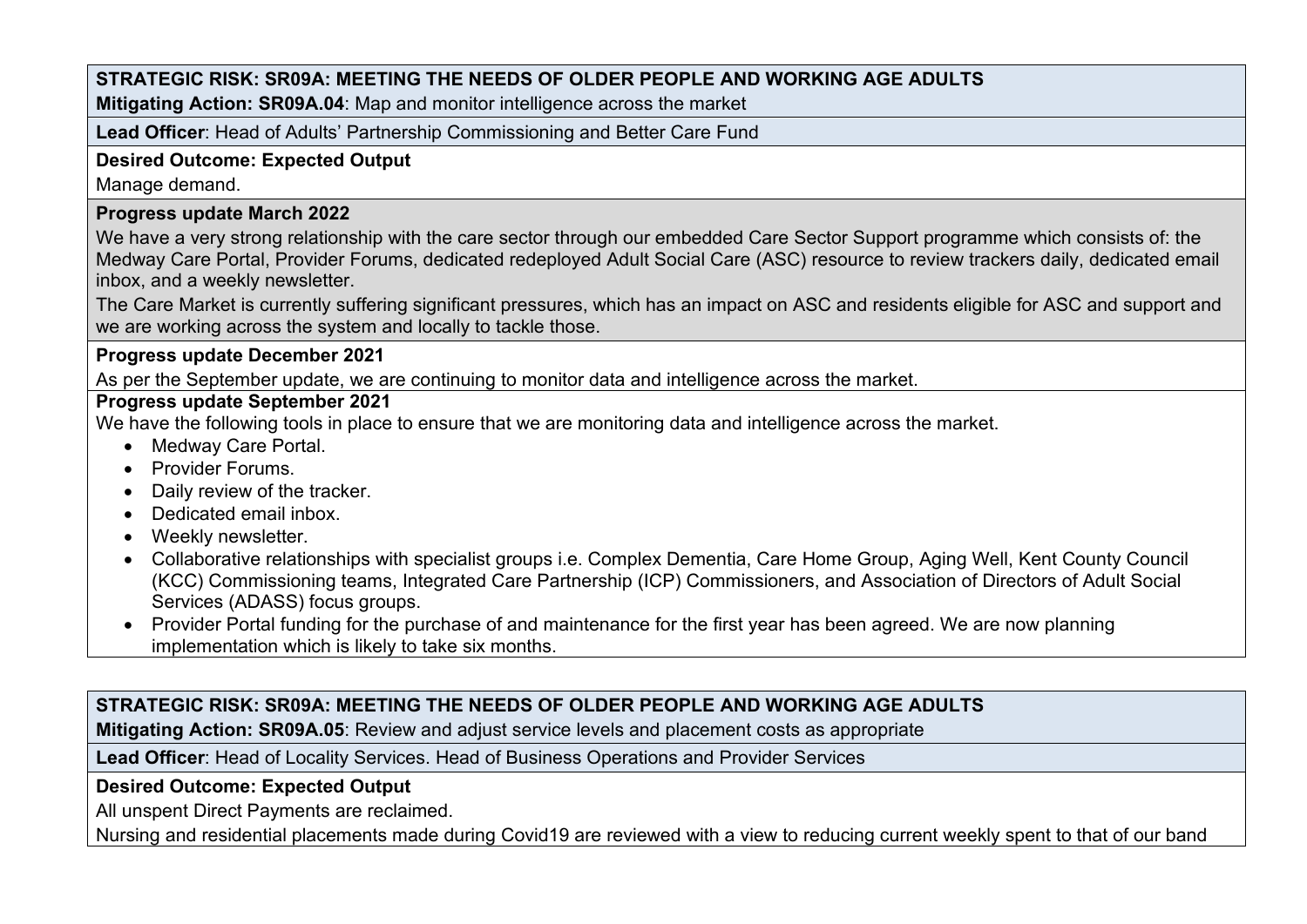### **STRATEGIC RISK: SR09A: MEETING THE NEEDS OF OLDER PEOPLE AND WORKING AGE ADULTS Mitigating Action: SR09A.05**: Review and adjust service levels and placement costs as appropriate

prices.

Amount of enablement is increased to better manage demand and discharge from hospital.

Better use of in-house mental health provision.

# **Progress update March 2022**

In addition to the continuation of the actions stated in December's update, Adult Social Care (ASC) are launching a pilot in which an Occupational Therapist (OT) facilitates opportunities for prevention and reablement at point of initial referral. The Trusted Assessor pilot introduced in August 2021 has proven very successful and is now rolled out across all localities with the aim to prevent the need of a Package of Care.

# **Progress update December 2021**

As per the September update, we continue to use CareCubed to support negotiation to ensure placement costs are fair and affordable. Work is still ongoing with our community based mental health offer and accommodation options. We are continuing with our focus on enablement.

We have utilised the Better Care Fund (BCF) funding to recruit a locum agency to work alongside the home care providers to free up hours and look at the issues around packages of care.

# **STRATEGIC RISK: SR09A: MEETING THE NEEDS OF OLDER PEOPLE AND WORKING AGE ADULTS**

**Mitigating Action: SR09A.06**: Backlog Unmet Need of Court of Protection COP3 Mental Capacity Assessments

**Lead Officer**: Head of Locality Services. Head of Business Operations and Provider Services

# **Desired Outcome: Expected Output**

The backlog unmet need will be cleared to enable the Client Financial Affairs team to act in accordance with the Court of Protection guidance in relation to the management of individuals' property and finances including but not exclusive to investment of capital. Ensure that the service keep on top of demand.

# **Progress update March 2022**

As per the December update, this is an ongoing project which we are on track to hit the target by the end of the year.

# **Progress update December 2021**

Significant progress has been made and there are approximately 20 mental capacity assessments outstanding. The applications should all be completed by the new financial year.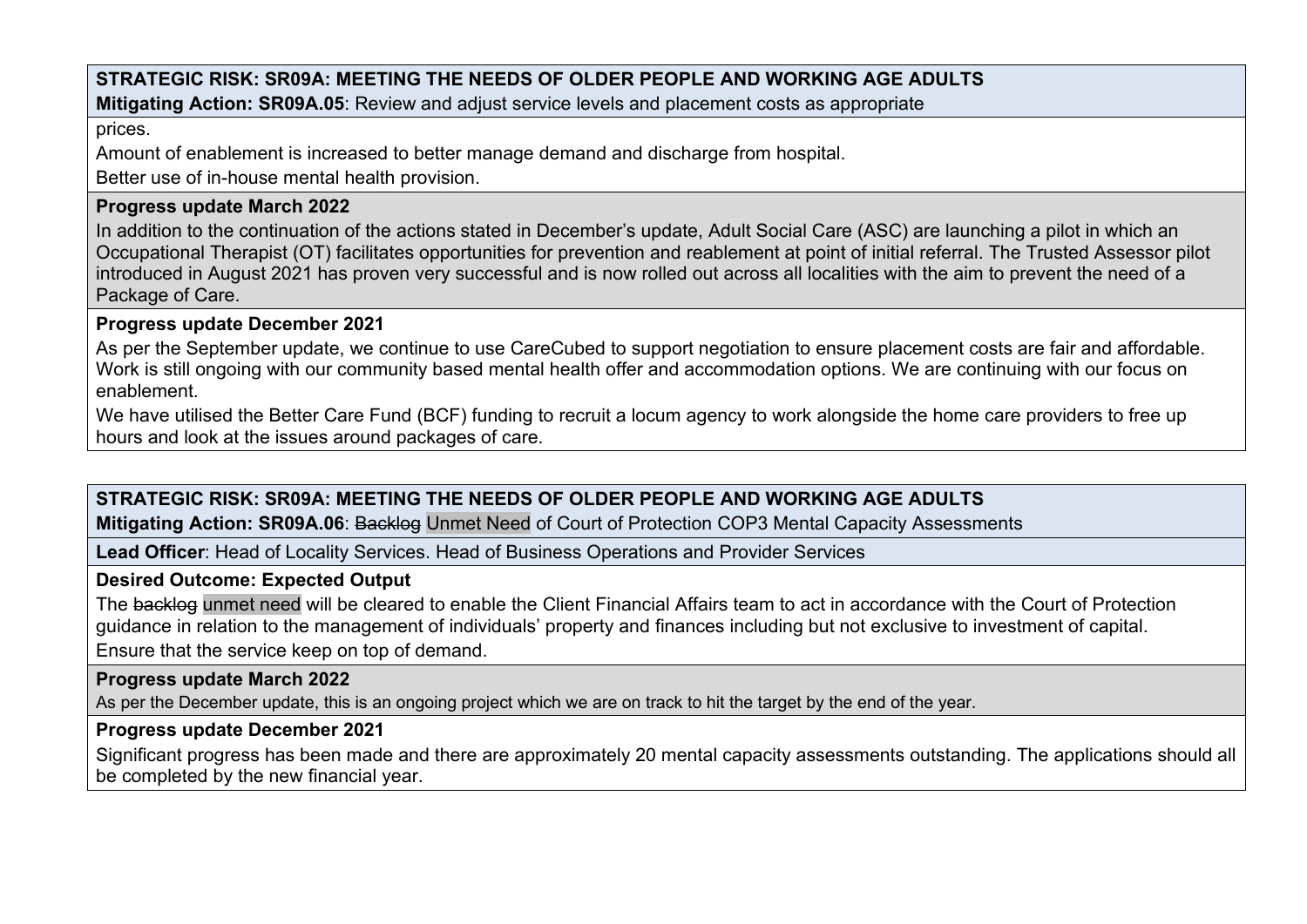# **RISK OWNER: DIRECTOR OF PEOPLE – CHILDREN AND ADULTS SERVICES**

# **PORTFOLIO: CHILDREN'S SERVICES (LEAD MEMBER) AND EDUCATION AND SCHOOLS**

# **Current Residual Risk Score BII (Likelihood – high. Impact – major)**

Children's Early Help and Social Care services are focused on improving services and outcomes for children and young people in Medway. A recent Ofsted monitoring visit in September 2021 noted that no children were found to be at risk of harm, and progress, although fragile, was identified, with the leadership team fully committed to maintaining improvements. However, whilst there is improvement, our audits into social work practice are still showing that 37% of our work is Inadequate. We have been engaging with our workforce in the audit process so we can be more confident that all of our workforce understand what good practice looks like and Audit supports our continued learning and drives up practice. We are strengthening practice across all services and addressing a shortfall in resource. Recruiting and retaining a permanent and stable workforce remains a priority.

We have reviewed our thresholds for step up to child protection and begun embedding to make sure the right children are subject to the right plans at the right time.

We are working closely with colleagues in Commissioning to improve the choice and sufficiency of placements for children in our care. Other actions taken or underway include:

- Recruiting and retaining experienced social workers we have seen turnover in the workforce since May 2021 which is a concern for us.
- Maintaining the investment in the service at a time of budgetary constraints.
- Focus on child centred practice to improve the quality of our interventions.
- Strengthening our practice in our response to vulnerable adolescents and children who go missing so that risks are considered and fully addressed within their safety plans.
- Building capacity in our Family Group Conference service to improve support for edge of care and timely reunification.
- Using performance information effectively to better evaluate our practice and progress we are making.
- A stable and competent senior leadership team is now in place, who have a good understanding of their service and are committed to driving improvements needed.
- Strong corporate and political support investment in the service and corporate commitment to Children's Services.

Children's Early Help and Social Care services are improving, and a recent Ofsted monitoring visit noted that they found no children at risk of harm and we know ourselves well. However whilst there is improvement, our audits into social work practice are still showing that 43% of our work is Inadequate and 47% Requires Improvement. We have been engaging with our workforce in the audit process so we can be more confident that all of our workforce understand what good practice looks like and audit supports our continued learning and drives up practice. Also we are strengthening practice in the 0-25 disability service and addressing a shortfall in resource.

We have reviewed our thresholds for step up to child protection and begun embedding these with partners. As part of this work we have been improving our step down from Child In Need plans and supporting transition to our Family Solutions service.

Other actions taken or underway include: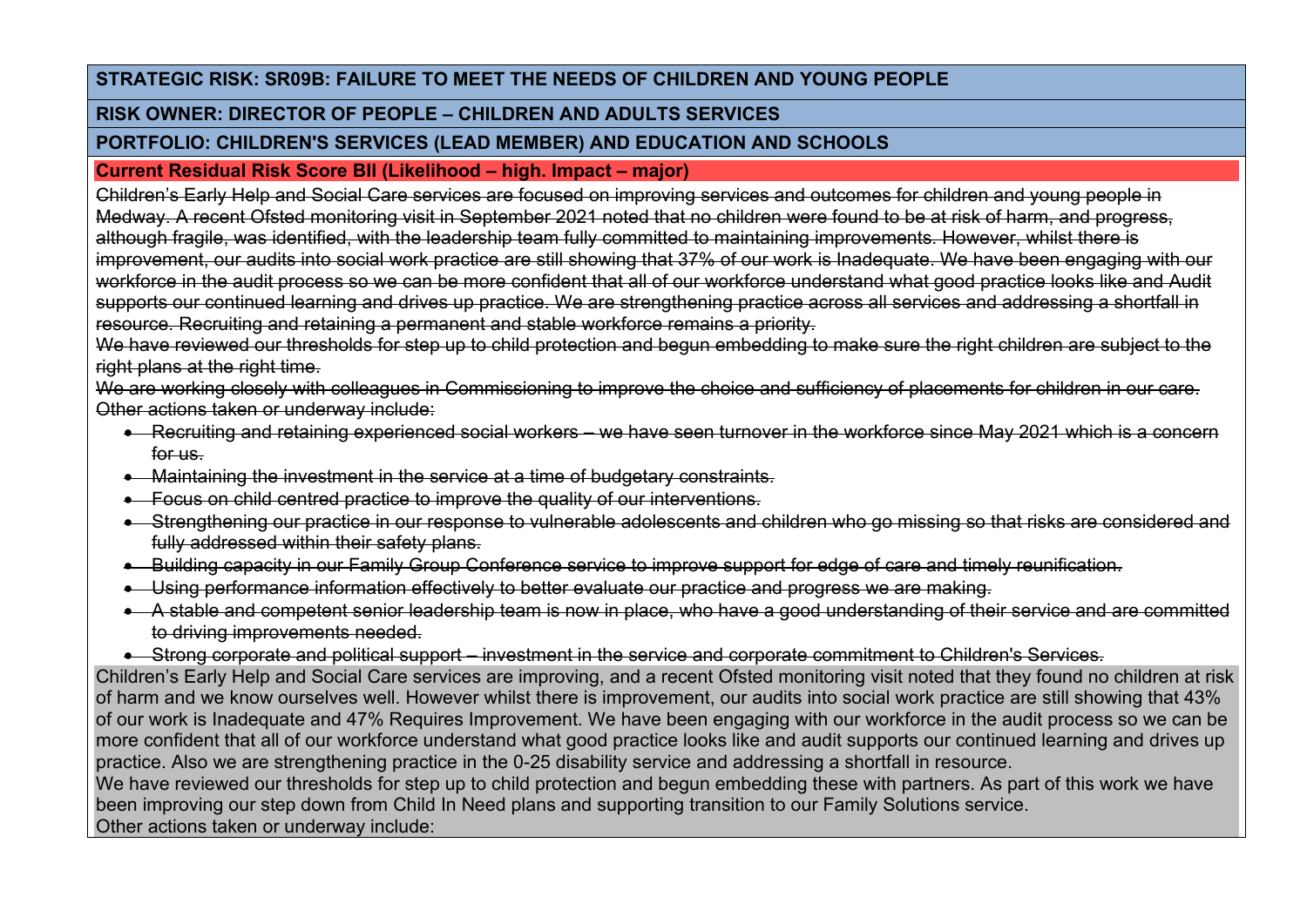- Building capacity in our Family Group Conference service to improve support for edge of care and timely reunification.
- Recruiting and retaining experienced social workers we are starting to see movement in the workforce and some turnover which is a concern for us.
- Maintaining the investment in the service at a time of budgetary constraints.
- Strengthening our practice in our response to vulnerable adolescents and children who go missing that risks are considered and fully addressed within their safety plans.
- Our ability to use performance information effectively to better evaluate our practice and progress we are making.
- A stable and competent senior leadership team is in place, who have a good understanding of their service and are committed to driving improvements needed.
- Strong corporate and political support investment in the service and corporate commitment to Children's Services.

# **Inherent Risk Score BII**

In line with statutory guidance and social care practice, the needs of children, young people, and their families are considered on a caseby-case basis. Following an assessment to ascertain whether a threshold has been reached, officers are able to indicate when a child, young person or family might need support and the appropriate level of support on the continuum of services that Children's Services provide, whether it be Universal (no additional needs), Targeted (with additional needs), or Complex/Specialist (with multiple needs or in need of protection). However, in a landscape of constricting budgets and support from government, lack of recruiting social workers, and Ofsted regulation, there is a risk that the council may not be able to deliver its statutory responsibilities to the vulnerable children and young people of Medway.

# **Target Residual Risk Score DIII**

The aim is to provide services that ensure the right care for the right child at the right time, empowering them to get the best start and have the opportunities that all children in Medway enjoy. A key milestone in this is ensuring services receive an improved rating from Ofsted as the national regulator.

# **Trigger**

- Lack of sufficiency of placement provision.
- Lack of provision to support families and prevent escalation of cases.
- Cost of placement provision and providing Children's Services increases.
- Unstable workforce; challenges in recruiting suitably experienced staff.

# **Consequence**

- Outcomes for children are adversely affected by lack of sufficiency.
- Cost of placement provision and providing Children's Services increases; the service becomes financially unsustainable to the council.

# **Opportunities and the way forward**

Rethink services and ways of working with families.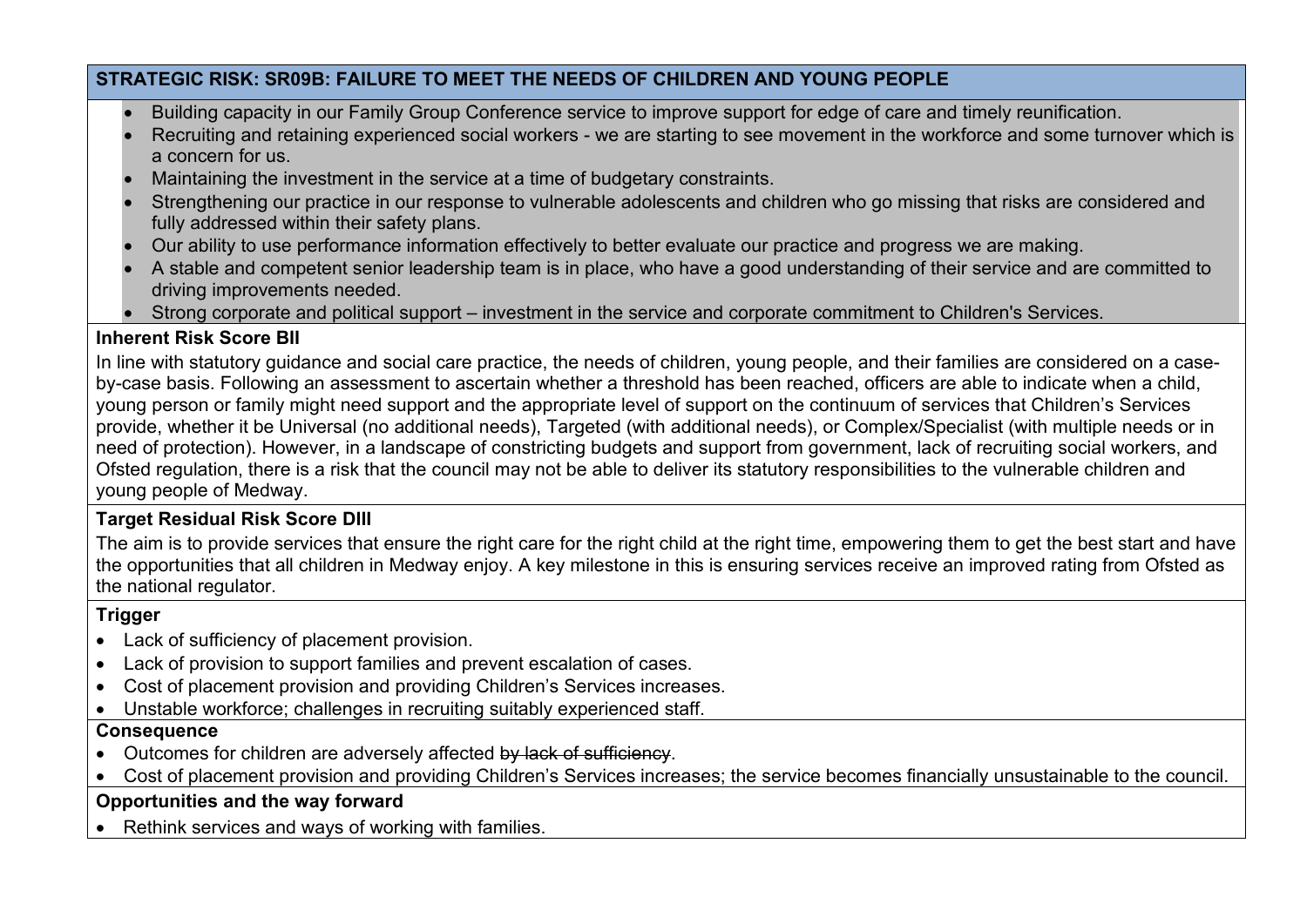- Managing demand for services.
- Management of foster care and the residential market.
- Medium term financial sustainability.
- Finalise and implement refreshed practice standards.
- Simplify practice expectations focus on children's lived experiences and on promoting quality and consistency of recording to evidence purposeful planning and intervention.
- Continue our evaluation work in respect of the application of thresholds so that we can be confident that children are supported at the right level.
- Continue the work already underway to strengthen the effectiveness of our intervention with children in need.
- Implement our plans to improve our response to neglect, ensure robust implementation of the use of the graded care profile, and evaluate the difference this makes to children's lives.
- Continue the work to improve the quality of plans for children in need of protection.
- Fully implement the strategy in relation to contextual safeguarding for adolescents who are at risk outside the home/family, and take time to reflect on themes from Return Home Interviews (RHIs), to create effective safety plans.
- Support front line managers to oversee and reflect on practice to improve quality of plans and interventions.
- Continue to focus on recruitment, retention and career development of our staff.

# **STRATEGIC RISK: SR09B: FAILURE TO MEET THE NEEDS OF CHILDREN AND YOUNG PEOPLE**

#### **Mitigating Action: SR09B.10**: Ensuring early intervention with vulnerable children and families to address their appropriate level of need with partners.

#### **Lead Officer**: Head of Early Help

#### **Desired Outcome: Expected Output**

Early Help is used to empower whole families as equal partners to safely make and sustain positive change. Officers do this by increasing their confidence, resilience, and aspirations. Each family's individuality is celebrated and support is tailored and unique, enabling families to own their responsibilities with clear direction and focus. We aim to ensure easy access to support from agencies where appropriate. Our approach is strengths based, taking away labels and judgements, increasing understanding and supporting good communication and challenge to help families to reach their potential. In doing this we are open, honest, realistic, inclusive, and always work in partnership.

#### **Progress update December 2021**

The Early Help Partnership Board has been established and thresholds reviewed and re-issued, supported by all partners. The council's Early Help service has been realigned into the Family Solutions Service, working with families with additional needs who do not meet the threshold for statutory services.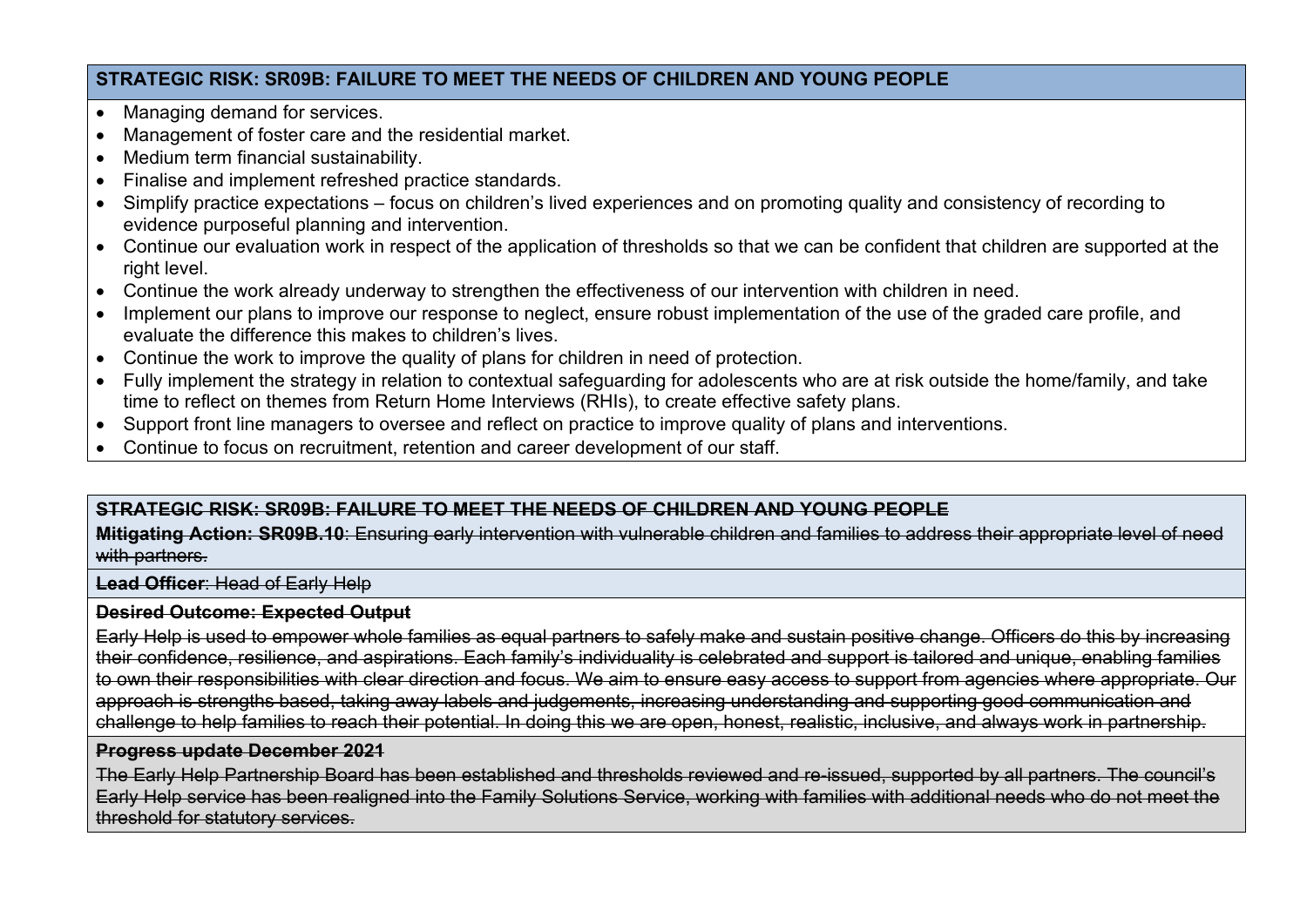**Mitigating Action: SR09B.10**: Ensuring early intervention with vulnerable children and families to address their appropriate level of need with partners.

#### **Progress update September 2021**

Reviewed but no update required this quarter.

#### **Progress update July 2021**

The successful applicant referred to in the April update decided not to take up the post. On 3 June 2021 the Child & Adolescent Mental Health Service (CAMHS) / NELFT Mental Health Youth Offending Worker / Adolescent Worker post was successfully recruited to. Work has taken place to make sure that the post provides a service to both the Youth Offending Team (YOT) and the Adolescent Team. The YOT risk panel continues to be well attended. Attendees include the Police, representatives from the adolescent team, and representatives from the violence reduction unit.

The Youth Justice Partnership Board is undertaking a new Youth Justice Plan. The planned submission date for this plan to the Youth Justice Board is June 2022. A timescale of local governance has been agreed to ensure that adequate time is given to the development of the plan. The main driver behind undertaking this plan is change of directorate for the YOT from Public Health to the Children's directorate. The aim is for the plan to a reflect greater integration with the children's directorate, and to secure greater partnership involvement in the delivery of the plan.

Exploitation / Gangs culture: The YOT continues to refer young people to the Serious Youth Violence project across North Kent. The team is seeking greater alignment to the activities of the Violence Reduction Unit. The local lead attends the YOT's monthly risk meeting. The director of the unit is being invited to be a board member of the Youth Justice Partnership Management Board.

# **STRATEGIC RISK: SR09B: FAILURE TO MEET THE NEEDS OF CHILDREN AND YOUNG PEOPLE**

**Mitigating Action: SR09B.12**: Reduce re-offending rates.

**Lead Officer**: Youth Offending Manager

#### **Desired Outcome: Expected Output**

Reduced re-offending by young people in Medway with a particular focus on the relatively small proportion of young people who commit a disproportionate amount of crime in Medway.

Good assessments, intervention and exit plans exist, providing young people with the framework to fulfil their potential through trusted relationships (meaningful and purposeful engagement and participation).

Develop responses to re-offending that recognise those who persistently offend have overwhelmingly experienced the most complex needs and deliver a trauma informed approach to those needing support.

Ensure that those committing offences are seen as young people first rather than 'young offenders' (Child First model).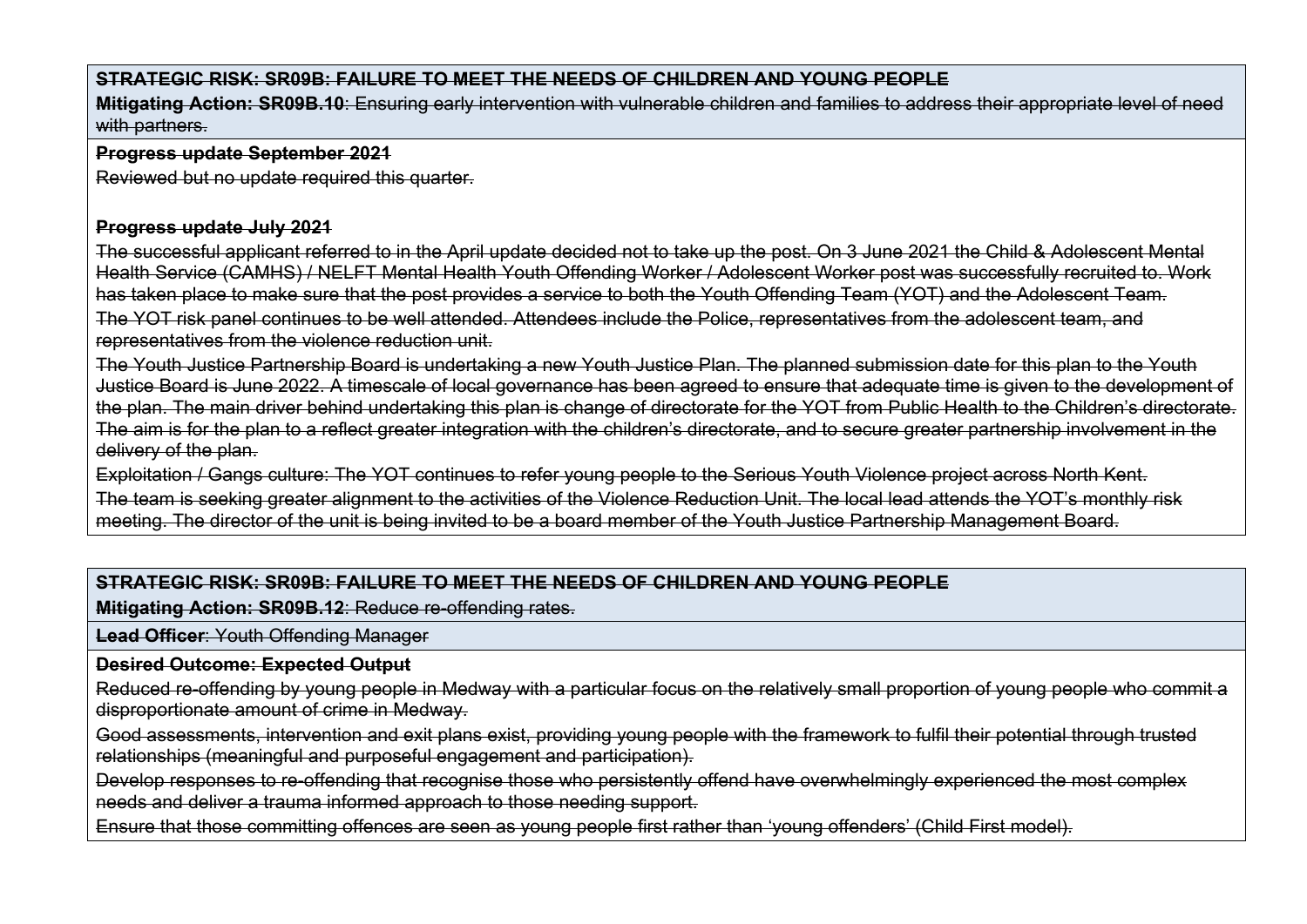**Mitigating Action: SR09B.12**: Reduce re-offending rates.

Develop high quality interventions that contribute to reducing re-offending and maintain the confidence of partner agencies, the courts and the general public.

Develop an intensive support service/package to engage with those at most risk through our floating support commissioned services, supported through the violence reduction unit, serious youth violence and Medway Taskforce.

Ensure the highest quality through care and resettlement planning is available working closely with the designated social workers.

#### **Progress update March 2022**

The Youth Offending Team (YOT) has continued to develop a Child First approach to addressing young people's offending. Child First refers to working with young people involved in the Youth Justice System as children first rather than as offenders. This principle was adopted by the national Youth Justice Board as being the guiding principle of the Youth Justice System in the 2019 National Standards for Youth Justice Services.

The YOThas sought to explore what the delivery of the Child First Principle means locally. The current Youth Justice Plan 2022-24 is going through council governance. This plan can be seen as the local attempt to realise the implications of this principle locally. The plan has a concerted focus on building upon young people's strengths, developing opportunities for young people to engage in positive activities.

The team has developed a model of practice working with young people to focus upon their identity journeys from an offending identity to a pro-social identity. The practice model developed in the team has generated attention from the national Youth Justice Board, and Medway has been granted a Pathfinder project status with a £176k grant to develop a digital application of this planning process.

The floating support commissioned services have come to an end as the violence reduction unit money that supported this piece of work has ended.

The YOT continues to work closely with the Taskforce. During the last year the YOT police officer role has been re-established and this has resulted in the YOT having closer links with the local police in order to manage high risk cases in the community.

#### **Progress update December 2021**

The YOT continues to support the Serious Youth Violence project, which is aimed at addressing the cohort of young people particularly involved in Gang activity. The project is having an ongoing evaluation of its efficacy, so this will be able to be reported on in future updates.

The adolescent service is now based at the Elaine Centre and continues to develop relationships with a number of teams across Kent Police, the Violence Reduction Unit (VRU), partners including DA, Sexual Health and substance misuse services.

Our relationship / communication with Kent Police remains consistent, and there is evidence of some good working across Medway. We continue to have challenges when working with Police from other authorities, such as the Metropolitan Police (MET), despite escalation.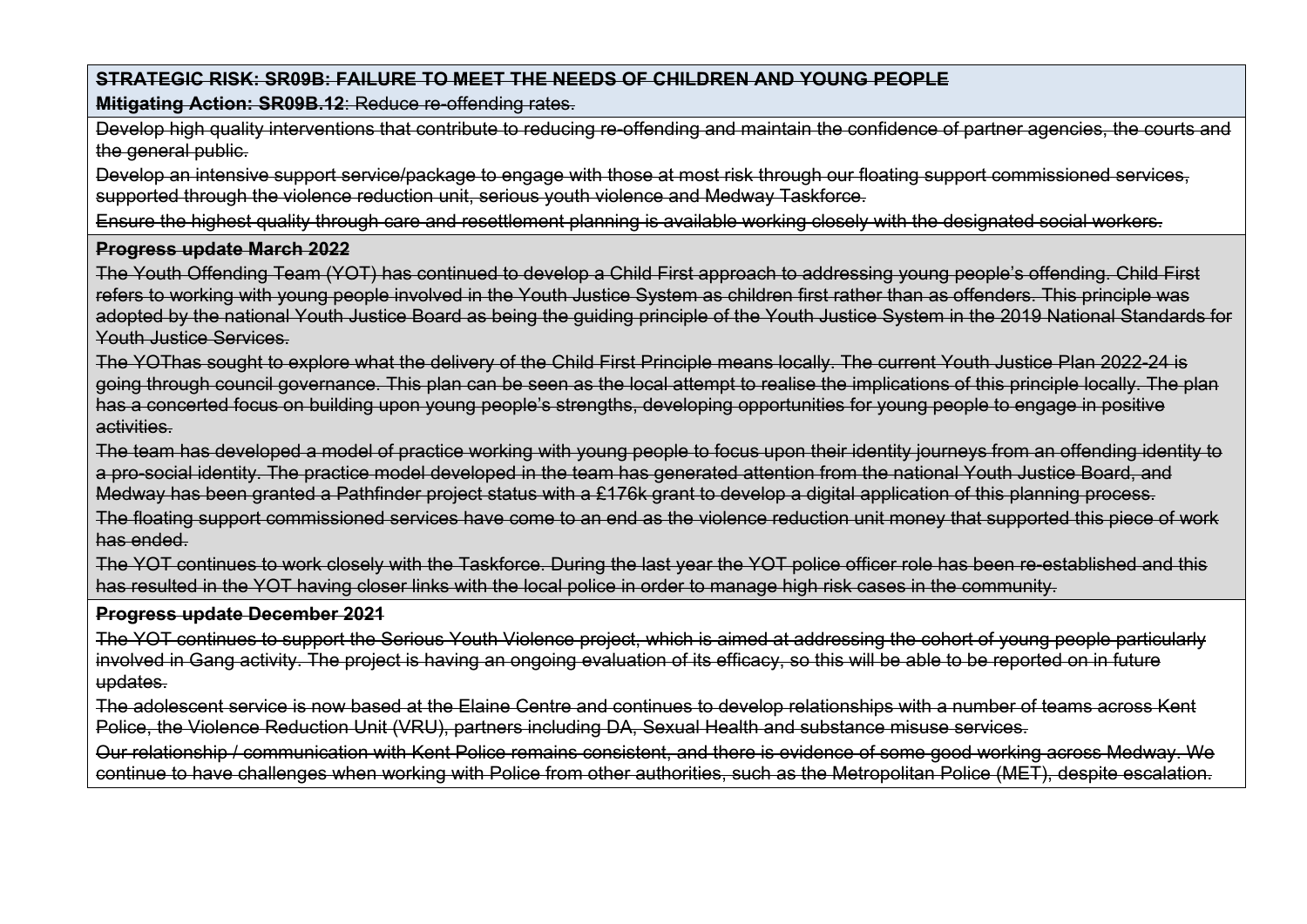**Mitigating Action: SR09B.13**: Work with the Children in our care and maintain our Corporate Parenting offer as a council and for those leaving our care

**Lead Officer**: Head of Corporate Parenting

#### **Progress update December 2021**

Our leaving care service has increased in capacity with more management oversight and a dedicated post developing participation and engagement of young people.

The Education Training Employment (ETE) / Aspirations Officer has been appointed.

Continued work with the Commissioning team to ensure accommodation is appropriate, safe and stable.

The proposal for a Rent Guarantor Scheme has been presented and is awaiting next steps decisions.

The service was recently visited by the National Adviser for Leaving Care, who reported progress in the strategic direction of the service with a clearer offer for Care Leavers.

#### **Progress update October 2021**

Reviewed but no update required this quarter.

#### **Progress update June 2021**

The service now has four teams and therefore four team managers. Four smaller teams of Personal Assistants (PAs) and social workers allows better management oversight and a more personal service to young people. The manager with the lead on participation and engagement started in May 2021 and is starting to make links with Medway colleagues and partner agencies, gathering views of young people and looking to expand on the Local Offer to children in care and care leavers. This includes current conversations with Medequip UK who we are in discussion with about how they may be able to support opportunities for care leavers, through volunteering or apprentice schemes etc. with their service as a result of 16+ Group Manager (GM) attending the Public Health Directorate Day. We have also shared with young people the Climate Response Officer posts being advertised. There is also an offer of an internship role within Regeneration, Culture and Environment (RCE) Directorate to support 3 areas: City of Culture, Child-Friendly Medway and Place. 88 young people are Not in Education, Employment or Training (NEET) currently, with 25 of those due to parenting or disability / illness. A number of young people are currently recorded as NEET while they wait for start dates for jobs or college starts in September. 98 young people are in education, employment or training.

The Education Training Employment (ETE) / Aspirations Officer has been approved and the job description is with HR for approval to then move onto the recruitment stage.

Continued work with the Commissioning team to ensure accommodation is appropriate, safe and stable. 13 young people are in unsuitable accommodation due to being in prison. Five are in temporary accommodation from the council and awaiting permanent housing. The remaining 167 are in suitable accommodation, with the majority (63) in supported accommodations.

The proposal for a Rent Guarantor Scheme has been presented and is awaiting next steps decisions.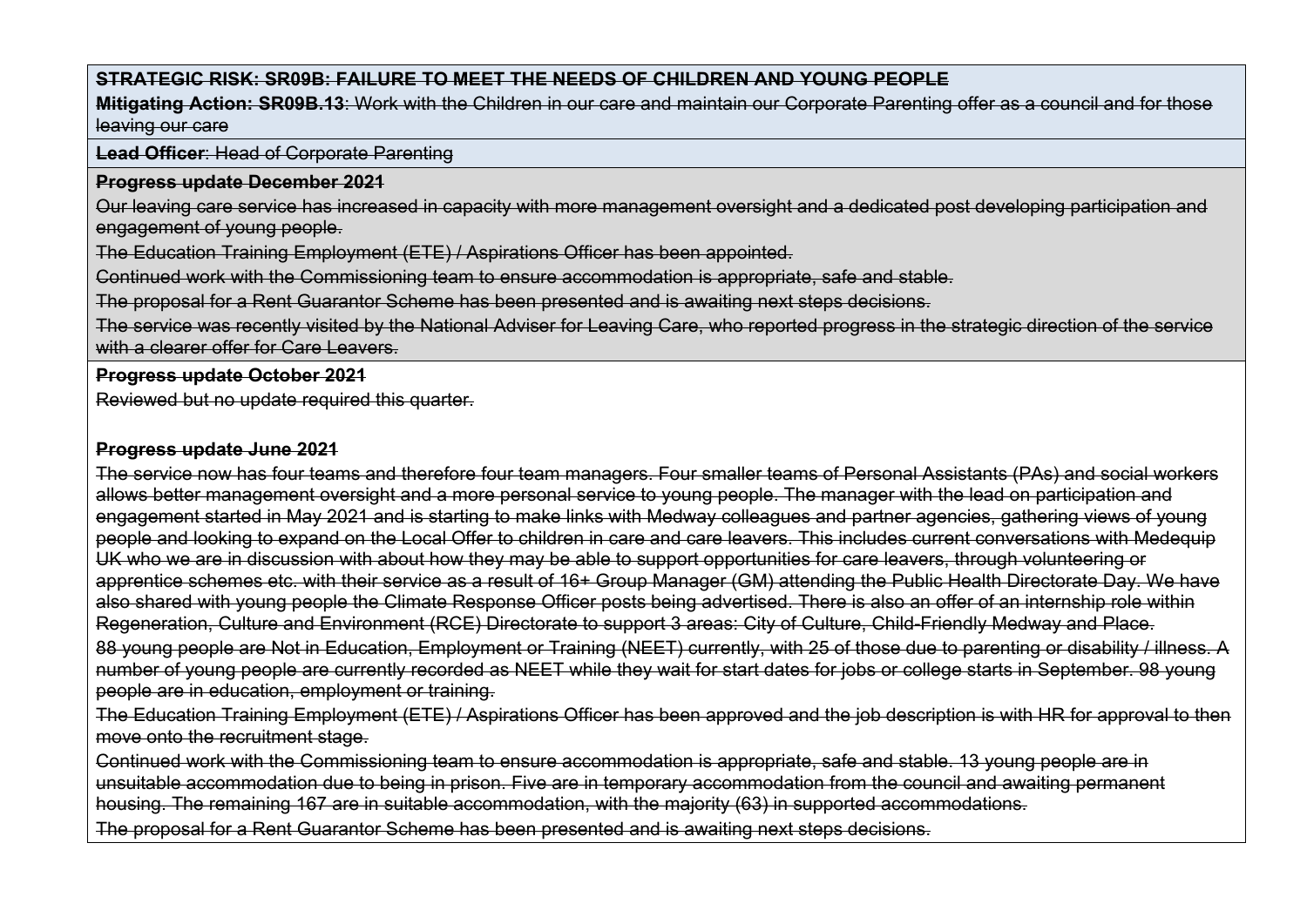**Mitigating Action: SR09B.13**: Work with the Children in our care and maintain our Corporate Parenting offer as a council and for those leaving our care

The Communications team have supported with an e-newsletter giving information about care leavers and corporate parenting. This will hopefully provide information and offers from services who may be able to offer support.

#### **STRATEGIC RISK: SR09B: FAILURE TO MEET THE NEEDS OF CHILDREN AND YOUNG PEOPLE**

**Mitigating Action: SR09B.15**: Ensure sufficient workforce capacity

**Lead Officer**: Assistant Director – Children's Social Care & Early Help; Head of HR; HR Business Partner (Children's)

**Desired Outcome: Expected Output**

Recruitment and retention of staff.

The council has the capacity and capability to improve and sustain improvement to its services.

A stable and competent workforce, enabled and supported to undertake quality social work practice.

Workforce stabilised, agency staff and turnover of permanent staff reduced.

#### **Milestones**

Workforce stabilised.

Agency staff and turnover of permanent staff reduced.

Workforce 'offer' is sufficient to attract new social workers and retain existing staff.

Effective Quality Assurance framework and regular programme of audit.

Manageable average caseloads/workloads.

Pay and career progression.

Recruitment and retention of staff.

Effective quality assurance.

Practice model embedded.

#### **Progress update December 2021**

We continue to carry vacancies and manage sickness absence, which is impacting on caseloads, particularly in the assessment service. Recruitment is a national challenge, mainly due to the competitiveness of the market in the current climate and lack of credible candidates' curriculum vitaes (CVs) being received. This remains a critical risk over the coming months. Work is underway alongside our Human Resources (HR) partners to find both short-term and longer-term solutions.

**Progress update September 2021**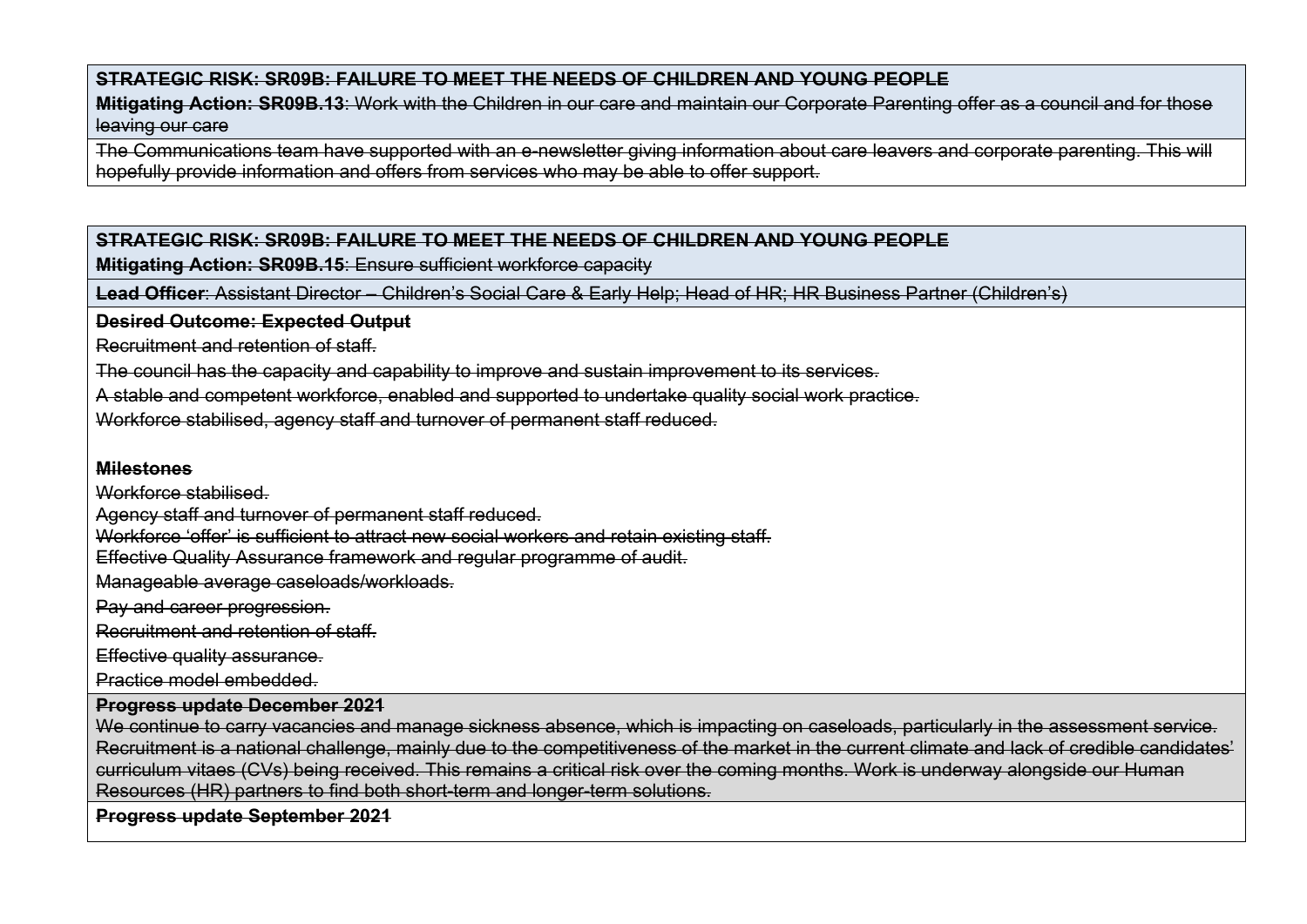**Mitigating Action: SR09B.15**: Ensure sufficient workforce capacity

The council's investment in the realignment and capacity of the children's social care workforce has provided the capability to deliver good quality practice. Focus remains on the recruitment and retention of experienced permanent practitioners and retaining competent and capable first line managers.

There is a need to embed the practice model and ensure conditions to undertake good social work practice. Signs of Safety adopted as the practice model with a comprehensive training programme and system changes to support its implementation, including for partners.

Work to embed the quality assurance framework and regular programme of audit with feedback of lessons learnt in to practice.

# **STRATEGIC RISK: SR09B: FAILURE TO MEET THE NEEDS OF CHILDREN AND YOUNG PEOPLE**

**Mitigating Action: SR09B.16**: Improvement Board Oversight

**Lead Officer**: Assistant Director – Children's Social Care & Early Help; Head of Children's Services Improvement

# **Desired Outcome: Expected Output**

The council has improved the service to the level required by the Children's Commissioner, Department for Education (DfE) and Ofsted through successful delivery of its Improvement Plan.

# **Milestones**

- Quality of intervention is consistently meeting standards.
- Effective audit framework and feedback of lessons in to practice.
- Performance indicators and audits show continuous improvement.
- Partners working together to deliver on shared objectives for Medway's children.

# **Progress update December 2021**

The second Ofsted monitoring visit took place in September 2021, with a focus on children in need of help and protection.

# **Progress update September 2021**

The Ofsted inspection of Children's Services in July 2019 judged the effectiveness of Children's Services in Medway to be inadequate resulting in the government appointing a commissioner. The Commissioner submitted her final report to the Minister at the end of 2020 confirming that improvements had been made and recommending that there is no longer any need to consider an alternative delivery model as Medway have demonstrated the capacity and capability to deliver the changes needed ourselves. This recommendation was accepted by the Minister. The DfE appointed an Improvement Adviser from February 2021 whose role over the coming year is to support the service to continue to make sustainable improvements that are still required.

Whilst improvement has been made at pace, and the new Assistant Director is now in place, we are expecting the final letter published from our Second Monitoring Visit.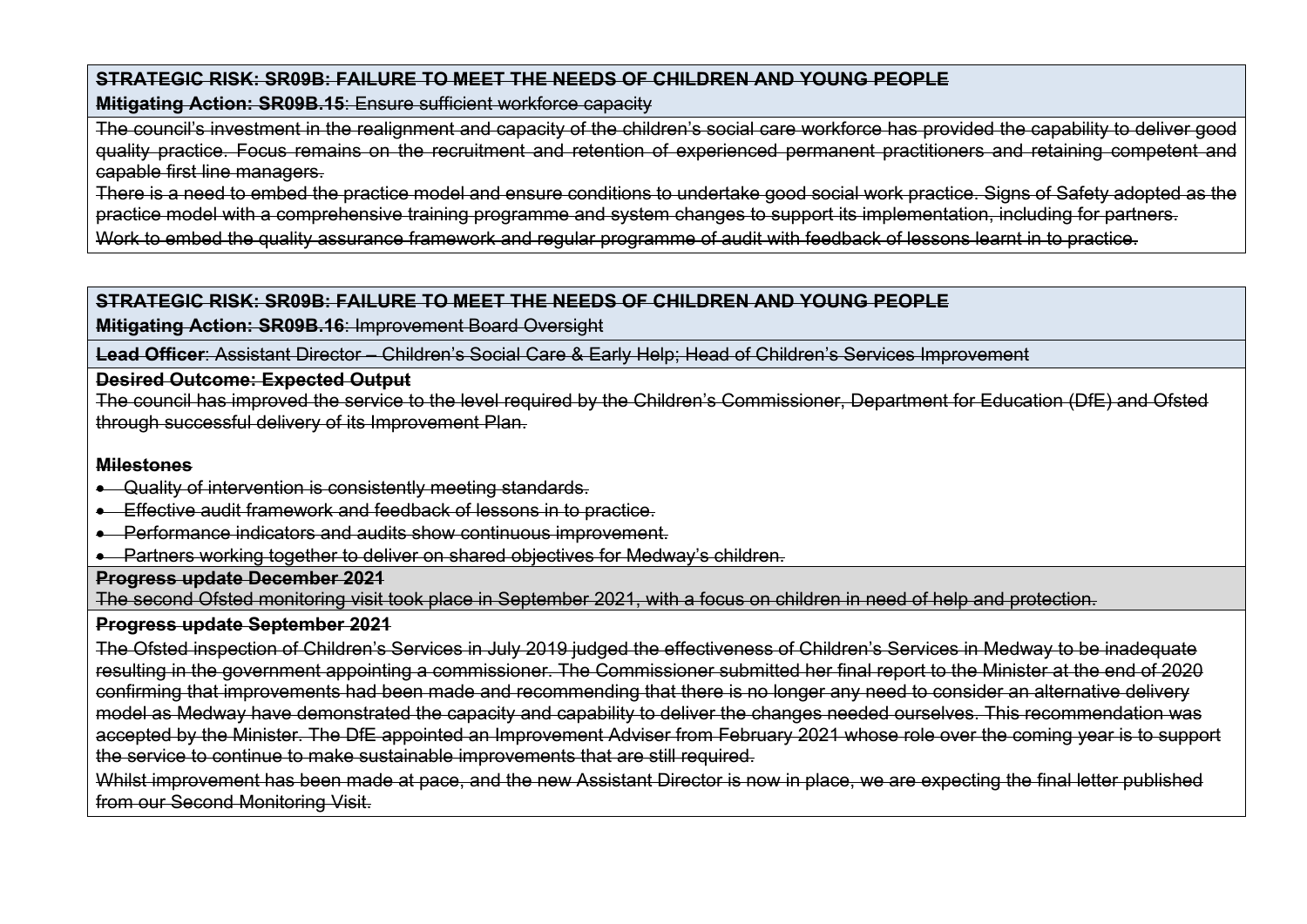**Mitigating Action: SR09B.17**: Ensure sufficiency of provision

**Lead Officer**: Assistant Director – Children's Social Care & Early Help; Head of Children's Partnership Commissioning; Head of Corporate **Parenting** 

#### **Desired Outcome: Expected Output**

- Right child, right care.
- Investment in the right support at the right time will be necessary, enhancing prevention so that fewer children come into care in the first place.
- Develop and shape service provision to meet the needs of all children and young people in care at a local level.
- Market Shaping with providers.
- Cost of Children's Services is financially sustainable.
- Sufficiency of placement provision, preventative provision and support.
- Effective overview and scrutiny of all placements of children in care across internal and external fostering and in residential provision.

#### **Milestones**

- Strengthening Governance for Access to Resources panel.
- Increased tracking of placements, outcomes, and financial costs.
- Looked After Children (LAC) Strategy.
- Sufficiency Strategy 2020-2025.
- Investment in a range of interventions.
- Implementation of interventions.
- Tracking of Investments and delivery of cost reductions.

# **Progress update December 2021**

There is a lack of sufficiency of children's foster care and residential placements, and preventative provision. The sufficiency plan is in the process of being refreshed and updated. The challenges include national pressures, rising demand and increasing complexity of need, especially for adolescents. There is no clear market shaping and limited capacity to develop it with the potential consequences of children being placed in inappropriate settings with the wrong services.

A range of preventative and support services/interventions were proposed for 2021-22, some of which have required investment to facilitate the reduction in numbers and deliver the necessary cost reductions and improved outcomes. However, these are under review as the proposals were developed in isolation from the service and the savings have not all been delivered. Further proposals for 2022-23 have been developed as business cases and are currently under consideration. A successful bid has been made to the Department for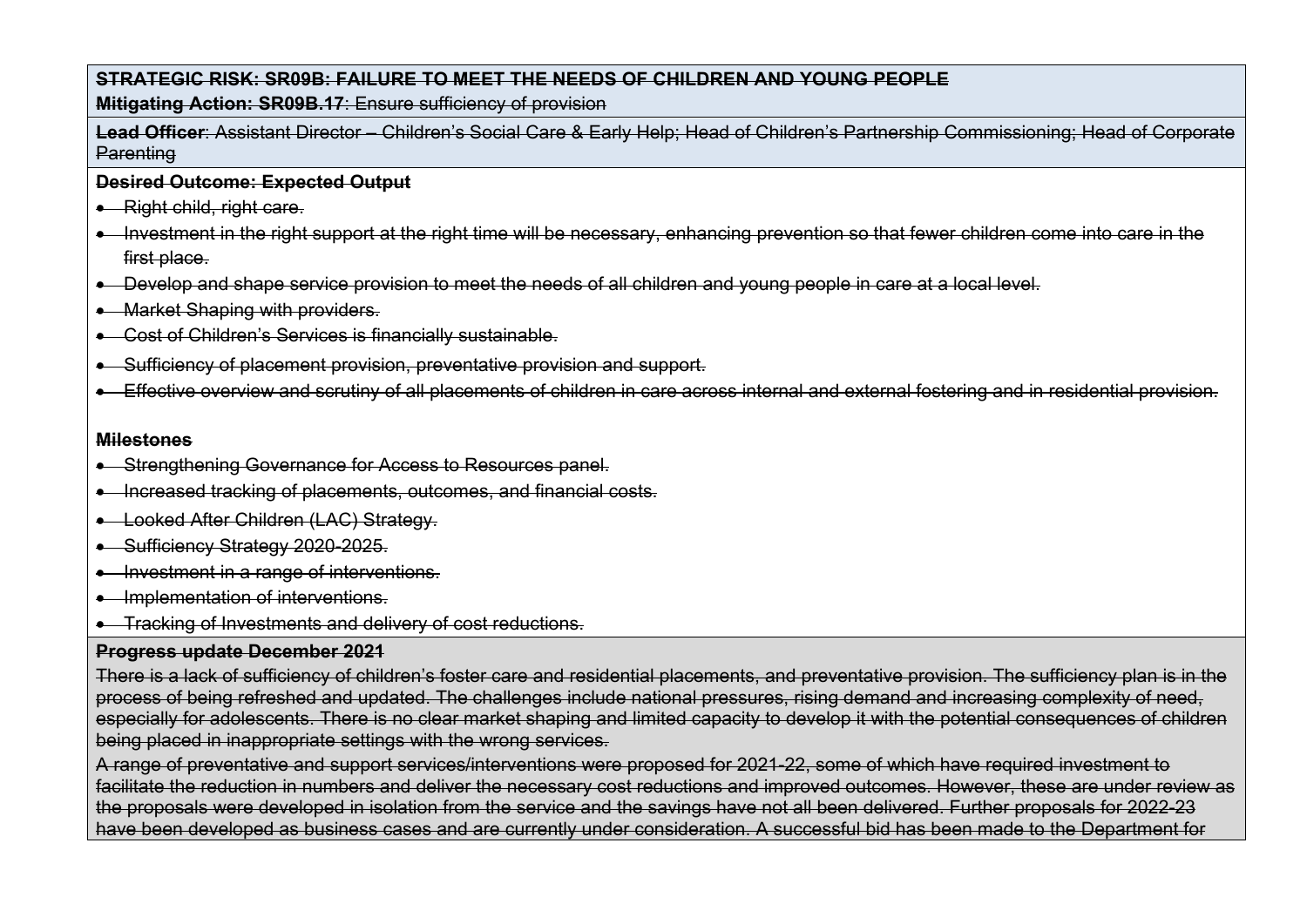**Mitigating Action: SR09B.17**: Ensure sufficiency of provision

Education (DfE) for funding to support increased quality assurance activity, recruitment and retention, and a multi-disciplinary team approach.

#### **Progress update September 2021**

There is a lack of sufficiency of children's foster care and residential placements and preventative provision in an outline sufficiency plan in October 2020. The challenges include national pressures, rising demand and increasing complexity of need, especially for adolescents. There is no clear market shaping and limited capacity to develop it with the potential consequences of children being placed in inappropriate settings with the wrong services.

A range of preventative and support services/interventions were proposed, some of which have required investment to facilitate the reduction in numbers and deliver the necessary cost reductions and improved outcomes. The council has invested in six interventions totalling £2.691m and expect cost reductions of £4.536m.

The plan is founded on securing those improved outcomes through provision of prevention and early help services, adequate support once children are looked after, alongside significant social work practice improvement.

# **STRATEGIC RISK: SR09B: FAILURE TO MEET THE NEEDS OF CHILDREN AND YOUNG PEOPLE**

# **Mitigating Action: SR09B.18**: Ensure a stable and competent workforce

**Lead Officer**: Assistant Director – Children's Social Care & Early Help; Head of Human Resources; Human Resources Business Partner (Children's)

#### **Desired Outcome: Expected Output**

- A stable and competent workforce, enabled and supported to undertake quality social work practice.
- Competent workforce, enabled and supported to undertake quality social work practice.
- Workforce stabilised, agency staff and turnover of permanent staff reduced.
- The council has the capacity and capability to improve and sustain improvement to its services.

#### **Milestones**

- Workforce stabilised.
- Agency staff and turnover of permanent staff reduced.
- Workforce 'offer' is sufficient to attract new social workers and retain existing staff.
- Effective Quality Assurance framework and regular programme of audit.
- The percentage of children social care substantive posts not filled by permanent social workers.

# **Progress update March 2022**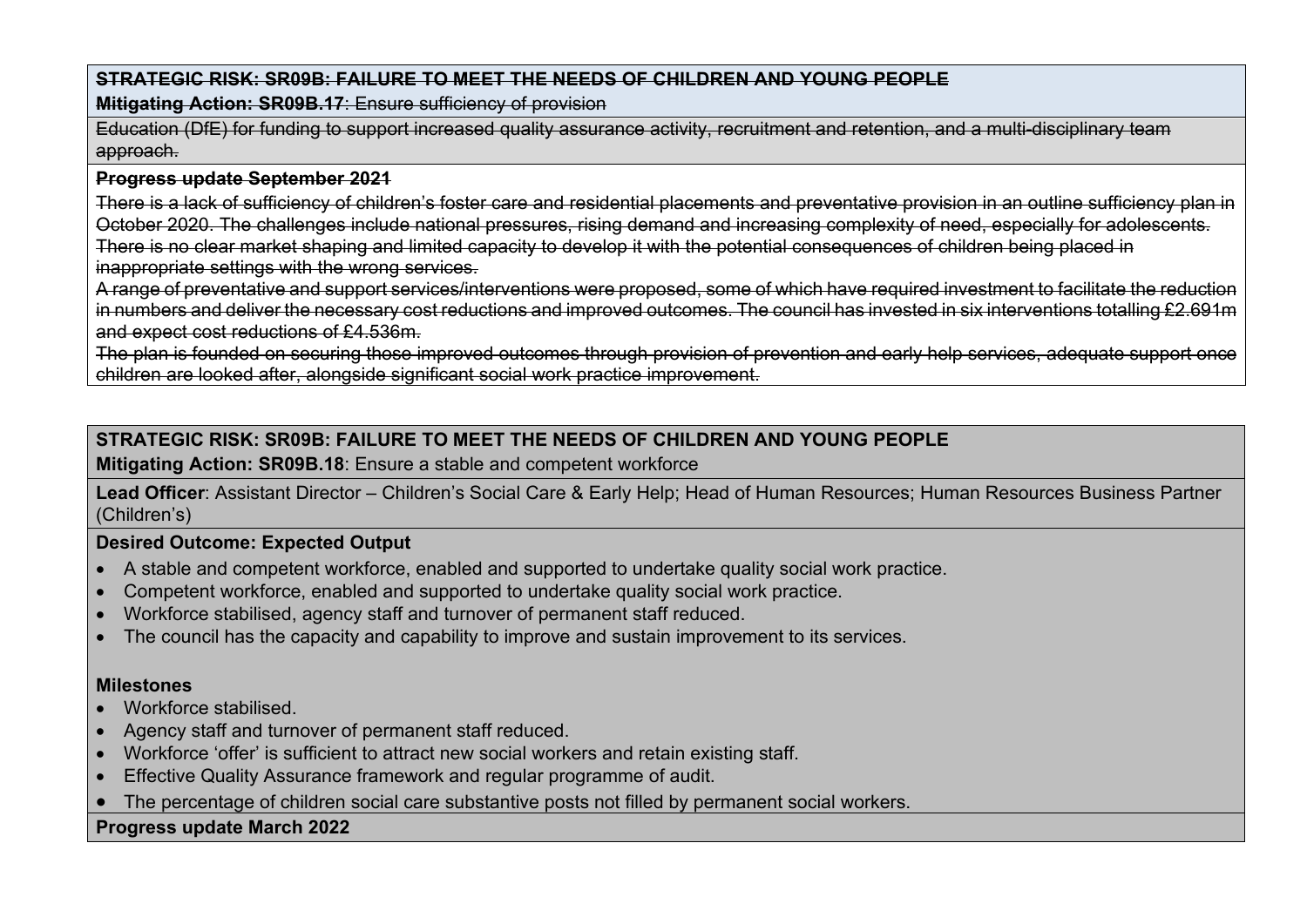**Mitigating Action: SR09B.18**: Ensure a stable and competent workforce

As at 31st January 2022, the vacancy rate has increased slightly to 19.96%. The agency rate has increased to 20.03%. Recruitment to social worker posts continues to be challenging, both in terms of permanent and temporary staff. The Children's social work workforce return published on 24 February 2022 reported that the vacancy rate and the number of children's social workers leaving during the year across England was the highest since 2017.

Benchmarking continues to take place on a quarterly basis. The pay gap between Medway and other local authorities was highlighted in Q2. It will be important to monitor this closely to identify if the gap has widened following pay awards across the region.

Alternative proposals are being discussed in respect of 'grow our own'. If agreed, this will enable Medway to invest further in Newly Qualified Social Workers (NQSWs) across the service and stabilise the workforce in the longer term.

The Principal Social Work team are also offering a short workshop to social workers who are considering submitting their portfolio as part of the career progression scheme.

# **STRATEGIC RISK: SR09B: FAILURE TO MEET THE NEEDS OF CHILDREN AND YOUNG PEOPLE**

**Mitigating Action: SR09B.19**: Delivery of the Improvement Plan

**Lead Officer**: Assistant Director – Children's Social Care & Early Help; Head of Children's Services Improvement

# **Desired Outcome: Expected Output**

- The council has improved the service to the level required by the Children's Commissioner, Department for Education (DfE) and Ofsted through successful delivery of its Improvement Plan.
- Drift and delay is reduced and children receive a more consistent service.
- An accurate 'line of sight' of the quality of the intervention provided.
- Management oversight and supervision drives effective planning for children.
- Manageable caseloads.

# **Milestones**

- Quality of intervention is consistently meeting standards evidenced through performance measures.
- Audits and reviews demonstrate improvements in the extent of work graded 'Requires Improvement' or 'Good'.
- Audits demonstrate improved supervision and management oversight.
- Service takes accountability for overseeing and driving performance clinics.

# **Progress update March 2022**

The Children's Improvement Board – which is independently chaired and has a key role in oversight and challenge of the Improvement Plan – has continued to meet and receives regular reports on progress against the plan, on key developments and challenges from the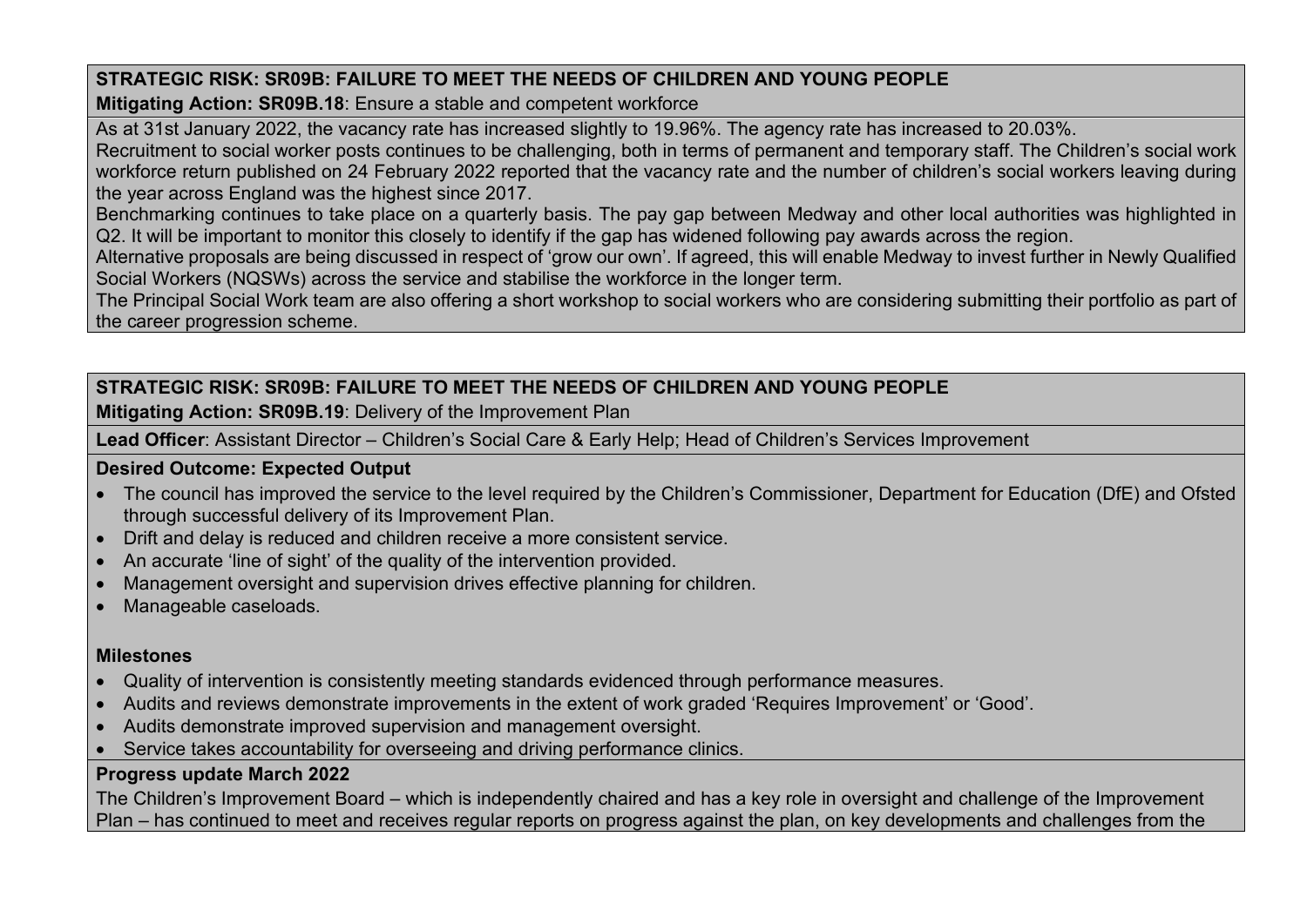**Mitigating Action: SR09B.19**: Delivery of the Improvement Plan

Director of People and on performance from the Assistant Director of Children's Services. The Improvement Plan is refreshed annually and the priorities to inform the 2022-23 plan will be shared with the Board in March with a view to sign off the final action plan in May. The Lead Member, Leader, Chief Executive, Corporate Management Team and colleagues in other council teams have continued to support Children's Services, and the Lead Member undertakes regular safeguarding visits to families along with the Director to ensure a line of sight into practice. Elected members have also continued to have the opportunity to participate in workshops to improve their understanding of how the service is delivered so that they can provide effective scrutiny, support and challenge. A recent workshop in February focused on improvements and challenges across the service.

Senior Leaders, including the Leader, Lead Member, Chief Executive and Director meet regularly with the DfE-appointed Improvement Adviser to focus on practice improvement and review findings of all quality assurance activity.

Ofsted carried out a third Monitoring Visit in January 2022, with a focus on children in care. Ofsted reflected that despite the challenges of the pandemic, the service has focused relentlessly on its improvement journey and steady progress has been made in relation to the experiences of Children in Care in Medway.

Positively, they observed that our social workers speak passionately and with pride about the children they work with. Acknowledgement was made that the pace of change has accelerated over the last six months with the senior leaders having a good understanding of the strengths of their service as well as the areas that still require further improvement.

The permanency planning processes have improved and more children are now in stable, long term foster placement or are being placed for adoption through the Regional Adoption Agency. Ofsted noted that our Corporate Parenting Board has strengthened its role and is now positively engaging young people in each meeting, with innovative opportunities for them to participate.

The report also sets out a number of areas where we must concentrate our improvement efforts, including assessment and planning, and finding the right placements for our most vulnerable children. There is also a need to maintain our focus on recruitment and retention of our workforce as Ofsted rightly identified staff turnover as a factor which can impact negatively on the children we work with and some of the improvement work underway.

Ofsted have now resumed their programme of regular monitoring visits for authorities in intervention, and we anticipate that the next visit will be in May 2022, with a focus on young people leaving our care.

The council and its partners will continue to support the service to deliver the priorities in the Improvement Plan and will ensure practitioners and managers have the tools to do the job and are supported and appropriately challenged to improve practice.

**STRATEGIC RISK: SR09B: FAILURE TO MEET THE NEEDS OF CHILDREN AND YOUNG PEOPLE**

**Mitigating Action: SR09B.20**: Ensure sufficiency of provision

**Lead Officer**: Assistant Director – Children's Social Care & Early Help; Head of Children's Partnership Commissioning; Head of Corporate Parenting

**Desired Outcome: Expected Output**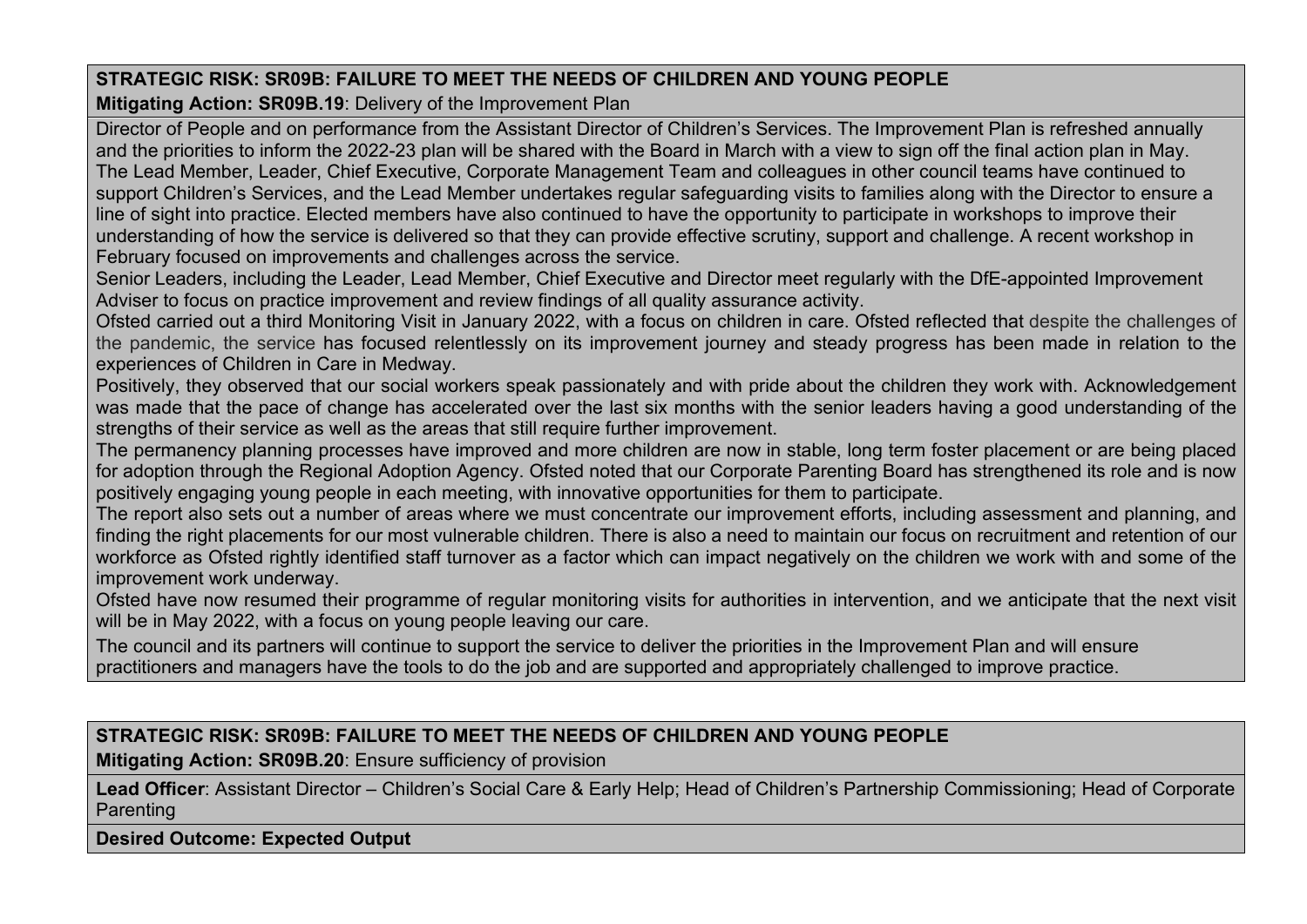**Mitigating Action: SR09B.20**: Ensure sufficiency of provision

- Right child, right care.
- Efficient and effective use of step-down to suitable care provision.
- Investment in the right support at the right time will be necessary, enhancing prevention so that fewer children come into care in the first place.
- Develop and shape service provision to meet the needs of all children and young people in care at a local level.
- Market Shaping with providers.
- Cost of Children's Services is financially sustainable.
- Sufficiency of placement provision, preventative provision and support.
- Reduction in residential placements.
- Effective overview and scrutiny of all placements of children in care across internal and external fostering and in residential provision.

# **Milestones**

- Strengthening Governance for Access to Resources panel increased tracking of placements, outcomes, and financial costs.
- Increased efficiencies in oversight of placements.
- Submit budget proposals for 2022-23.
- Budget proposals agreed.
- Establish programme management approach and implementation plans for each project.
- In-House Foster Care new allowances scheme implemented.
- Eden House Assessment Unit implemented and open for placements.
- Tracking of Investments and delivery of cost reductions.

# **Progress update March 2022**

Strengthening of governance for Access to Resource is underway, including capacity and capability to approve, monitor and track outcomes and financial management around children's placements. A further panel, to systematically review the packages of care for children on a regular basis, will be in place from April 2022. Recruitment is underway to the Children's Services Programme Lead (Panels and Processes), a post that will impact on the timely agreement and monitoring and oversight of placements.

The Access to Resources team have increased challenge to providers leading to the de-escalation, reduced funding and review of a number of placement costs for our high-cost placements. This work is ongoing and will further develop over the next six months.

Plans to improve placement sufficiency are being implemented. Investment in the In-House Foster Care new allowances scheme was implemented in September 2021 as part of improving the offer to attract and retain foster carers. Additionally, the Eden House Assessment Unit opened for placements in November 2021 which will provide therapeutic residential care for highly vulnerable young people during a period of individual needs assessment for 16 weeks and decide the most appropriate follow-on placement for the young person. There is ongoing activity regarding regular reviews of children in residential placements and step-down to sustainable suitable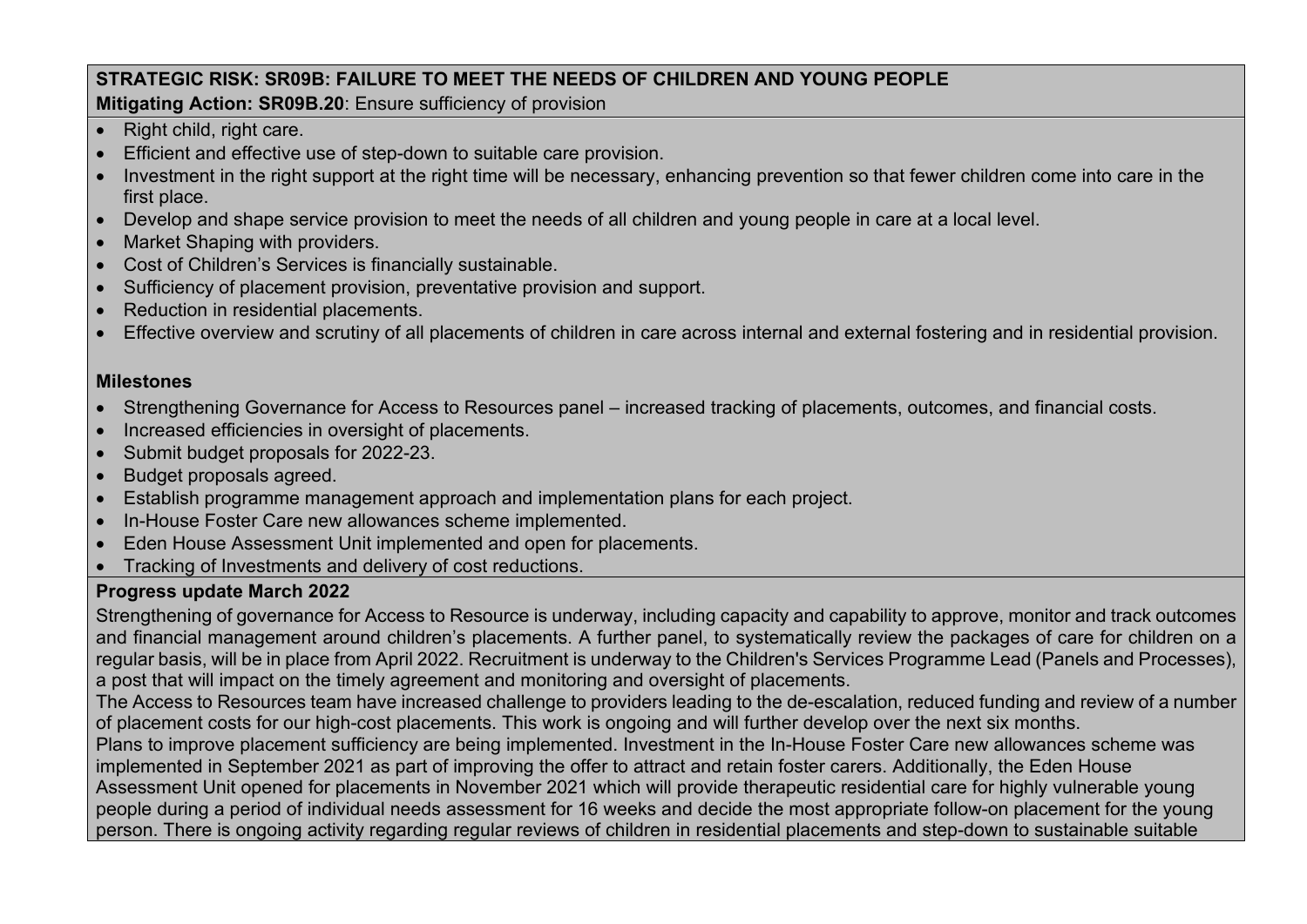**Mitigating Action: SR09B.20**: Ensure sufficiency of provision

### provision.

A programme of sufficiency investments and savings have been agreed as part of the 2022-23 budget. A programme management approach is being established to ensure effective implementation of plans. This includes a mechanism for tracking of outcomes and cost reductions.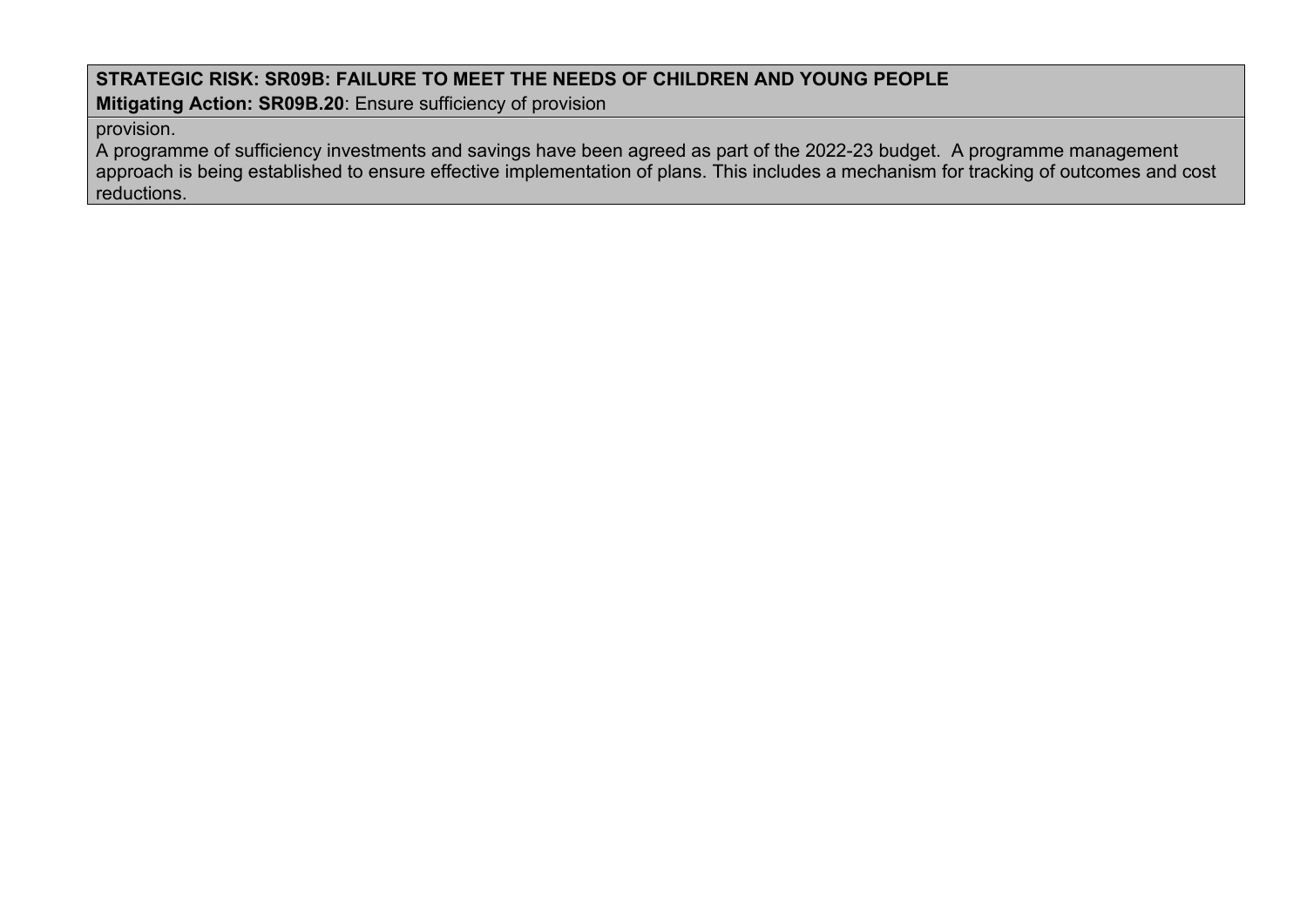#### **STRATEGIC RISK: SR26: NON-DELIVERY OF CHILDREN'S SERVICES IMPROVEMENT**

#### **RISK OWNER: DIRECTOR OF PEOPLE – CHILDREN AND ADULTS SERVICES**

### **PORTFOLIO: CHILDREN'S SERVICES (LEAD MEMBER)**

#### **Current Residual Risk Score CII (Likelihood – significant. Impact – major)**

The Children's Services Commissioner's reports of July 2020 and December 2020 concluded that although there is still much to do, progress is being made by the council. The December report recommended that the role of the Commissioner should come to an end; there is no longer any need to consider an Alternative Delivery Model as the council has demonstrated that it now has the capacity and capability to deliver the changes needed, and that an Improvement Adviser should now be appointed.

Gladys Rhodes-White OBE was appointed by the Department for Education (DfE) shortly after.

In May 2021, Ofsted visited Children's Services for a Focused Visit looking at how the council had continued to provide and improve within the Covid19 context. Findings included no child at significant risk of harm, no priority actions and three areas of improvement. The 'relentless focus on improvement' was noted along with a determination to embed change across the service – however, Covid19 new ways of working were also highlighted such as individual risk assessments to ensure the most vulnerable children continued to be visited regularly and face-to-face.

We continue to improve ourselves and ensure positive outcomes for children and voung people.

The council's Improvement Plan is being overseen by the Improvement Board, supported by the Department for Education (DfE) appointed adviser, Gladys Rhodes White. Failure to deliver against this plan could result in an inadequate judgement at the next Inspection of Local Authority Children's Services (ILACS), likely to take place in early 2023. Ofsted continue to monitor progress. The most recent monitoring visit took place in September 2021, when inspectors did not find any children whom they considered to be unsafe or left at immediate risk of harm. Although encouraging signs of progress were identified, it is seen as 'fragile' with inconsistencies in the quality and impact of assessments, plans, interventions and management oversight and supervision.

The council continues to support Children's Services to continue to improve and deliver more positive outcomes for children and young people.

# **Inherent Risk Score AII**

We aspire to deliver good and outstanding services that keep children and young people safe and give them the right help, at the right time in their lives. In doing this, we will show strong leadership, we will challenge performance, we will ensure the right level of resources are allocated and used efficiently, and we will build a culture of continuous reflection and improvement. However, during Ofsted's July 2019 inspection of our services, it found that we were not providing these outcomes to a satisfactory level.

Our Children's Services Improvement Action Plan has been, developed in response to the formal recommendations and improvement areas highlighted by Ofsted during their findings of the 'Inspection of Local Authority Children's Services' (ILAC) which took place from 8 July 2019 to 26 July 2019. The plan was has been refreshed and updated in July 2020 to reflect the progress made and to set out the priorities for the coming year annually, and is overseen by the Improvement Board.

This is a key corporate priority, and we are fully committed to working with our partners to deliver this plan and achieve more positive outcomes for children and young people in Medway.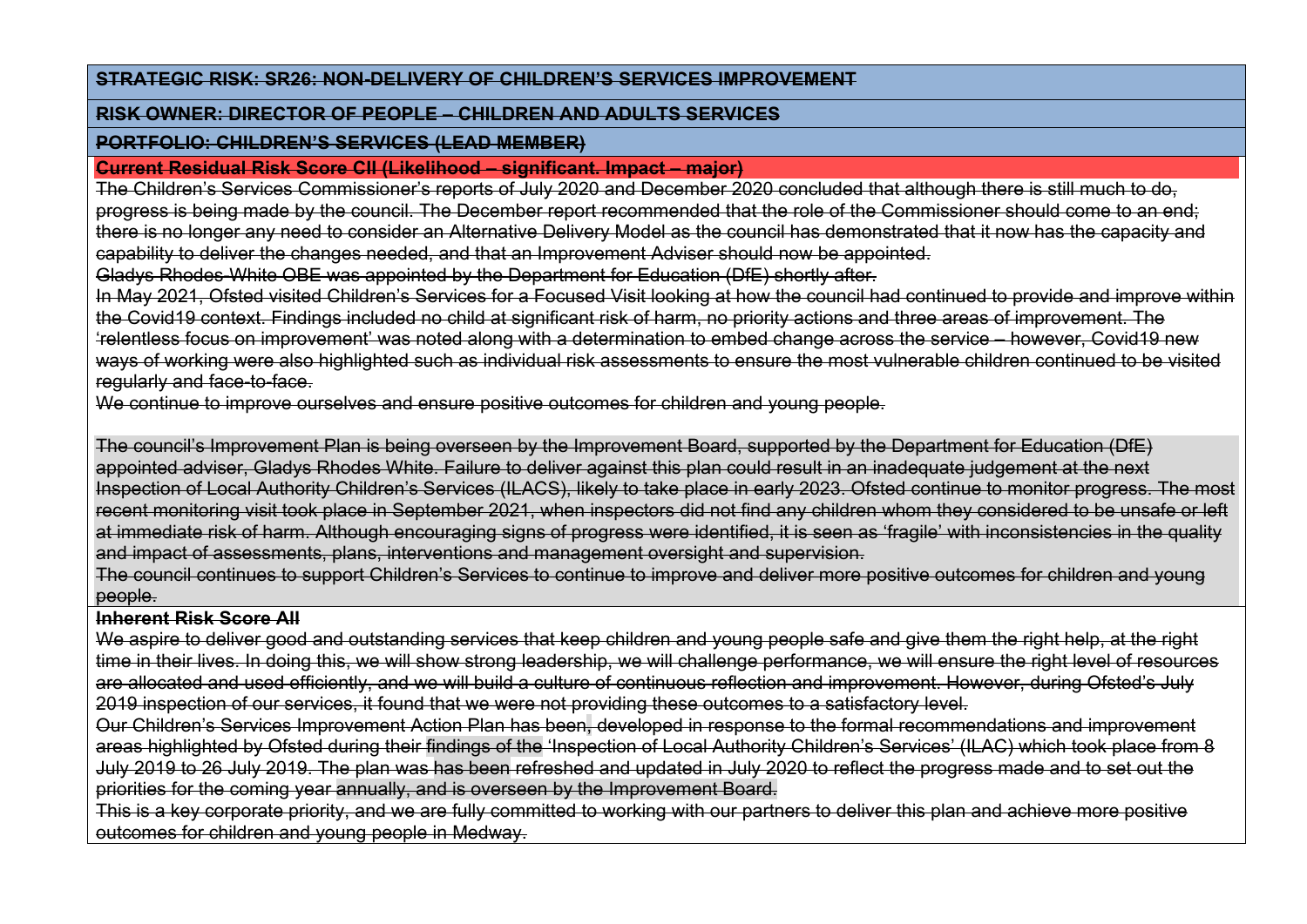### **STRATEGIC RISK: SR26: NON-DELIVERY OF CHILDREN'S SERVICES IMPROVEMENT**

### **Target Residual Risk Score DIII**

Improvement is made at pace and is deemed to be sustainable in order that control of the service remains in control of the council.

### **Trigger**

Non-delivery of appropriate and rapid enough improvement following the poor Ofsted inspection rating.

#### **Consequence**

The council loses control of the service. The Commissioner, in cooperation with the DfE, agrees an alternative delivery model and structure such as Children's Services being delivered by a neighbour.

Children and young people in Medway get a poor service from the council and DfE involvement is reconsidered.

#### **Opportunities and the way forward**

Progressing into the next stage of Commitment to fully implementing the Improvement Plan and evidencing that outcomes for children and families are improved.

# **STRATEGIC RISK: SR26: NON-DELIVERY OF CHILDREN'S SERVICES IMPROVEMENT**

**Mitigating Action: SR26.14**: Successful delivery of the Improvement Plan

**Lead Officer**: Assistant Director – Children's Social Care & Early Help

#### **Desired Outcome: Expected Output**

The council has improved the service to the level required by the Children's Commissioner, DfE and Ofsted.

#### **Milestones**

Workforce stabilised, agency staff and turnover of permanent staff reduced.

Performance indicators and audits show continuous improvement.

Quality of intervention is consistently meeting standards.

Partners working together to deliver on shared objectives for Medway's children.

# **Progress update December 2021**

The Children's Improvement Board, which is independently chaired and has a key role in oversight and challenge of the Improvement Plan, has continued to meet monthly and receives reports on progress from the Director of People and on performance from the Assistant Director of Children's Services. In recognition of progress made, the Improvement Plan was refreshed, updated and signed off by the Board in May 2021. It sets out the agenda for the coming year.

The Lead Member, Leader, Chief Executive, Corporate Management Team and colleagues in other council teams have continued to support Children's Services in all aspects of the Improvement Plan and the Lead Member undertakes regular safeguarding visits to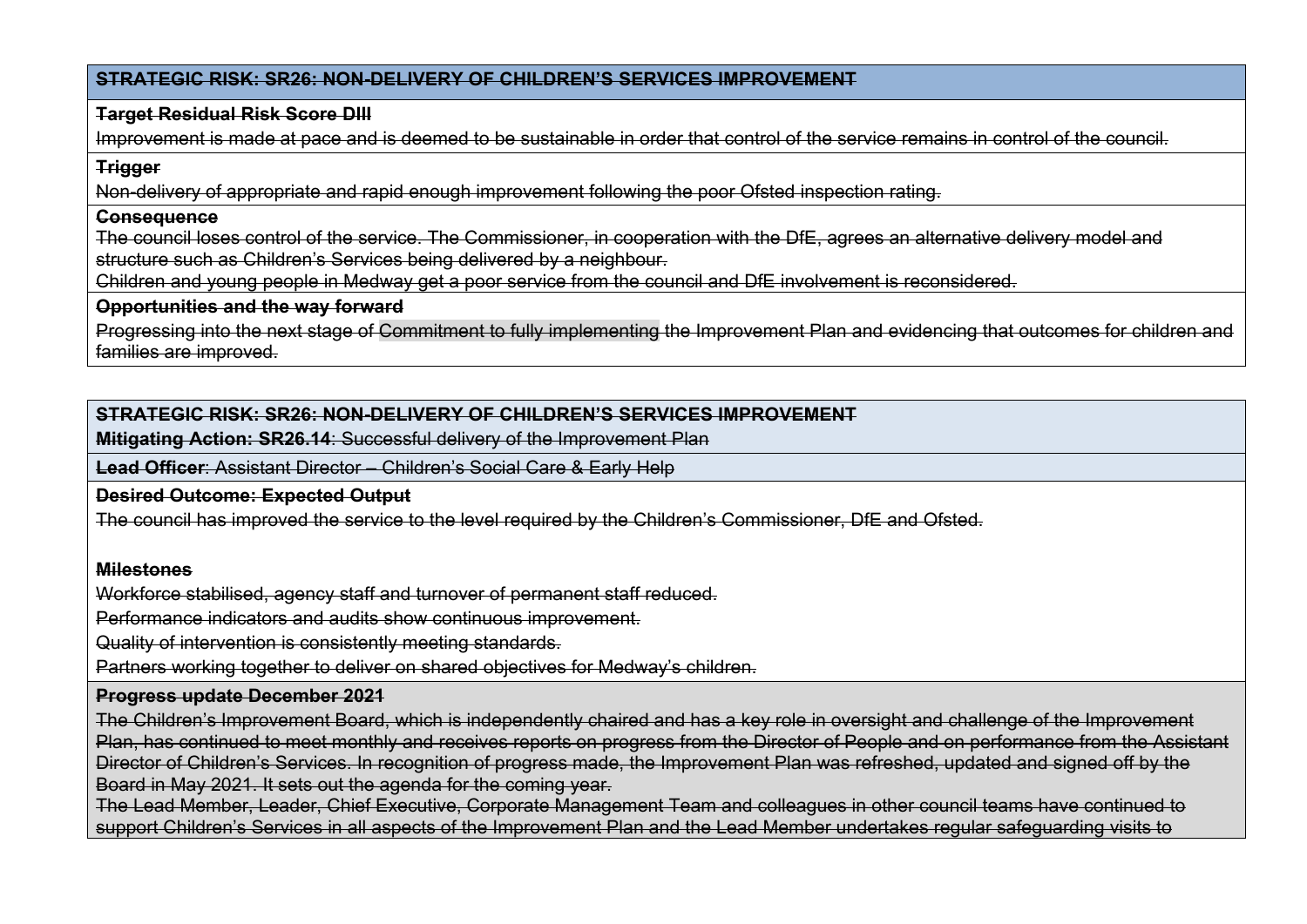## **STRATEGIC RISK: SR26: NON-DELIVERY OF CHILDREN'S SERVICES IMPROVEMENT**

**Mitigating Action: SR26.14**: Successful delivery of the Improvement Plan

families along with the Director to ensure a line of sight into practice. Elected members have also had the opportunity to participate in workshops to improve their understanding of how the service is delivered so that they can provide effective scrutiny, support and challenge.

Senior Leaders, including the Leader, Lead Member, Chief Executive and Director meet regularly with the DfE appointed Improvement Adviser to focus on practice improvement and review findings of all quality assurance activity.

Ofsted carried out a second monitoring visit in September 2021. Inspectors did not find any children whom they considered to be unsafe or left at immediate risk of harm. Although encouraging signs of progress were identified, it was seen as 'fragile' with inconsistencies in the quality and impact of assessments, plans, interventions and management oversight and supervision. The experienced and now permanently appointed leadership team are determined to ensure that practice changes are embedded, and that improvement will be sustained. Audit arrangements have been strengthened by a process of moderation and are seen to keep a focus on the critical areas for improvement. Staff report being well supported including throughout the Covid19 pandemic.

The service has continued to seek external support for its improvement work, from Essex as our DfE funded Partner in Practice and from other externally commissioned reviews across all service areas.

The council and its partners will continue to support the service to deliver the priorities in the Improvement Plan and will ensure practitioners and managers have the tools to do the job, and are supported and appropriately challenged to improve practice.

#### **Progress update October 2021**

Reviewed but no update required this quarter.

### **Progress update June 2021**

The Children's Improvement Board, which is independently chaired and has a key role in oversight and challenge of the Improvement Plan, has continued to meet monthly and receives reports on progress from the Director of People and on performance from the Assistant Director of Children's Services. In recognition of progress made, the Improvement Plan was refreshed, updated and signed off by the Board in May 2021. It sets out the agenda for the coming year.

The Lead Member, Leader, Chief Executive, Corporate Management Team and colleagues in other council teams have continued to support Children's Services in all aspects of the improvement plan and the Lead Member undertakes regular safeguarding visits to families along with the Director to ensure a line of sight into practice. Elected members have also had the opportunity to participate in workshops to improve their understanding of how the service is delivered so that they can provide effective scrutiny, support and challenge.

Senior Leaders, including the Leader, Lead Member, Chief Executive and Director meet regularly with the DfE appointed Improvement Adviser to focus on practice improvement and review findings of all quality assurance activity.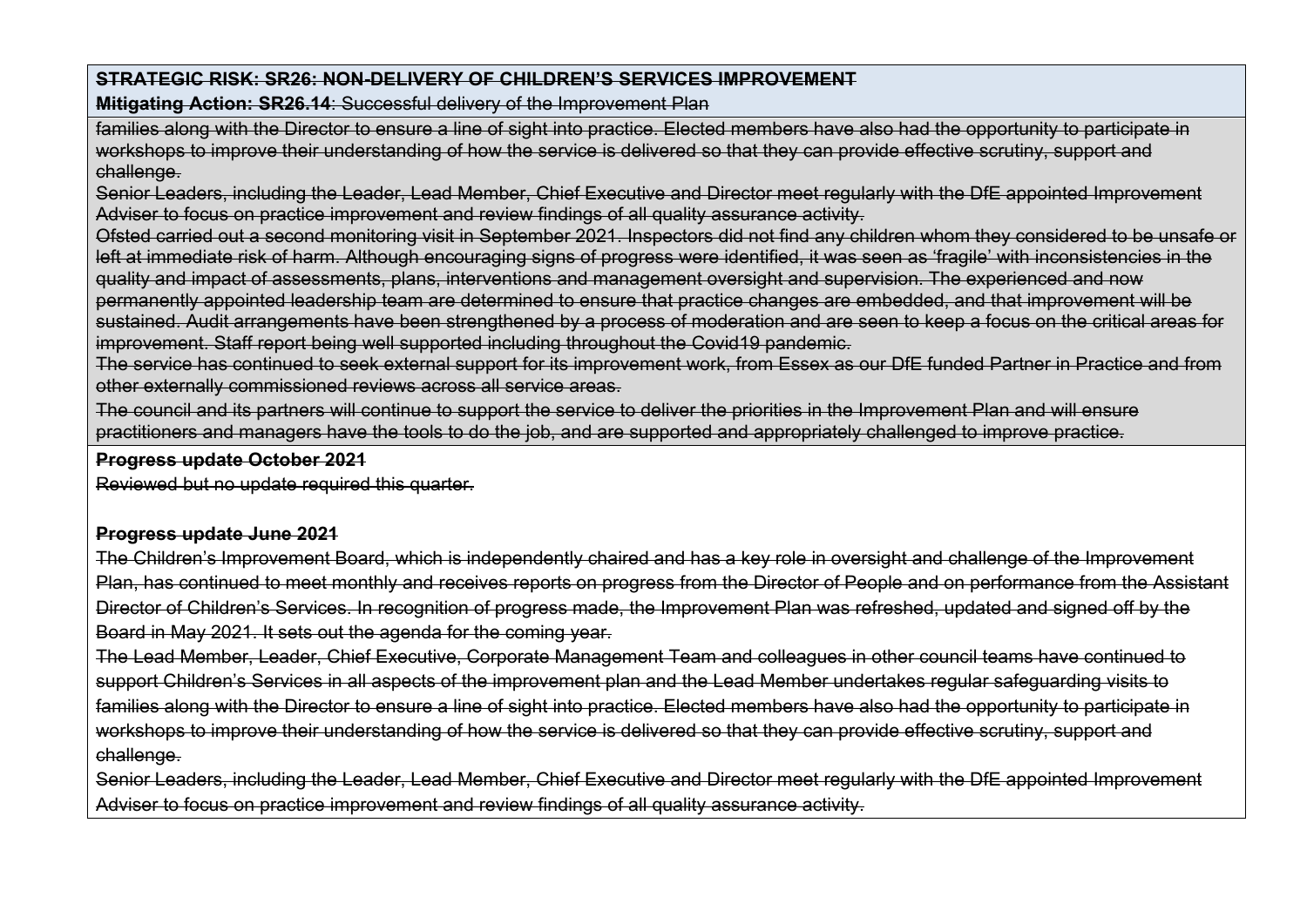### **STRATEGIC RISK: SR26: NON-DELIVERY OF CHILDREN'S SERVICES IMPROVEMENT**

**Mitigating Action: SR26.14**: Successful delivery of the Improvement Plan

Ofsted suspended their regular programme of quarterly monitoring visits due to Covid19 but have undertaken a Covid19 Assurance visit in May 2021. The report has been published on July 8<sup>th</sup>. Feedback acknowledged progress and no child was found to be unsafe. Medway was found to know itself well and understand priorities for ongoing improvement work.

The service has continued to seek external support for its improvement work, from Essex as our DfE funded Partner in Practice and from other externally commissioned reviews across all service areas.

The Child Friendly Medway Board has been set up, chaired by the Chief Executive, and a consultation exercise with children and young people in Medway is currently underway to explore what actions are seen as a priority to improve their experience of living in Medway. This work will benefit all children but must have a particular focus on the most vulnerable.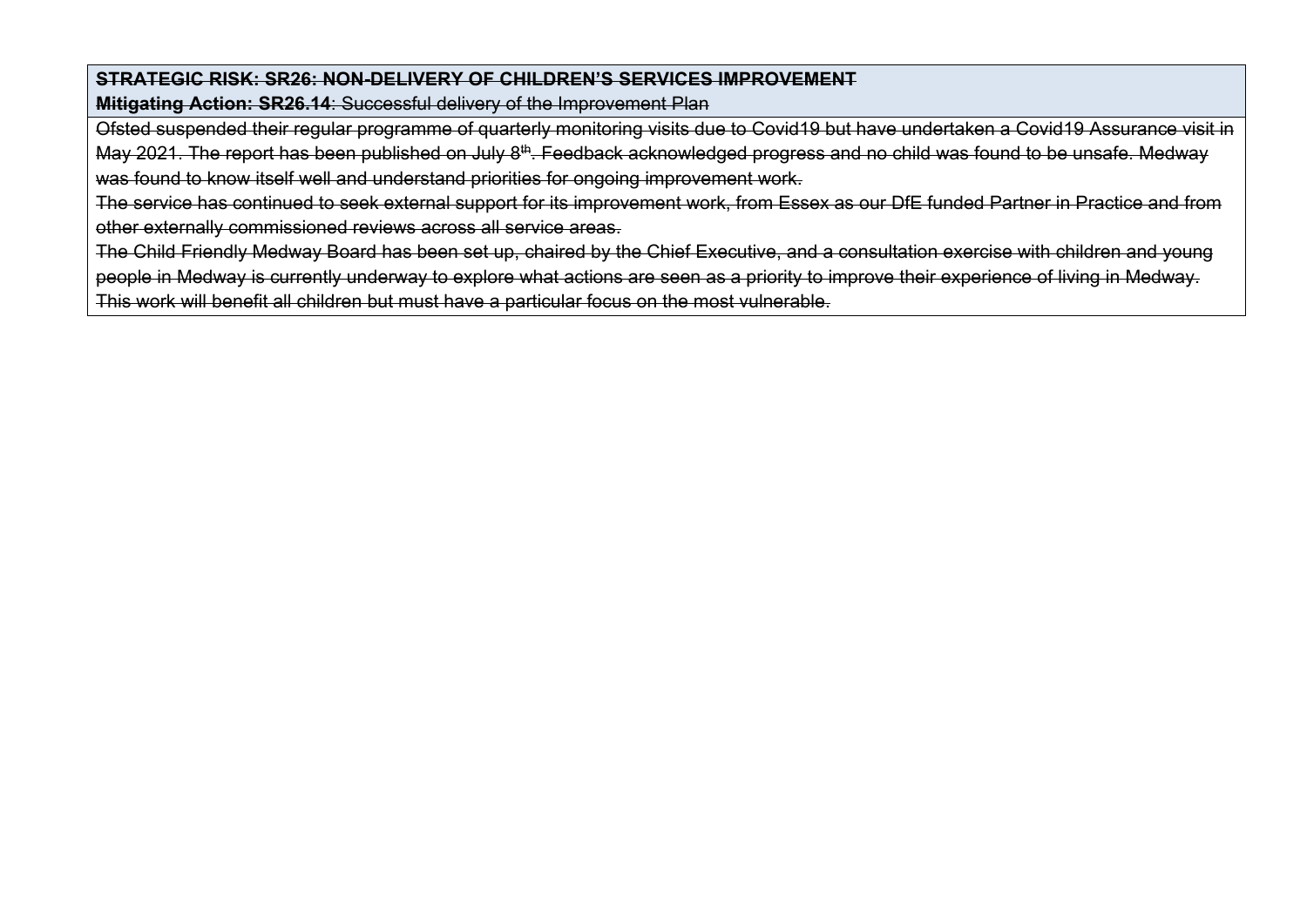#### **RISK OWNER: DIRECTOR OF PEOPLE , ASSISTANT DIRECTOR LEGAL & GOVERNANCE**

#### **PORTFOLIO: RESOURCES**

**Current Residual Risk Score CII (Likelihood – significant. Impact – major)**

The council has a Senior Information Risk Officer (SIRO) and a Caldicott Guardian.

The council has a Data Protection Officer.

The council manages information risk through a Security and Information Governance Group (SIGG).

The council has a suite of information governance policies.

The council has information sharing agreements and protocols in place.

The council has taken part in a information sharing project which have included Data Protection Impact Assessments (DPIAs) and risk treatment actions.

The council has a Kent and Medway information sharing agreement.

Training to all officers and to Members is being rolled out successfully.

## **Inherent Risk Score BII**

Our Transformation Programme involves an increased reliance on digital technology both for customers and the council. This brings with it an increased information risk particularly regarding personal and health data.

Conversely, not sharing information with partners and others minimises the council's ability to improve service delivery and reduce costs. There is also a duty to share information in the interests of client care (Caldicott 2 Report).

Local authorities are required to achieve Level 2 on the NHS Data Security and Protection Toolkit annual submission; opportunities to improve the council's position with respect to the toolkit submission 2022 will be identified and an improvement plan developed. Failure to achieve level 2 will mean that Medway Council will lose its trusted partner status.

Greater flexibility for the workforce using digital tools brings risk.

Greater availability of information from the council brings risk.

# **Target Residual Risk Score DIII**

Human error is eradicated from data and information scenarios.

Data breaches are very rare and when they occur corrective action is taken quickly, learning implemented and accountability for future improved performance identified.

Information sharing is commonplace and well managed.

# **Trigger**

• Budget pressures.

• The Information Commissioner's Office (ICO) audit reveals areas for improvement.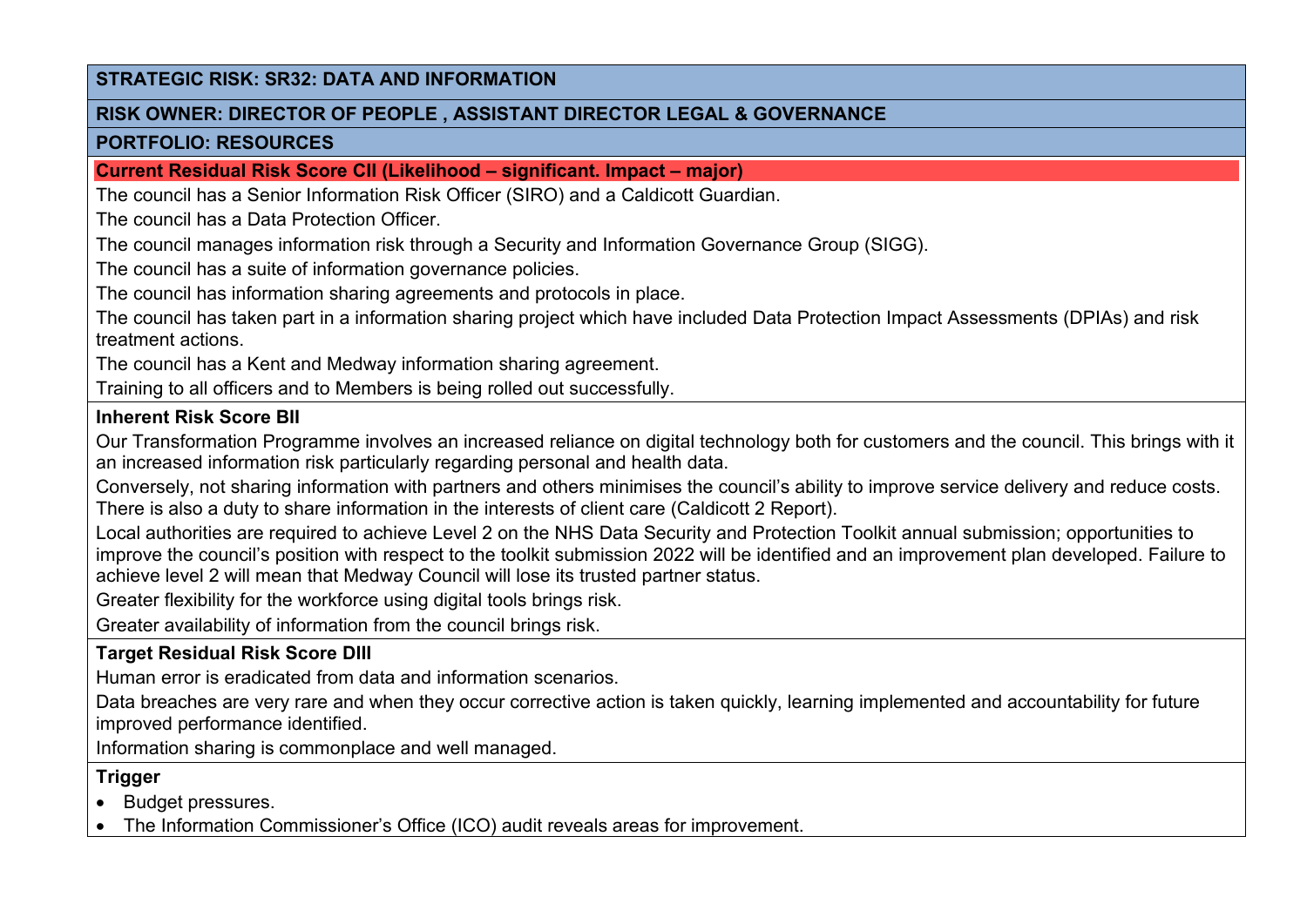- Digital Strategy.
- Annual NHS Data Security and Protection Toolkit submission.
- Review of data protection impact assessments and data sharing agreements.

#### **Consequence**

- Data loss leads to damage to reputation, fines, claims for damages and enforcement notices from the regulator.
- Not achieving cost efficiencies through Digital Strategy changes.
- Failing to achieve Members' expectations.
- Failing to find new innovations.
- Failing to deliver good quality care for residents of Medway.

# **Opportunities and the way forward**

Data and information sharing has been a key part of the pandemic response with partners across the Kent Resilience Forum (KRF).

Phase one of the Kent and Medway shared care record has been completed and phase two is currently being planned. This project will enable data to be shared between the council and Public Service Partners.

Further opportunities for data and information sharing are being investigated between the Police, Further Education providers and Medway Council.

Review support for information governance within the organisation.

Audit the Council's Data Security and Protection (DSP) Toolkit submission internally to ensure continual improvement.

Appoint a deputy SIRO.

# **STRATEGIC RISK: SR32: DATA AND INFORMATION**

**Mitigating Action: SR32.01**: The council has a Senior Information Risk Owner (Chief Legal Officer) and a Caldicott Guardian (Director of People) and in time for the General Data Protection Regulation also a Data Protection Officer (the Information Governance Manager) accountability and governance in place for data protection and data security

**Lead Officer**: Chief Legal Officer Senior Information Risk Owner (Chief Legal Officer)

# **Desired Outcome: Expected Output**

To ensure that appropriate organisational safeguards are in place for sharing information.

Information governance policies and procedures are available on the intranet.

Data Protection Impact Assessments (DPIAs).

Information Sharing Agreements (ISAs) and Record of Sharing also exists detailing roles and responsibilities.

Senior Information Risk Owner (Chief Legal Officer) and a Caldicott Guardian (Director of People) and a Data Protection Officer (the Information Governance Manager) are all in place with responsibilities noted in their job descriptions.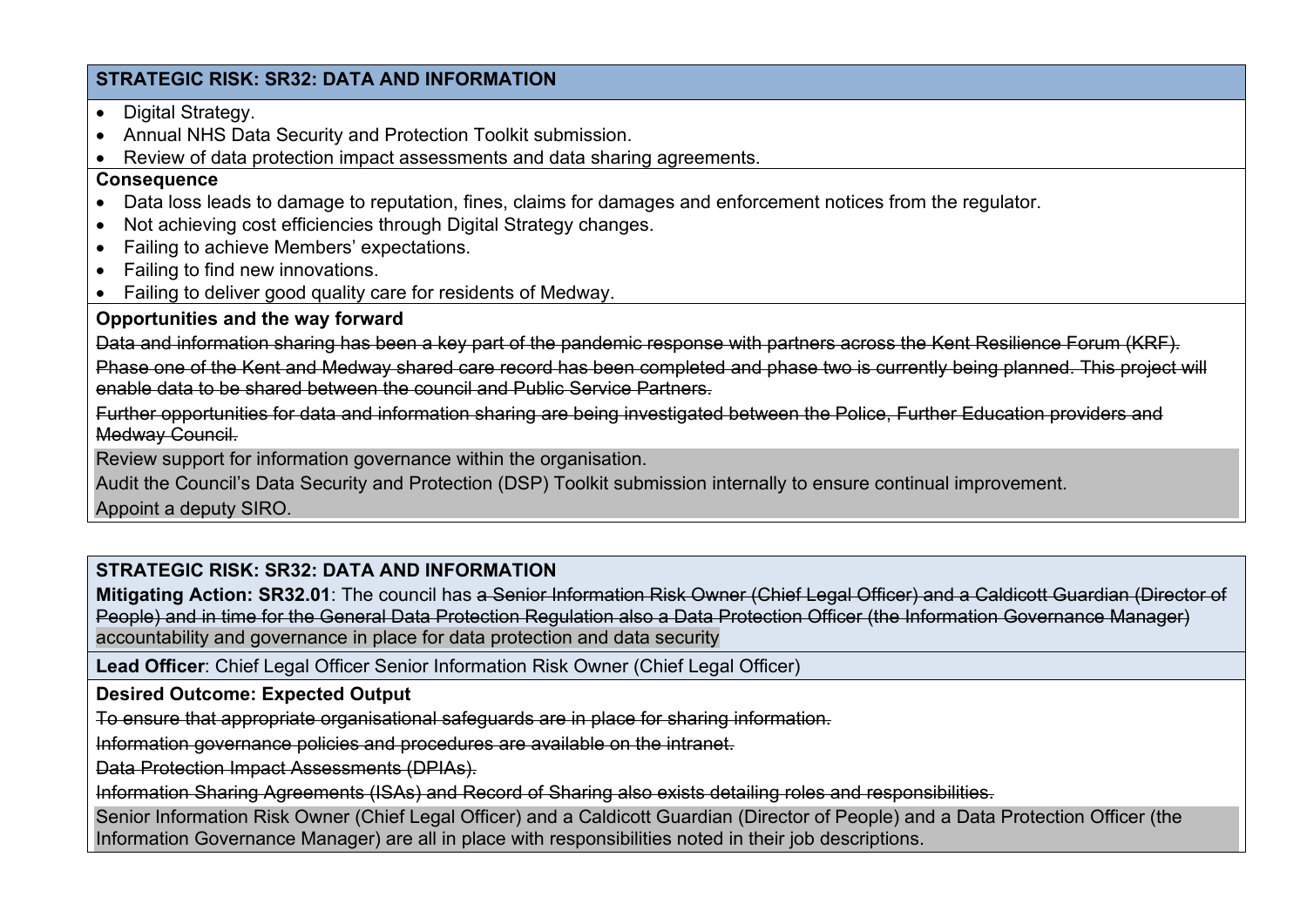**Mitigating Action: SR32.01**: The council has a Senior Information Risk Owner (Chief Legal Officer) and a Caldicott Guardian (Director of People) and in time for the General Data Protection Regulation also a Data Protection Officer (the Information Governance Manager) accountability and governance in place for data protection and data security

The Information Governance (IG) team facilitate completion of the Data Security and Protection Toolkit by the organisation on an annual basis to ensure that appropriate organisational safeguards are in place for sharing information. In compliance with the new DSP Toolkit guidance, the council publishes its Data Protection Impact Assessments (DPIAs).

The council has recommended policies in place:

- **Privacy Notice**
- Data Protection Policy
- **Record Keeping Policy**
- Data Security Policy
- **Network Security Policy**
- **Smart Phone Policy**

The council undertakes a regular internal audit/review to assure compliance with guidance recommended under the Caldicott Guardian manual. The Caldicott Guardian produces an annual report as outlined in the council's Caldicott Strategy.

Under guidance from the Caldicott Guardian manual, information sharing agreements are kept on a register for the organisation. Equally personal confidential data is only accessible to staff who need it for their current role and access is removed as soon as it is no longer needed.

The Senior Information Risk Owner chairs the Security and Information Governance Group (SIGG) co-sponsored by the Caldicott Guardian. This group provides a corporate overview of all information risk across projects and initiatives across the council. Under guidance from the Caldicott Guardian manual, regular meetings are held between Senior Information Risk Officer (SIRO) and Caldicott Guardian.

# **Progress update March 2022**

As part of the internal audit into the Caldicott Guardian role, the Senior Information Risk Owner (Chief Legal Officer) and a Caldicott Guardian (Director of People) and a Data Protection Officer (the Information Governance Manager), along with appropriate deputies, all received up-to-date training on data protection. Equally the following actions were undertaken:

- A strategy was produced for the roles and responsibilities of the Caldicott Guardian. This will be reviewed regularly on an annual basis alongside an Annual Report from the Guardian.
- Details of the Caldicott Guardian's identity, roles and responsibilities were made available on both the external and internal websites.
- Specific training was given to all staff on the Caldicott Guardian principles and role.
- Deputies for the Guardian were appointed and assigned.

The Information Governance (IG) team along with appropriate action owners have begun to scope completion of the Data Security and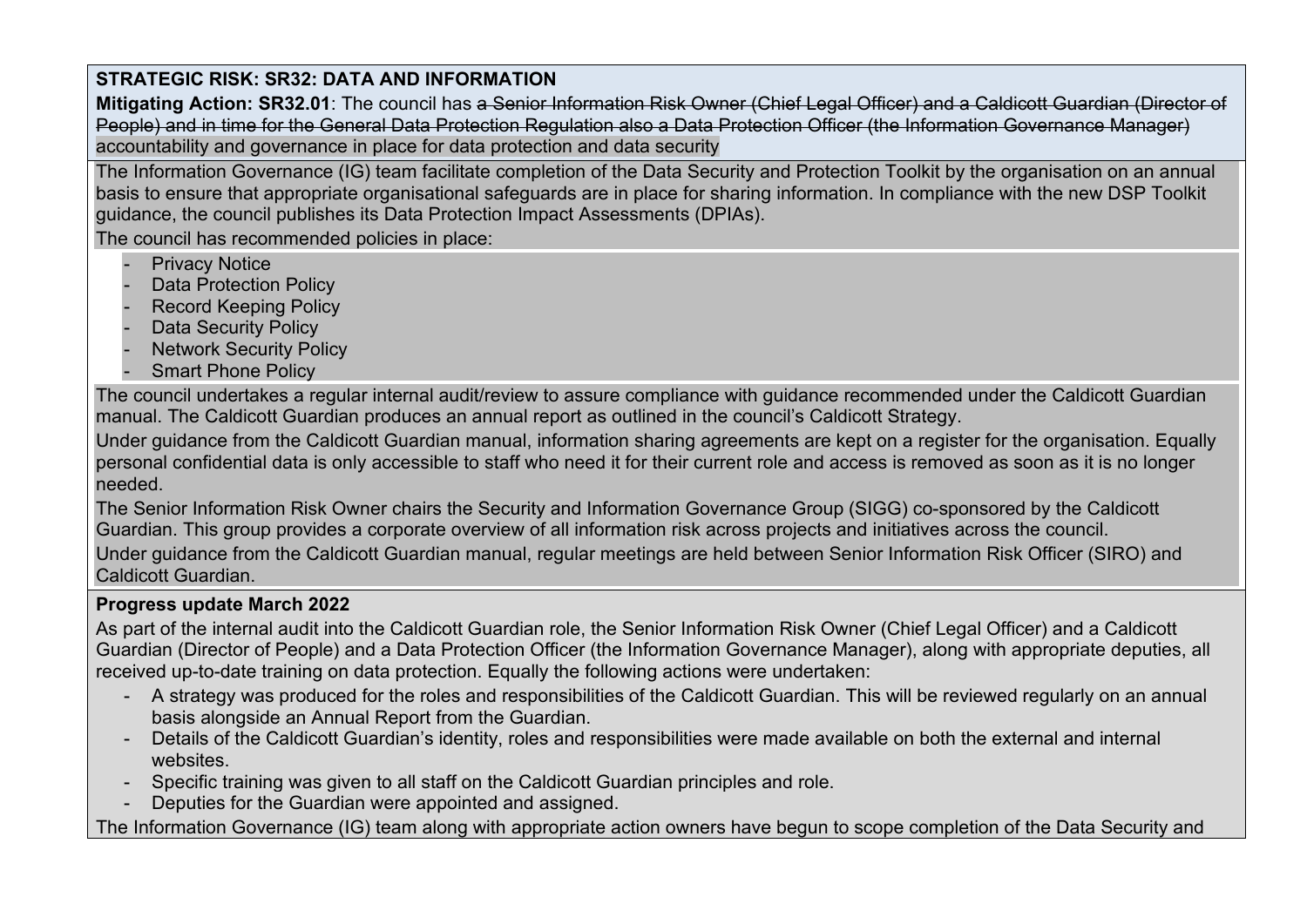**Mitigating Action: SR32.01**: The council has a Senior Information Risk Owner (Chief Legal Officer) and a Caldicott Guardian (Director of People) and in time for the General Data Protection Regulation also a Data Protection Officer (the Information Governance Manager) accountability and governance in place for data protection and data security

Protection (DSP) Toolkit by the organisation ahead of the deadline of June 2022.

A review needs to be undertaken to assure compliance with new DSP Toolkit guidance, regarding the publication of its Data Protection Impact Assessments (DPIAs).

The council's internal audit actions for 2021/22 have been completed. A review will be retaken in Q3 2022/23 following the same operational risks to assure continued compliance. The council's Caldicott Strategy will be refreshed in Q3 as well. An initial review has populated a register of information sharing agreements, however there is an opportunity for the council to do a complete review across all departments. This register is held by the Office of the Caldicott Guardian.

The Security and Information Governance Group (SIGG) co-sponsored by the Caldicott Guardian meets regularly. This group provides a corporate overview of all information risk across projects and initiatives across the council.

The first regular meeting held between Senior Information Risk Officer (SIRO) and Caldicott Guardian was held on 1 April 2022.

### **Progress update December 2021**

Reviewed but no update required this quarter.

#### **Progress update April 2021**

The Information Governance team has been augmented by posts to enable a focus on risks related to Children's Services data to support the SIRO and Caldicott Guardian.

# **STRATEGIC RISK: SR32: DATA AND INFORMATION**

**Mitigating Action: SR32.02**: Information Sharing Agreement (ISA) for Kent and Medway

**Lead Officer**: Senior Information Risk Owner (Chief Legal Officer)

#### **Desired Outcome: Expected Output**

Provides the basis for ISAs within Kent and Medway organisations and outside.

DPIAs, ISAs and ROSs.

#### **Progress update December 2021**

Reviewed but no update required this quarter.

#### **Progress update October 2021**

Reviewed but no update required this quarter.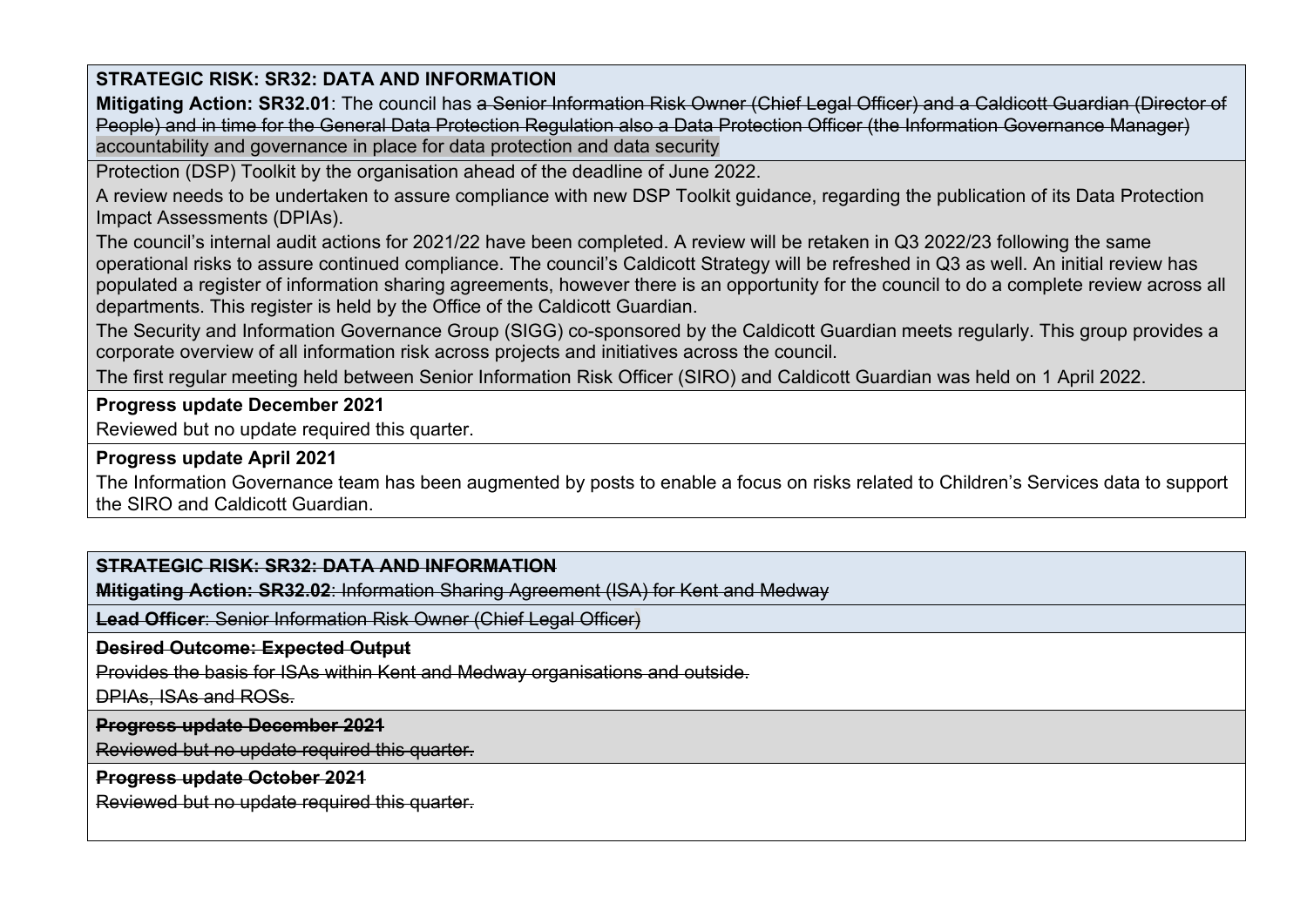**Mitigating Action: SR32.02**: Information Sharing Agreement (ISA) for Kent and Medway

#### **Progress update July 2021**

Reviewed but no update required this quarter.

#### **Progress update April 2021**

Project specific ISAs etc. have continued to be used during the pandemic. Care will be taken as the emergency response starts to diminish and the recovery element increases. Work with partner organisations under the Civil Contingencies Act through the KRF.

#### **STRATEGIC RISK: SR32: DATA AND INFORMATION**

**Mitigating Action: SR32.03**: Security and Information Governance Group (SIGG)

**Lead Officer**: Chief Finance Officer

#### **Desired Outcome: Expected Output**

Providing a corporate overview of all information risk across projects and initiatives.

Minutes of SIGG meetings attended by representatives from Business Support, Public Health, Regeneration, Culture and Environment (RCE) and Children & Adults (C&A) departments.

#### **Progress update December 2021**

Reviewed but no update required this quarter.

#### **Progress update October 2021**

Medway Council achieved Level 2 of the NHS Data Security and Protection Toolkit annual submission on 30 June 2021; opportunities to improve the council's position with respect to the toolkit submission 2022 will be identified by members of the SIGG and an improvement plan developed.

The SIGG are overseeing a project to automate Freedom of Information Requests using an online form. This form will also promote the Open Government License for the reuse of council data. The form went live in July 2021 for both Freedom of Information requests (FOIs) and Subject Access Requests (SARs) and customers are being redirected to the form on all council publications. The form is providing a standard format for requests which is assisting customers by providing additional guidance and information.

### **STRATEGIC RISK: SR32: DATA AND INFORMATION**

**Mitigating Action: SR32.04**: Meetings between Senior Information Risk Officer (SIRO) and Caldicott Guardian on specific risks

**Lead Officer**: Senior Information Risk Owner (Chief Legal Officer)

**Desired Outcome: Expected Output**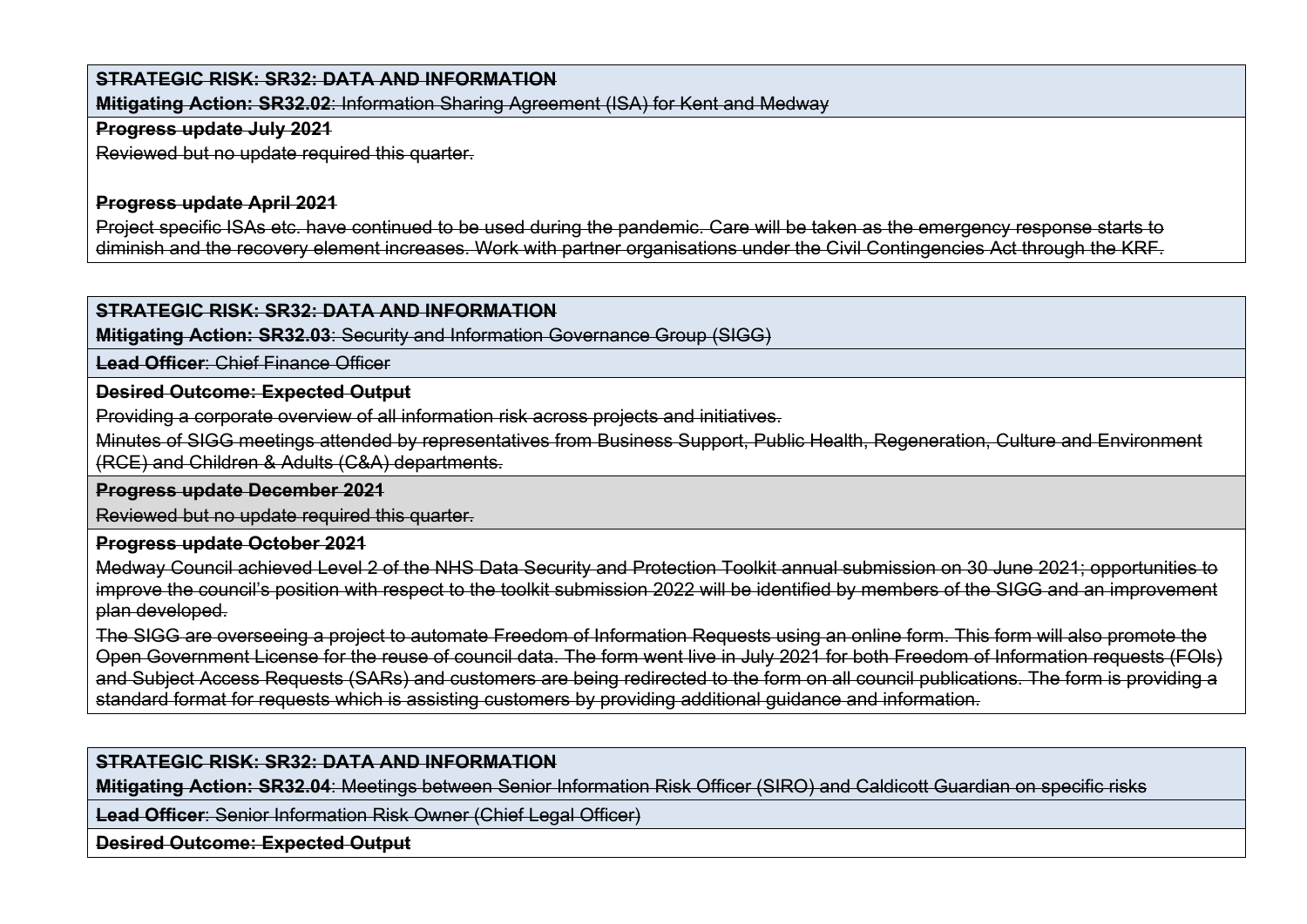**Mitigating Action: SR32.04**: Meetings between Senior Information Risk Officer (SIRO) and Caldicott Guardian on specific risks

Good regular engagement to discuss risk areas.

DPIAs, ISAs and ROSs co-signed where relevant.

#### **Progress update December 2021**

Reviewed but no update required this quarter.

#### **Progress update October 2021**

Actions from the internal audit into the role of Caldicott Guardian in March 2021, have been progressed. A draft Caldicott Guardian Plan has been developed and circulated to Senior Managers for feedback. Training for appropriate staff has been undertaken and noted on Human Resources (HR) files. A dedicated channel for Caldicott decisions has now been set up and is visible to the public using Medway Council's website.

# **STRATEGIC RISK: SR32: DATA AND INFORMATION**

**Mitigating Action: SR32.05**: Staff are supported in understanding their obligations under the National Data Guardian's Data Security **Standards** 

**Lead Officer**: Senior Information Risk Owner (Assistant Director Legal and Governance); Caldicott Guardian (Director of People); Information Governance Manager

### **Desired Outcome: Expected Output**

All staff understand their responsibilities under the National Data Guardian's Data Security Standards, including their obligation to handle information responsibly and their personal accountability for deliberate or avoidable breaches. All staff understand what constitutes deliberate, negligent, or complacent behaviour and the implications for their employment. They are made aware that their usage of IT systems is logged and attributable to them personally. Insecure behaviours are reported without fear of recrimination and procedures which prompt insecure workarounds are reported, with action taken.

# **Progress update March 2022**

Induction packs for all staff continue to require the completion of three courses:

1) General Data Protection Regulation (GDPR) Awareness – A Guide to GDPR

2) Freedom of Information Act 2000 – 2018

3) Information Governance – 2018

All staff complete appropriate annual data security training and pass a mandatory test linked to the revised Information Governance Toolkit. All staff complete an annual security module linked to 'CareCERT Assurance'. The course is followed by a test, which can be retaken unlimited times but which must ultimately be passed. Staff are supported by their organisation in understanding data security and in passing the test. The training includes a number of realistic and relevant case studies.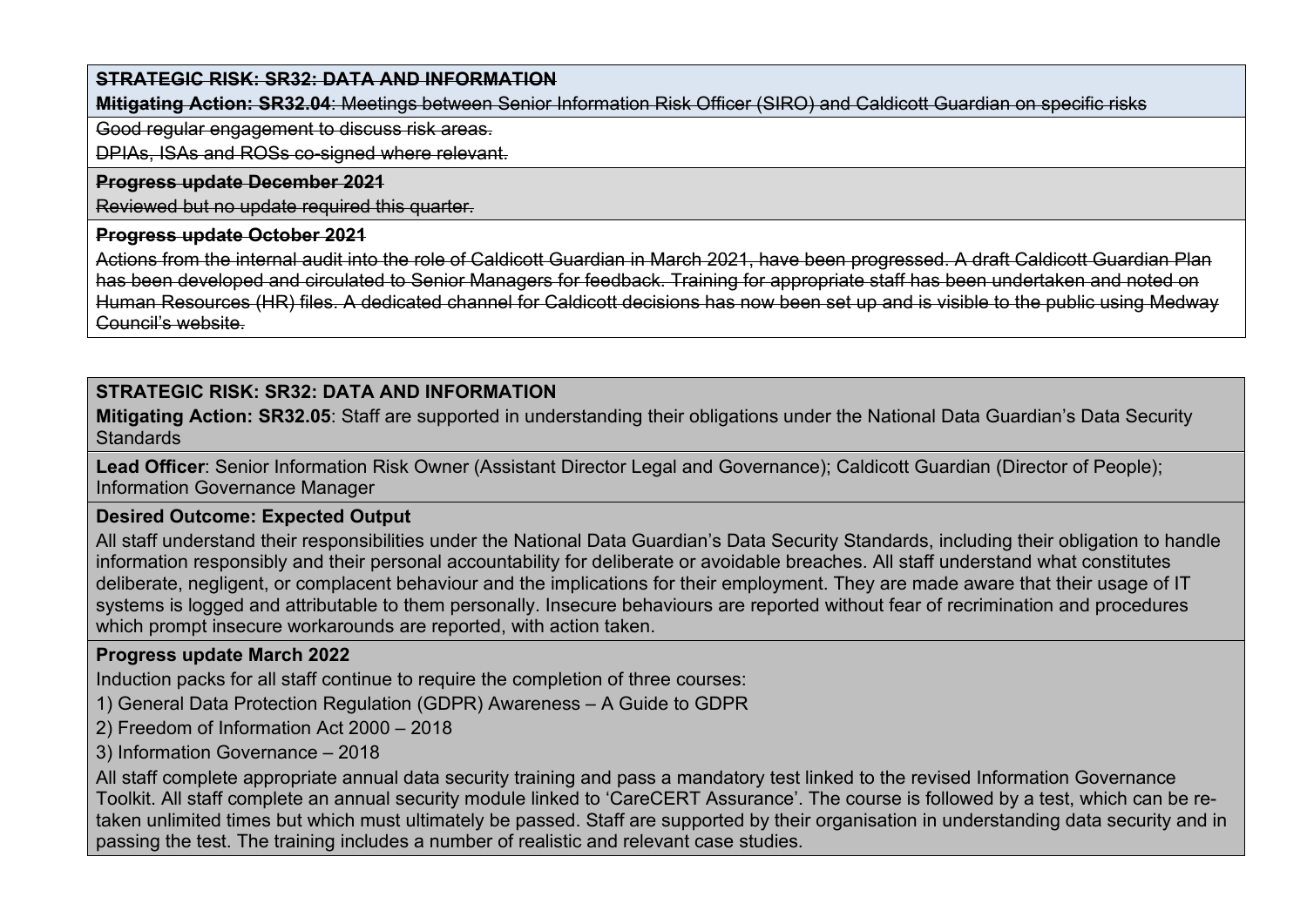**Mitigating Action: SR32.05**: Staff are supported in understanding their obligations under the National Data Guardian's Data Security **Standards** 

Staff with specialist roles receive data security and protection training suitable to their role.

Senior staff receive suitable data protection and security training.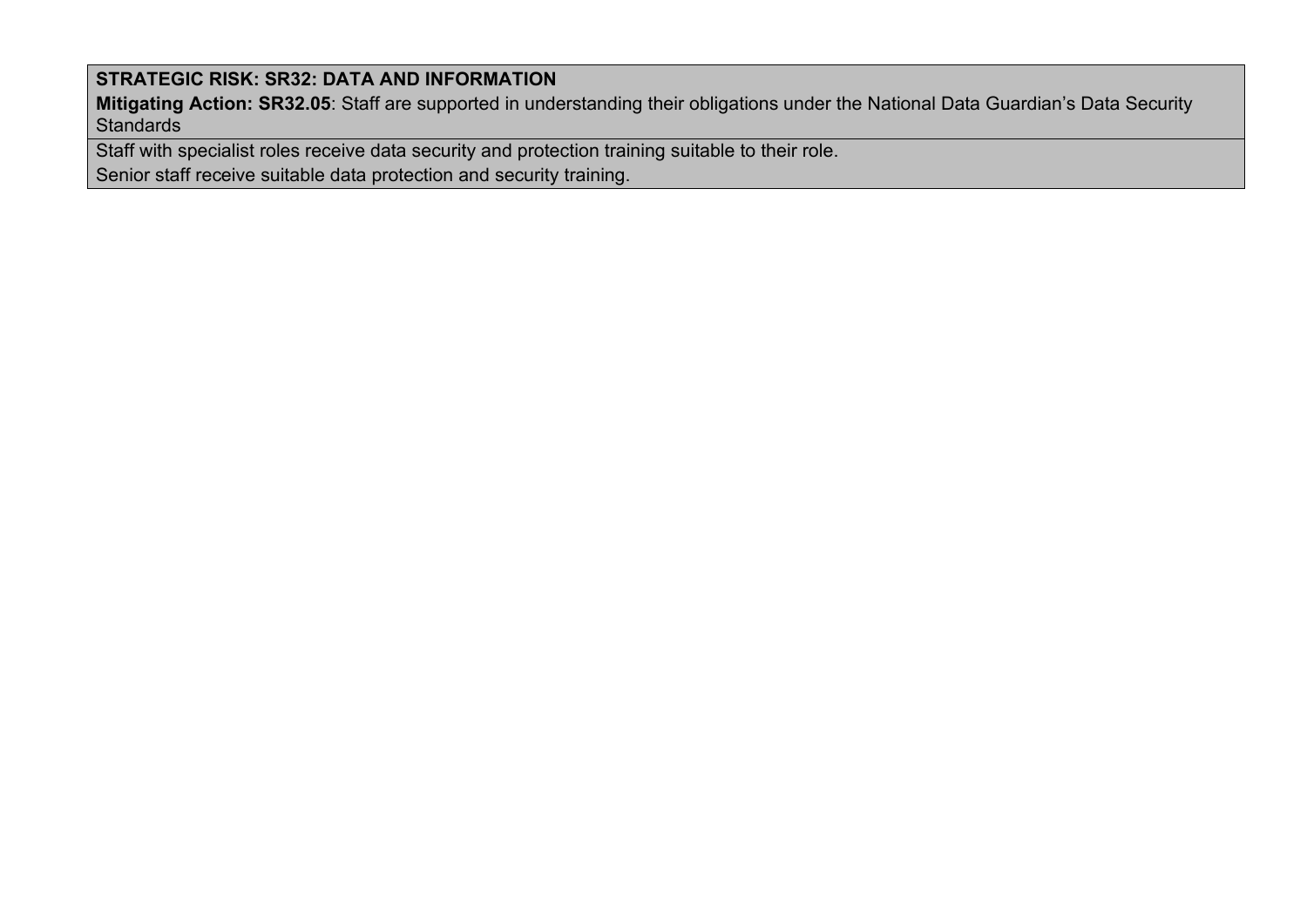#### **RISK OWNER: ASSISTANT DIRECTOR REGENERATION, CHIEF OPERATING OFFICER**

#### **PORTFOLIO: LEADER**

#### **Current Residual Risk Score BIII (Likelihood – high. Impact – moderate)**

All alternative delivery models are required to produce business cases that are considered by Corporate Management Team and then by Cabinet.

The performance of these models is regularly reviewed by Cabinet and scrutinised by the relevant Overview and Scrutiny Committee.

Where issues arise, these can also be discussed by Corporate Management Team, where this is a standing agenda item.

Underperformance is identified by client-side officers or Members and mitigating action is taken or expected.

The effect of the action to date has been to develop a smooth transition and improve working relationships and clarify and confirm savings and consequences.

## **Inherent Risk Score BII**

A growing number of council services are operated through alternative delivery models including outsourcing / insourcing, trusts, joint ventures, Local Authority Traded Companies, partnerships and shared services and joint commissioning.

The primary driver for entering into such models is typically to reduce costs while protecting service delivery and building resilience.

A lack of robust management of these delivery models can lead to underperformance. As a result of more new models, governance arrangements are more complex.

Weak or ineffectual oversight / management / monitoring by the council as expertise is transferred to the new delivery model. Failures in governance that expose untreated risk.

# **Target Residual Risk Score CIII**

Ultimately as these alternative delivery models embed, the council will be looking for increased revenue income and higher levels of performance.

# **Trigger**

Weak options appraisals / businesses cases; opportunities overstated as commercial markets are not realised, and risks understated. Failure to effectively manage (staffing, relationships, agreements / contracts) the transition between the council and the service delivery model.

Limited due diligence conducted on new service provider or key individuals in that provider.

Weak or unclear agreements / contract and governance arrangements.

Failure of a provider, risking failure to deliver services.

### **Consequence**

• Failure to meet statutory responsibilities to residents.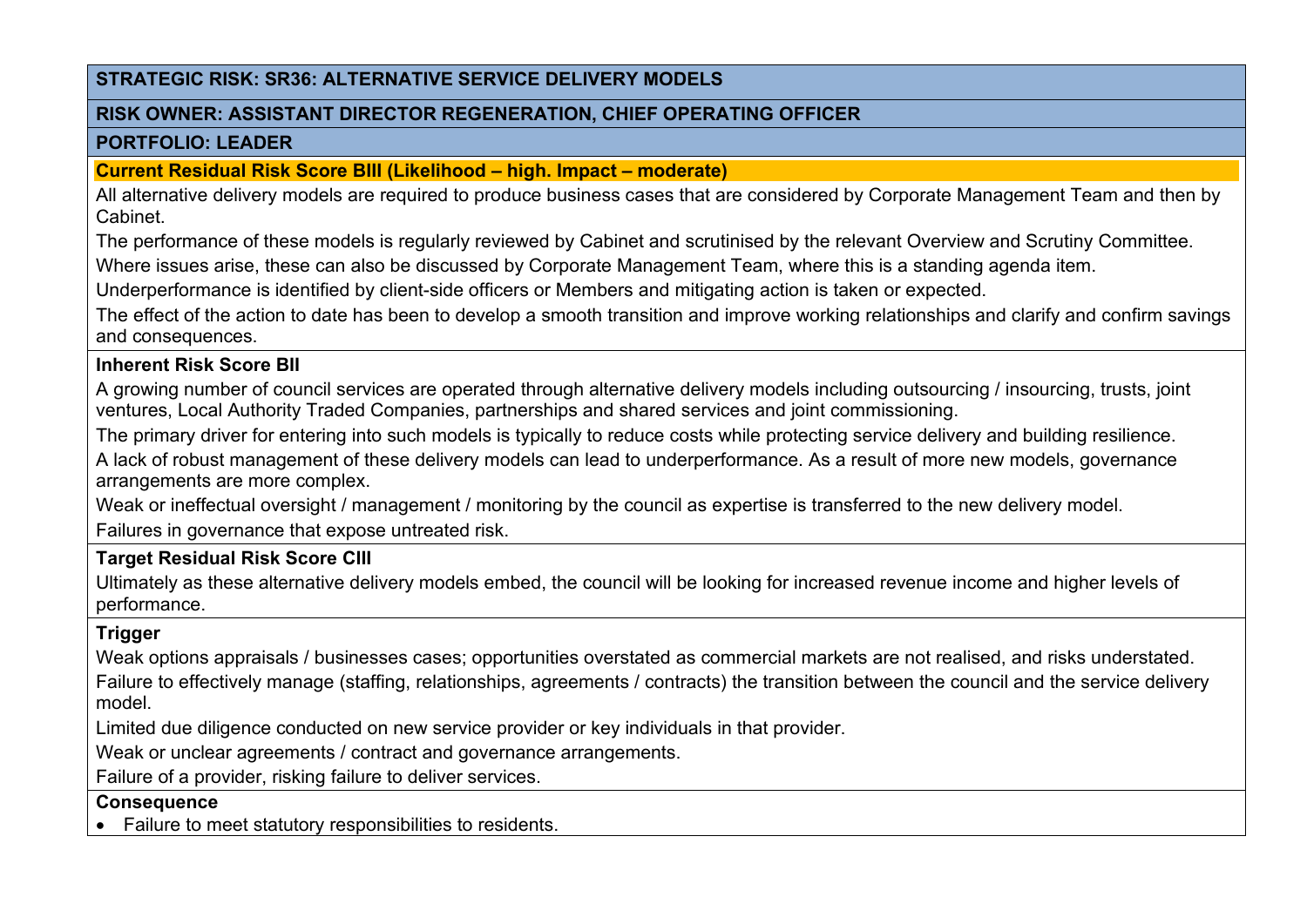- Unexpected costs from the new delivery model.
- The delivery model is not sustainable; responsibility for delivery of function unexpectedly transfers back to the council.
- Reputation of the council is damaged by activities of the delivery model.
- Council or delivery model expectations not met by new arrangements.
- No option to renegotiate terms if circumstances change.
- Reduced influence / control of the council.
- Delivery model operates at a loss with deficit met from local taxation.

#### **Opportunities and the way forward**

A Covid19 lessons learned exercise has been carried out, and this included identifying opportunities for the alternative delivery models.

The decision taken by the council in February 2022 to bring back the recruitment agency from Kyndi, whilst representing a challenge for the company, also offers an opportunity to rethink its strategy and focus on growing the telecare and CCTV services. Medway Development Company (MDC) Ltd. has established a subsidiary and is now considering the business case for entering the

private rented sector, as a strategy for ensuring its longer term future.

## **STRATEGIC RISK: SR36: ALTERNATIVE SERVICE DELIVERY MODELS**

**Mitigating Action: SR36.01**: Robust options appraisals, and detailed business cases prepared

**Lead Officer**: Relevant Assistant Director for each Service

### **Desired Outcome: Expected Output**

Ensure effective decision making.

The council only enters into arrangements that are beneficial to the service and/or budget and are sustainable.

### **Milestones**

Cabinet considers all business cases prior to any alternative arrangements being agreed.

#### **Progress update April 2022**

The Chief Operating Officer and Leader have been reviewing the private rented sector business case presented by the Medway Development Company (MDC) Ltd. Board.

**Progress update January 2022**

Reviewed but no update required this quarter.

# **Progress update October 2021**

As no new alternative delivery models are planned no updates are required.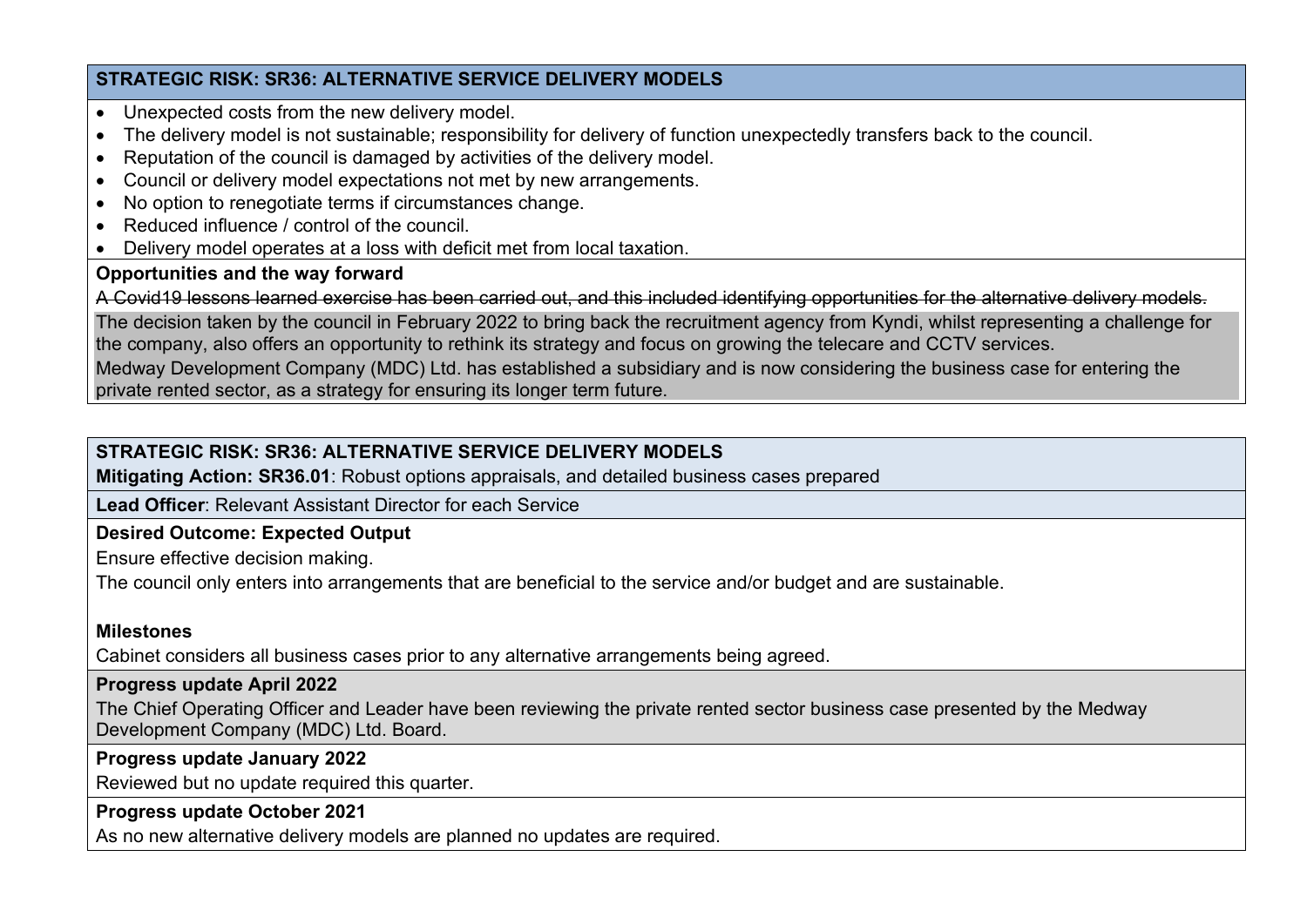# **STRATEGIC RISK: SR36: ALTERNATIVE SERVICE DELIVERY MODELS Mitigating Action: SR36.01**: Robust options appraisals, and detailed business cases prepared

## **Progress update July 2021**

Reviewed but no update required this quarter.

## **Progress update April 2021**

A report was provided to Cabinet updating the branding change from Medway Commercial Group (MCG) to Kyndi and providing the latest Business Plan for consideration and approval. A recent Medway Development Company (MDC) report provided Members with a confidential cashflow that indicates the level of risk (and reward) the council as shareholder is taking during the currency of live projects. This was in response to requests from Audit Committee Members.

# **STRATEGIC RISK: SR36: ALTERNATIVE SERVICE DELIVERY MODELS**

**Mitigating Action: SR36.02**: Project management approach to implementation

**Lead Officer**: Relevant Assistant Director for each Service

## **Desired Outcome: Expected Output**

Clear agreed milestones for implementation in agreed timescale.

Smooth transition into the new delivery model.

# **Progress update April 2022**

An officer project group, chaired by the Chief Operating Officer, has been established to manage the transition of the Kyndi recruitment agency back to the council.

Another officer project group, again chaired by the Chief Operating Officer, has been established, as the Medway Norse contracts expire in March 2023. This group will review specifications and the existing contract terms, to inform negotiations with Norse. It will also ensure compliance with procurement rules and that the correct governance is followed.

The Assistant Director for Regeneration holds monthly meetings with the Operations Director of Medway Development Company (MDC) and updates Portfolio Holders and Senior Officials through mediums such as individual one-to-one meetings, the Corporate Strategic Property Board and Member Project Advisory and Oversight Board.

# **Progress update January 2022**

The Assistant Director for Regeneration continues to meet regularly with the Medway Development Company and update portfolio members where applicable through mediums such as the Corporate Strategic Property Board.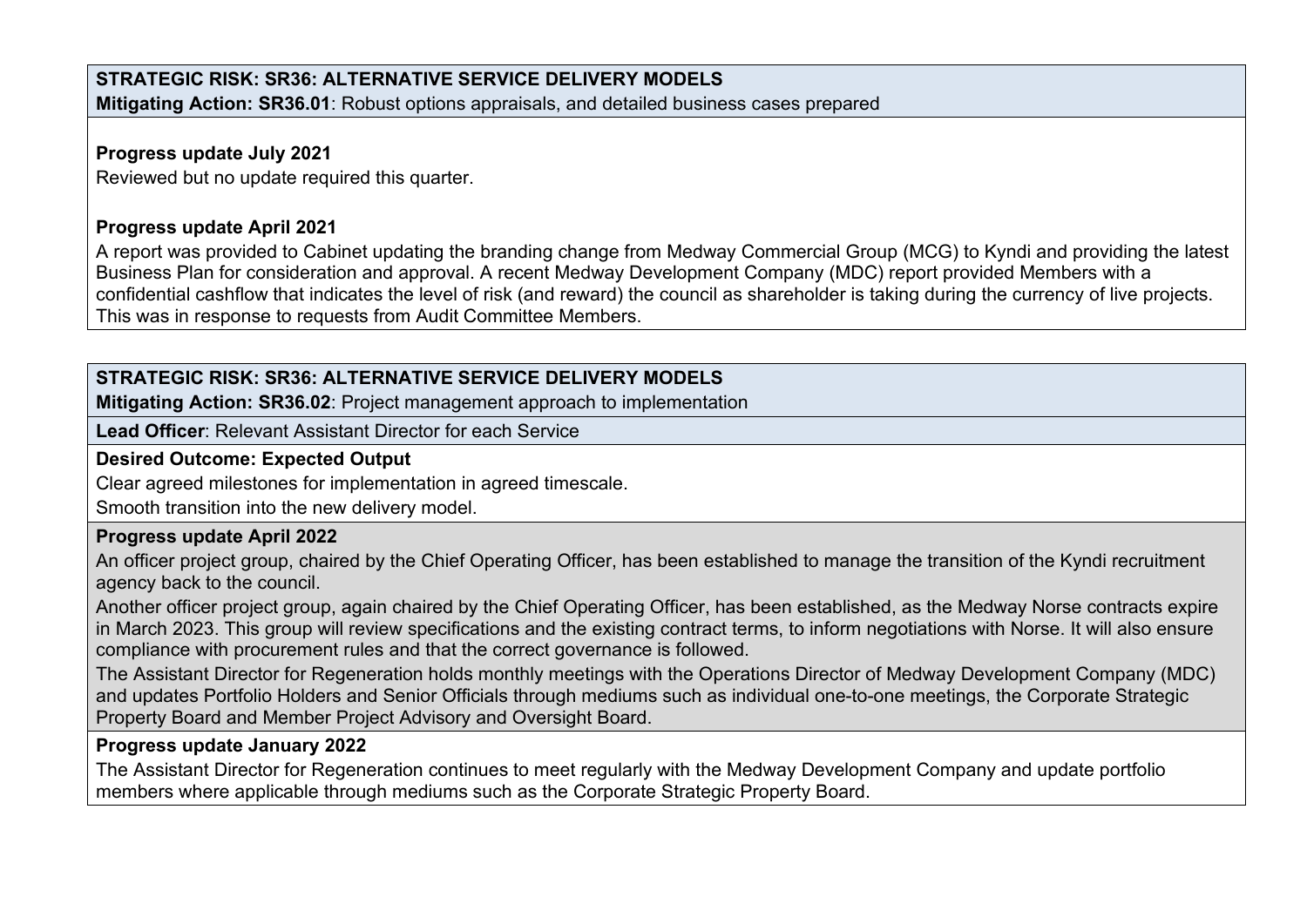**Mitigating Action: SR36.03**: Communication and stakeholder management

**Lead Officer**: Relevant Assistant Director for each Service

### **Desired Outcome: Expected Output**

Stakeholders informed / consulted.

Smooth transition into the new delivery model.

#### **Progress update April 2022**

The newly established project groups for the Kyndi and Medway Norse projects comprise of officers from across the council and from the companies themselves, working in partnership and in an open and transparent manner. Regular updates are provided to the relevant portfolio holder and to the Boards of both companies. Updates will also be included in the six-monthly reports to Cabinet. Work is currently underway for an update to Cabinet in June 2022.

#### **Progress update January 2022**

An update report was presented to the Overview and Scrutiny Committee in Q3.

# **STRATEGIC RISK: SR36: ALTERNATIVE SERVICE DELIVERY MODELS**

**Mitigating Action: SR36.04**: Sound legal and procurement advice on chosen delivery model

**Lead Officer**: Chief Legal Officer

### **Desired Outcome: Expected Output**

Robust agreements / contracts with clarity over responsibilities.

Smooth operation of services, and effective dispute resolution.

#### **Progress update April 2022**

Legal Services and Category Management colleagues are included on both officer project groups.

#### **Progress update December 2021**

As no new alternative delivery models are planned no updates are required.

#### **Progress update October 2021**

As no new alternative delivery models are planned no updates are required.

### **Progress update July 2021**

Legal and procurement advice sometimes commissioned from external experts continues to be taken on all significant transactions.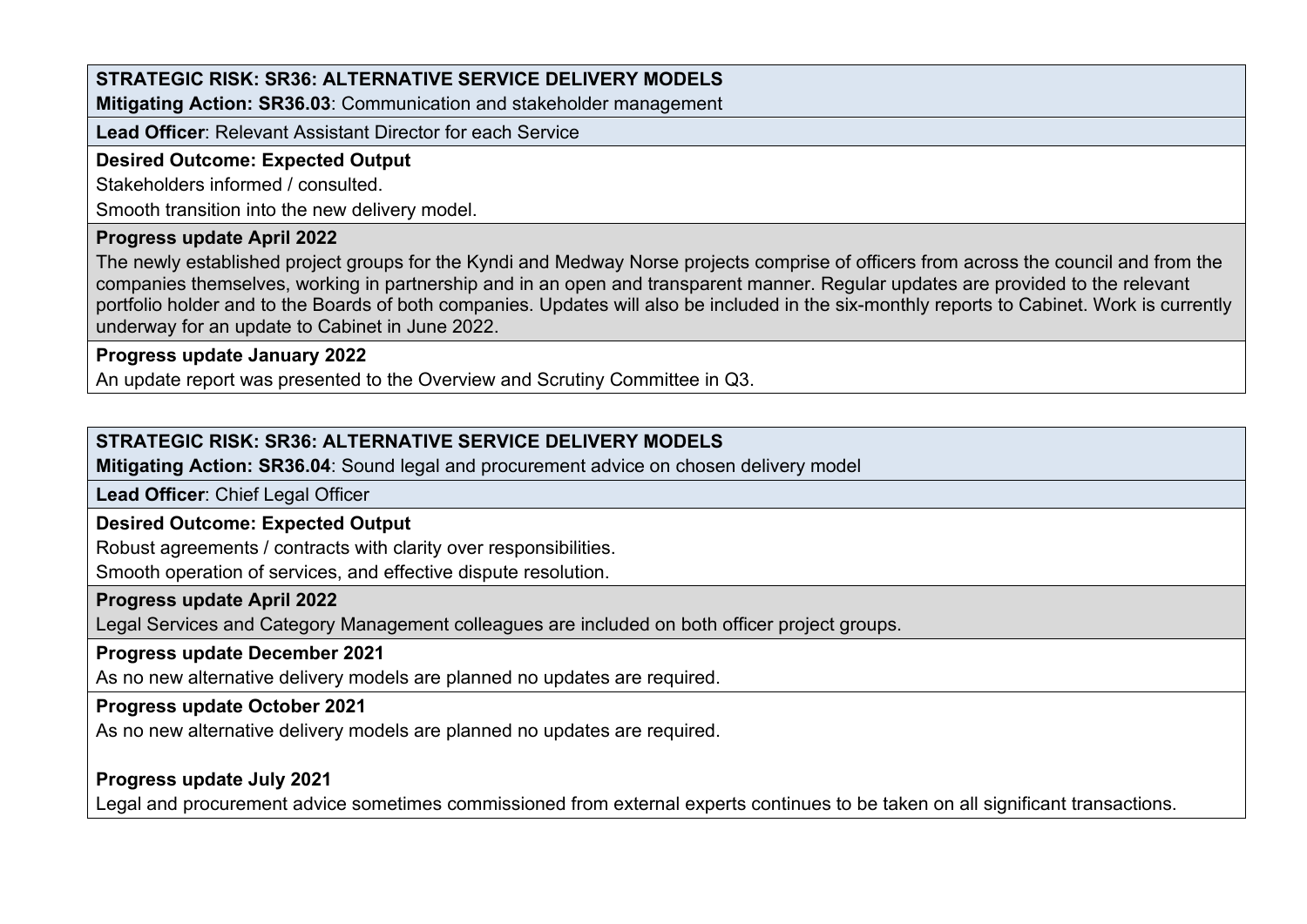**Mitigating Action: SR36.05**: Robust scrutiny / oversight mechanisms to ensure clear corporate understanding

#### **Lead Officer**: Corporate Management Team

## **Desired Outcome: Expected Output**

The delivery model and council are held accountable for quality and cost of service.

The council are able to rely on financial information for robust financial planning.

High performance.

Financial resilience.

# **Progress update April 2022**

Scrutiny and oversight of the proposals affecting all three of our companies is exercised at all levels, through officer project groups, Board meetings, portfolio holder briefings and through regular reporting to Cabinet and Overview and Scrutiny (O&S) committees.

Oversight and scrutiny by the board and senior council officials takes place frequently, including through mediums such as Officer Project Board and Member Project Advisory and Oversight Board. The Assistant Director for Regeneration and Chief Operating Officer attend Medway Development Company (MDC) Board meetings on a quarterly basis.

# **Progress update January 2022**

As the programme of housing developments being undertaken by Medway Development Company (MDC) Ltd. has moved beyond the business case stage and into implementation, the level and frequency of scrutiny being exercised by both the Board and officers at the council continues at an increased frequency.

# **STRATEGIC RISK: SR36: ALTERNATIVE SERVICE DELIVERY MODELS**

**Mitigating Action: SR36.06**: Reporting from and on delivery models with clear outcomes

**Lead Officer**: Relevant Assistant Director for each Service

# **Desired Outcome: Expected Output**

Effective performance management.

High or improving performance of delivery model.

# **Progress update April 2022**

Scrutiny and oversight of the proposals affecting all three of our companies is exercised at all levels, through officer project groups, Board meetings, portfolio holder briefings and through regular reporting to Cabinet and Overview and Scrutiny (O&S) committees. Updates continue to be taken to Cabinet on a regular basis, with the next update report due to go to Cabinet in June 2022.

# **Progress update January 2022**

Regular updates continue to be taken to Cabinet for MDC Ltd, comprising a covering report written from the perspective of the council as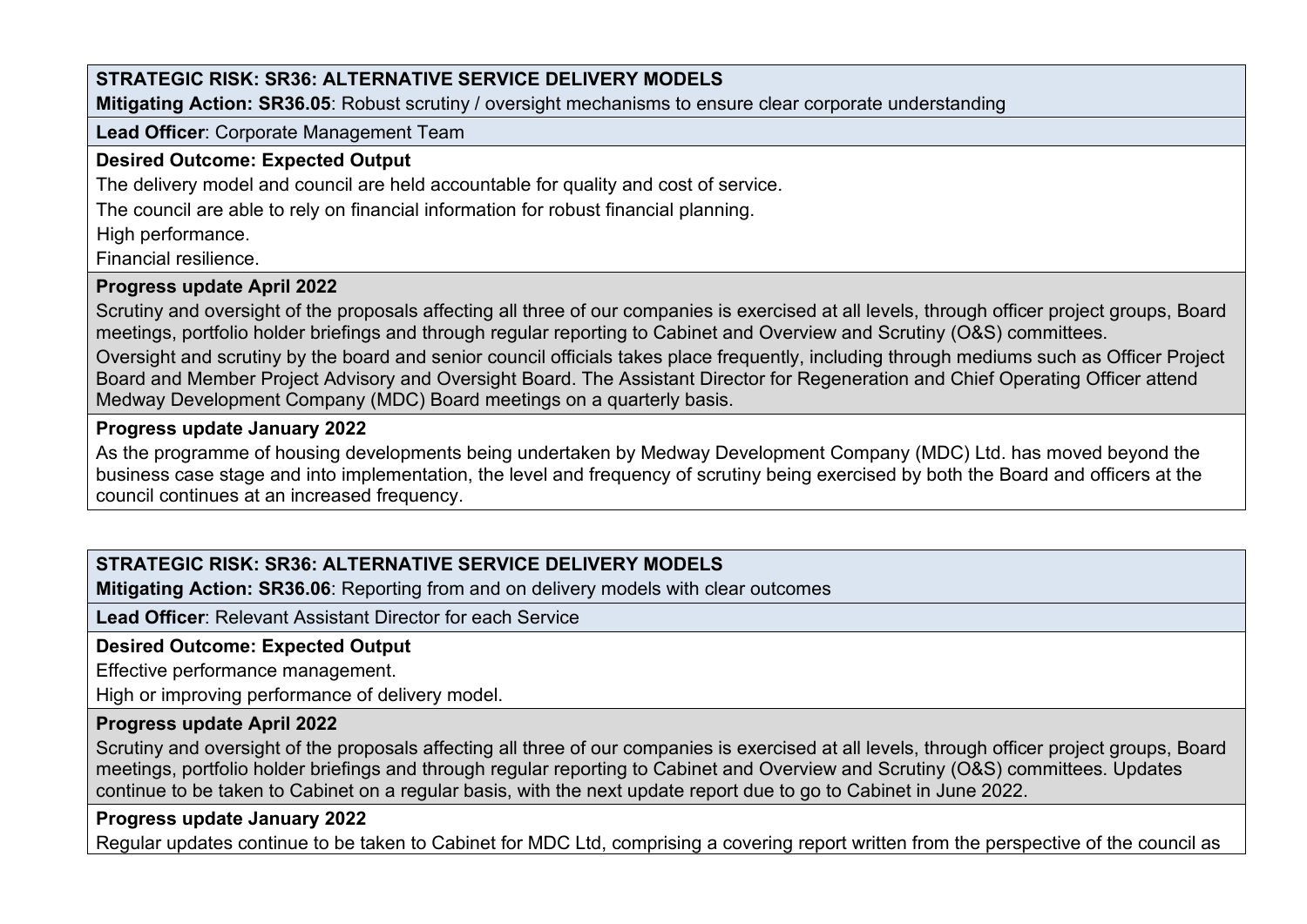**Mitigating Action: SR36.06**: Reporting from and on delivery models with clear outcomes

client and accompanied by a balanced scorecard style report written from the perspective of the company. The most recent six-monthly update report was taken to Cabinet on 16 November 2021.

# **STRATEGIC RISK: SR36: ALTERNATIVE SERVICE DELIVERY MODELS**

**Mitigating Action: SR36.07**: Business continuity arrangements

**Lead Officer**: Chief Operating Officer

## **Desired Outcome: Expected Output**

The delivery model and council both have clear roles and responsibilities in the event of any business continuity incident to enable continuity of service.

### **Progress update April 2022**

Reviewed but no update required this quarter.

### **Progress update December 2021**

Reviewed but no update required this quarter.

### **Progress update October 2021**

The Head of Corporate Insight, Performance and Information Governance has recently met with senior management at all of our alternative delivery models and been satisfied that they have in place effective risk management strategies to inform their business continuity arrangements. Her conclusions were recently reported to Business Support Overview and Scrutiny Committee.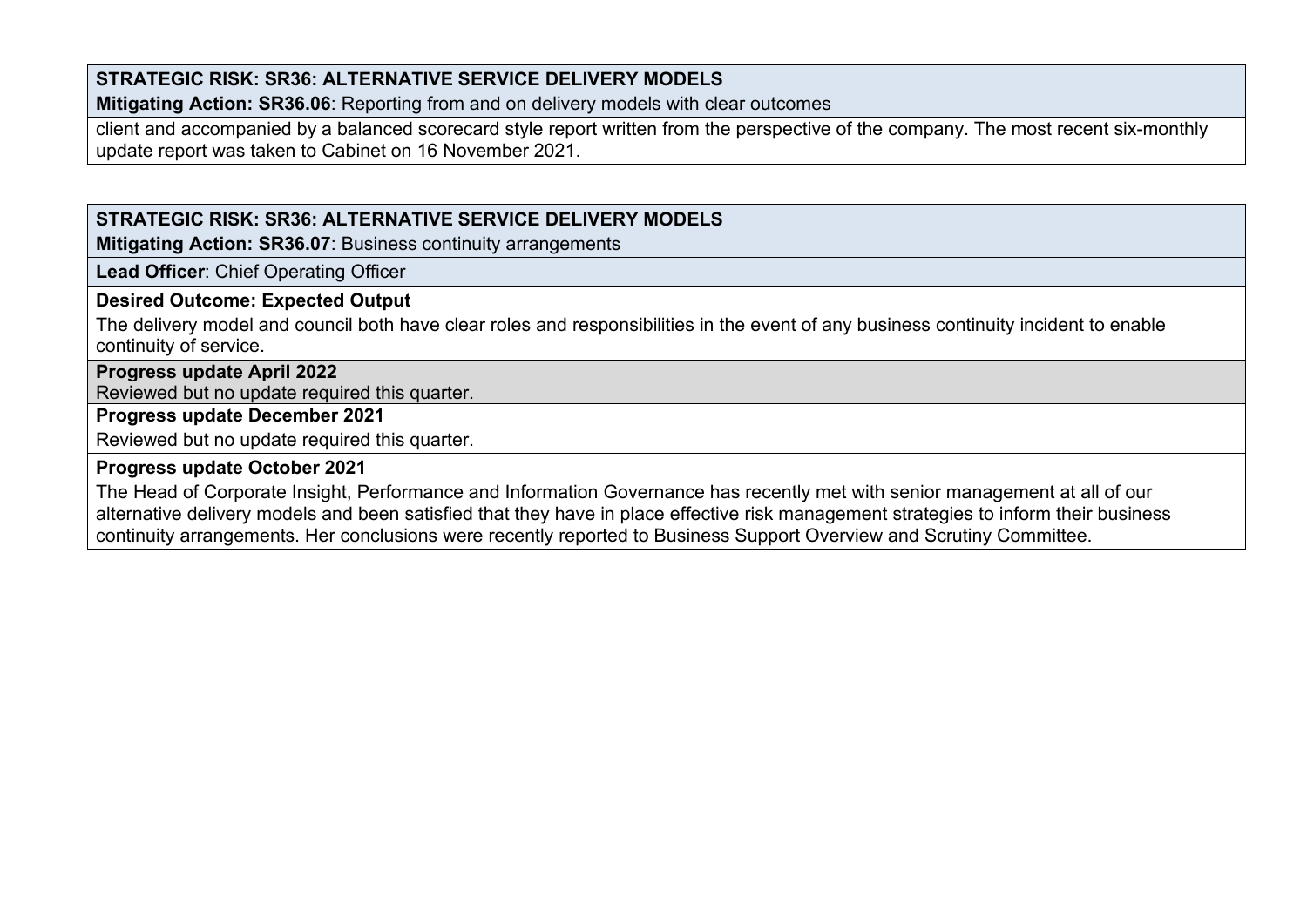### **RISK OWNER: CHIEF OPERATING OFFICER**

#### **PORTFOLIO: RESOURCES**

#### **Current Residual Risk Score AI (Likelihood – very high. Impact – catastrophic)**

The council manages cyber security risk, along with general information security risk, by having robust policies and procedures in place. These policies and associated actions are audited internally and externally with the result reported to appropriate council committees. In addition, the council is accredited against the Public Service Network (PSN) code of connection criteria that provides assurances that the ICT infrastructure is managed and monitored using methods commensurate with recognised good practice and the guidance issued by CESG (the UK government's National Technical Authority for Information Assurance).

The recent ICT structure has put in place a dedicated ICT Network and Cyber Security Manager. This has ensured that ICT has a senior manager responsible for security who is constantly monitoring the system for potential threats and ensuring PSN compliance. All required certifications / accreditations are in place and being constantly reviewed.

### **Inherent Risk Score AI**

As there are no mitigations that are completely effective against malware infection, we should develop a defence-in-depth strategy for the organisation. This consists of multiple layers of defence with several mitigations at each layer. This will improve resilience against malware without disrupting the productivity of services. These layers will also have multiple opportunities to detect malware, and then stop it before it causes real harm to the organisation. Accepting the fact that some will get through will help plan for the day when an attack is successful, and minimise the damage caused.

When building defences against malware, it is recommended that mitigations are developed in each of the following three layers:

Layer 1: preventing malicious code from being delivered to devices.

Layer 2: preventing malicious code from being executed on devices.

Layer 3: increasing resilience to infection, and to enable rapid response should an infection occur.

# **Target Residual Risk Score CI**

The cyber security risk is omnipresent and only by constantly maintaining the information security environment at levels accredited by CESG (PSN CoCo certification) can the council afford a degree of confidence that all that can be done is being done to mitigate this risk.

The council needs to consistently complete external auditing and security internal and external penetration testing on an annual basis to keep target residual risk to CI levels.

Since all appropriate actions are being taken to maintain cyber security the risk has been managed to as low as possible. However, this will remain on the strategic risk register in view of the inevitability of a cyber-attack.

PSN CoCo compliance is going to be coming to an end in the forthcoming years. In preparation of this Medway Council is going to start the journey to be Cyber Essential Plus certified.

Cyber Essentials Plus involves an audit of your system by one of our highly trained assessors. The aim of the assessment is to confirm that all controls that have been declared in Cyber Essentials are implemented on the organisation's network. By undertaking and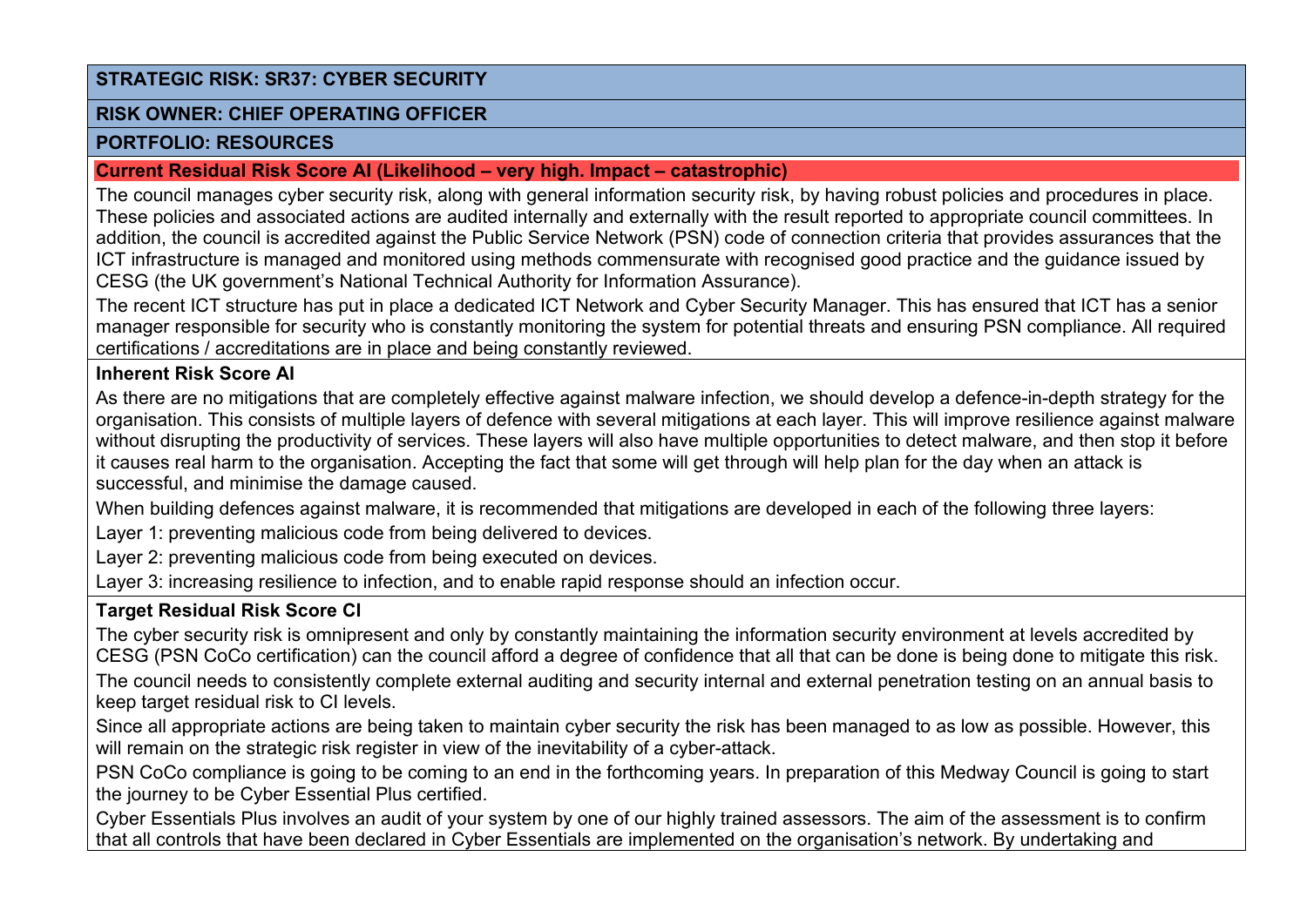completing Cyber Essentials Plus you can declare publicly that your organisation has been proven to meet baseline security standards set out by Cyber Essentials.

The key elements of a Cyber Essentials Plus audit can be summarised as follows:

An assessor will pick a sample of computers at your organisation and perform an audit to ensure that the devices are configured as per the scheme.

A vulnerability scan will be performed on these machines to confirm patching and basic configuration is at an acceptable level.

An external port scan of your internet facing IP addresses will be conducted to ensure no clear and obvious misconfigurations or vulnerabilities can be identified.

A test will be conducted on your default email/internet browser to confirm how well configured they are to prevent execution of fake malicious files.

Screenshots will be taken as evidence that the system is Cyber Essentials compliant.

Should there be any issues identified that require remediation, there is an extended period of 30 days with this package. Failure to complete remediation in this time will result in a fail. (Please see Cyber Essentials Plus Extra if more time is required)

On successful certification of your organisation, you will be provided with a certificate that is valid for 12 months from the pass date. Optionally, you may be added to a list of Cyber Essentials certified companies, and you can henceforth advertise your organisation's compliance to the Cyber Essentials Scheme.

# **Trigger**

A cyber security incident leading to partial or total loss of system integrity.

### **Consequence**

- Reduced service delivery across multiple departments over an extended period.
- Data leaks.
- Financial loss.
- Reputational damage.
- Held to Ransom.

# **Opportunities and the way forward**

Work commenced in preparing for the pre-requisites to obtain Cyber Essential Plus accreditation. Due to Covid19 this work has been paused as it is not an essential requirement to obtain this accreditation, however the work in improving cyber security has continued. This position will be reviewed after April 2021.

The ICT Network & Cyber Security Manager has specific responsibilities for the security of the network, overseeing user privileges and security policies, and user education and awareness.

System monitoring software tools are being reviewed to determine whether there are solutions that will further strengthen the cyber security measures already in place.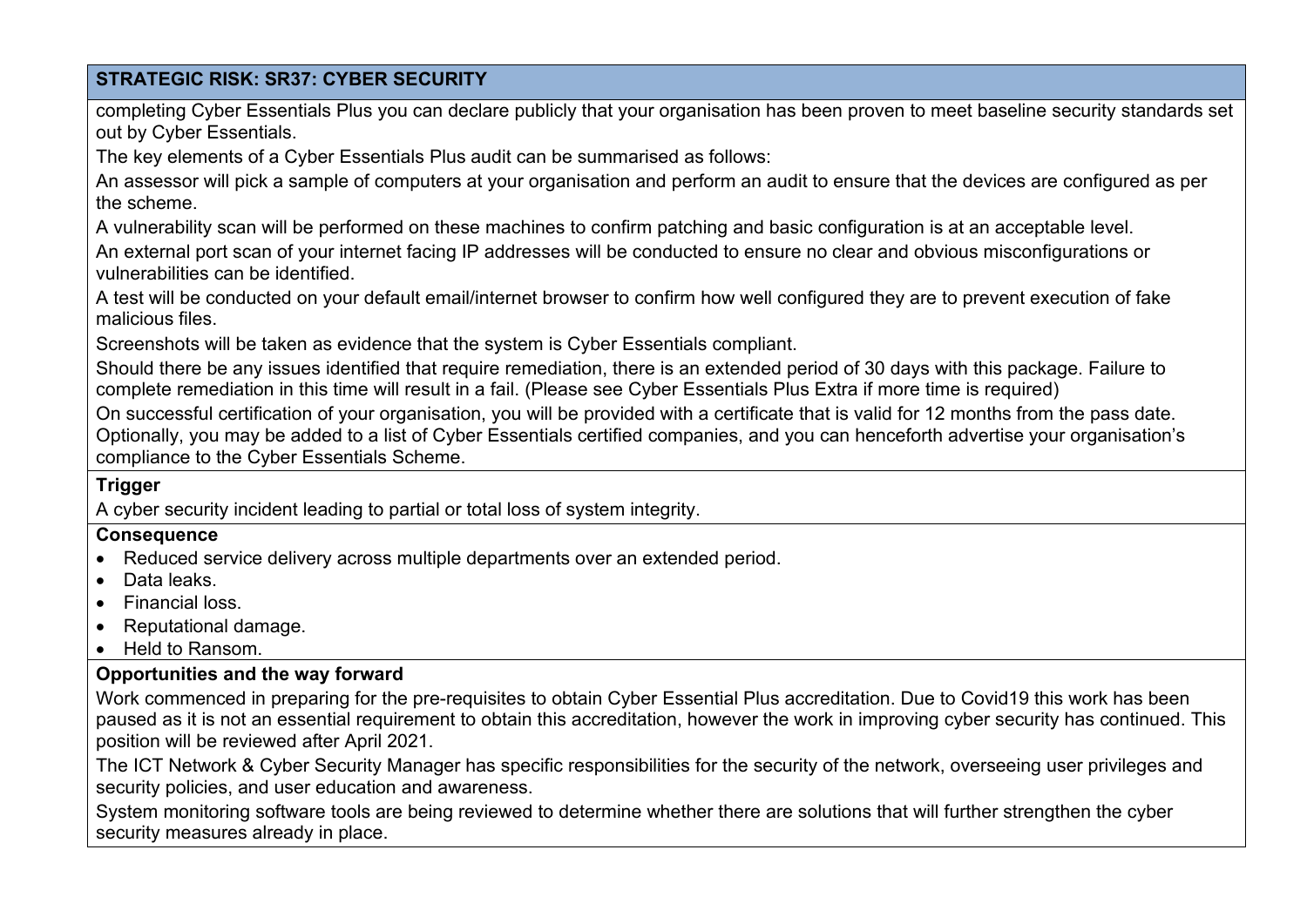Endpoint device protection (protecting the end user devices) – areas have been found for improvement to ensure that should an individual's machine be infected with ransomware; the ransomware could potentially manoeuvre laterally within that network segment. Reviews of solutions to address this issue have taken place and some indicative costs have been received. This is to be reflected on ICT's Medium Term Financial Strategy (MTFS) strategy to address how the solution could be funded.

Immutable backups – There have been several councils hit by ransomware recently and one of the key lessons learned from those events is that the recovery process could have been drastically improved if the councils had immutable copies of the backup data. What this means is that the disks and the data are not able to be encrypted by a ransomware attack.

ICT have been reviewing guidance provided by the National Cyber Security Centre (NCSC). We are actively reviewing systems and applications to ensure they are up to the latest version. An area that needs to be addressed is the formation of a formal Cyber Security Incident Response team (CSIRT). The core team will usually be ICT and Cyber Security staff. The extended team may include other capabilities such as the Communications, human resources (HR) and Legal teams. Training for key contributors is currently being identified.

The ICT team is monitoring the situation closely and keeping a watchful eye on suspicious traffic. There has been an increase in phishing email attempts however these have not shown to have originated from Russia or are related to this situation at present.

### **STRATEGIC RISK: SR37: CYBER SECURITY**

**Mitigating Action: SR37.01: Secure configuration**: Remove or disable unnecessary functionality from systems, and to quickly fix known vulnerabilities.

**Lead Officer**: Head of ICT

#### **Desired Outcome: Expected Output**

A Patch Management regime is in place to treat known vulnerabilities.

#### **Milestones**

Certified PSN compliance.

Cyber Essentials Plus certification.

#### **Progress update April 2022**

Public Service Network (PSN) penetration is due to begin in the first week of May 2022. The scope of the test will include internal infrastructure and external scans.

#### **Progress update January 2022**

PSN certification was received. Expiry is September 2022.

ICT is in preparation for PSN 2022 scan starting in March 2022. ICT is currently reviewing systems to improve the visibility and ability to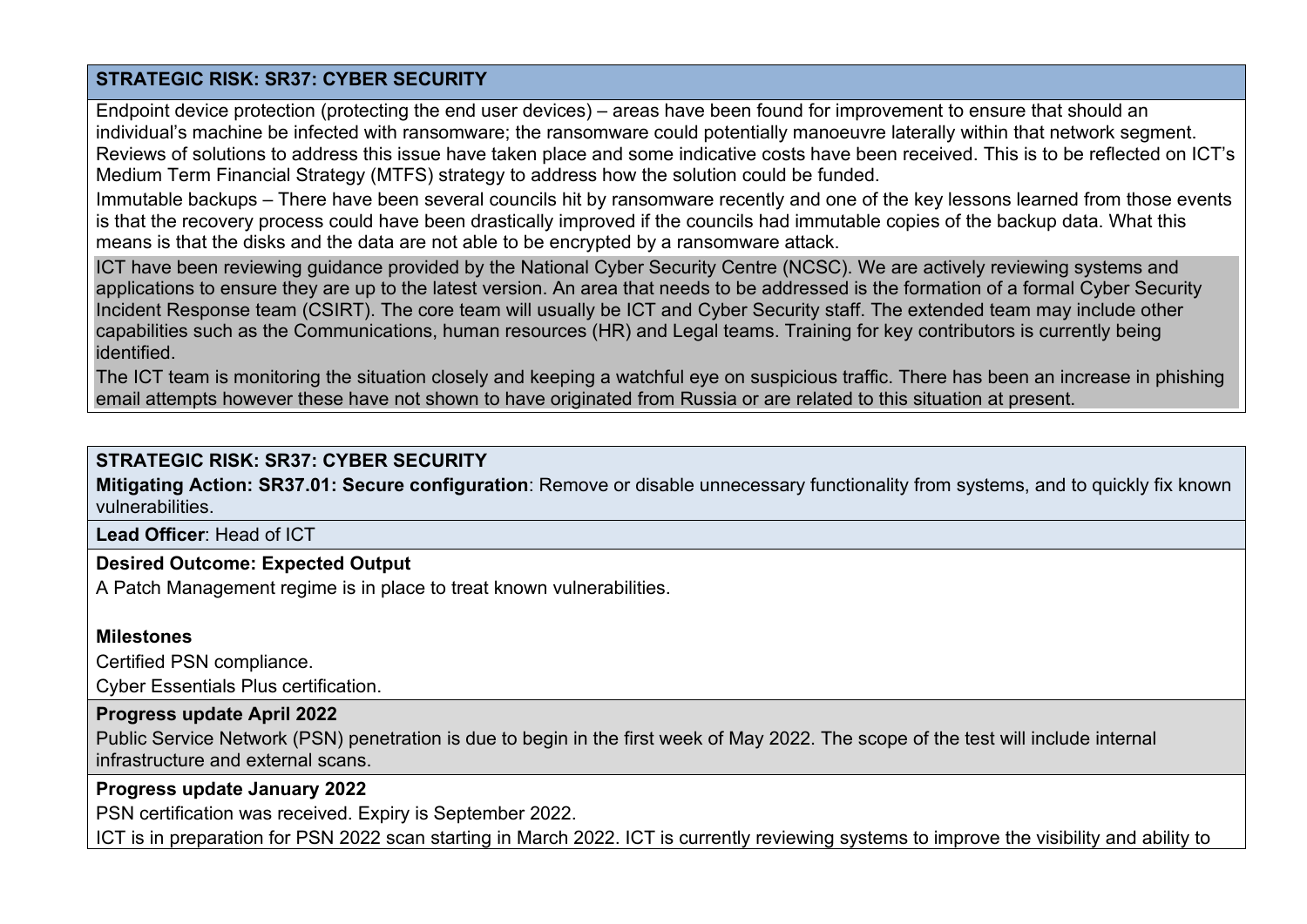**Mitigating Action: SR37.01: Secure configuration**: Remove or disable unnecessary functionality from systems, and to quickly fix known vulnerabilities.

mitigate threats imposed to end user devices. We are looking into having the ability to monitor devices both off-net and on-net due to the increased number of staff working from home.

ICT has begun to configure a new SIEM (Security information Event Management) server provided by the National Cyber Security Centre (NCSC).

Logging Made Easy can:

- Tell you about software patch levels on enrolled devices.
- Show where administrative commands are being run on enrolled devices.
- See who is using which machine.
- In coniunction with threat reports, it is possible to query for the presence of an attacker in the form of Tools, Techniques and Procedures (TTPs).

# **STRATEGIC RISK: SR37: CYBER SECURITY**

**Mitigating Action: SR37.02: Network security**: Create and implement policies and appropriate architectural and technical responses, thereby reducing the chances of attacks succeeding

**Lead Officer**: Head of ICT

**Desired Outcome: Expected Output**

Network policies are in place to prevent attacks.

### **Milestones**

Certified PSN compliance.

Cyber Essentials Plus certification.

### **Progress update April 2022**

Migration to the new core firewalls has been scheduled for the 29<sup>th</sup> April to 30<sup>th</sup> April 2022. The organisation has been informed of potential disruptions to services over the weekend.

### **Progress update January 2022**

Certified PSN compliance – valid until September 2022.

ICT has procured new Core firewalls to upgrade the existing perimeter firewalls. This programme will be completed by April 2022.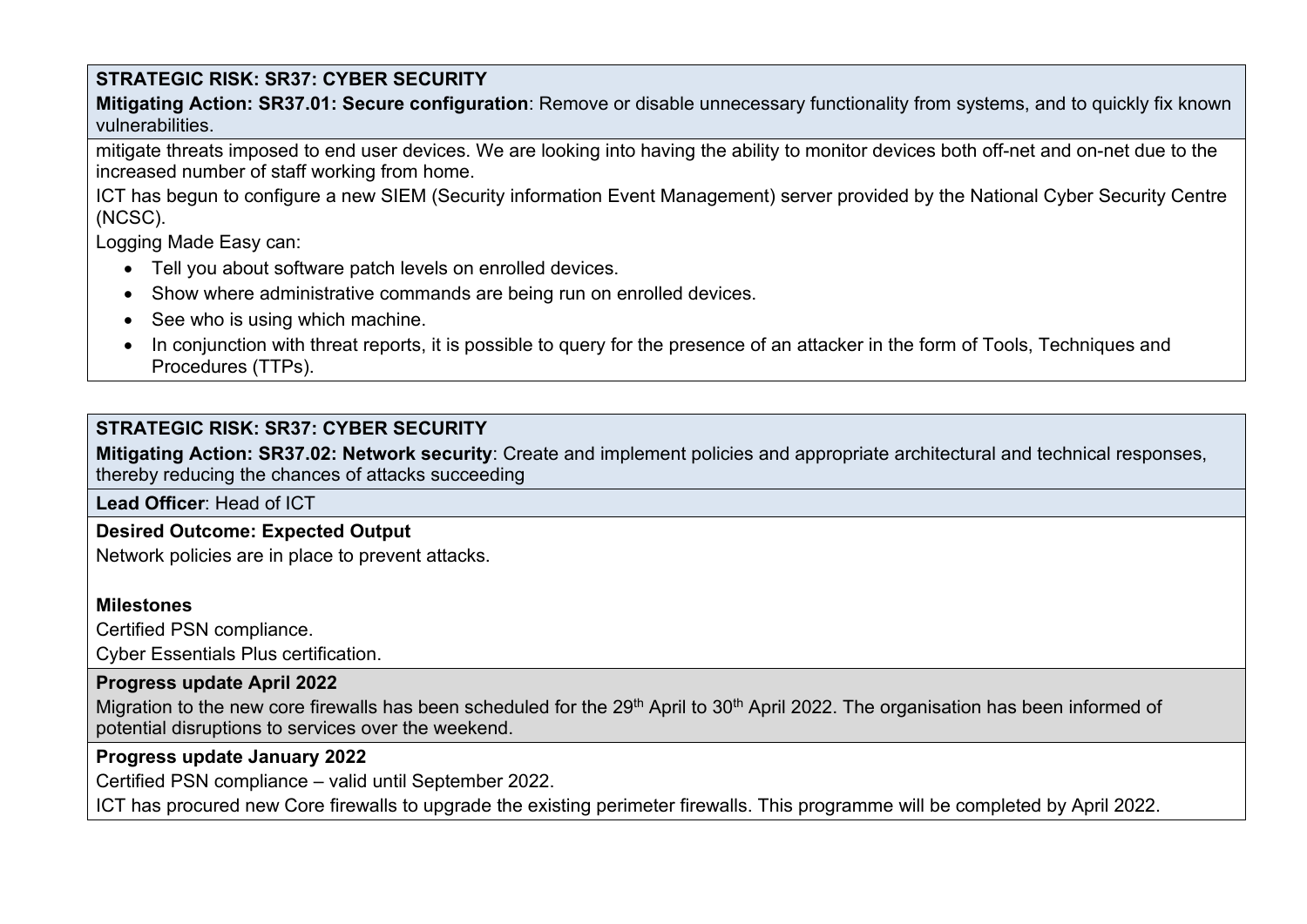**Mitigating Action: SR37.03: Managing user privileges**: All users should be provided with a reasonable (but minimal) level of system privileges and rights needed for their role. The granting of highly elevated system privileges should be carefully controlled and managed.

**Lead Officer**: Head of ICT

# **Desired Outcome: Expected Output**

User policies are in place to ensure system privileges meet role requirements.

## **Milestones**

Certified PSN compliance.

Cyber Essentials Plus certification.

# **Progress update April 2022**

Password guidance has been updated in the new ICT Security policy and will be made mandatory for the organisation to update their password in June 2022 to meet the new minimum password requirements.

## **Progress update January 2022**

Certified PSN compliance – valid until September 2022.

Reviewed latest security guidelines and the minimum password length should be 14 characters. ICT is working out on a migration plan to change the minimum password length.

# **STRATEGIC RISK: SR37: CYBER SECURITY**

**Mitigating Action: SR37.04: User education and awareness**: Users have a critical role to play in their organisation's security and so it's important that security rules and the technology provided enable users to do their job as well as help keep the organisation secure. This can be supported by a systematic delivery of awareness programmes and training that deliver security expertise as well as helping to establish a security-conscious culture

**Lead Officer**: Head of ICT

# **Desired Outcome: Expected Output**

Information and cyber security training is available to all system users. Staff induction references cyber security risks and user responsibilities for risk treatment.

# **Milestones**

Certified PSN compliance.

Improvement in adoption of Meta compliance across all service areas.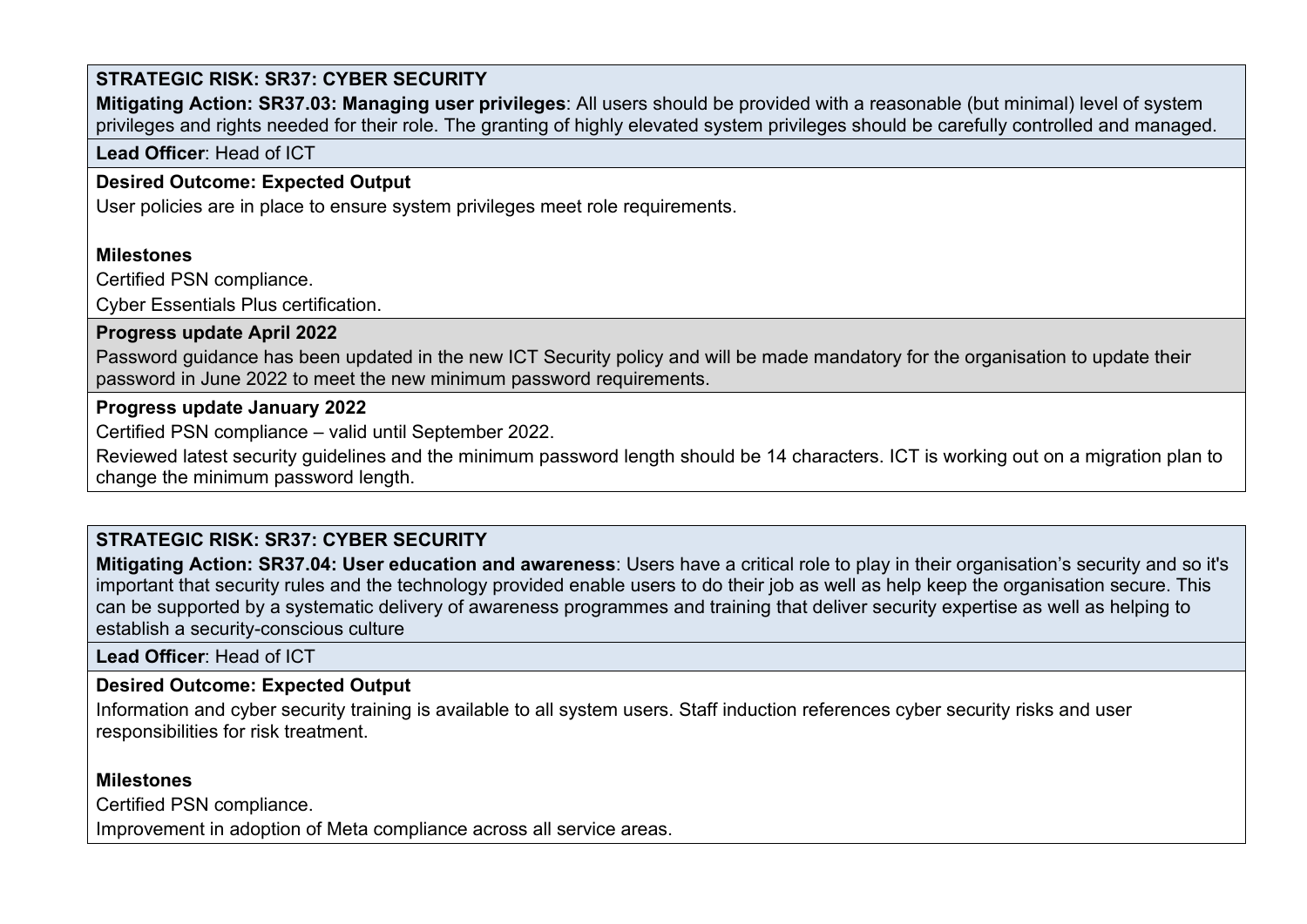**Mitigating Action: SR37.04: User education and awareness**: Users have a critical role to play in their organisation's security and so it's important that security rules and the technology provided enable users to do their job as well as help keep the organisation secure. This can be supported by a systematic delivery of awareness programmes and training that deliver security expertise as well as helping to establish a security-conscious culture

## **Progress update April 2022**

The start of the cyber awareness campaign in April 2022 is still to be delivered on time.

### **Progress update January 2022**

The cyber awareness 2022/23 campaign programme is currently getting authored to start delivery in April 2022. The key items to be delivered are as follows:

- 1. Introduction to Cyber Security
- 2. Ransomware
- 3. Secure Remote working
- 4. Phishing awareness
- 5. Social Media Awareness
- 6. Physical Security
- 7. Email Essentials
- 8. Password Safety
- 9. Everyday threats
- 10. Am I a target?
- 11. Privacy/General Data Protection Regulation (GDPR)
- 12. Social Engineering regarding the holidays

# **STRATEGIC RISK: SR37: CYBER SECURITY**

**Mitigating Action: SR37.05: Incident management**: All organisations will experience security incidents at some point. Investment in establishing effective incident management policies and processes will help to improve resilience, support business continuity, improve customer and stakeholder confidence and potentially reduce any impact.

**Lead Officer**: Head of ICT

# **Desired Outcome: Expected Output**

ICT security policies are in place and regularly reviewed. Any recognised cyber security incident is reported to the appropriate board.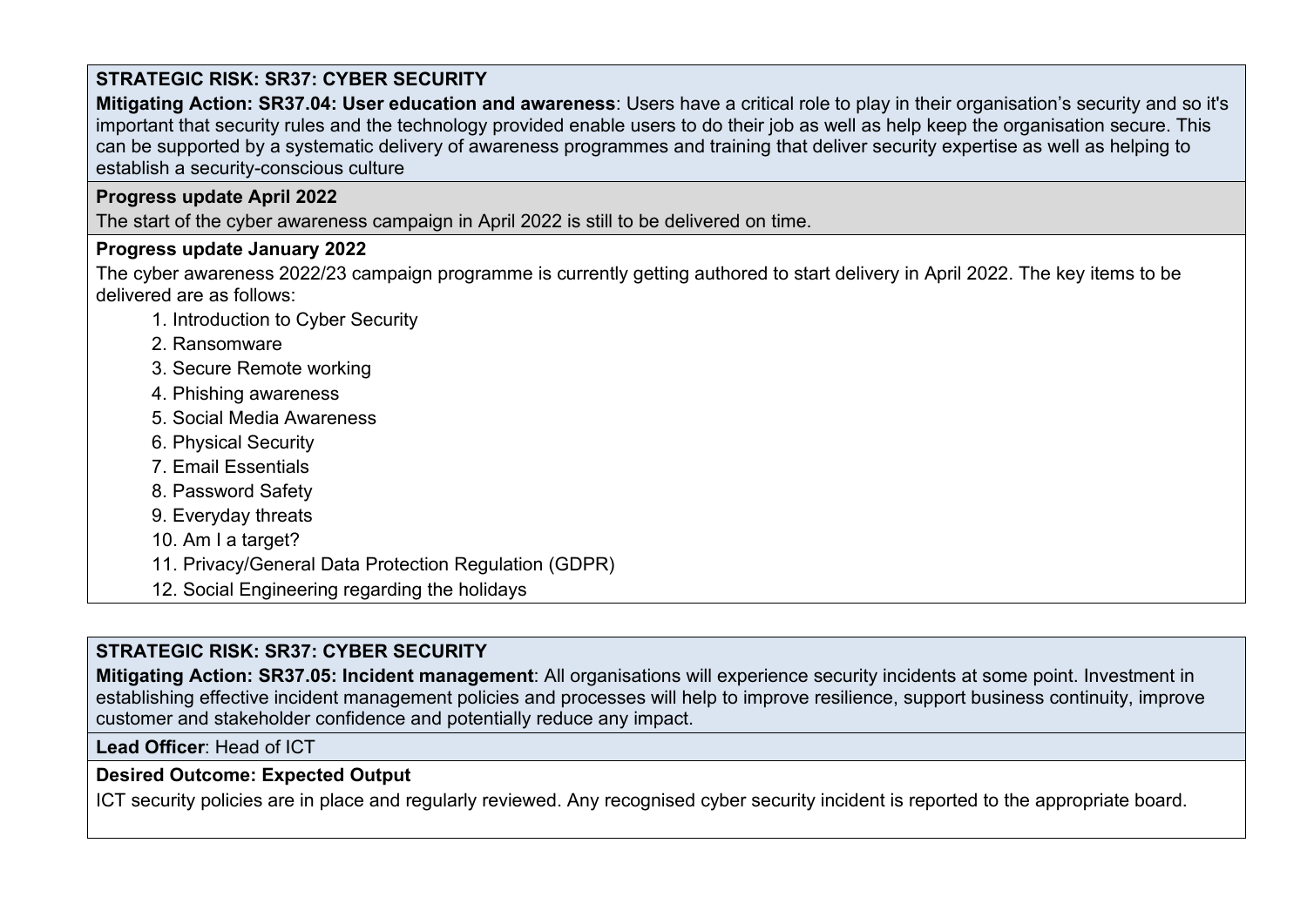**Mitigating Action: SR37.05: Incident management**: All organisations will experience security incidents at some point. Investment in establishing effective incident management policies and processes will help to improve resilience, support business continuity, improve customer and stakeholder confidence and potentially reduce any impact.

#### **Milestones**

Certified PSN compliance.

Cyber Essentials Plus.

#### **Progress update April 2022**

Reviewed but no update required this quarter.

### **Progress update January 2022**

A review is required to align all the service areas Business Continuity Plans (BCPs) to an ICT service recovery plan. We have identified that Medway Council needs to create a priorities list of services that need to be recovered in the event of an incident and the ICT service recovery plan must be designed around these priorities.

# **STRATEGIC RISK: SR37: CYBER SECURITY**

**Mitigating Action: SR37.06: Malware prevention**: Malicious software, or malware, is an umbrella term to cover any code or content that could have a malicious, undesirable impact on systems. Any exchange of information carries with it a degree of risk that malware might be exchanged, which could seriously impact your systems and services. The risk may be reduced by developing and implementing appropriate anti-malware policies as part of an overall 'defence in depth' approach.

**Lead Officer**: Head of ICT

# **Desired Outcome: Expected Output**

Policies are in place to monitor and capture known malicious code.

# **Milestones**

Certified PSN compliance.

Cyber Essentials Plus.

# **Progress update April 2022**

Fortimail performance continues to perform well. We have seen a slight increase in phishing mail attempts however ones that have had an action recorded against them from the users were successfully mitigated.

# **Progress update January 2022**

The Fortimail malware protection has performed well over the last year and mitigated 529 critical malware virus outbreaks.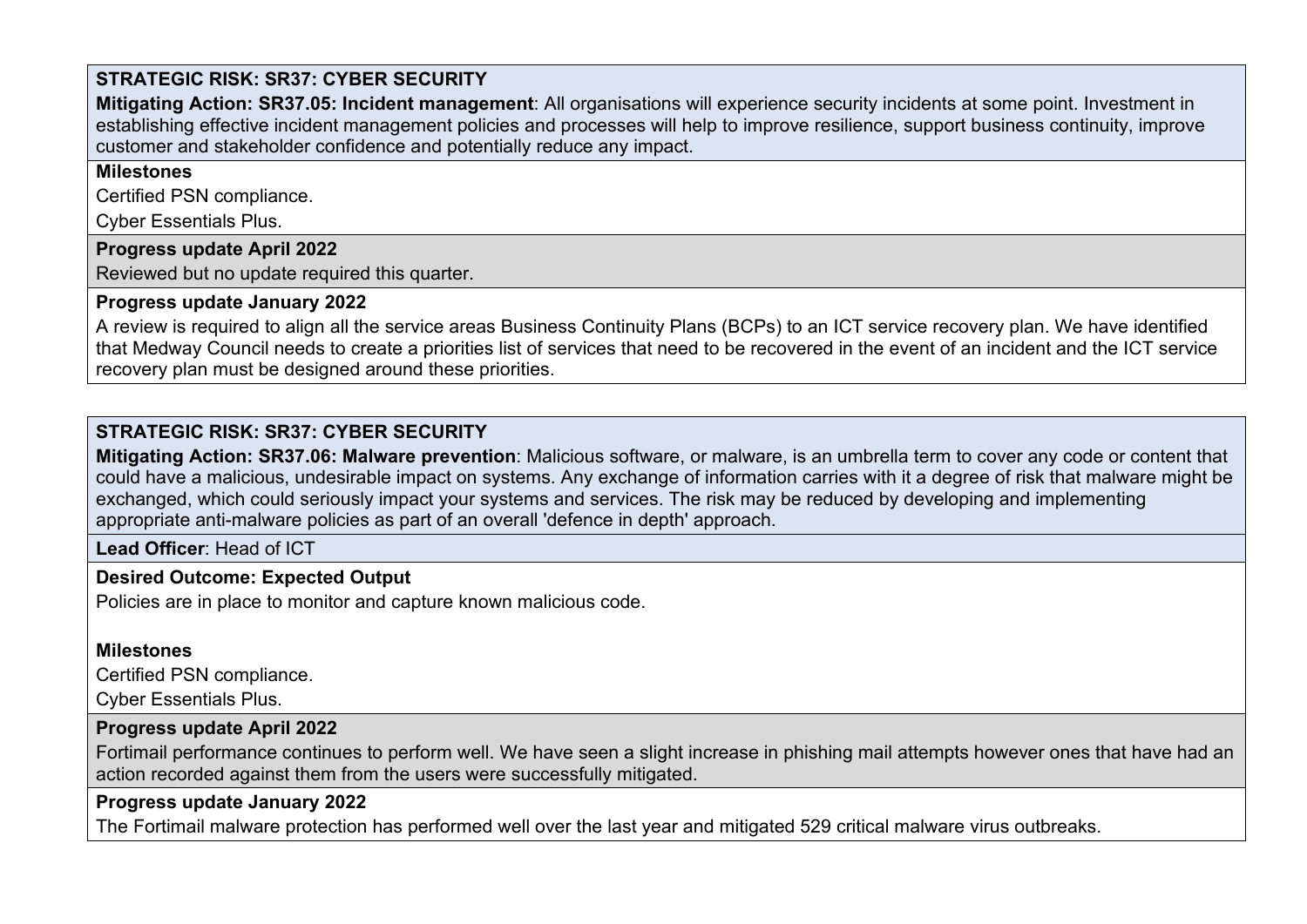**Mitigating Action: SR37.06: Malware prevention**: Malicious software, or malware, is an umbrella term to cover any code or content that could have a malicious, undesirable impact on systems. Any exchange of information carries with it a degree of risk that malware might be exchanged, which could seriously impact your systems and services. The risk may be reduced by developing and implementing appropriate anti-malware policies as part of an overall 'defence in depth' approach.

The summary figures for the last 12 months are as follows:

- Not Spam messages delivered =  $21.9\%$  (26,110,809 of 119,185,536 messages)
- Spam Messages blocked =  $78.0\%$  (93,014,691 of 119,185,536 messages)
- Virus infected messages blocked =  $0.1\%$  (60,036 of 119,185,536 messages)

# **STRATEGIC RISK: SR37: CYBER SECURITY**

**Mitigating Action: SR37.07: Monitoring**: System monitoring provides a capability that aims to detect actual or attempted attacks on systems and business services. Good monitoring is essential in order to effectively respond to attacks. In addition, monitoring allows you to ensure that systems are being used appropriately in accordance with organisational policies. Monitoring is often a key capability needed to comply with legal or regulatory requirements

**Lead Officer**: Head of ICT

# **Desired Outcome: Expected Output**

Security Incident and Event Management (SIEM) systems are in place.

# **Milestones**

Certified PSN compliance.

# **Progress update April 2022**

Implementation of Logging Made Easy (LME) is still ongoing.

# **Progress update January 2022**

ICT has begun to configure a new Security information Event Management (SIEM) server provided by the National Cyber Security Centre (NCSC).

Logging Made Easy can:

- Tell you about software patch levels on enrolled devices.
- Show where administrative commands are being run on enrolled devices.
- See who is using which machine.
- In conjunction with threat reports, it is possible to query for the presence of an attacker in the form of Tools, Techniques and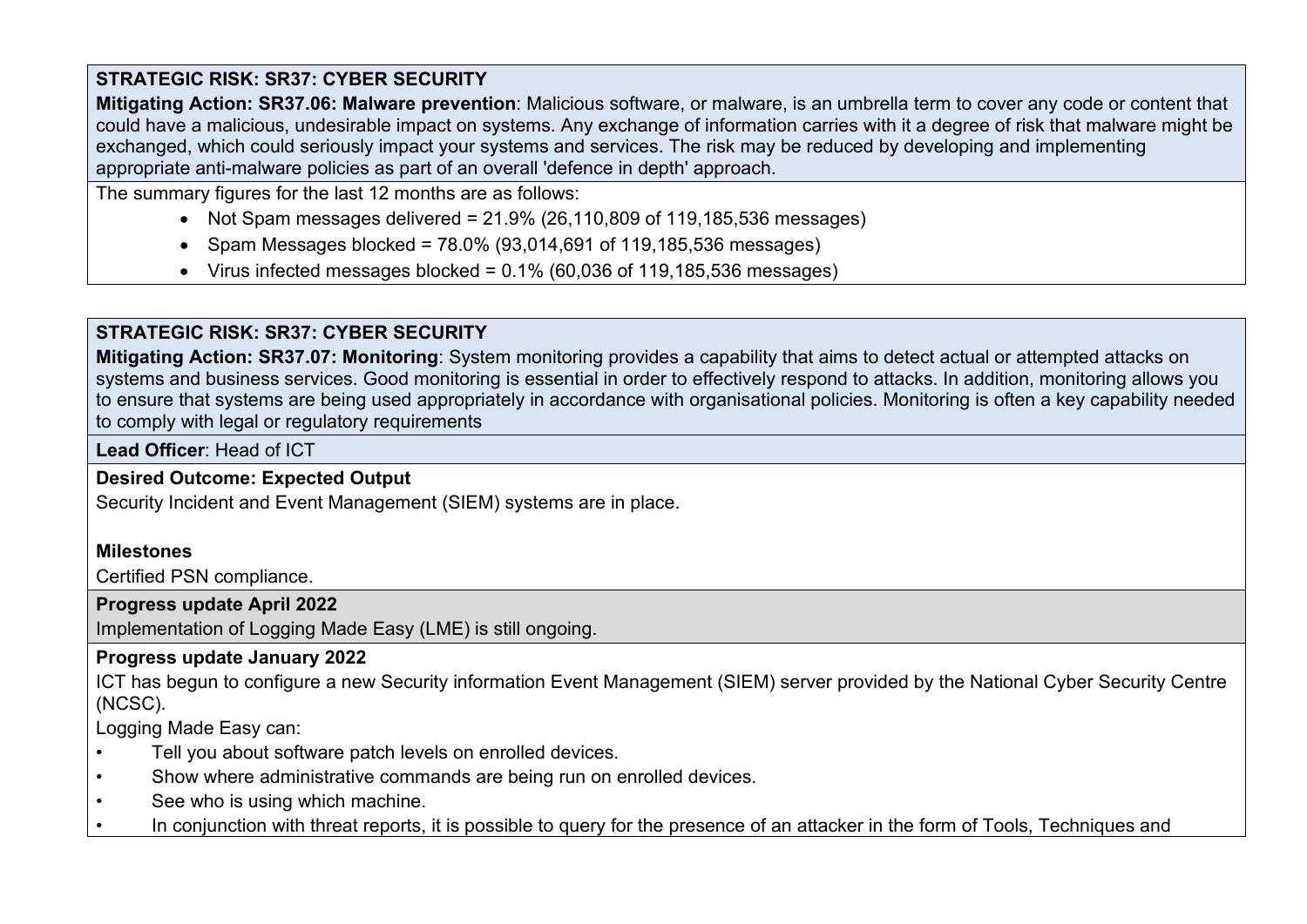**Mitigating Action: SR37.07: Monitoring**: System monitoring provides a capability that aims to detect actual or attempted attacks on systems and business services. Good monitoring is essential in order to effectively respond to attacks. In addition, monitoring allows you to ensure that systems are being used appropriately in accordance with organisational policies. Monitoring is often a key capability needed to comply with legal or regulatory requirements

Procedures (TTPs).

### **STRATEGIC RISK: SR37: CYBER SECURITY**

**Mitigating Action: SR37.08: Removable media controls**: Removable media provide a common route for the introduction of malware and the accidental or deliberate export of sensitive data. You should be clear about the business need to use removable media and apply appropriate security controls to its use.

**Lead Officer**: Head of ICT

#### **Desired Outcome: Expected Output**

Removable media policies are in place with security controls on user devices.

#### **Milestones**

Certified PSN compliance.

#### **Progress update April 2022**

Public Service Network (PSN) penetration is due to begin in the first week of May 2022. The scope of the test will include internal infrastructure and external scans.

#### **Progress update January 2022**

Certified PSN compliance – valid until September 2022

Policy and controls were reviewed in December 2021.

#### **STRATEGIC RISK: SR37: CYBER SECURITY**

**Mitigating Action: SR37.09: Home and mobile working**: Mobile working and remote system access offers great benefits but exposes new risks that need to be managed. You should establish risk-based policies and procedures that support mobile working or remote access to systems that are applicable to users, as well as service providers. Train users on the secure use of their mobile devices in the environments they are likely to be working in.

**Lead Officer**: Head of ICT

**Desired Outcome: Expected Output**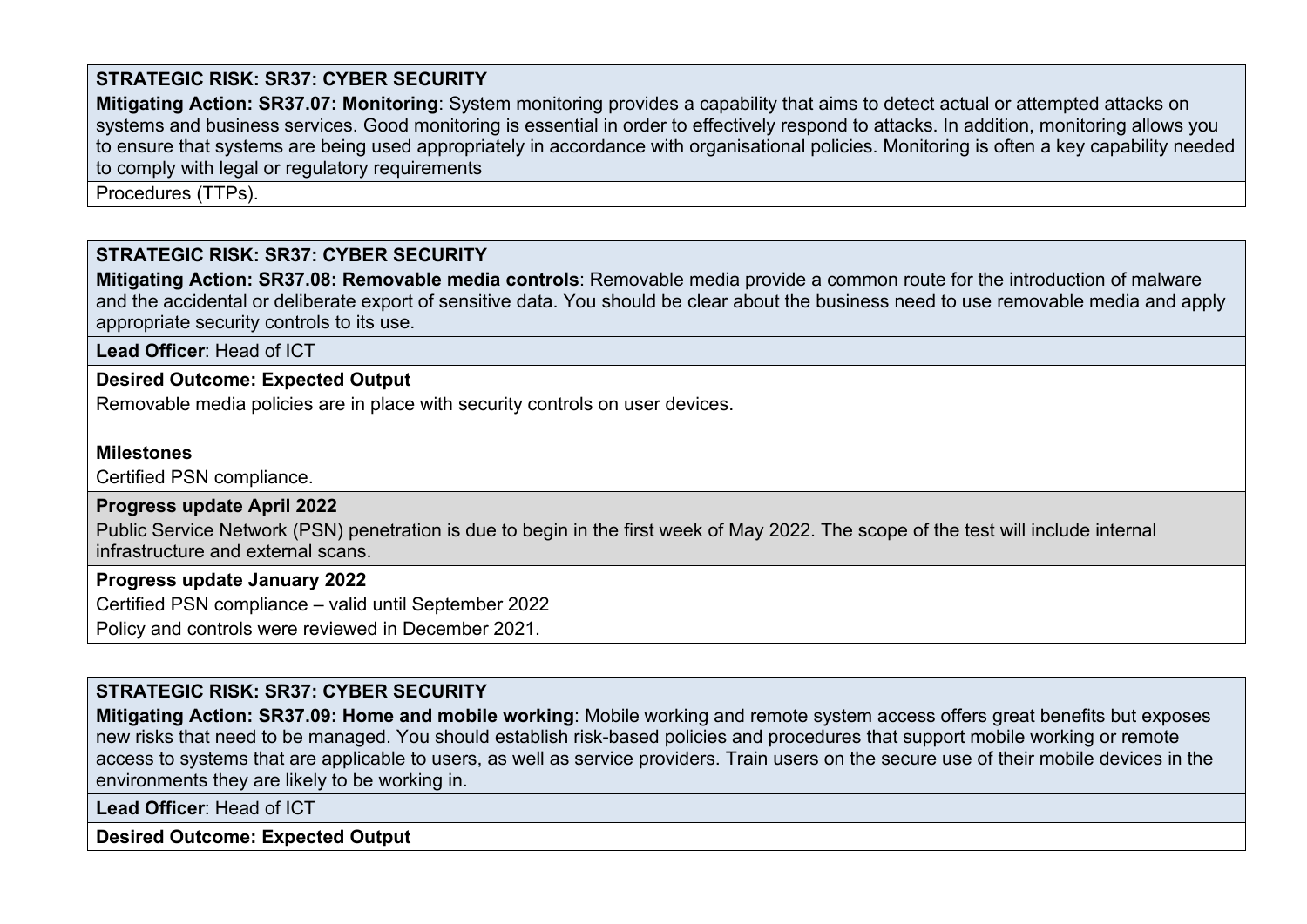**Mitigating Action: SR37.09: Home and mobile working**: Mobile working and remote system access offers great benefits but exposes new risks that need to be managed. You should establish risk-based policies and procedures that support mobile working or remote access to systems that are applicable to users, as well as service providers. Train users on the secure use of their mobile devices in the environments they are likely to be working in.

Policies are in place to ensure mobile working devices are managed and monitored for security breaches. Two factor authentication (2FA) policies are in place to manage remote access to systems.

#### **Milestones**

Certified PSN compliance.

### **Progress update April 2022**

Public Service Network (PSN) penetration is due to begin in the first week of May 2022. The scope of the test will include internal infrastructure and external scans.

# **Progress update January 2022**

Certified PSN compliance – valid until September 2022

Review of the ICT Security policy took place in December 2021. The policy is still in draft as it is getting ratified.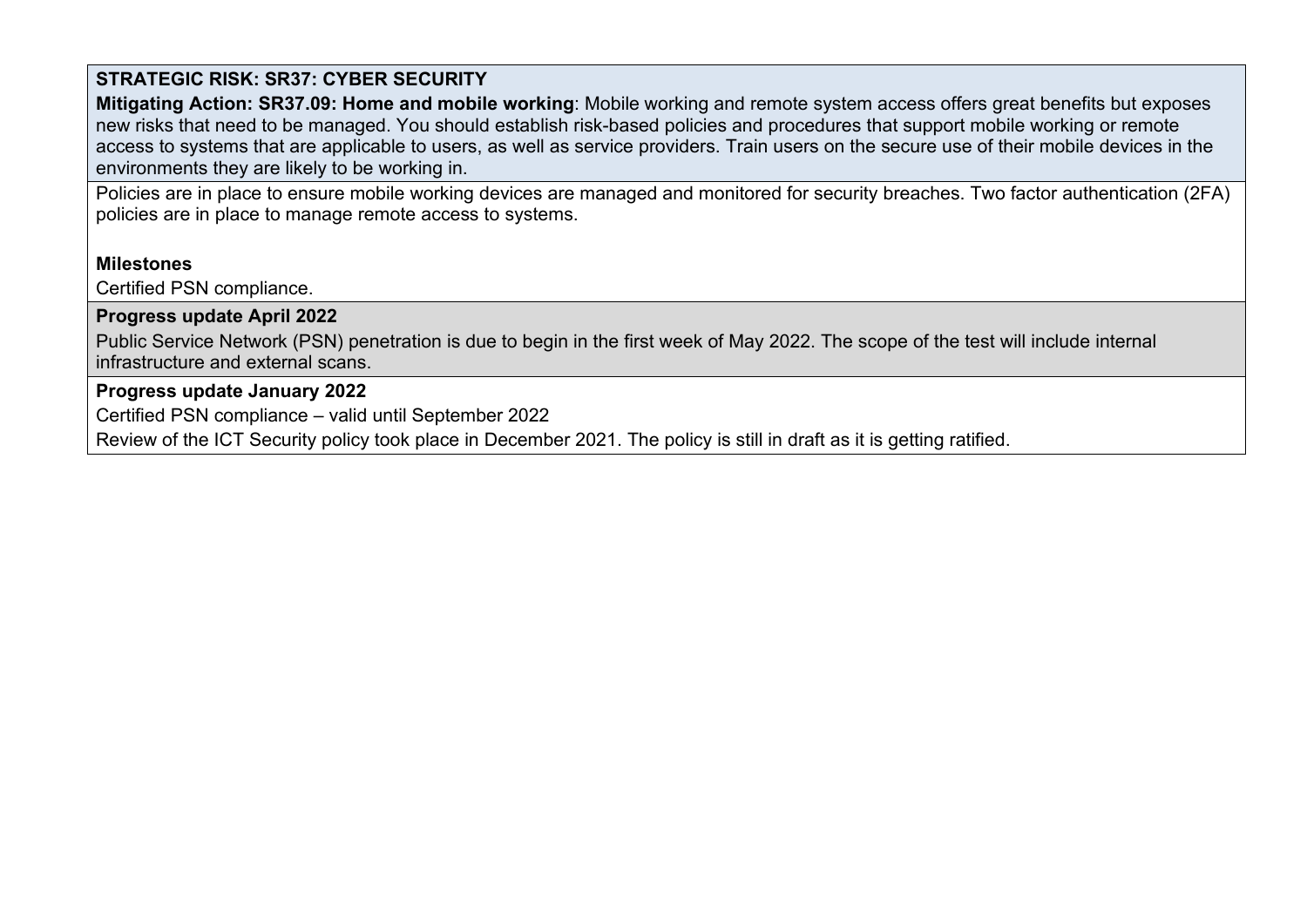#### **STRATEGIC RISK: SR39: FINANCIAL PRESSURES ON SEN BUDGETS**

#### **RISK OWNER: ASSISTANT DIRECTOR EDUCATION AND SEND**

#### **PORTFOLIO: CHILDREN'S SERVICES**

#### **Current Residual Risk Score BII (Likelihood – high. Impact – major)**

The number of Education and Health Care Plans (EHCPs) has been rising over time (42% since 2015). The proportion of children and young people (CYP) with EHCPs in Medway that are catered for within mainstream schools is significantly lower than the national figure. In Medway, 1.9% of all pupils attending a mainstream primary school have a EHCP compared to 2.1% nationally. For secondary the gap increases, with

1.4% of pupils attending mainstream secondary school with a EHCP, compared to 2% nationally.

The increase in the numbers of pupils accessing specialist provision because of this continues to be a pressure on the council with budgets currently excessively overspent. The council has submitted a budget recovery plan to rectify this and meetings are set up with the Education and Skills Funding Agency (ESFA) to review.

The number of Education and Health Care Plans (EHCPs) has been rising over time. Nationally there has been a rise of 33% since 2018; Medway has seen a rise of 23.2% since 2018. Medway had a higher rate of EHCP per 10k than national in all age groups. The increase in numbers and complexity of need continues to be a pressure on the council with budgets currently excessively overspent. The council has submitted a budget recovery plan and meetings are set up with the Education and Skills Funding Agency.

There is currently a statutory override which has the effect of separating any such deficit from a local authority's general fund. This expires in September 2023.

Work has been undertaken to bring the proportion of EHCPs in line with National, however the current high cost of placements continues to place significant pressure on the budget.

### **Inherent Risk Score BII**

Pressures from increasing demand on specialist provision places extreme financial pressure on the High Needs Budget, which could result in us not meeting our statutory educational duties for children and young people (CYP) aged 0-25 who have Special Educational Needs and Disabilities (SEND).

### **Target Residual Risk Score DIII**

Increased funding from central government will work towards removing the risk to vulnerable children and young people with SEND. A review of SEND funding is currently taking place at central government level. Safety valve funding (emergency High Needs Budget (HNB) recovery funding) has been used to wipe off other local authority (LA) deficits. The council is reviewing the placement of children with EHCPs to ensure placements are in line with National.

### **Trigger**

The council does not receive enough High Needs Budget (HNB) to match increasing demand and complexity of need. The current activity of placing more children in specialist provision than the national average continues. There are not enough children with EHCPs catered for by their local mainstream schools.

**Consequence**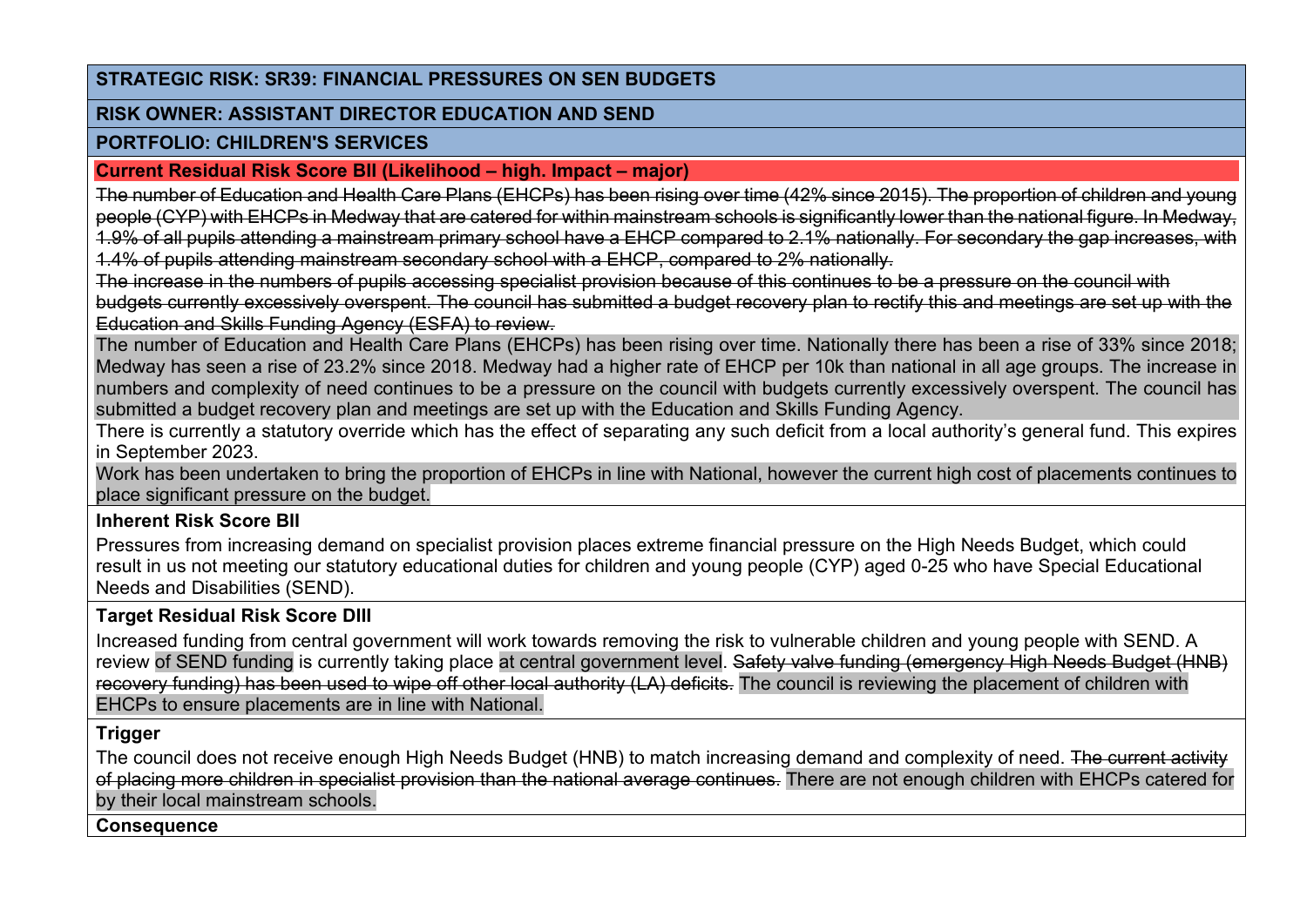### **STRATEGIC RISK: SR39: FINANCIAL PRESSURES ON SEN BUDGETS**

- Unable to provide our statutory education duties for children and young people aged 0-25 who have SEND.
- Poorer outcomes for children and young people.
- Budget pressures with consequences across the council.
- Impact on regulatory judgement.
- Money drawn from other services.
- Costs spiral.
- Adverse effect on staff morale affected.

# **Opportunities and the way forward**

A revised recovery plan is in place with a focus on developing the capacity of mainstream schools to be able to cater for the needs of CYP with EHCPs. We need to keep pressing the Department for Education (DfE) / ESFA for the level of financial support made available to the five LAs already awarded emergency HNB recovery funding.

A revised high needs deficit recovery plan is in place and will take four years for the council to achieve a positive in-year balance. We need to keep pressing the Department for Education (DfE) / Education and Skills Funding Agency (ESFA) for the level of financial support made available to the five Local Authorities (LAs) already awarded emergency High Needs Budget (HNB) recovery funding.

Medway was notified in February 2022 that we will be invited to take part in the 'safety valve' intervention programme with the DfE in the 2022-23 financial year. The aim of the programme is to agree a package of reform to the high needs system that will bring the dedicated schools grant (DSG) deficit under control. This will begin in April 2022 and we are awaiting more information from the ESFA.

# **STRATEGIC RISK: SR39: FINANCIAL PRESSURES ON SEN BUDGETS**

**Mitigating Action: SR39.01**: SEN budgets are being closely monitored and spend is being reviewed more robustly.

**Lead Officer**: Head of Integrated Disability

**Desired Outcome: Expected Output**

Successful management of the budget deficit recovery plan.

### **Progress update March 2022**

The new special school and resource provision SEN school places and the capital projects required to achieve these remain on track, however there is the risk of delays to required building work due to difficulty accessing building materials post Covid19. This is being carefully monitored.

The Education and Skills Funding Agency (ESFA) have announced the High Needs Budget (HNB) for 2022-23. Medway has been allocated £49m which is more than a 7% increase from 2021-22 which was £45.5m. This is less than we were budgeting for and adds pressure to the High Needs Deficit Recovery Plan.

**Progress update January 2022**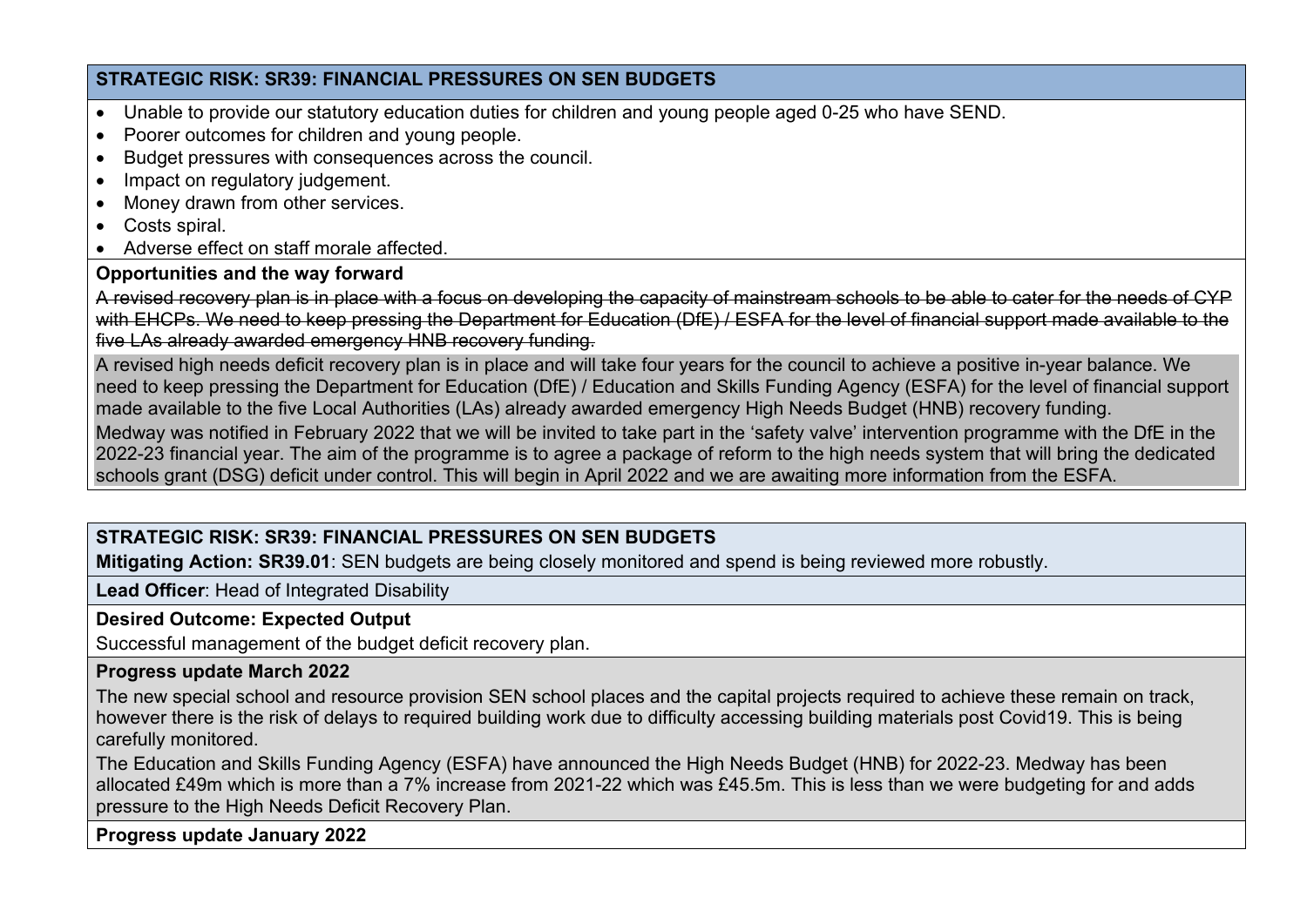# **STRATEGIC RISK: SR39: FINANCIAL PRESSURES ON SEN BUDGETS**

**Mitigating Action: SR39.01**: SEN budgets are being closely monitored and spend is being reviewed more robustly.

A commissioning function is being established to effectively manage and oversee the externally commissioned placements from the HNB and ensure that these placements are providing high quality outcomes and the best value for money.

The schools forum have agreed a transfer of £850,000 to the high needs block to be used to support mainstream schools to be able to cater for more CYP with EHCPs.

A revised recovery plan has been written with a focus on removing the in-year deficit and aligning with 'safety valve' funding requirements.

#### **Progress update October 2021**

The new special school and resource provision SEN School places and the capital projects required to achieve these remain on track, however, there is the risk of delays to required building work due to difficulty accessing building materials post Covid19. This is being carefully monitored.

The ESFA have announced the High Needs Budget for 2022-23. Medway has been allocated £49m which is a 7.75% increase from 2021- 22 which was £45.5m. This is less than we were budgeting for and adds pressure to the High Needs Deficit Recovery Plan.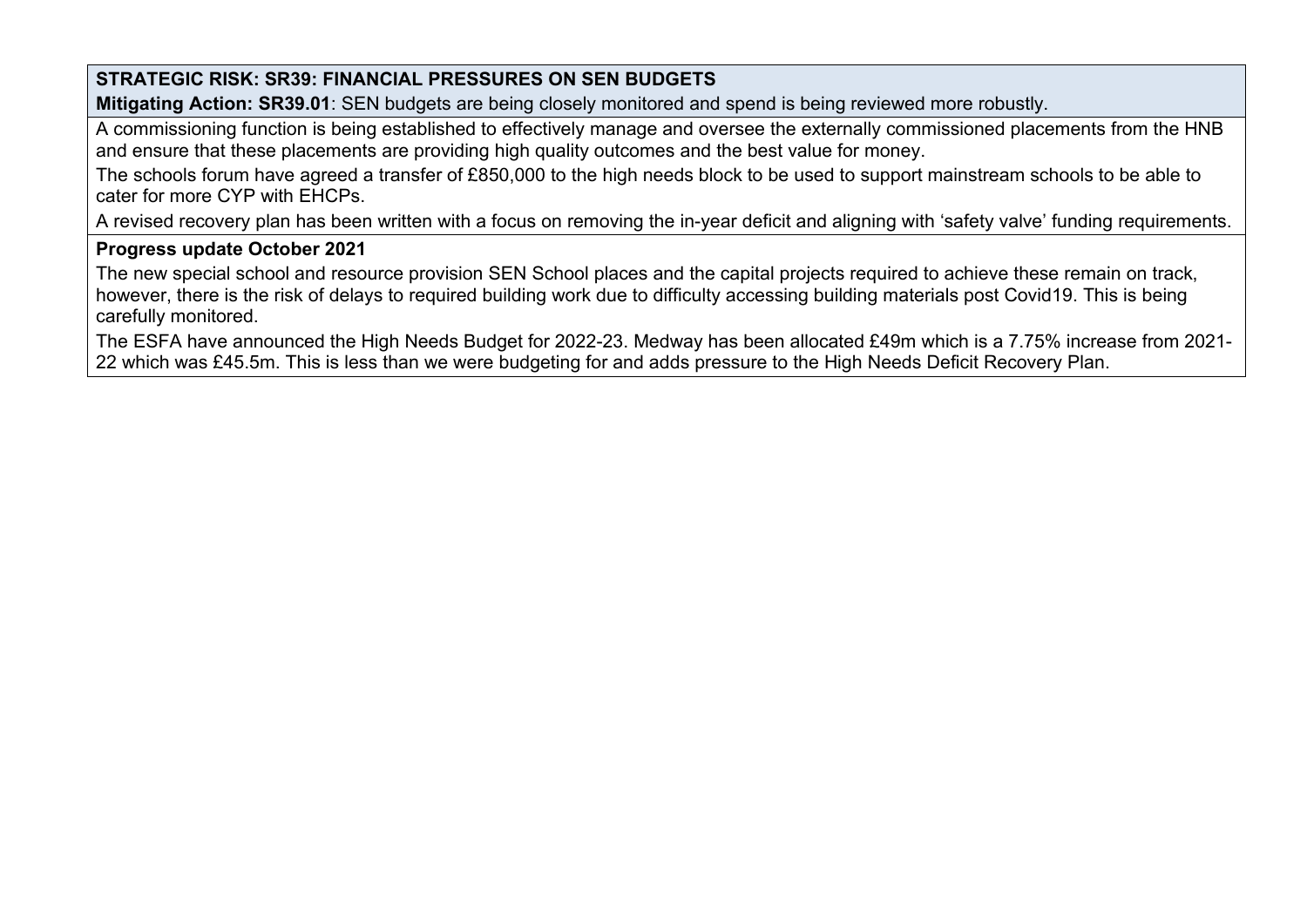#### **STRATEGIC RISK: SR02: BUSINESS CONTINUITY AND EMERGENCY PLANNING**

#### **RISK OWNER: DIRECTOR OF PLACE AND DEPUTY CHIEF EXECUTIVE, CHIEF OPERATING OFFICER**

#### **PORTFOLIO: BUSINESS MANAGEMENT (CROSS CUTTING)**

**Current Residual Risk Score DII (Likelihood – low. Impact – major)**

The Emergency Plan is subject to rigorous testing on a regular basis both internally and externally with the plan continually refined as a result to meet the ever-changing needs of the council and local area.

An annual presentation on Business Continuity is included at a meeting of all council Service Managers.

Assistant Directors are responsible for ensuring that the testing of business continuity plans has taken place. Testing to date has been completed during live incidents.

The Corporate Business Continuity Plan is continually being refreshed annually and is aligned to the Emergency Plan.

# **Inherent Risk Score CI**

Duties under the Civil Contingencies Act require councils to have an Emergency Plan. The Emergency Management and Response Structure may not be robust enough to respond to a major emergency.

Every business activity is at risk of disruption from a variety of threats, which vary in magnitude from catastrophic through to trivial, and include pandemic flu, fire, flood, loss of utility supplies and accidental or malicious damage of assets or resources.

The change of council assets / responsibilities going to either commissioned or third-party contractors, Medway Norse or Medway Commercial Group Kyndi also provides unique challenges to the established roles and responsibilities during planning and response to Emergency Events.

**Target Residual Risk Score DII**

The council will never be able to reduce the risk further as it is impossible to completely mitigate unforeseen adverse events.

The council needs to consistently complete hard and soft testing of its business continuity plans to ensure it achieves and maintains the DII risk scoring.

# **Trigger**

A significant adverse event occurs, and the council is found wanting or negligent in its planning and/or operational response.

# **Consequence**

# Emergency planning

- Response to the event is not rapid, adequate nor effective.
- Lack of clear communication lines
- Essential service priorities not clearly understood.
- Communication between agencies and the public is poor.
- There is a perception by residents that the council does not have a visible presence at the incident.
- Residents expect more from their council.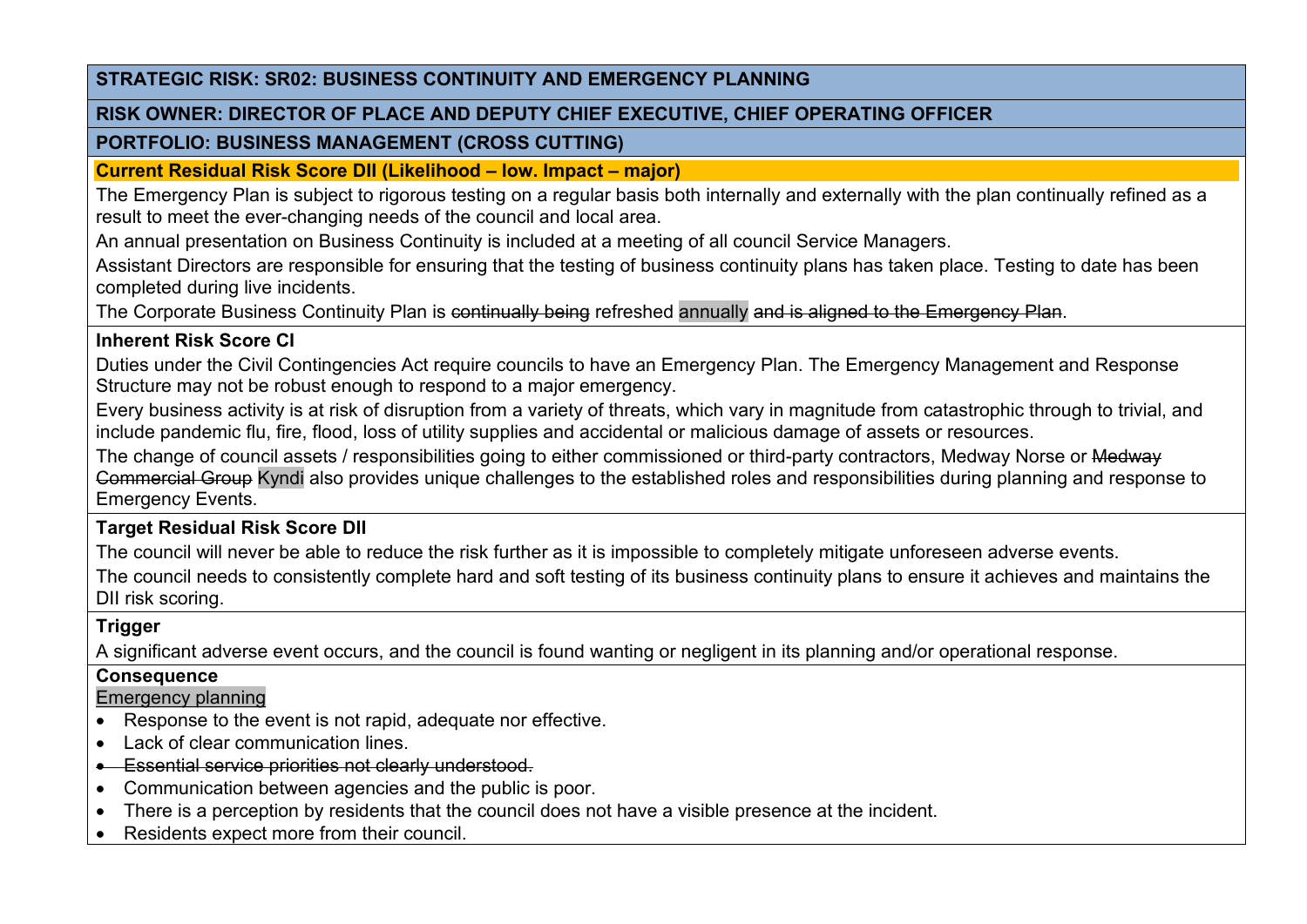### **STRATEGIC RISK: SR02: BUSINESS CONTINUITY AND EMERGENCY PLANNING**

- Local press quick to seize issue.
- Comparisons made with other local authorities and resilience groups.
- A death, or deaths, in the community.
- Community cohesion issues.
- Disruption to critical services.
- Review of Civil Contingency expectations nationally.
- Legal challenge under the 'Civil Contingencies Act 2004'.

### Business Continuity

- Essential service priorities not clearly understood.
- Disrupition to critical services.

# **Opportunities and the way forward**

### Emergency Planning

The Covid19 emergency allowed for a faster solution to the remote working problem. If properly applied, problems like snow and fuel disruption will be eased slightly because of this project.

### Business Continuity

As a result of Covid19 the Corporate Business Continuity Plan and Business Continuity (BC) training will be reviewed to include best practice, lessons learnt, and observations made from the council's response and recovery plans.

Cabinet received a paper on the council's Covid19 response on 7 July 2020 and Covid19 recovery on 25 August 2020.

Council services refreshed their business continuity plans in October 2020 in preparation for the Covid19 pandemic second wave and EU Exit by 31 December 2021.

Business Support Overview and Scrutiny received a paper on 28 January 2021 on the risk environment to consider the wider risk environment facing the council, including the differences between the Corporate Risk Register, business continuity and emergency planning.

Cabinet and Business Support Overview and Scrutiny received a paper on 30 March 2021 on the council's Covid19 Response and Recovery actions and plans.

A complete project is required to fully understand the effects of new ways of working and as per lessons identified the Civil Contingency Category 1 responder roll is required to be emphasised at induction and reminders placed in all employment contracts. This has now been recognised by Operation Phoenix and a full internal recruitment drive is about to start.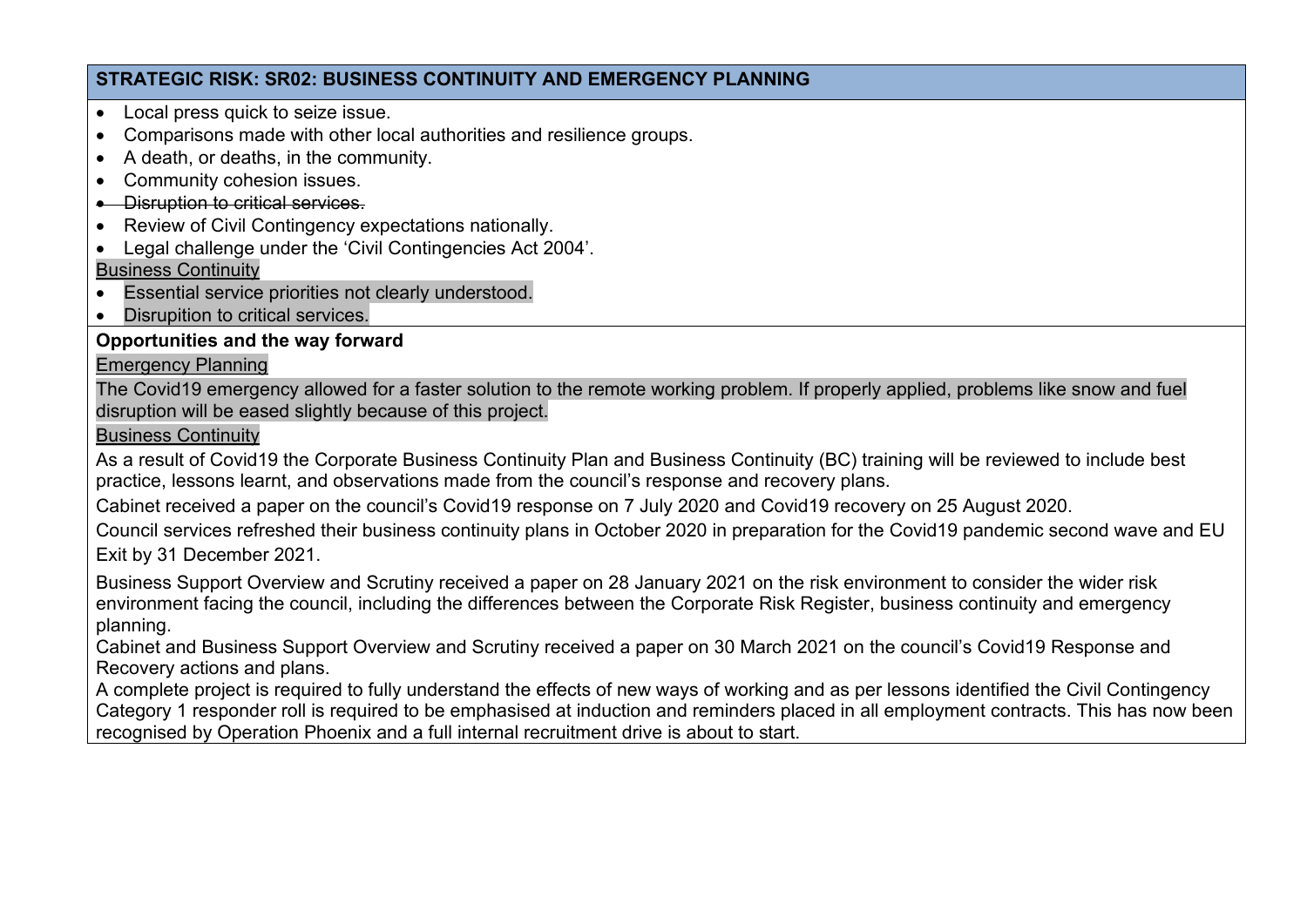| STRATEGIC RISK: SR02: BUSINESS CONTINUITY AND EMERGENCY PLANNING<br>Mitigating Action: SR02.01: Continued review and develop the Council's Major Emergency Plan (MEP) including any Lessons Identified |
|--------------------------------------------------------------------------------------------------------------------------------------------------------------------------------------------------------|
|                                                                                                                                                                                                        |
|                                                                                                                                                                                                        |
| Lead Officer: Director of Place and Deputy Chief Executive                                                                                                                                             |
| <b>Desired Outcome: Expected Output</b>                                                                                                                                                                |
| Revised plan agreed by Corporate Management Team.                                                                                                                                                      |
| Continued engagement with Kent Resilience Forum (New contract signed March 2022).                                                                                                                      |
| Staff trained in emergency response management at all levels.                                                                                                                                          |
| A sustainable and robust on call rota in place at all levels.                                                                                                                                          |
| Existing plan in place.                                                                                                                                                                                |
| Programme of on-going review of Control of Major Accident Hazards (COMAH) plans (Ex Combine to test the reviewed plans May 2022).                                                                      |
| Emergency response operations room in place.                                                                                                                                                           |
| On call rota (Blue Card for routine, enhanced for Standdown Periods) in place covering all roles and responsibilities 24/7.                                                                            |
|                                                                                                                                                                                                        |
| <b>Milestones</b>                                                                                                                                                                                      |
| Draft plan in place.                                                                                                                                                                                   |
| Call out arrangements in place covering all roles and responsibilities 24/7 (Blue Card) (enhanced during Local Authority (LA) stand down<br>periods).                                                  |
| Reduced relevant staff training during 2021/22.                                                                                                                                                        |
| Emergency Planning is to be audited 2022/23.                                                                                                                                                           |
| Progress update April 2022                                                                                                                                                                             |
| Reviewed but no update required this quarter.                                                                                                                                                          |
| Progress update January 2022                                                                                                                                                                           |
| Reviewed but no update required this quarter.                                                                                                                                                          |
| Progress update October 2021                                                                                                                                                                           |
| Reviewed. No update required.                                                                                                                                                                          |
| Progress update July 2021                                                                                                                                                                              |
| The COMAH Plans are being rewritten in line with COMAH Regulations and are looking good for hitting the target of being published in                                                                   |

December 2021 with a confirmatory Exercise (Ex Combine 22) taking place end of April 2022.

The Medway Council Major Emergency Plan (MEP) will be reviewed and republished taking in all relevant lessons identified by April 2022. Lessons Identified process has been carried out for the Covid19 First & Second Waves with a separate Identified lessons for Covid19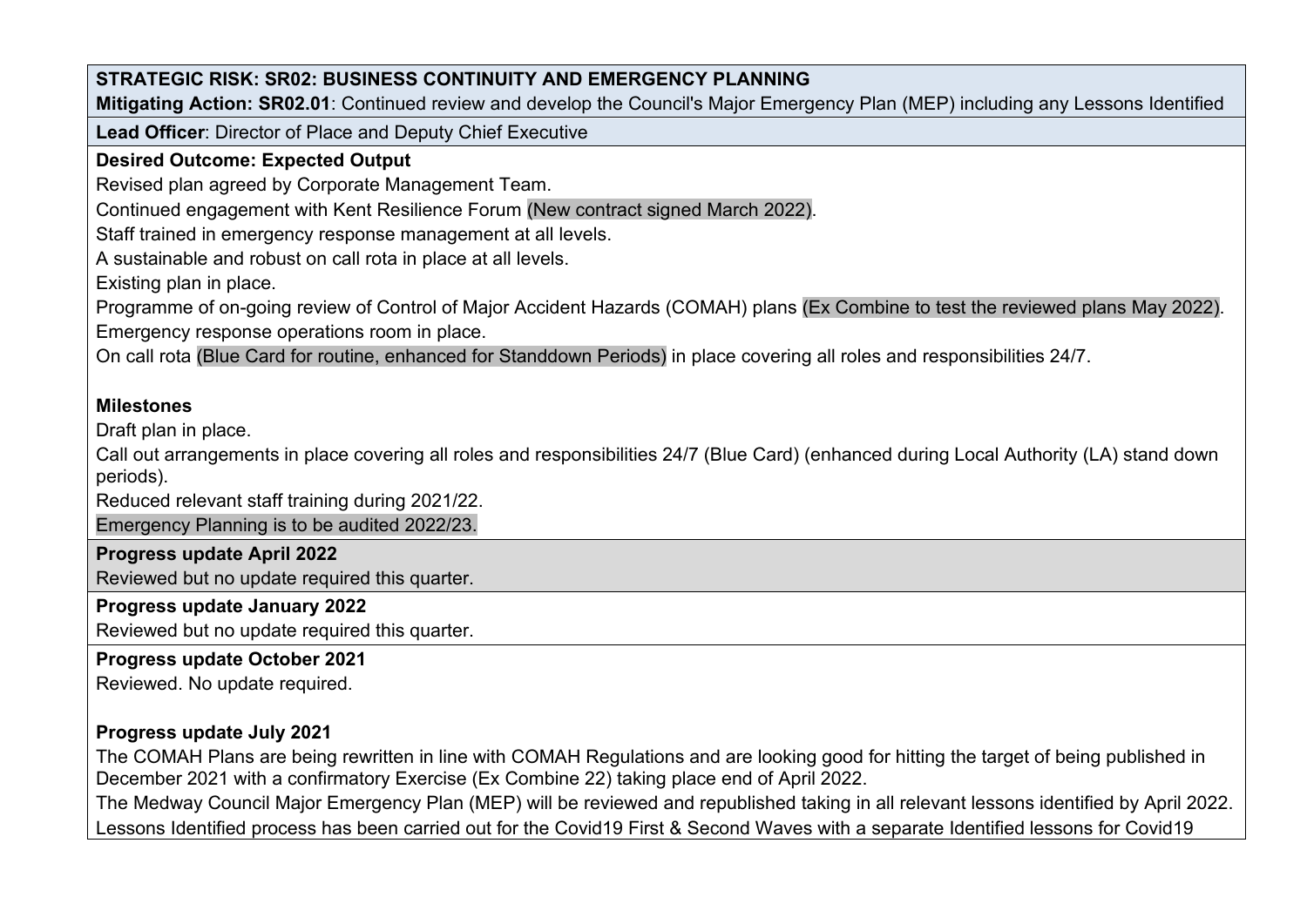# **STRATEGIC RISK: SR02: BUSINESS CONTINUITY AND EMERGENCY PLANNING**

**Mitigating Action: SR02.01**: Continued review and develop the Council's Major Emergency Plan (MEP) including any Lessons Identified

Lateral Flow Device (LFD) Testing.

As mentioned previously available staff for responding to a Just now incident is a concern; working from home staff have asked to be taken off many Emergency Contacts also. Now a real concern with reference to a large-scale emergency.

# **STRATEGIC RISK: SR02: BUSINESS CONTINUITY AND EMERGENCY PLANNING**

**Mitigating Action: SR02.02**: Business continuity plans completed to implement the actions

**Lead Officer**: Chief Finance Officer

#### **Desired Outcome: Expected Output**

All services will have an up-to-date and tested Business Continuity Plan.

Business Continuity Management Policy agreed.

Business Continuity Management principles and training provided to divisional management teams across the council is ongoing. Corporate Recovery Plan in place.

IT Recovery Plan in place.

Reminder of the Civil Contingencies Category 1 Response roll is placed in all employment contracts.

Emergency Planning and Business Continuity emphasised at new staff Corporate Induction.

Project required to scope the full effects of the Agile/Hybrid Working from Home policy on Emergency Planning (EP) and BC (part of this will be delivered by Project Phoenix).

### **Milestones**

Plans tested.

Business Continuity Audit 2017 actions completed in 2018.

# **Progress update April 2022**

Reviewed but no update required this quarter.

# **Progress update January 2022**

Reviewed but no update required this quarter.

# **Progress update.**

A dashboard to monitor the refresh of business continuity plans by April each year is overseen by the Strategic Risk Management Group and reported six monthly to Corporate Management Team as part of the Corporate Risk Register. Assistant Directors are responsible for ensuring that the testing of plans has taken place. An annual presentation on Business Continuity is included at Service Managers'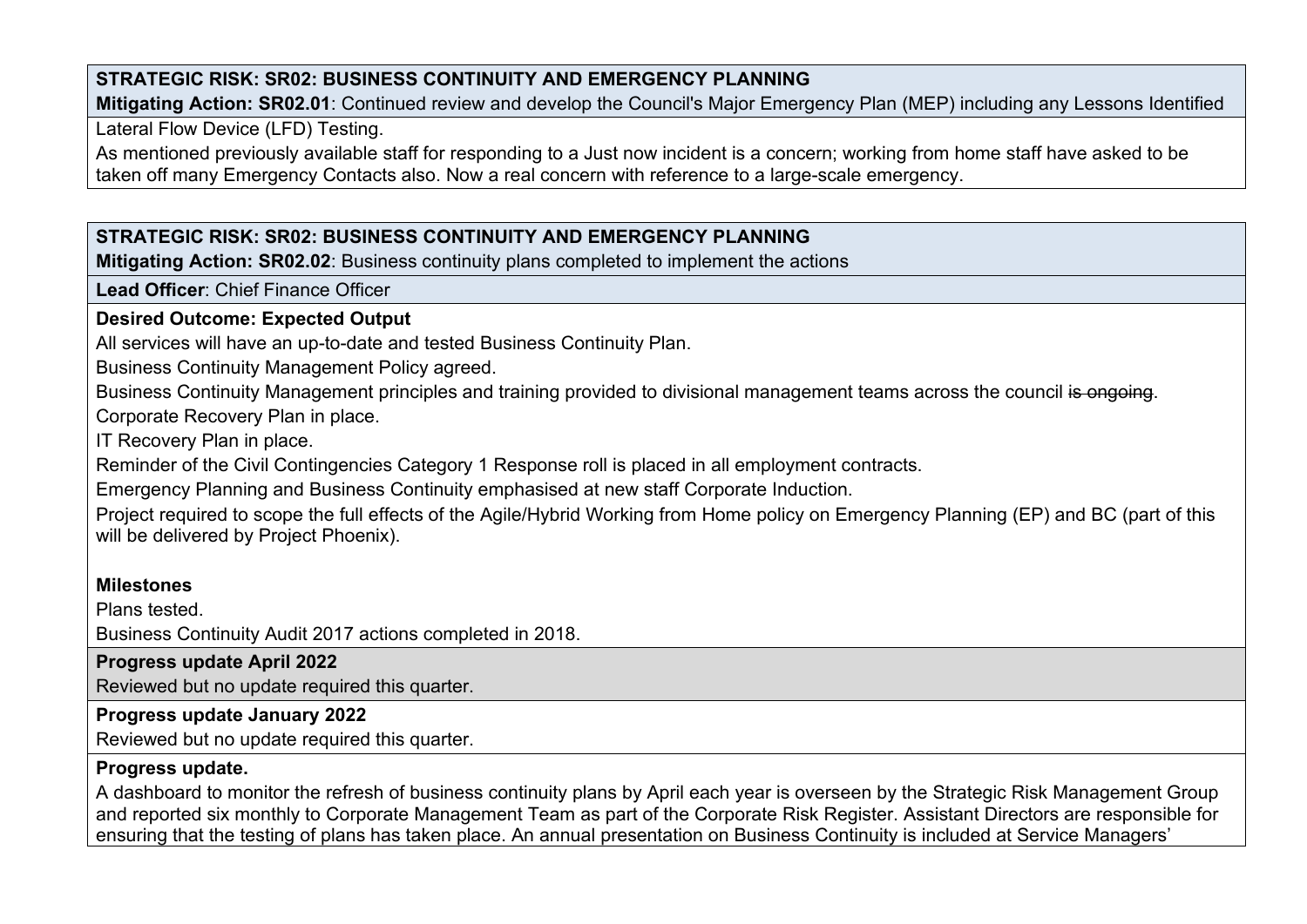# **STRATEGIC RISK: SR02: BUSINESS CONTINUITY AND EMERGENCY PLANNING**

**Mitigating Action: SR02.02**: Business continuity plans completed to implement the actions

Meeting in September each year. Service Managers are responsible for making staff aware of their Service's Business Continuity Plan and their roles and responsibilities within it. This also forms part of the induction for all new staff.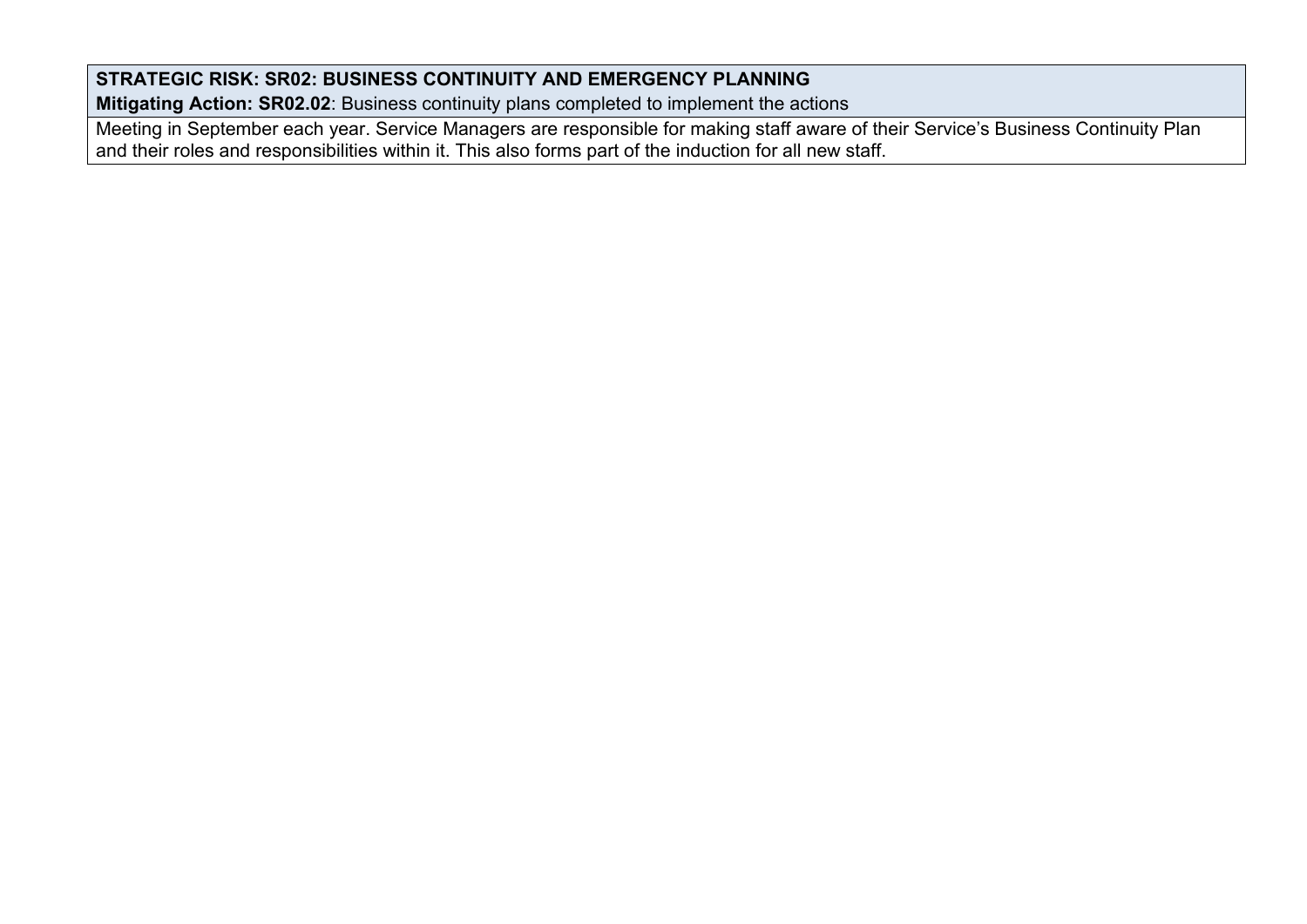#### **STRATEGIC RISK: SR17: DELIVERING REGENERATION**

#### **RISK OWNER: DIRECTOR OF PLACE AND DEPUTY CHIEF EXECUTIVE**

### **PORTFOLIO: INWARD INVESTMENT, STRATEGIC REGENERATION AND PARTNERSHIPS**

**Current Residual Risk Score BII (Likelihood – high. Impact – major)**

The Regeneration programme and in particular Innovation Park Medway and the flagship waterfront developments are managed at Member, officer and partner level through individual boards and the projects are managed at a more operational level through officer groups and Regeneration, Culture and Environment (RCE) Directorate Management Team (DMT).

Those schemes funded through the Local Enterprise Partnership (LEP) also have to adhere to a rigorous reporting process to ensure that they are on time and within budget.

The advent of Covid19 will place placed additional pressures on the delivery of capital projects and therefore funding deadlines.

## **Inherent Risk Score BII**

Medway's regeneration plans seek to meet the needs of anticipated population growth of 50,000 people in Medway, with up to 20,000 jobs and 29,000 new homes in the next 20 plus years.

There are challenges for the provision and maintenance of effective infrastructure. Particular areas of concern are flood protection, highways, health and water capacity.

It is vital the benefits are felt by the population of Medway, so that the new jobs are not only filled by people from outside the area, and trends of commuting out are addressed.

Economic uncertainty could delay regeneration and growth, impacting on strategic decisions and inward investment.

# **Target Residual Risk Score CII**

Failure by the council to deliver its ambitious regeneration plans would have a critical impact in Medway, by not delivering the housing, jobs and infrastructure required for its growing population. There is little that can be done to lessen this impact and so the focus must be on reducing the likelihood of failure to a more tolerable level.

Dialogue will be opened with funding providers such as the South East Local Enterprise Partnership (SELEP) and Homes England (HE) regarding funding envelopes and delays to programmes relating to Covid19.

# **Trigger**

- The council fails to deliver its economic, skills and infrastructure regeneration programme.
- House/property building companies start to delay developments.
- Potential lack of companies wanting to locate in Medway.

# **Consequence**

- Regeneration projects are not completed.
- Potential damage to the council's reputation.
- Not able to meet member, government and the public's expectations.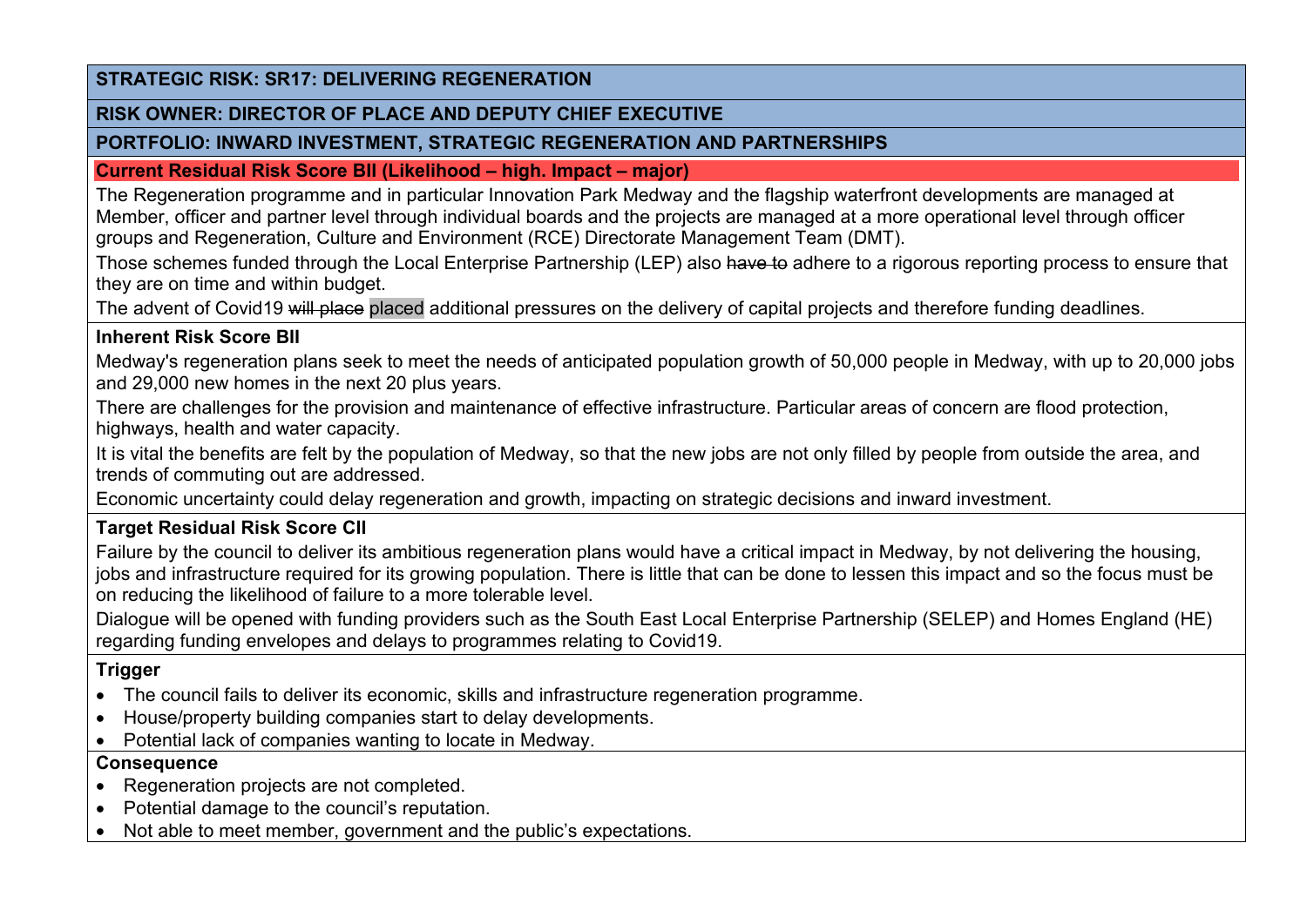## **STRATEGIC RISK: SR17: DELIVERING REGENERATION**

- Deteriorating physical and infrastructure assets.
- Investment wasted
- Young people are not catered for in the 'new world'.
- Low skills base among some residents remains.
- Disconnect between skills and employment opportunities.
- Maintenance of low aspiration culture.
- Increased commuting and pressure on transportation.
- Negative impact on community cohesion.

## **Opportunities and the way forward**

The current regeneration programme is large and is being supplemented by the programme of works planned by Medway Development Company and the partnership with Norse Commercial Services. This means that the council's capacity is already stretched, however the council has demonstrated its appetite for a 'mixed economy' of approaches to deliver regeneration and new opportunities are being explored with other partners, including private sector organisations.

# **STRATEGIC RISK: SR17: DELIVERING REGENERATION**

**Mitigating Action: SR17.01**: Outline infrastructure needs identified

**Lead Officer**: Director of Place

# **Desired Outcome: Expected Output**

Identification of inward investment priorities.

Progressing key regeneration sites and infrastructure plan jointly with Kent County Council (KCC).

Production of the Infrastructure Delivery Plan (IDP) to support the Local Plan.

# **Milestones**

Secure funding.

20-year development programme.

Preparation of the IDP to support the submission of the Local Plan.

# **Progress update March 2022**

The council are progressing well in the early stages of delivery of the Levelling Up Fund (LUF) round 1 projects: The Brook Theatre, Docking Station and Fitted Rigging House. Project Management Update documentation has been submitted to the Department of Levelling Up, Housing and Communities (DLUHC) and work on the legal agreements with partners is underway. The Future High Street Fund (FHSF) Chatham projects continue to progress with the Paddock Public Realm design due to be shared in summer 2022 and start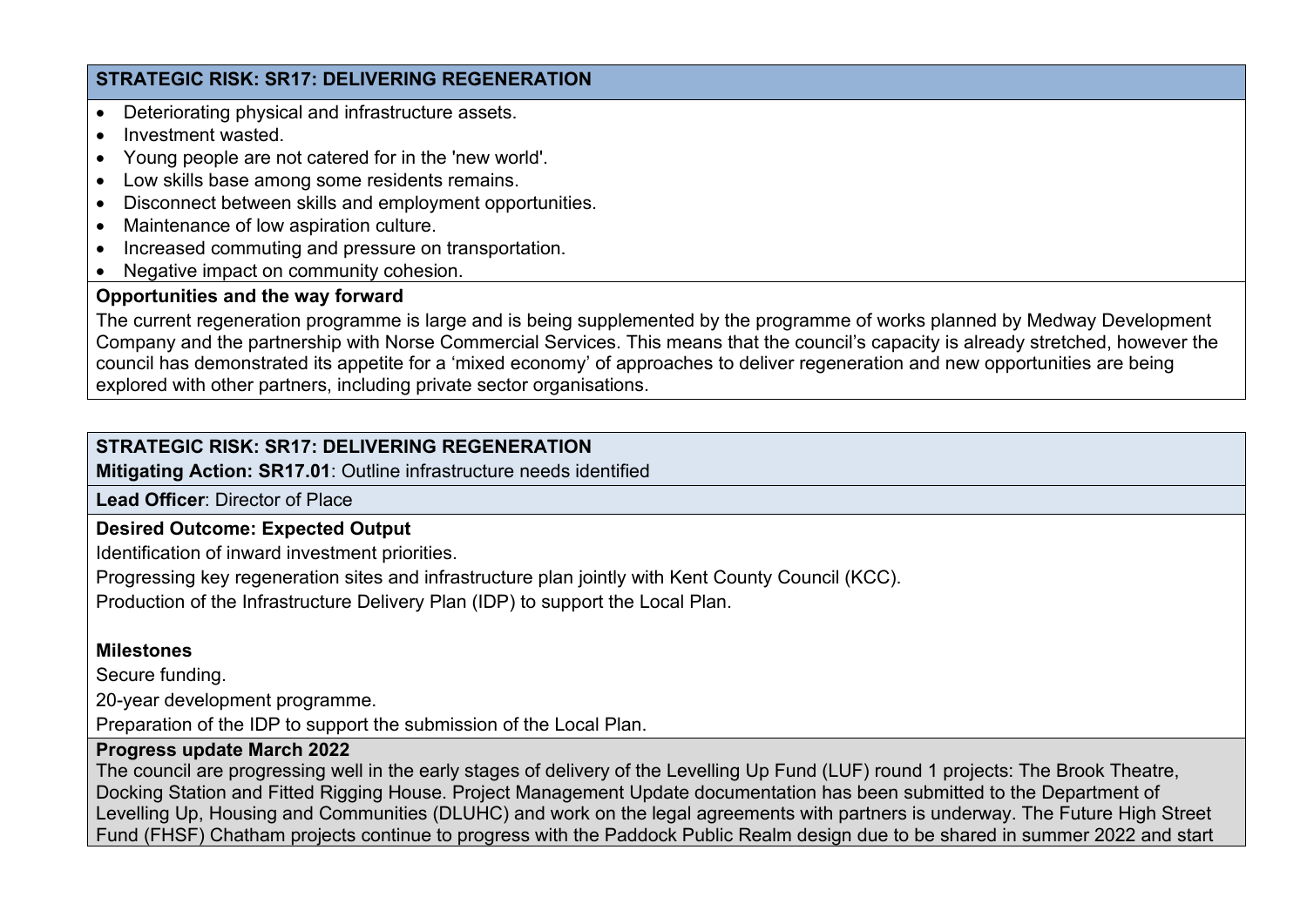# **STRATEGIC RISK: SR17: DELIVERING REGENERATION**

**Mitigating Action: SR17.01**: Outline infrastructure needs identified

work on site later this year. The marketing of the Innovation Park Medway (IPM) site is underway and various expressions of interest are being reviewed. The Housing Infrastructure Fund (HIF) scheme has concluded its second round of consultation and will share the outcome of that in summer 2022.

### **Progress update January 2022**

The council was successful in one of its three Levelling Up Fund (LUF) bids; the Chatham Package of cultural projects including the Brook Theatre, Docking Station and Fitted Rigging House. This is despite being a priority 2 area and an overall success rate of one in three across national submissions. The Future High Street Fund (FHSF) Chatham projects continue to be progressed with a recent public consultation on Mountbatten House enabling works and the completion of the city centre public realm works. The physical delivery of Innovation Park Medway (IPM) continues with all public funding due to be spent by March 2022 and the marketing of the site for future tenants is ongoing. The Housing Infrastructure Fund (HIF) scheme is progressing with a second consultation now complete and the design stages for road and rail at RIBA 3 and GRIP 3 respectively. The deadline for delivery has been extended in consultation with Homes England (HE) and the Department for Housing, Levelling Up and Communities (DHLUC) to March 2025.

# **STRATEGIC RISK: SR17: DELIVERING REGENERATION**

**Mitigating Action: SR17.04**: Work with strategic funding bodies to maximise the impact and income from external funding opportunities, in particular the Levelling-Up Fund and Community Renewal Fund.

**Lead Officer**: Director of Place

# **Desired Outcome: Expected Output**

External financial arrangements to fund transformational programmes and deliver plans that are implemented on time and to budget. Create and protect long-term jobs in the private sector, and programmes which will deliver sustainable jobs and regeneration.

# **Milestones**

Government announcement for Levelling-Up Round 2 submissions in 2022.

### **Progress update March 2022**

The council continues with delivery of the Levelling Up Fund (LUF) round 1 Chatham Package of cultural projects: The Brook Theatre, the Docking Station and the Fitted Rigging House. Project Management Update documentation has been submitted to the Department of Levelling Up, Housing and Communities (DLUHC) and work on the legal agreements with partners the University of Kent and Chatham Historic Dockyard Trust are underway. LUF Programme Management meetings have been held and governance structures are in place. The council continues to work in partnership on the delivery of its Community Renewal Fund (CRF) projects. Medway Together is being delivered by University of Greenwich. Kent and Medway Partnership for Enterprise, Food and Health is being led by Kent County Council.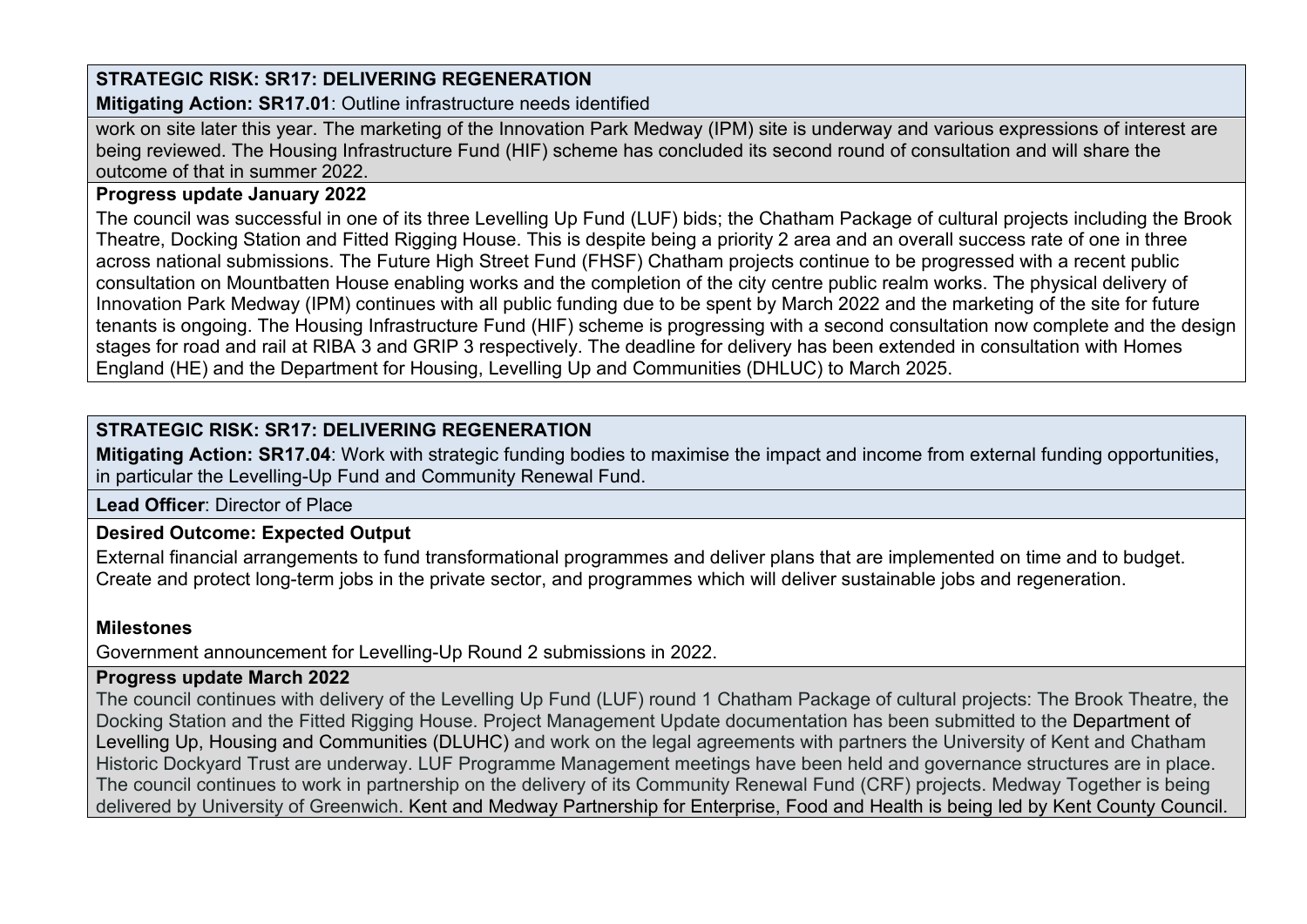**Mitigating Action: SR17.04**: Work with strategic funding bodies to maximise the impact and income from external funding opportunities, in particular the Levelling-Up Fund and Community Renewal Fund.

The first monitoring submissions have been submitted to DLUHC. Due to delays in announcements, all UK CRF projects have been granted an extension to the delivery period, up to December 2022.

LUF round 2 was announced by the government in late March 2022. Bids must be submitted to the DLUHC by 6 July 2022. The council is working on expanding both bids previously submitted to LUF round 1 for re-submission to LUF round 2. Feedback from the government on both bids was extremely positive. Preparation on design work and costings for the Gillingham Open Lines project has begun. The project would convert a disused railway line into an active travel corridor and parkland, include enhanced public realm through Gillingham High Street and surrounding Gillingham Railway Station, as well as bring back into use derelict buildings, and improve connectivity across Gillingham and Medway more widely. The Innovation Park Medway (IPM) Gateway Building LUF round 2 submission will also include the Innovation Park Medway (IPM) Southern site.

The government has provided pre-launch announcement of the UK Shared Prosperity Fund (SPF). SPF allocations made to local authorities will be non-competitive; instead, councils will need to write an Investment Plan (IP) in order to access their allocation. Work on the IP and gathering and prioritisation of projects, in line with the recently refreshed Medway 2037 strategy suite of documentation has begun. The SPF announcement and further guidance on the IP is expected in spring 2022. The government has indicated that the IP will be required by summer 2022.

## **Progress update January 2022**

The council submitted a bid to Levelling Up Fund (LUF) Round 1 in June 2021. In October it was announced that the council was successfully awarded £14.4m LUF across its Chatham package of three projects which aim to address the income, productivity and skills challenges Medway faces through investment in the cultural and creative industries, strengthening an existing cluster within Medway. The modernisation and refurbishment of the Brook Theatre, awarded £6.5m, will deliver affordable creative workspace to sit alongside digitally enhanced and upgraded accessible performance and rehearsal space. The Docking Station project, awarded £5.7m, will creatively repurpose an historic asset through delivering an innovative business incubation, research and teaching facility, and will promote collaboration between industry and academia, delivered by the University of Kent. The Fitted Rigging House, awarded £2.2m, is to be delivered by the Chatham Historic Dockyard Trust and is the second phase of a project that will bring back into use a Grade 1 listed building, to deliver a mix of larger format office floorplates, and aims to create a pathway for growth for creative industries to establish and upscale in Chatham. The three projects are progressing; a Programme Management Update document was submitted to the government and an inception meeting was held with the government in December 2021. Work on the funding agreement and Memorandum of Understanding is underway. Preparation has begun on a LUF Round 2 submission.

Despite Medway being a non-priority area, and with limited resource, the council submitted seven projects for Community Renewal Fund (CRF), two of which were successfully awarded funding. Kent and Medway Partnership for Enterprise, Food and Health is a joint project with Gravesham and Swale Borough Councils; Kent County Council is the lead authority and will be delivering the scheme. The project aims to build partnerships that strengthen local capacity to grow, process and use healthy food at affordable prices, and was awarded £540k. Medway Together is a joint project with the University of Greenwich that aims to create a tailored-made mentoring and a pilot approach that allows disadvantaged groups to gain real-world employment experience, specifically targeting individuals who are long-term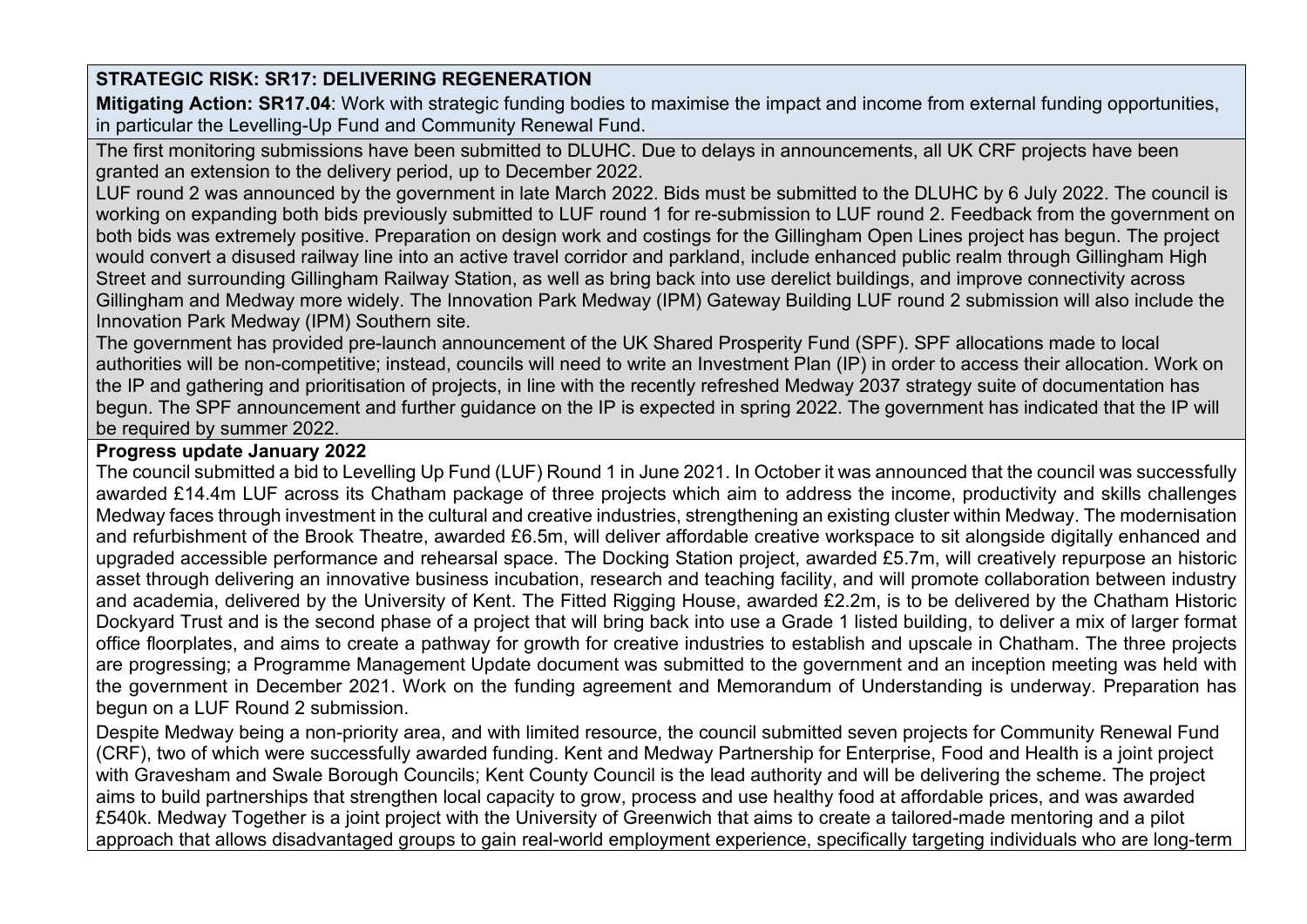**Mitigating Action: SR17.04**: Work with strategic funding bodies to maximise the impact and income from external funding opportunities, in particular the Levelling-Up Fund and Community Renewal Fund.

unemployed, through developing people and businesses. The project was awarded £604k and is being delivered by the university with Medway Council as a partner. Funding agreements are being drawn up for both projects, alongside mirror agreements for partners. The funding announcement from the government was delayed, so the delivery period for projects has been extended to June 2022.

# **STRATEGIC RISK: SR17: DELIVERING REGENERATION**

**Mitigating Action: SR17.05**: Working towards the adoption of the new Medway Local Plan.

**Lead Officer**: Director of Place

# **Desired Outcome: Expected Output**

New Local Plan and Planning Policy Guidance adopted to guide Medway's sustainable growth.

To prepare the Medway Local Plan but noting that the timeframe as set out in the Local Development Scheme published in September 2021 needs to be updated.

## **Milestones**

Publication of Draft Local Plan 2022. Independent Examination of plan – 2022-23.

## **Progress update April 2022**

Reviewed but no update required this quarter.

## **Progress update January 2022**

The council is continuing its work on the Local Plan and is completing its evidence base, with the aim of having a draft plan for consideraton by our Counsel, the critical friend from the Planning Advisory Service (PAS), and an inspector, by spring 2022. This will then enable further discussion with members with the aim of presenting the draft plan to Full Council in late spring 2022. Subject to the agreement of Full Council, the Regulation 19 draft plan will then go out for a 12 week public consultation with the aim of reporting the plan and any modifications following consideration of the consultation comments to Full Council by late summer 2022. Submission to the Planning Inspectorate (PINS) could then take place with Examination In Public (EIP) starting and likely to run through the remainder of 2022 and into 2023, with potential adoption towards the end of 2023.

Officers have continued to liaise with representatives of the Department for Levelling Up Housing and Communities (DLUHC), the PAS and an advisory inspector with considerable experience in Local Plan examinations. The PAS has also had discussions at an all member briefing, with particular reference to the importance of getting a plan in place and the implications of not, particularly in relation to further speculative planning applications and resultant appeal decisions, along with the costs of defending those appeals. The critical friend appointed by the PAS to assist the council has provided initial comments on work undertaken so far and confirmed the good quality of that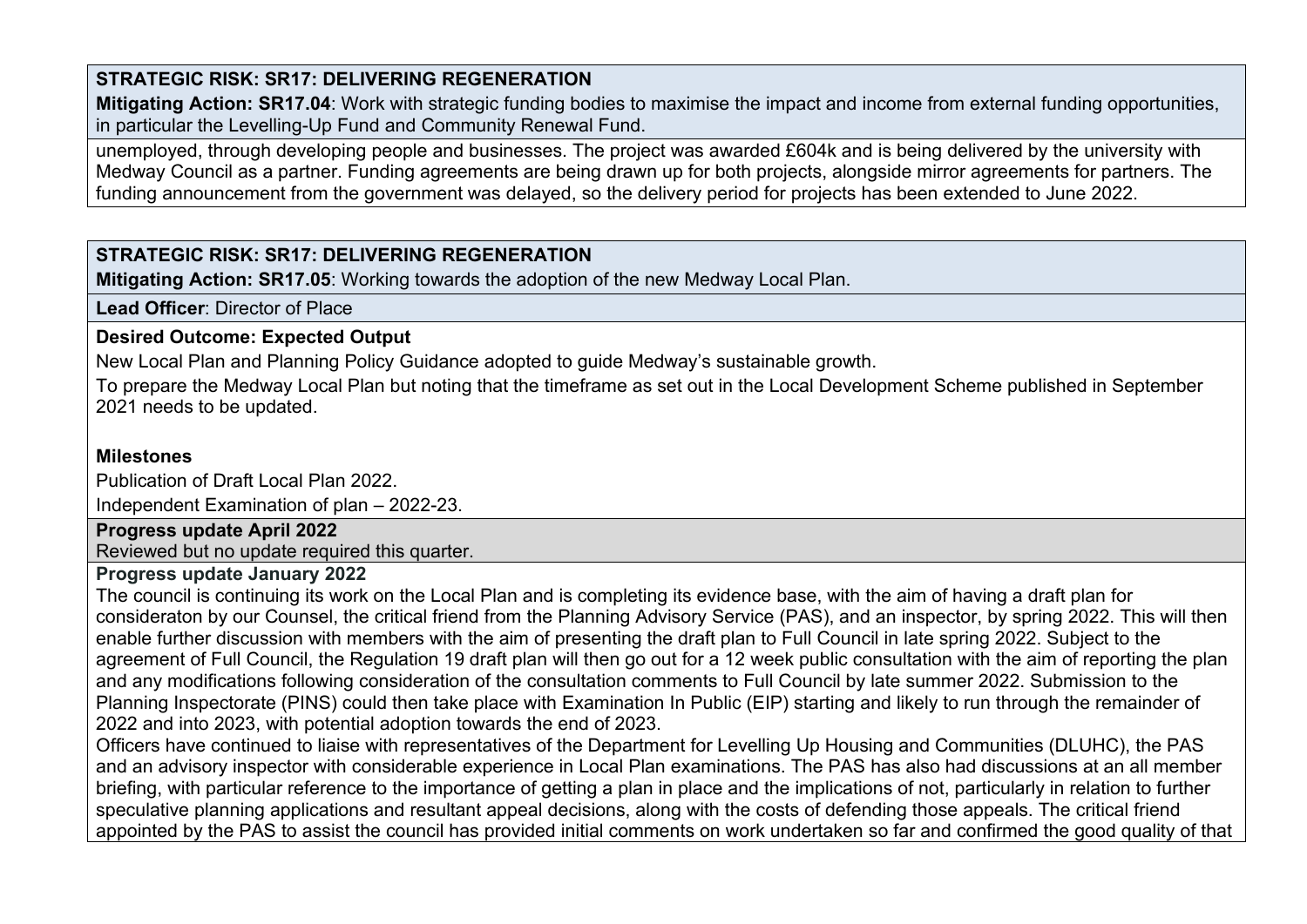**Mitigating Action: SR17.05**: Working towards the adoption of the new Medway Local Plan.

work.

Housing Delivery test 2022 has confirmed that Medway remains with the presumption in favour of sustainable development, despite an increase in housing delivery over the last two years.

# **STRATEGIC RISK: SR17: DELIVERING REGENERATION**

**Mitigating Action: SR17.08**: Maintain successful track record of delivery to optimise future chances of funding bid success. This includes Future High Streets Fund investment in Chatham, Heritage High Streets Action Zone investment at Chatham Intra, LGF, GBF and GPF investment at Innovation Park Medway and HIF delivery on the Hoo Peninsula (see SR50 below)

**Lead Officer**: Director of Place

### **Desired Outcome: Expected Output**

External financial arrangements secured to fund transformational programmes and deliver plans that are implemented on time and to budget. Create and protect long-term jobs in the private sector, and programmes which will deliver sustainable jobs and regeneration.

## **Milestones**

Government announcement for Levelling-Up Round 2 submissions in 2022.

**Progress update March 2022**

The remaining live Local Growth Fund (LGF) projects include Strood Town Centre, Medway City Estate, and Innovation Park Medway (IPM). All LGF funds have been spent in line with the South East Local Enterprise Partnership (SELEP) delivery period (31 March 2022). Rochester Airport is complete with final snagging amendments underway.

The Getting Building Fund (GBF) projects include Britton Farm Mall and additional funding secured for IPM. Both projects spent all GBF by 31 March 2022.

Growing Places Fund (GPF) projects Rochester Riverside, Chatham Waterfront, IPM and Fitted Rigging House (FRH) are all complete. All council repayments were made by the 31 March 2022 deadline. The Chatham Historic Dockyard Trust (CHDT) made its first repayment for FRH in March 2022.

The council was awarded £14.4m Levelling Up Fund (LUF) for Chatham Package which includes The Brook Theatre, the Docking Station and the FRH. LUF Programme Management meetings have been held with partners, the governance structure is in place, and the legal funding agreements with delivery partners are underway.

LUF Round 2 was announced in March and submissions are required by 6 July 2022. Work on expanding two previously submitted LUF round 1 bids which received positive feedback from the Department for Levelling Up, Housing and Communities (DLUHC) has begun. These include Gillingham Open Lines and IPM Gateway Building and Southern Site.

The council was successful in two Community Renewal Fund (CRF) applications. Both CRF projects are being delivered by partners.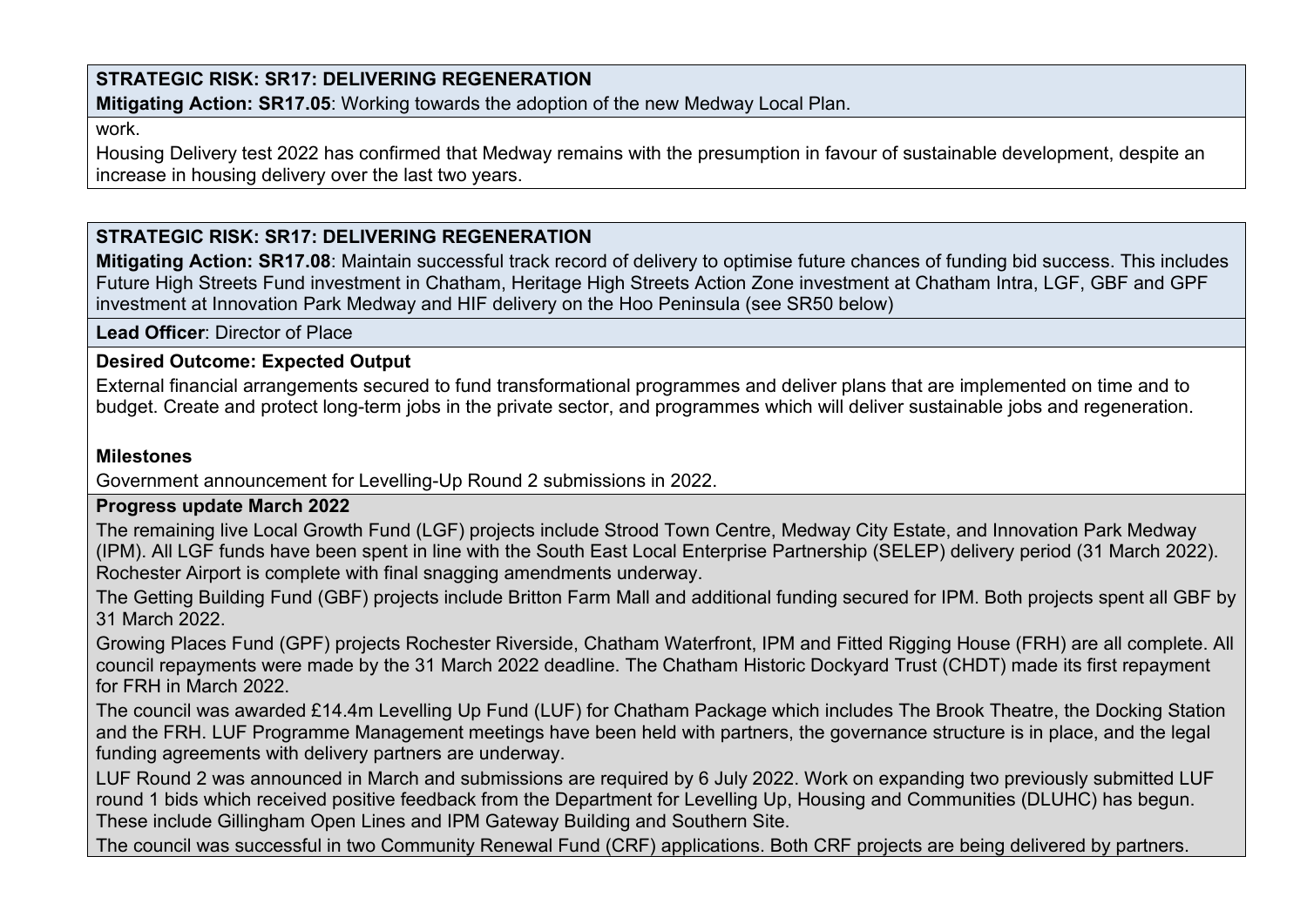**Mitigating Action: SR17.08**: Maintain successful track record of delivery to optimise future chances of funding bid success. This includes Future High Streets Fund investment in Chatham, Heritage High Streets Action Zone investment at Chatham Intra, LGF, GBF and GPF investment at Innovation Park Medway and HIF delivery on the Hoo Peninsula (see SR50 below)

Legal work on the funding agreements with partners for each are underway.

Future High Streets Fund (FHSF) – The projects within the programme of works are progressing and the council continues to work closely with delivery partners, ensuring a holistic approach.

A Cabinet paper requesting authorisation to compulsory purchase a vacant unit on the high street was submitted in February 2022. The acquisition is now underway. A Public engagement survey for the Paddock Public Realm works ran in December 2021 to January 2022 to accommodate public feedback into the finalised design, where possible. The Public Realm design is currently being finalised and is due to be shared in summer 2022, with a start on site later this year and completing the works in 2023.

Design teams are in place for the projects and all projects are on track to be delivered within the allocated timeframe by March 2024.

Progress on the Housing Infrastructure Fund (HIF) programme continues across the Road, Rail and Environmental improvement interventions. The council continue to work closely with Homes England to monitor the programme and to maintain a strong relationship with the funder, the Ministry of Housing, Communities & Local Government (MHCLG). An additional year to the funding delivery window for HIF to March 2025 was granted by MHCLG.

Future funding streams will include the Shared Prosperity Fund. The pre-launch announcement has stated that it will be allocated to local authorities and allocations will be accessed via the production of an Investment Plan (IP). The funding will not be administered via Local Enterprise Partnerships as previous funding streams LGF, GPF and GBF. The Shared Prosperity Fund (SPF) announcement and further guidance on the IP is expected in spring 2022. Completion of the IP will be required by summer 2022. Development of projects that align with the recently refreshed Medway 2037 strategy suite is underway to feed into the IP, and support regeneration and growth for all in Medway.

## **Progress update January 2022**

The remaining live Local Growth Fund (LGF) projects include Strood Town Centre, Medway City Estate, Innovation Park Medway and Rochester Airport, all of which will have spent LGF funds by March 2022.

The Getting Building Fund (GBF) projects include Britton Farm Mall and additional funding secured for Innovation Park Medway. Both are on track to have spent GBF funds by March 2022.

Growing Places Fund (GPF) projects Rochester Riverside, Chatham Waterfront, Innovation Park Medway and Fitted Rigging House are all underway and repayment schedules are on track.

Future funding streams may include the Shared Prosperity Fund, but it has not yet been decided by the government whether this would be administered via Local Enterprise Partnerships similar to LGF, GPF and GBF.

The council was awarded £14.4m Levelling Up Fund (LUF) for Chatham Package which includes the Brook Theatre, the Docking Station and the Fitted Rigging House. An inception meeting was held with the government in December 2021.

Preparation work for LUF Round 2 submission has begun.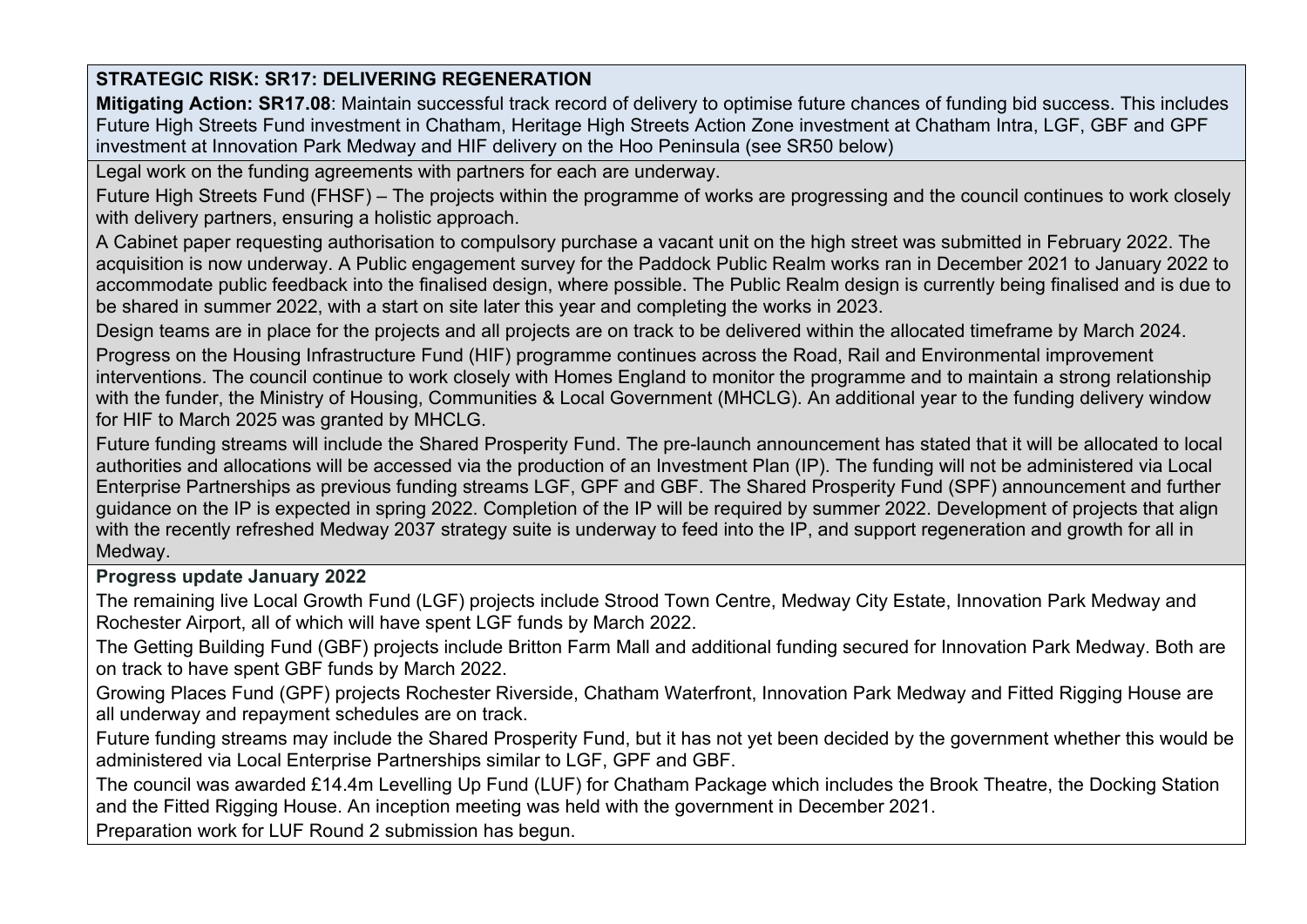**Mitigating Action: SR17.08**: Maintain successful track record of delivery to optimise future chances of funding bid success. This includes Future High Streets Fund investment in Chatham, Heritage High Streets Action Zone investment at Chatham Intra, LGF, GBF and GPF investment at Innovation Park Medway and HIF delivery on the Hoo Peninsula (see SR50 below)

The council was successful in two Community Renewal Fund (CRF) applications, to be delivered by partners. Legal work on the funding agreements for each are underway.

Future High Streets Fund (FHSF) – The projects within the programme of works are progressing and the council continues to work closely with delivery partners, ensuring a holistic approach. A Cabinet paper requesting authorisation to compulsory purchase (CPO) a vacant unit on the high street will be submitted in February. Public engagement events have been undertaken regarding public realm design to accommodate public feedback into the finalised design, where possible. The projects are on track to be delivered within the allocated timeframe by March 2024.

Progress on the Housing Infractructure Fund (HIF) programme continues across the Road, Rail and Environmental improvement interventions. The council continue to work closely with Homes England to monitor the programme and to maintain a strong relationship with the funder, the Ministry of Housing, Communities & Local Government (MHCLG). An additional year to the funding delivery window for HIF to March 2025 was granted by MHCLG.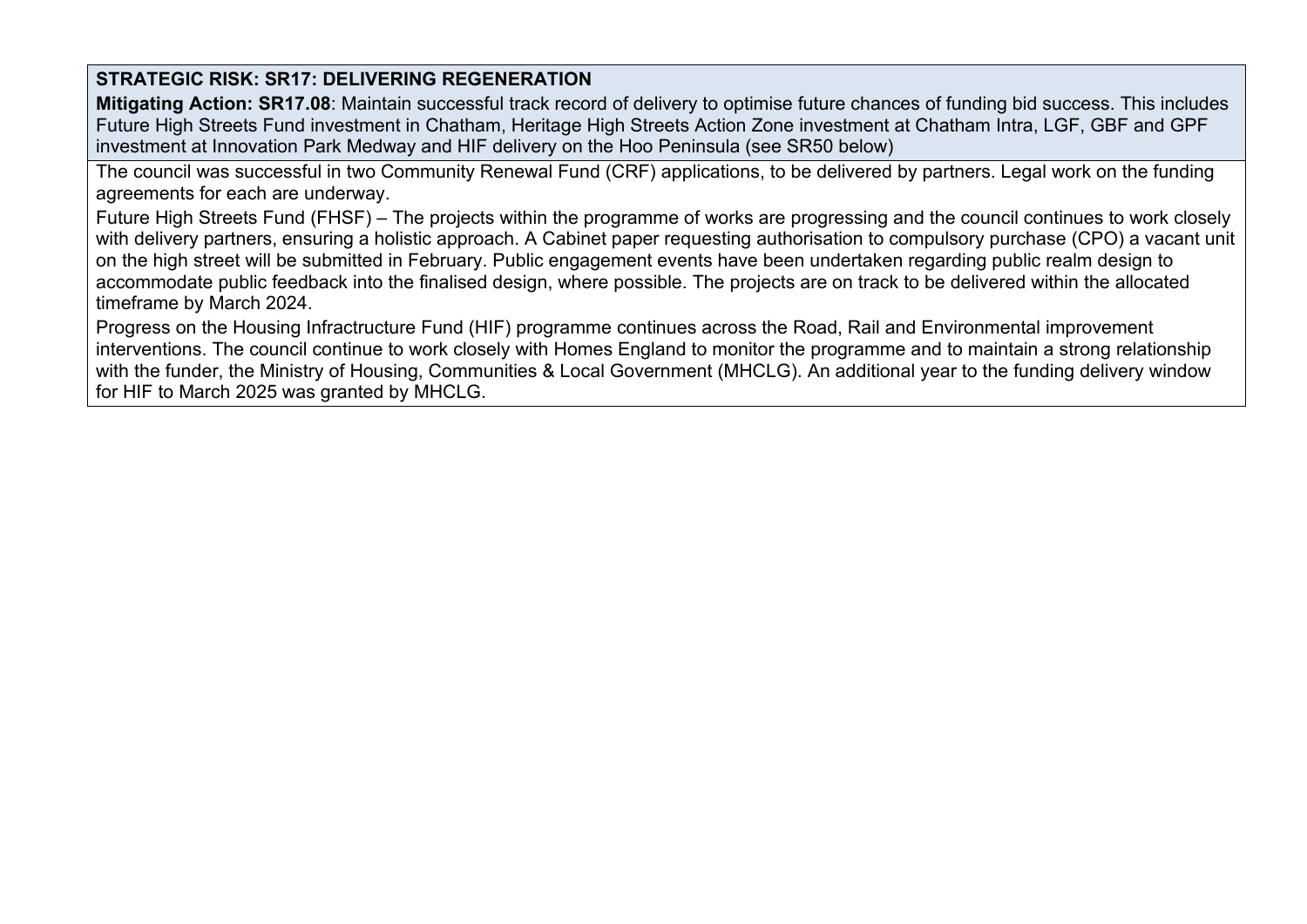### **STRATEGIC RISK: SR47: CLIMATE CHANGE**

#### **RISK OWNER: ASSISTANT DIRECTOR FRONTLINE SERVICES**

#### **PORTFOLIO: COMMUNITY SERVICES**

#### **Current Residual Risk Score AII (Likelihood – very high. Impact – major)**

Climate change is now a core Council Value.

Cabinet approved the Climate Change Action Plan in June 2021.

A Communications and Engagement Strategy needs to be produced to give a clear direction for the next stage of the project.

The Climate Change Action Plan needs to be implemented.

The 'Do It Now' actions within the Climate Change Action Plan need to be progressed.

The resourcing issues within the Climate Response team have been approved but recruitments need to be completed so that the Action Plan and Communications & Engagement Strategy can be progressed at speed.

## **Inherent Risk Score AII**

- The council has signed up to the Kent and Medway Energy and Low Emissions Strategy which has the vision that 'by 2050 the county of Kent has reduced emissions to Net-Zero and is benefiting from a competitive, innovative and resilient low carbon economy, where no deaths are associated with poor air quality'. There is a risk that this vision will not be achieved.
- If a Climate Change Action Plan is not produced and implemented by the council, there is a risk that the net zero target will not be reached by 2050.
- The success of the Climate Change Action Plan will require collaboration between all services, residents of Medway and the Climate Change Coordinator to meet the net zero target by 2050.
- There is a risk that the organisation as a whole does not have the capacity/funding to fulfil the requirements of the Climate Change Action Plan which will put the intended outcome of being net zero by 2050 in jeopardy.

## **Target Residual Risk Score DIII**

The Climate Change Action Plan was approved by Cabinet on 8 June 2021.

The current focus for the Climate Change Co-ordinator is working with the Communications team to produce the Communications and Engagement Strategy. However, the engagement process has already started with presentations being given to a number of different stakeholders including Medway Place Board, Medway Learning Partnership, Medway Champions, Child Friendly Partnership Board, Medway on the Map, and Services Managers.

Two Climate Response interns were hosted during the summer period, with one of the interns being successfully appointed during this time to the post of Climate Response Engagement Officer. The other intern completed their 12 week posting and contributed to a review of the Climate Change Action Plan. A Climate Response Support Officer was also successfully appointed and has started in post. A lead officer has been given ownership for each priority area within the action plan, and they have been tasked with setting up a subgroup for their priority area, to ensure that the actions are progressed. To date, subgroups have been set up for Priority areas 9 – Supporting Low Carbon Business, 10 – Communications, and 8 - Green Infrastructure.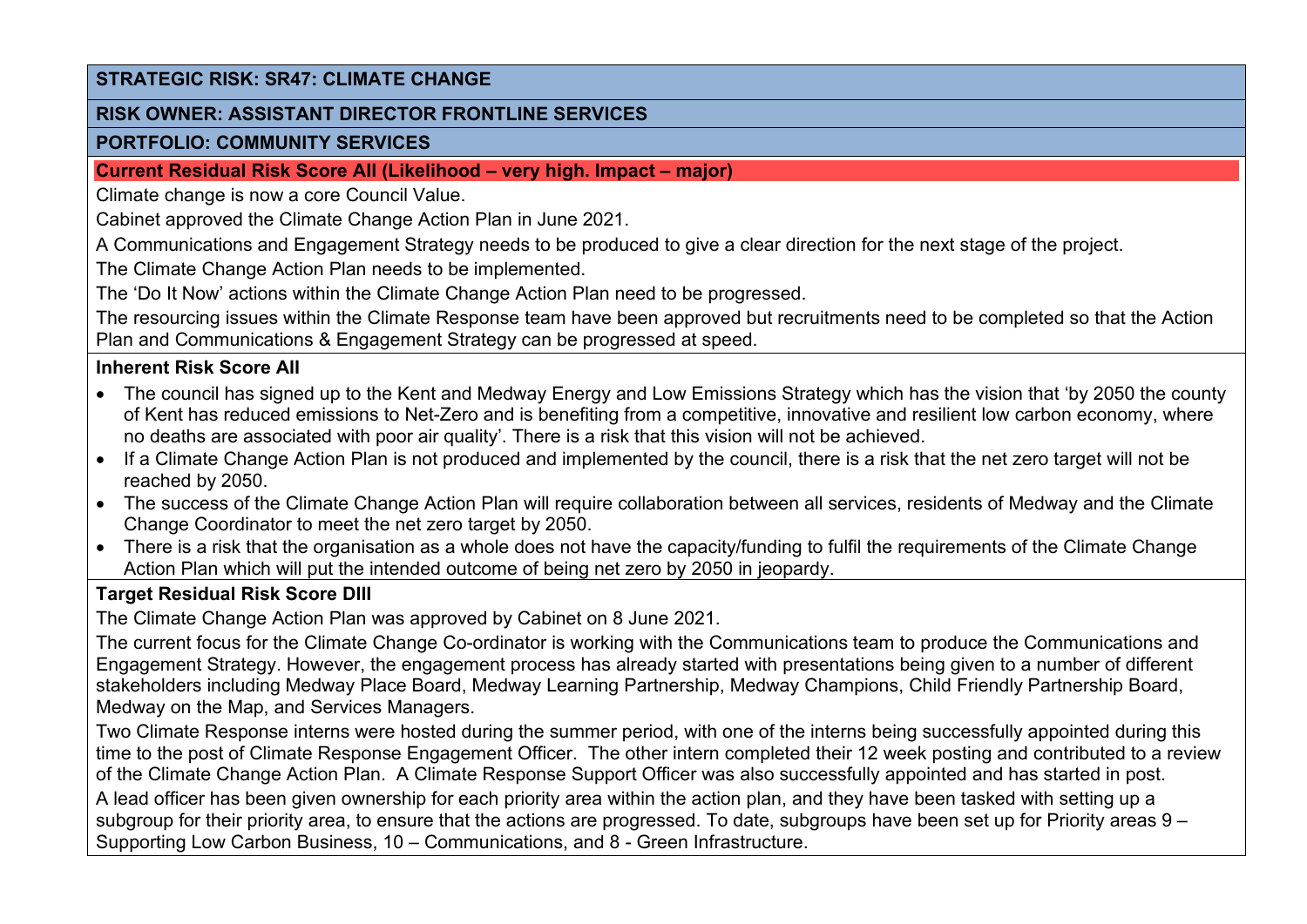## **STRATEGIC RISK: SR47: CLIMATE CHANGE**

### **Trigger**

- Climate Change Action Plan not produced and implemented.
- Funding not available to implement Climate Change Action Plan.
- The council fails to deliver the Climate Change Action Plan and the vision set out in the Kent and Medway Energy and Low Emissions Strategy.
- Staffing resources not available to implement/drive the Climate Change Action Plan forward.
- Lack of support for the climate change agenda.
- Project impacted by Covid19; staff being redeployed, and funding reduced.
- Brexit may have a negative impact on achieving the net zero target by 2050 UK's exit from the single market may have an impact on trade for low-carbon goods.

### **Consequence**

- Potential damage to the council's reputation.
- Not able to meet members', government's and the public's expectations.
- Net zero by 2050 is not achieved.

## **Opportunities and the way forward**

Leading the way with Climate Change will give the council the opportunity to provide the local community with a clean, green sustainable future and enhance the Medway area. Some of the options which will support climate change may also have the additional benefit of saving the council money in the longer term, such has been seen by the conversion to Light-Emitting Diode (LED) lighting on street columns.

## **STRATEGIC RISK: SR47: CLIMATE CHANGE**

**Mitigating Action: SR47.02**: Implementation of a five-year cross cutting Climate Change Action Plan setting out medium and long term outputs to achieve measurable change

**Lead Officer**: Head of Environmental Services

## **Desired Outcome: Expected Output**

Medway to achieve the net zero target by 2050.

Measures within the Climate Change Action Plan to be implemented and carbon savings measured.

Annual reporting on progress made towards net zero target.

### **Milestones**

Climate Change Members Advisory Board meetings, Climate Change Steering Group meetings and Council Plan quarterly reporting.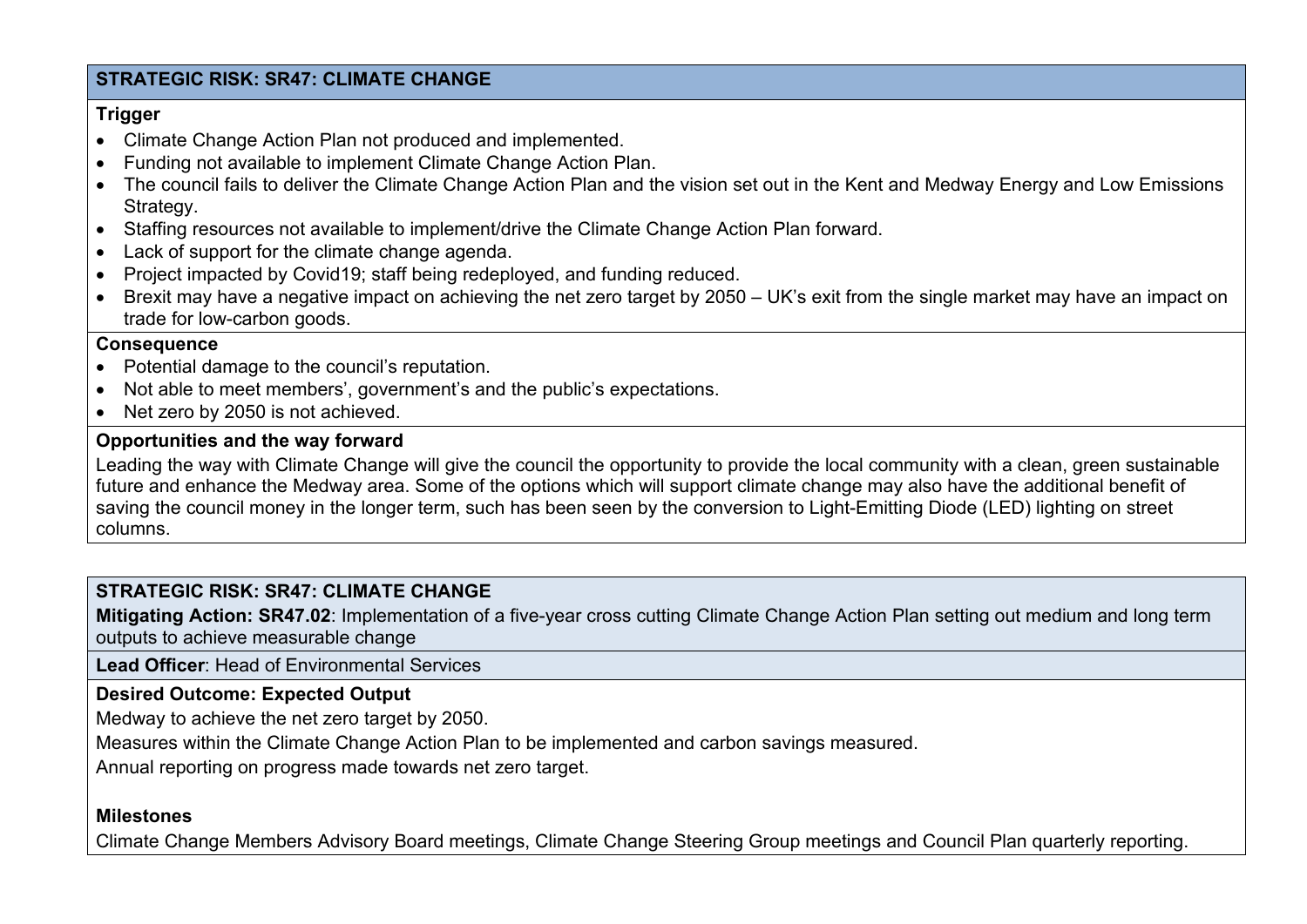# **STRATEGIC RISK: SR47: CLIMATE CHANGE**

**Mitigating Action: SR47.02**: Implementation of a five-year cross cutting Climate Change Action Plan setting out medium and long term outputs to achieve measurable change

## **Progress update March 2022**

The Climate Change Action Plan has been refreshed and the actions have been updated to reflect progress and to ensure that they are achievable within the timescales and available funding. 27 "Do It Now" actions (out of 126) have been completed and removed or updated to reflect the next stage of activity. The wording of some actions has been refined or actions combined for clarity and to eliminate duplication. Business as Usual actions have also been re-grouped at the beginning of the plan. The plan also takes into account feedback received through various engagement and benchmarking channels. The Action Plan is due to go to Cabinet in June 2022.

### **Progress update December 2021**

Work has commenced on the refresh of the Climate Change Action Plan to ensure that the measures within the plan are fit for purpose, have the appropriate resources, timescales and any additional measures are incorporated. The refresh of the action plan will be completed in Q4.

# **STRATEGIC RISK: SR47: CLIMATE CHANGE**

**Mitigating Action: SR47.03**: Drive the Air Quality Action Plan (AQAP) forward to effect improvement in Air Quality across Medway.

**Lead Officer**: Head of Environmental Services

## **Desired Outcome: Expected Output**

To monitor the 12 projects within the AQAP.

To collect data monthly from air quality monitoring sites.

In real time collect data from two air quality monitoring stations and publish on Kentair.org.

Produce annual status report (which includes updates on 12 projects and air quality data) and submit to Department for Environment, Food & Rural Affairs (DEFRA) for validation by June each year.

## **Milestones**

Annual air quality measures reported to DEFRA by June each year. DEFRA then publish validated data in August/September each year.

## **Progress update March 2022**

DEFRA Air Quality Funding bids were successful to a total value of £127,510, for two projects: a Taxi and Private Hire Ultra Low Emission Vehicle Feasibility Study, and an anti-idling signage project in the Rainham Air Quality Management Area. These projects will support measures within the AQAP.

## **Progress update December 2021**

The annual status report has been approved by DEFRA and the council received positive feedback on the report.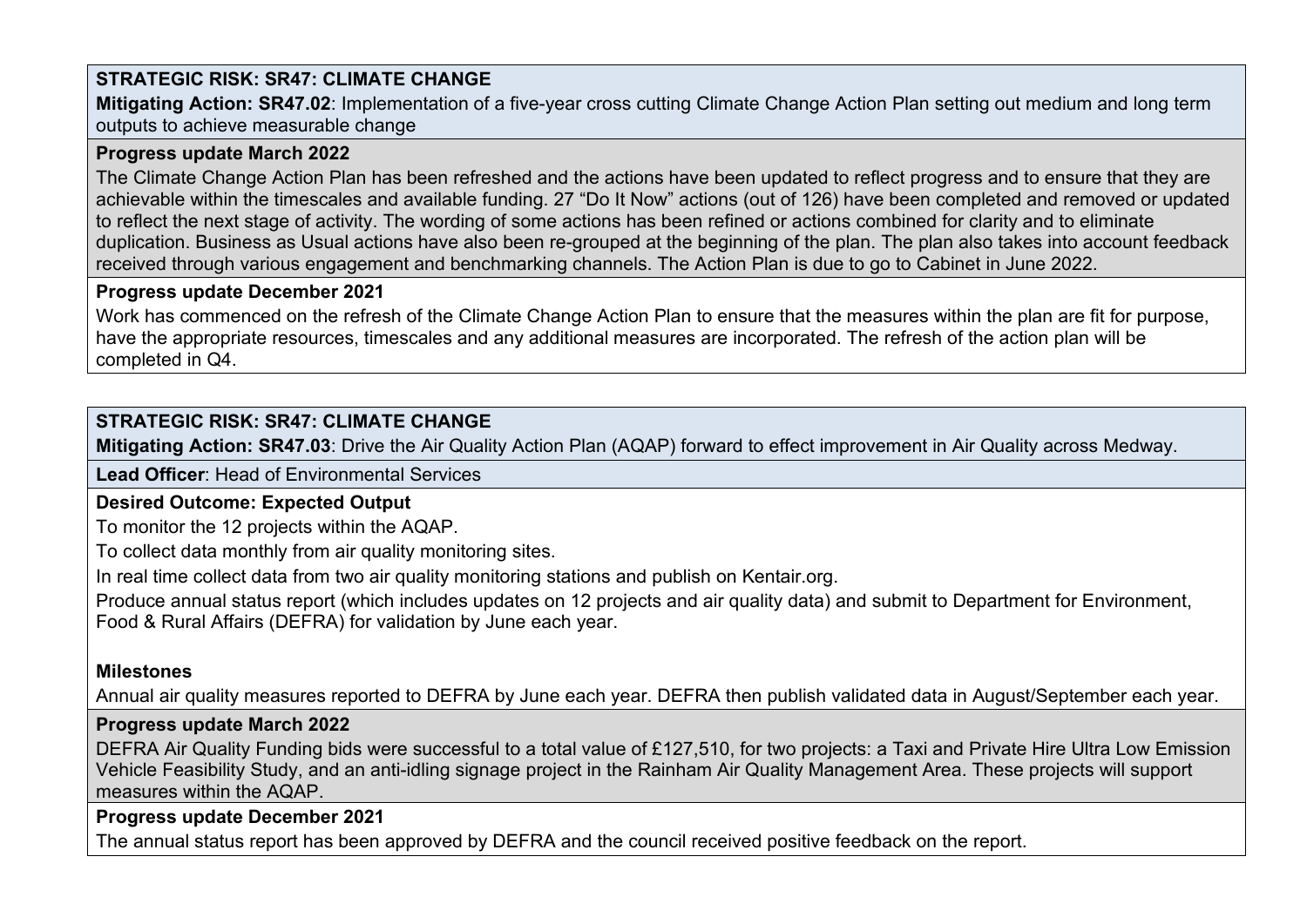## **STRATEGIC RISK: SR49: INCOME REDUCTION DUE TO COVID19**

## **RISK OWNER: CHIEF OPERATING OFFICER**

## **PORTFOLIO: LEADER'S**

## **Current Residual Risk Score CII (Likelihood – significant. Impact – major)**

The government's sales, fees and charges income compensation scheme remained in operation during the first quarter of 2021/22. This compensation scheme requires local authorities to absorb the first 5% of any losses, but then pays 75p for every £1 of income lost. Income losses considered commercial are not covered by the scheme. Beyond this date, the scheme ceased.

Since the current residual risk score matches the target residual risk score, the SRMG recommendation is that this risk is removed from strategic monitoring and returns to directorate monitoring Corporate Management Team (CMT) were asked to consider removing the risk from the strategic risk register. CMT agreed that it should remain until there was more certainty that there would be no further waves.

## **Threat / Inherent Risk**

Following substantial falls in direct government grants from 2010-11 onwards, locally generated income from sales, fees and charges, and through more commercial investment activity has become a fundamental element of the council's budget.

Front line services including leisure, parking and cultural services are budgeted to produce in excess of £13m of revenue income. The council has experienced financial pressures from falling income in recent years, particularly in leisure services following the introduction of budget gyms in the sector whose charging structures are difficult to compete with, and in parking income as shopping and working habits have changed.

Medway Council's investment activity is primarily delivered to support the regeneration of the area, while also being budgeted to contribute more than £1m to the council's revenue budget. Regulatory bodies in the sector have highlighted those commercial activities and investments bring exposure to volatility in terms of revenue rental income and on any reductions in asset values on the balance sheet. The council's exposure to investments is limited to property investments, both directly and through managed property funds however where the asset value of managed property funds falls, accounting standards now require any loss to be reflected in the Income & Expenditures (I&E), meaning for Medway this would be a cost to the general fund. A temporary statutory override is currently in place, but this expires at the end of the 2022/23 financial year.

The restrictions brought in to control the spread of Covid19, and the resultant economic impact have resulted in significant shortfalls in income across all services throughout 2020/21, along with increased risk around income from property investments.

**Inherent Risk Score: AI**

**Target Residual Risk Score: CII**

**Trigger**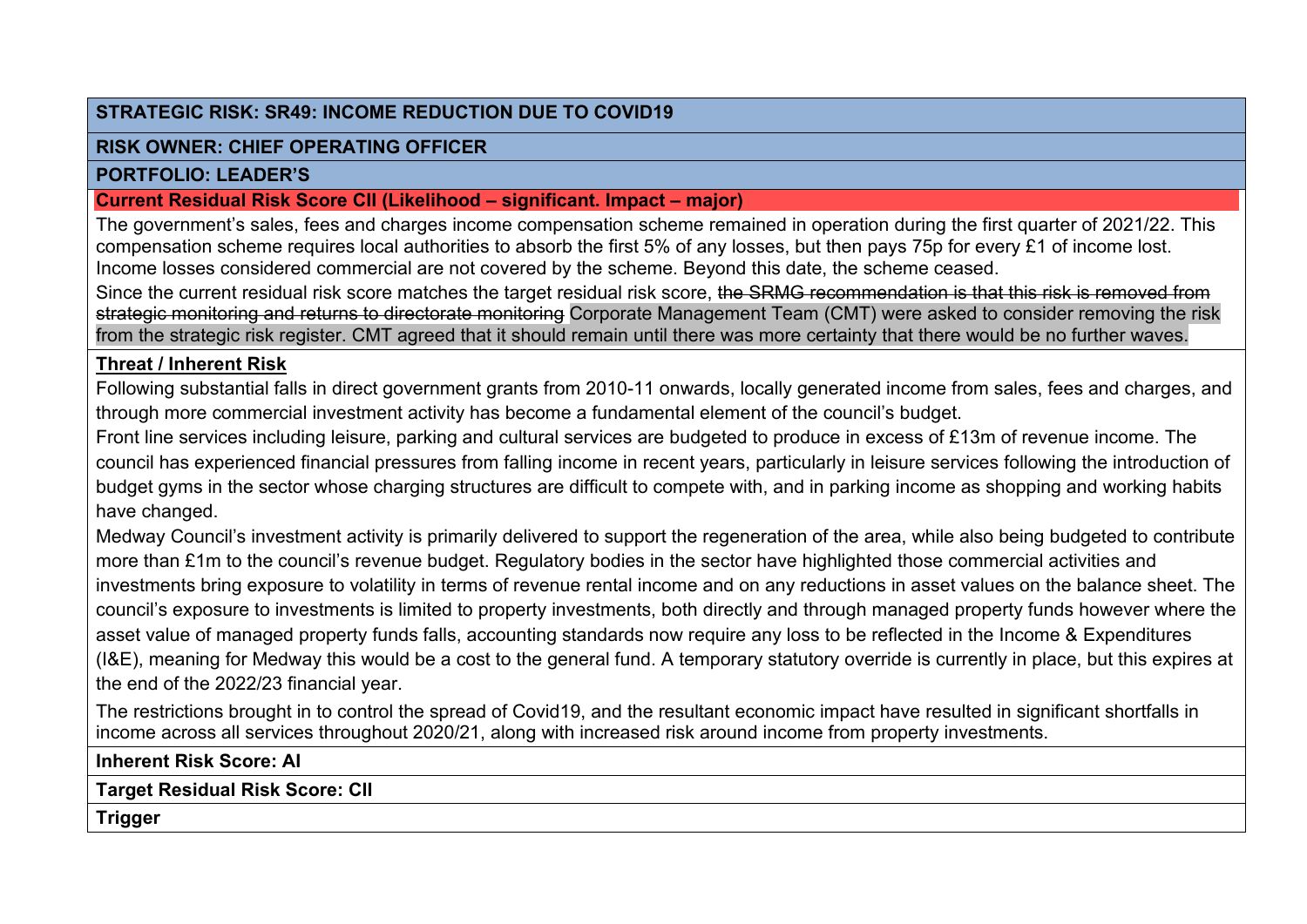## **STRATEGIC RISK: SR49: INCOME REDUCTION DUE TO COVID19**

Restrictions in place to reduce the spread of Covid19 require the closure of income generating facilities, and/or where facilities are open social distancing measures reduce the number of visitors.

Events impacting the economy (such as the Covid19 pandemic) may result in business failures, impacting rental income.

The statutory override granted on accounting for property funds ends before the council's property fund investments break even or turn a profit.

## **Consequence**

- Reduction in / loss of rental income creating budget pressures.
- Negative impact on satisfaction ratings, and high levels of complaints.
- Services not provided at an acceptable level / facilities lack investment.
- Accreditation impacts.
- Long-term loss of business.
- Reduction in asset value of managed property funds.
- Criticism from regulatory bodies including external audit.

## **Opportunities and the way forward**

Services are currently prioritising to ensure the safe ongoing / return to operation following the latest restrictions. Income has largely returned to pre-Covid19 levels, although there is now a 'hangover' in terms of debt collection, particularly in terms of rental income. Officers are working with tenants and other debtors to recover income due.

# **STRATEGIC RISK SR49: INCOME REDUCTION DUE TO COVID19**

**Mitigating Action: SR49.01**: Priority is being given to structuring our operations to provide customers with confidence about returning to Covid19 compliant facilities and events. The focus is on restoring income levels in 2022/23, as the council and local economy recovers from the effects of the pandemic. This will require ongoing support from the Communications and Marketing team.

## **Lead Officer**: Assistant Director Culture and Community

## **Desired Outcome: Expected Output**

The outcome from this is dependent on the speed at which the restrictions are eased and consideration of the restrictions that may remain in place throughout 2021/22.

High levels of awareness will be maintained amongst residents about new regulations and service provision as we move out of lockdown. Milestone: 19<sup>th</sup> July in response to new government guidance.

## **Progress update April 2022**

As part of the budget build for 2022/23, it was agreed that £50,000 would be added to the communications and marketing budget to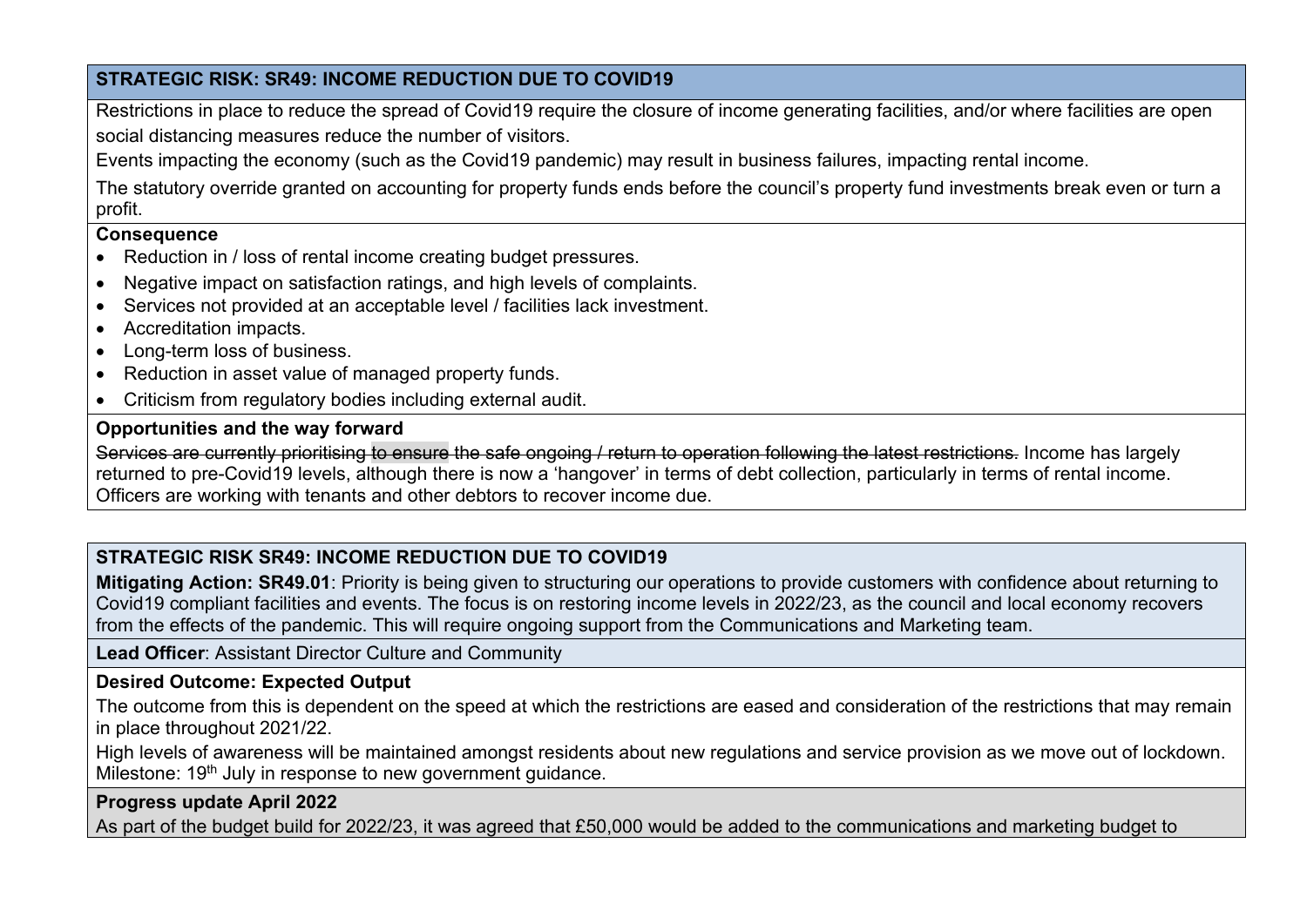increase activity and maintain and grow income from activity such as leisure services.

#### **Progress update December 2021**

The current indications suggest that income generating activities are recovering well and as we learn more about the latest Coronavirus variant, the likelihood of further serious restrictions is reducing. The income budgets for next year are being reset at historic levels with a significant degree of confidence and consideration should be given to reporting this action as discharged.

### **STRATEGIC RISK: SR49: INCOME REDUCTION DUE TO COVID19**

**Mitigating Action: SR49.02**: Medway's cultural programme and events losses will be minimised by developing new models for delivery.

**Lead Officer**: Assistant Director Culture & Community

#### **Desired Outcome: Expected Output**

At some point in 2021/22 we will be able to deliver an alternative theatre and events programme that is Covid19 compliant.

#### **Milestones**

22nd February – new government guidance.

#### **Progress update April 2022**

Action discharged.

**Progress update December 2021**

Alternatives were developed and implemented, whilst the risk of further serious restrictions has reduced. This action could be considered discharged.

## **STRATEGIC RISK: SR49: INCOME REDUCTION DUE TO COVID19**

**Mitigating Action: SR49.03**: Alternative uses will be identified for leisure centres and car parks during the pandemic e.g. testing centres, vaccination centres etc. to attract income or minimise any additional costs to Medway Council.

**Lead Officer**: Assistant Director Culture and Community

#### **Desired Outcome: Expected Output**

Medway facilities are already being used for alternative purposes and this will continue for the foreseeable future. Milestone: July 2021: Upnor Castle hoping to reopen, and Visitor Information Centre seeking to reopen fully. October 2021 scheduled reopening of Eastgate House. The coach park will remain a testing centre for the remainder of the financial year until Covid19 requirements change or facilities can revert to business as usual.

**Progress update April 2022**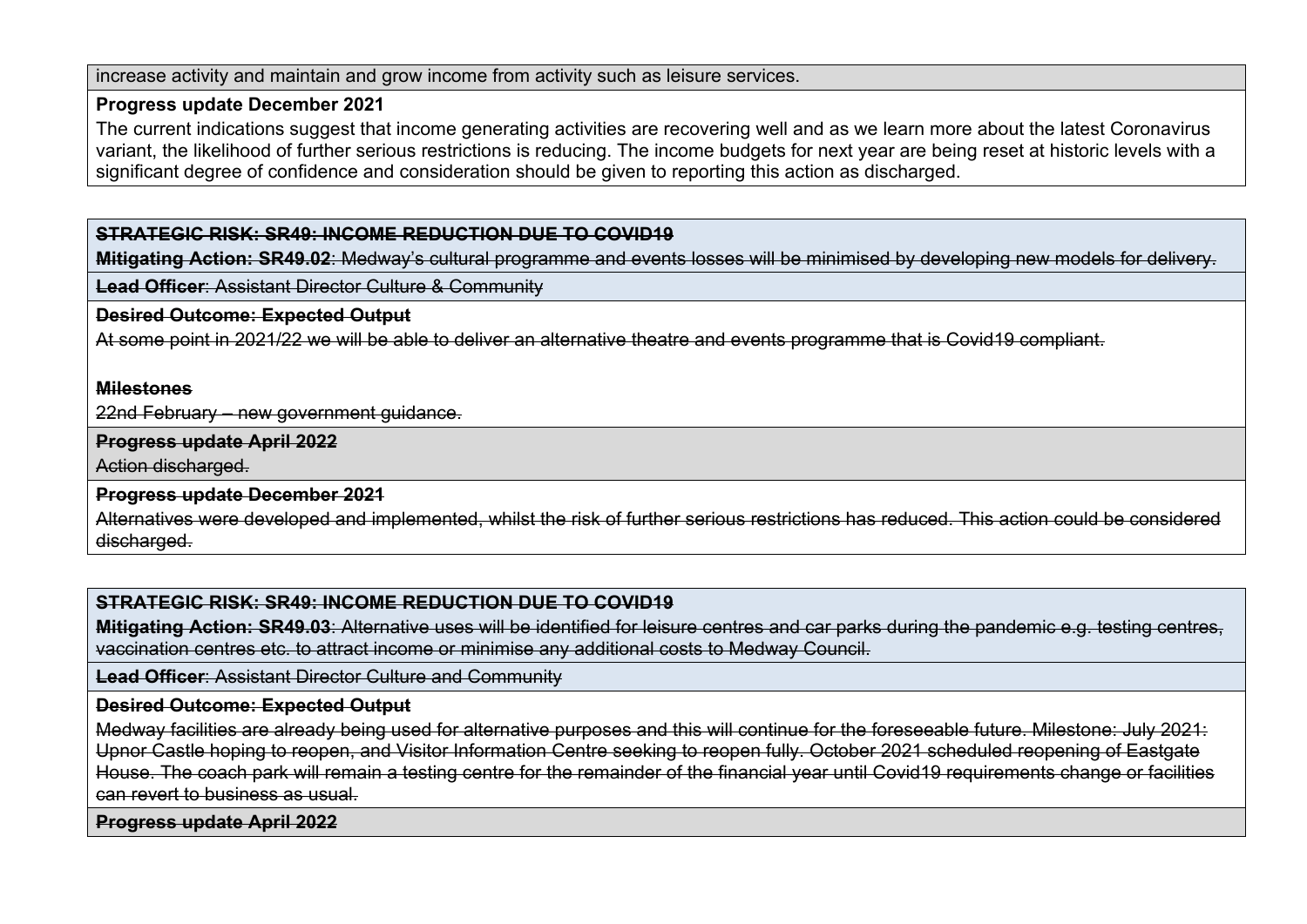Action discharged.

#### **Progress update December 2021**

As the risk of further serious restrictions has reduced and our facilities have been reopened for the original purposes, this action could be considered discharged.

## **STRATEGIC RISK: SR49: INCOME REDUCTION DUE TO COVID19**

**Mitigating Action: SR49.04**: In the next financial year, a smart parking pilot will be implemented.

**Lead Officer**: Assistant Director Frontline Services

#### **Desired Outcome: Expected Output**

This will hopefully attract more motorists into the key town centre car parks to pay by card or to take advantage of frictionless options i.e., to set up an account.

### **Progress update April 2022**

Rollout of smart parking solutions in Rochester car parks has commenced.

#### **Progress update December 2021**

The early indications are that the smart parking pilot has been a success. Although limited evidence at this stage, the breakdown of payments at the Rochester multi-story during the first week of December was as follows: Card 69.5%, Contactless 19.2%, 'Go Mobon' Mobile App 9.4%, Cash 1.3% and Autopay 0.6%, which suggests that 'cashless' car parks could definitely work. Generally, our car park income has recovered well. Further rollout in Rochester is expected by the end of the financial year.

## **STRATEGIC RISK: SR49: INCOME REDUCTION DUE TO COVID19**

**Mitigating Action: SR49.05**: Enhanced promotion of our Front-Line trading services e.g. weddings, green space sports (tennis, pitch and put, football pitches)

**Lead Officer**: Assistant Director Frontline Services / Assistant Director Culture and Community

### **Desired Outcome: Expected Output**

Promotion activity will encourage usage once restrictions are lifted.

People will book and re-book weddings; this shall increase income once restrictions are lifted.

#### **Progress update April 2022**

As part of the budget build for 2022/23, it was agreed that £50,000 would be added to the communications and marketing budget to increase activity and maintain and grow income from activity such as leisure services.

**Progress update December 2021**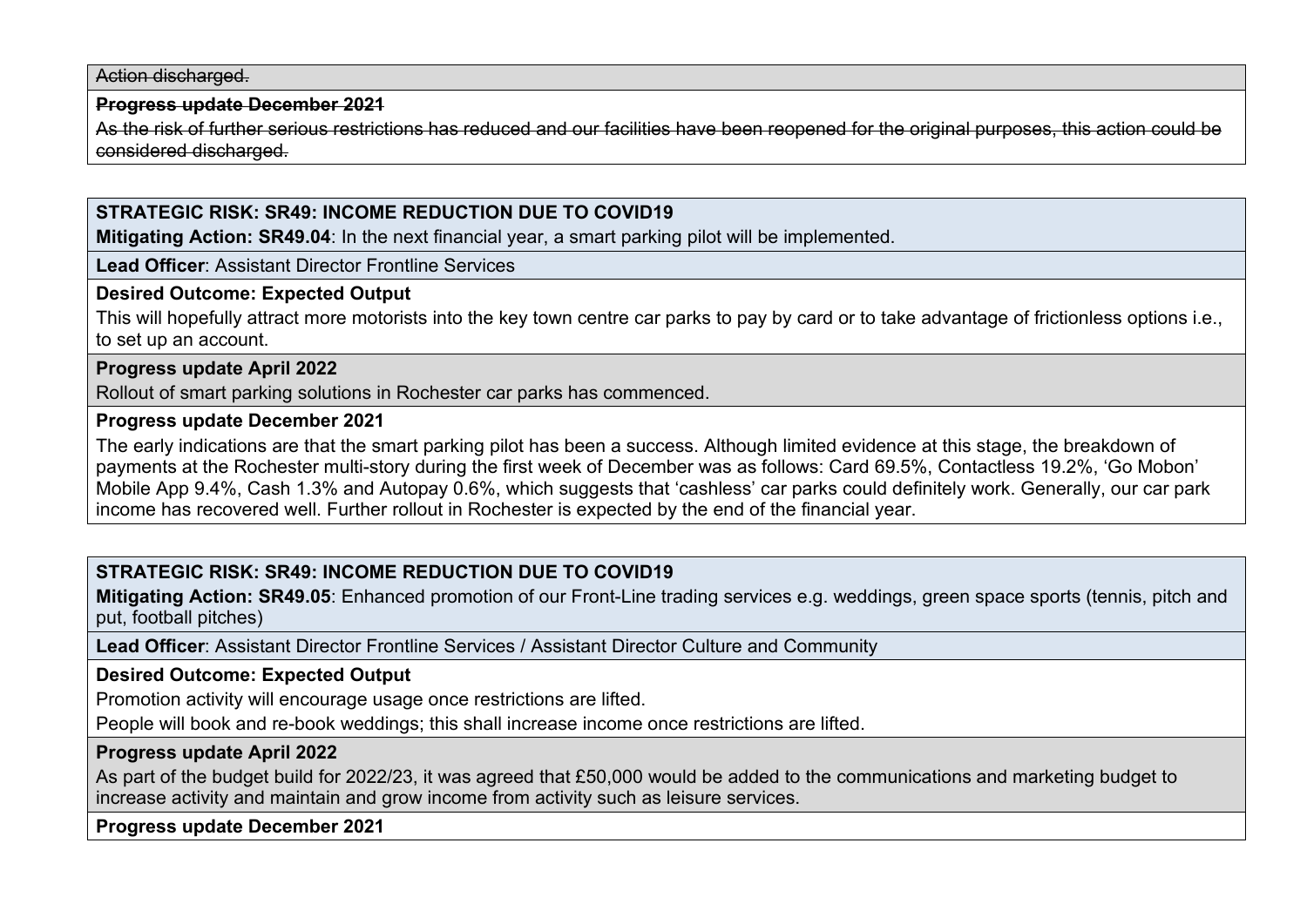The service has been working closely with Communications and Marketing colleagues on a programme to increase take-up and generate more income.

# **STRATEGIC RISK: SR49: INCOME REDUCTION DUE TO COVID19**

**Mitigating Action: SR49.06**: Adults' Social Care

**Lead Officer**: Assistant Director Adult Social Care

### **Desired Outcome: Expected Output**

There is an increase in debt because of social care clients being unable to access bank / post office due to shielding. All debt is recorded and pursued through the Adult Social Care (ASC) debt recovery process. However, debt recovery officers are unable to visit clients to establish repayment plans.

## **Progress update April 2022**

Reviewed but no update required this quarter.

### **Progress update December 2021**

Continuing with our light touch approach to debt recovery, we have reviewed outstanding debt, and some has been progressed to be written off. Visits continue to be difficult due to the pandemic.

Adult social care contributions is one of a number of areas of focus for the newly constituted Corporate Debt Forum and work will be taking place to improve processes for monitoring and collection income.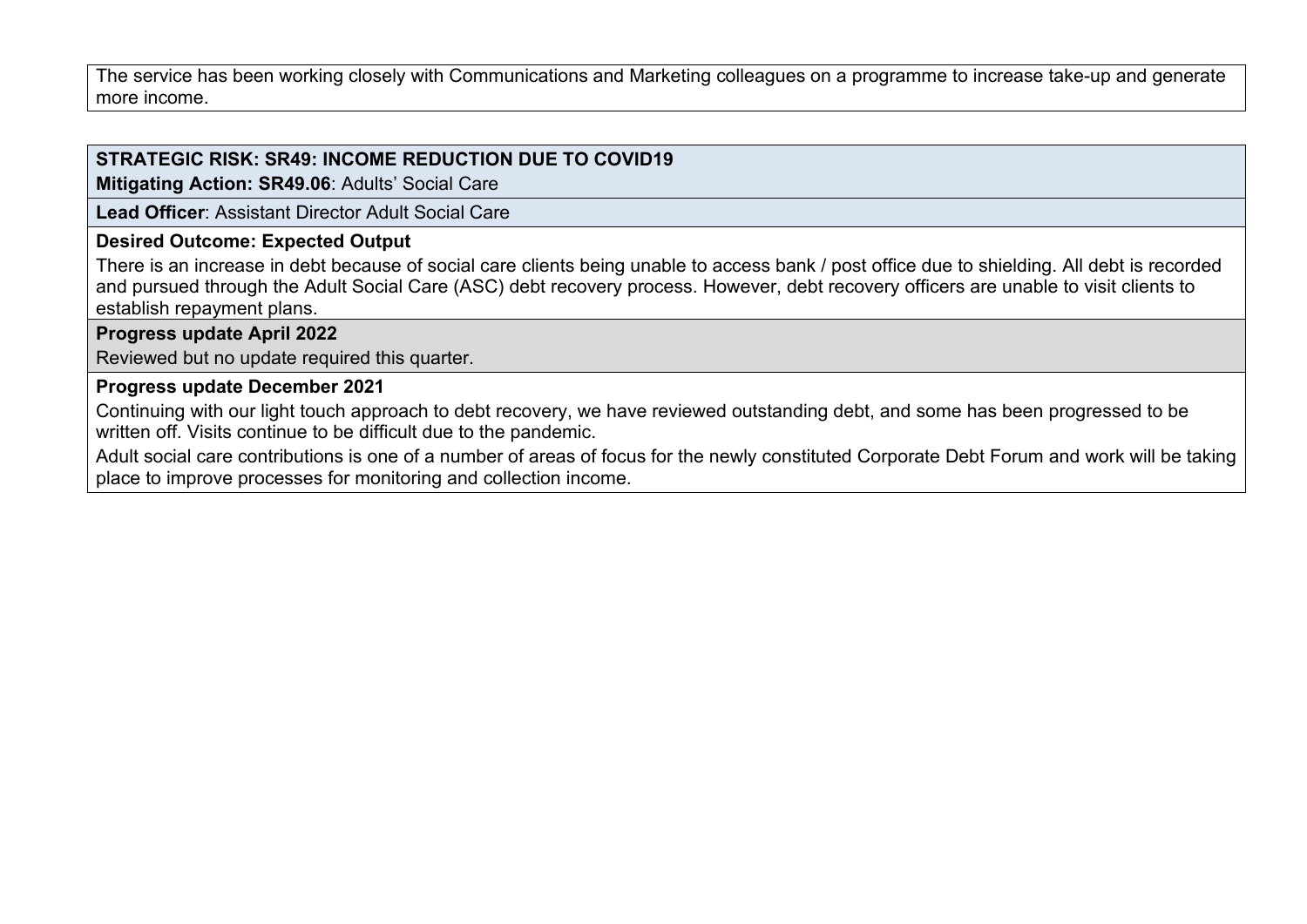## **STRATEGIC RISK: SR50: DELIVERING £170M HOUSING INFRASTRUCTURE FUND (HIF) PROGRAMME**

### **RISK OWNER: ASSISTANT DIRECTOR REGENERATION**

### **PORTFOLIO: LEADER**

## **Current Residual Risk Score CII (Likelihood – significant. Impact – major)**

The Housing Infrastructure Fund (HIF) programme is managed at Member, officer and partner level through individual boards, and managed at a more operational level through officer groups and Regeneration, Culture and Environment (RCE) Directorate Management Team (DMT).

The HIF programme is funded by Homes England and must adhere to a rigorous reporting process to ensure that projects are progressing to deliver on time and within budget.

# **Threat / Inherent Risk**

Medway's successful HIF bid was approved by central government (Ministry of Housing, Communities & Local Government (MHCLG)) in November 2019 and the Grant Determination Agreement (GDA) securing £170m, was signed by Homes England and the council in late July 2020. The secured forward funding will significantly improve the Hoo Peninsula's transport connections and environmental infrastructure and will support sustainable housing growth of up to 10,600 homes on the Peninsula. Homes England require the £86m highways infrastructure, £64m rail intervention and £14m environmental improvements to be delivered by 31 March 2024. There are challenges to the successful delivery of the HIF programme. A key risk is that it may not be possible to deliver all the required

improvements within the £170m budget. The HIF GDA states that the first 1% (£1.7m) of any overspend must be funded by the council. For any overspend beyond this, additional funding sources may be sought.

The HIF programme is required by Homes England to be delivered within the funding period. Delays to the programme may be caused at various stages for each of the delivery streams, which could potentially lead to slippage beyond the delivery deadline.

The HIF infrastructure will create significant benefits for the local area, however, there is a risk that the HIF-funded infrastructure alone will not fully create the sustainable community that it aims to.

## **Inherent Risk Score: BII**

## **Target Residual Risk Score: CII**

Failure to deliver the HIF programme would have a critical impact in Medway, by not delivering the infrastructure required to enable housing for its growing population. There is little that can be done to lessen this impact, so the focus must be on reducing the likelihood of failure.

# **Trigger**

Each of the delivery streams – Rail, Road and Strategic Environmental Management Scheme (SEMS) – are in the early stages of delivery. Work across all three interventions continues with Rail Governance for Railway Investment Projects (GRIP) stage 4 commenced, Road Royal Institute of British Architects (RIBA) stage 4 commenced, the planning application for SEMS Phase 1 submitted in December 2020 and design for SEMS Phase 2 is ongoing.

### **Consequence**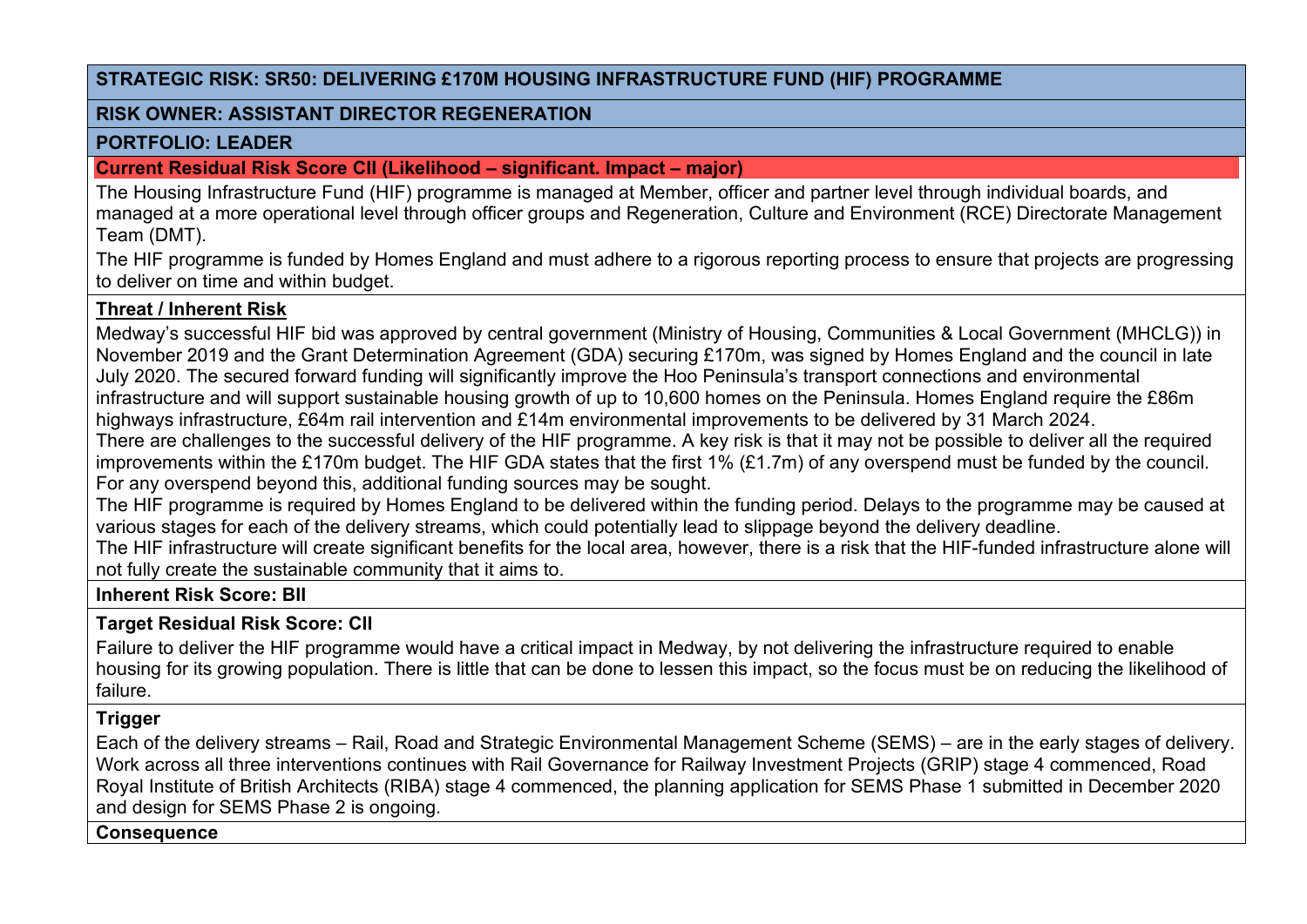## **STRATEGIC RISK: SR50: DELIVERING £170M HOUSING INFRASTRUCTURE FUND (HIF) PROGRAMME**

Various issues may arise during the detailed design process for each of the delivery streams. If for any reason, the projects are not able to deliver within the funding period or within the £170m budget, the HIF infrastructure and improvements to enable sustainable housing growth on the Peninsula, might not be delivered. This would mean the council is unable to meet the housing requirement for population growth in Medway. It would also cause reputational damage to both the council and funder Homes England.

## **Opportunities and the way forward**

The HIF-specific increase in S106 developer contributions provides a significant opportunity to deliver sustainable growth on the Peninsula, beyond the HIF rail, road and environmental interventions. There is the potential that S106 could fund further improvement in Hoo.

# **STRATEGIC RISK: SR50: DELIVERING £170M HOUSING INFRASTRUCTURE FUND PROGRAMME**

**Mitigating Action: SR50.01**: Value engineer across the delivery streams throughout the design process.

**Lead Officer**: Head of HIF and Regeneration Delivery

## **Desired Outcome: Expected Output**

Appoint appropriate consultants to ensure the HIF programme remains within budget and identify potential cost savings across the delivery streams where possible.

# **Milestones**

- Rail GRIP 4 June 2022.

- Road Planning Applications June 2021.

- SEMS Phase 1 Planning Approvals May 2021, SEMS Phase 2 commence Planning August 2021.

## **Progress update March 2022**

The rail scheme gained approval to GRIP 3 in March 2022. This is a significant step forward for the scheme. Work will now focus on GRIP 4. This means Design Freeze has been achieved on the rail programme. Five phases of the highways scheme have achieved design freeze with the remaining phase expected to achieve this shortly. Design work on the second SEMS scheme is well advanced with consultation expected in spring 2022.

## **Progress update January 2022**

The work on the Housing Infrastructure Fund (HIF) programme is continuing at pace, with GRIP3 submitted for consideration in December 2021. This is a significant step forward. The team completed a six-week consultation process from 29 November 2021 until 10 January 2022, the results of which will now be analysed.

**STRATEGIC RISK: SR50: DELIVERING £170M HOUSING INFRASTRUCTURE FUND PROGRAMME**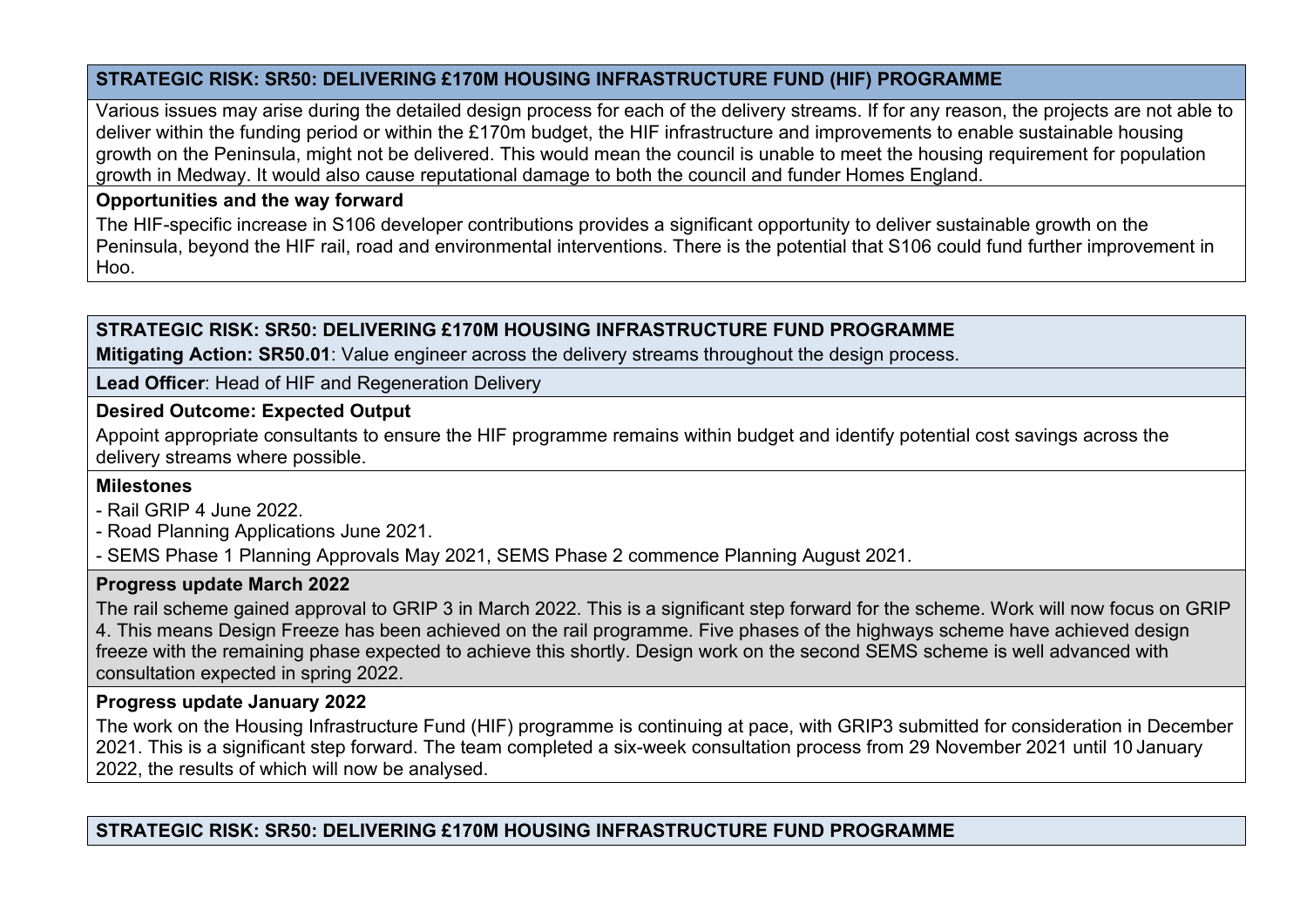**Mitigating Action: SR50.02**: Reviewing full HIF programme, identify where possible, processes to run in parallel.

**Lead Officer**: Head of HIF and Regeneration Delivery

#### **Desired Outcome: Expected Output**

Appoint appropriate consultants to ensure the HIF programme remains on schedule, and to identify potential time savings across the delivery streams where possible.

### **Milestones**

- Rail GRIP 4 June 2022.

- Road Planning Applications June 2021.

- SEMS Phase 1 Planning Approvals May 2021, SEMS Phase 2 commence Planning August 2021.

## **Progress update March 2022**

Having achieved design freeze across the majority of the scheme, the team are now engaged in a thorough review of the onward programme and budget. This will be reported on in summer 2022.

## **Progress update January 2022**

The work on the HIF programme is continuing at pace, with GRIP3 submitted for consideration in December 2021, this is a significant step forward. The team completed a six-week consultation process from 29 November 2021 until 10 January 2022, the results of which will now be analysed.

# **STRATEGIC RISK: SR50: DELIVERING £170M HOUSING INFRASTRUCTURE FUND PROGRAMME**

**Mitigating Action: SR50.03**: Work with Planning department to ensure growth on the Peninsula is delivered sustainably.

**Lead Officer**: Head of HIF and Regeneration Delivery

## **Desired Outcome: Expected Output**

Work in sync with the Local Plan Policy team on the Hoo Development Framework, Infrastructure Delivery Schedule, Infrastructure Delivery Plan and developer contributions and obligations guidance. Wider S106 uplift developer contributions will be used to further ensure a sustainable community is built on the Peninsula.

# **Milestones**

- Draft Local Plan published autumn 2021.

## **Progress update March 2022**

The HIF team continue to work well with the planning team to ensure their planning strategy and approach meets the requirements of the local planning authority (LPA).

**Progress update January 2022**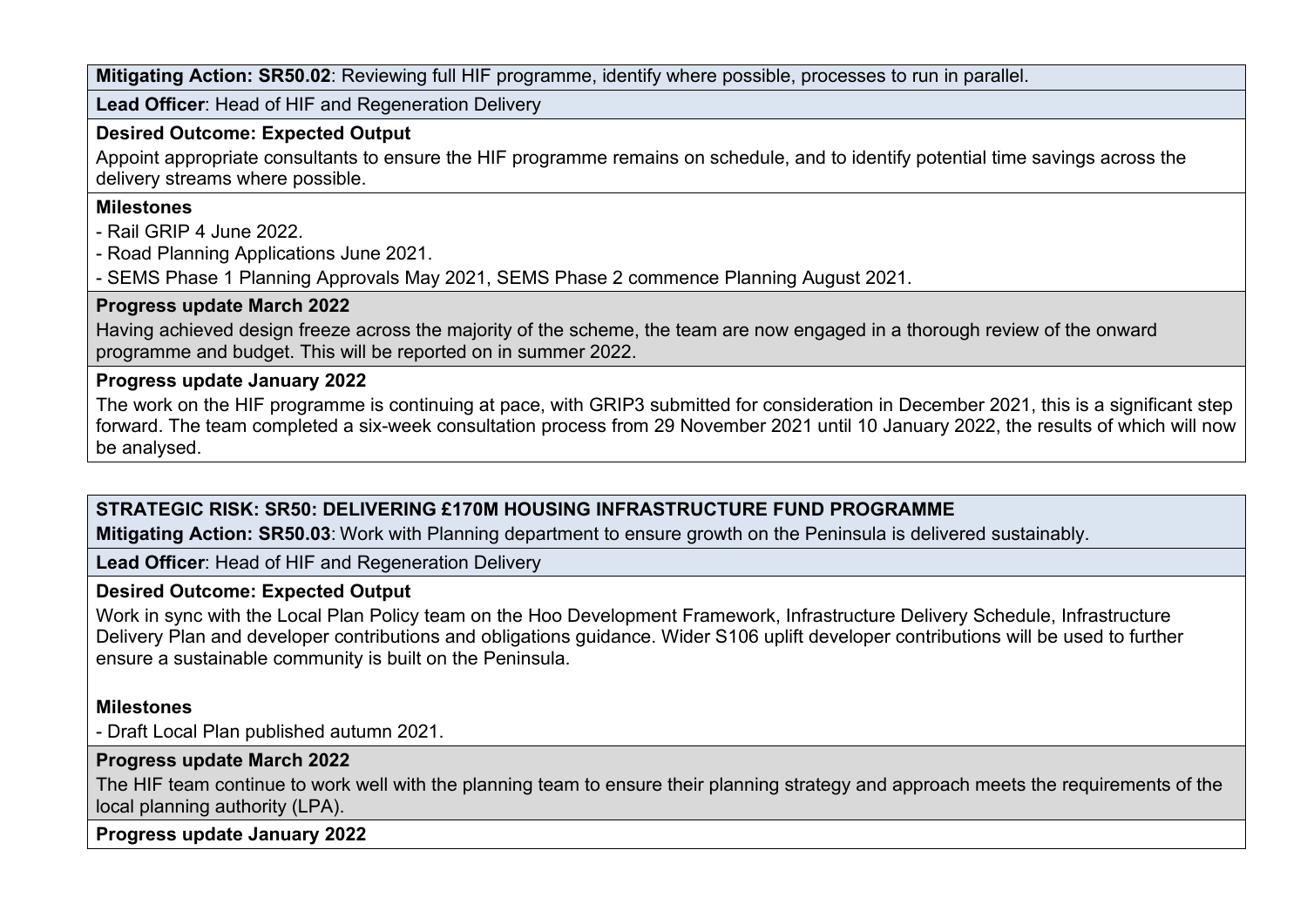Reviewed but no update required this quarter

## **Progress update October 2021**

The HIF team continue to work with the Local Plan Policy team to ensure that development brought forward in the Hoo Peninsula is well planned and focuses on quality sustainable development.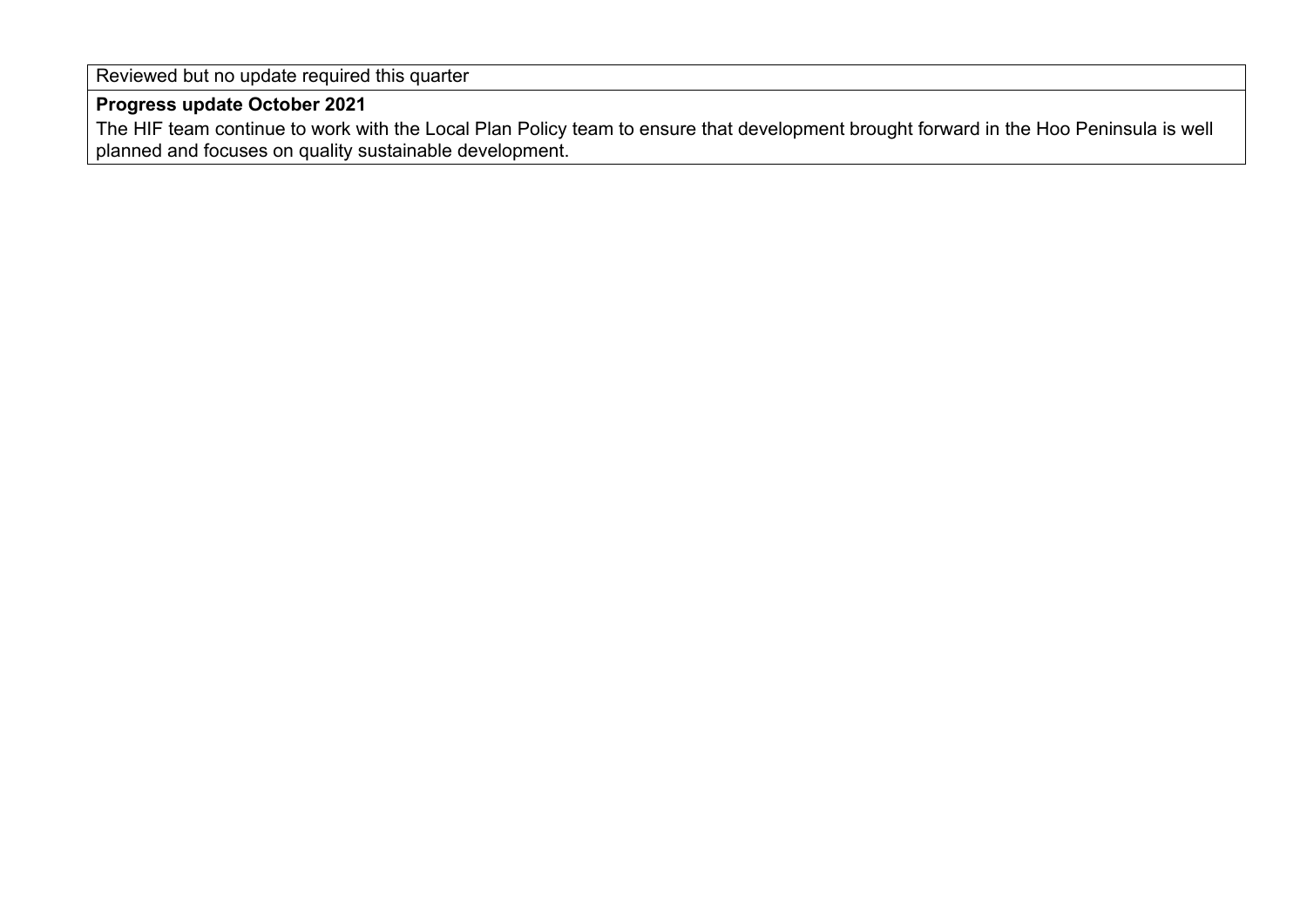### **STRATEGIC RISK: SR52: A NEW SEVERE PANDEMIC, E.G. FLU, COVID-XX, MERS OR OTHER, MORE SERIOUS THAN COVID-19**

#### **RISK OWNER: DIRECTOR OF PUBLIC HEALTH**

#### **PORTFOLIO: ADULTS' SERVICES**

#### **Current Residual Risk Score BI (Likelihood – high. Impact – catastrophic)**

The Covid19 pandemic has demonstrated that once a highly infectious disease enters the country it will be difficult to prevent it from reaching our population in Medway. Therefore, the likelihood with the current measures that Medway will be affected remains high (B). Our response to Covid19 has shown that measures taken locally can, however, limit the impact that it will have on the population and the economy. Measures include testing, contact-tracing, responding to outbreaks in specific settings, and providing a support hub for residents in need. However, if there was a future pandemic with a higher fatality rate, the current measures would be insufficient to reduce the impact of a catastrophic pandemic.

### **Inherent Risk Score: BI**

We know now how to respond to an epidemic with a similar severity to Covid19, but it is entirely possible that we will face a more severe pandemic in the future. There have been a number of epidemics that have had a considerable effect on human populations through history. The most recent has been Covid19 which has led to an increase in deaths and considerable economic impact. As severe as Covid19 has been, the mortality rate has been relatively low. There have been previous pandemics that have resulted in much higher mortality rates; for example, the Black Death (bubonic plague) is estimated to have killed 30% to 60% of the European population, and the 1918 flu pandemic was atypically fatal to those aged 20–40 years. The case fatality rate of Covid19 was about 2% in the UK, whereas the fatality rate for MERS, another coronavirus which had outbreaks in 2012 and 2015, is about 35%. The population of the world is large and increasing, and there are increasing numbers of people living in densely-populated urban areas, which increases the chances of a novel infection developing and spreading. Also, until recently, there has been increased international travel, which increases the chances of infectious diseases spreading globally. It is therefore highly likely that at some point in the future there will be an outbreak of an infectious disease that is more fatal than Covid19, that may result in more deaths and greater economic harm than we have seen with Covid19. The likelihood of this happening at some point in the future is high, but the likelihood of it happening in any given year is probably low. The national risk assessment highlights the most likely pandemic to affect the UK will arise as a result of influenza, whether seasonal or a new novel strain.

## **Target Residual Risk Score: BIII**

It is not possible for us in Medway to reduce the risk that this will happen at some point in the future, so the likelihood of the risk remains high (B). It may be possible to reduce the impact to moderate (III), however, this is dependent on the severity of a new pandemic. If there is a pandemic caused by a virus that is as infectious as Covid19 and has the fatality rate of MERS, it would be difficult to manage the impact. In such a case, immediate and extreme lockdown would be required until a vaccine has been developed. The definition of who is an essential worker would need to be considered very carefully. This would have implications for the provision of food and other essential supplies, especially for those who are vulnerable. The economic impact would be considerable, in the short-term through cessation of most economic activity, and in the longer-term through the loss of a significant proportion of the workforce.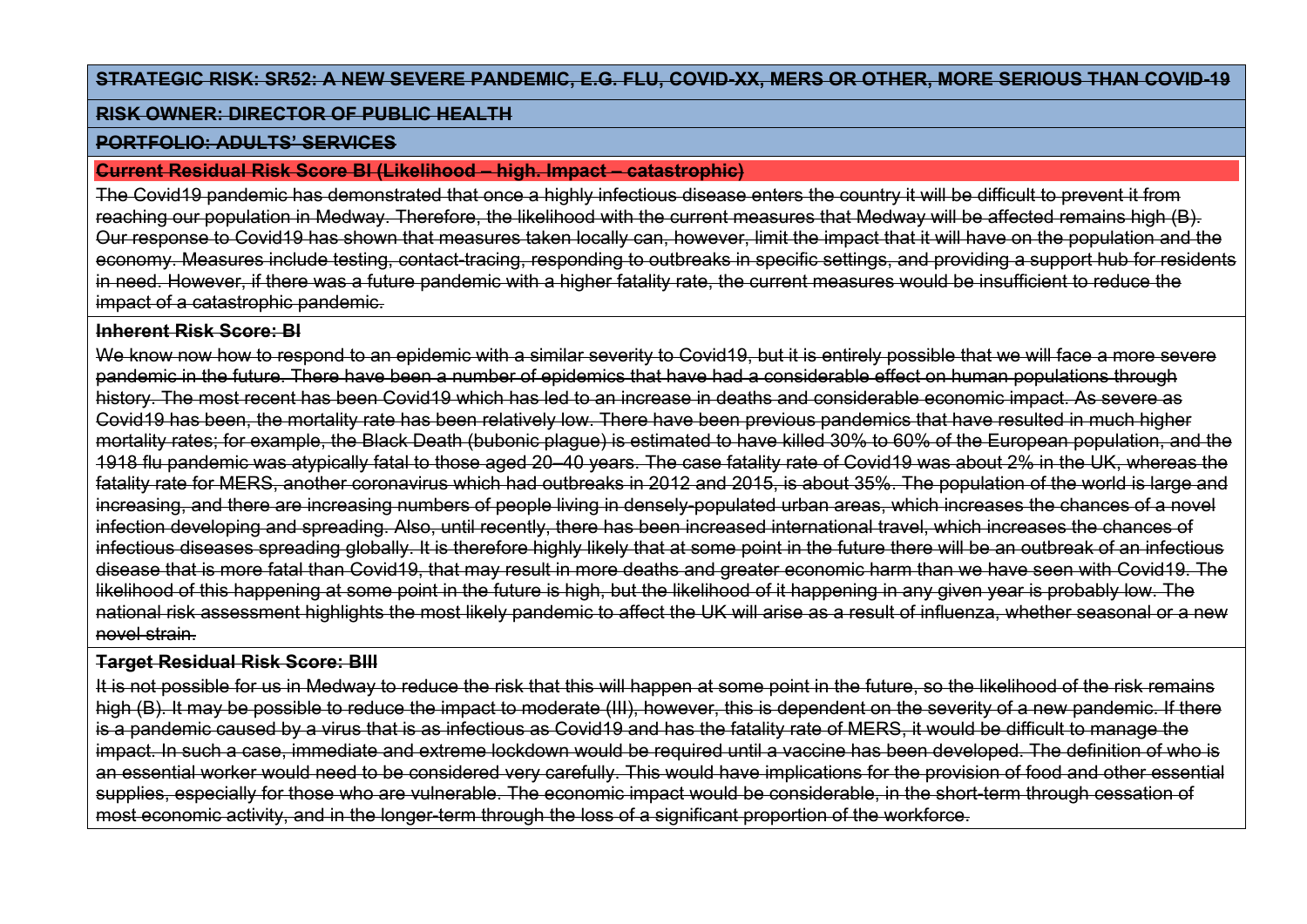## **STRATEGIC RISK: SR52: A NEW SEVERE PANDEMIC, E.G. FLU, COVID-XX, MERS OR OTHER, MORE SERIOUS THAN COVID-19**

#### **Trigger**

A new severe infectious disease pandemic with a high fatality rate (higher than or similar to, Covid19) for which we have no vaccine.

### **Consequence**

- Increased mortality, leading to pressure on the death management system, in particular body storage and funerals.
- Inability to run essential services, including the provision of food supplies, social care and hospital care.
- Potential for disorder, violence and looting, if food and other supplies run low.
- Severe impact on the local economy.
- Potential severe impact on council finances if the government does not provide additional funding.

### **Opportunities and the way forward**

- Medway Public Health set up a local test and trace contact-tracing team, in line with, and often influencing, national guidance. Public Health England is being disbanded. The primary body with a national lead to respond to infectious diseases that impact on human health will sit with is the UK Health Security Agency (UKSHA). There is currently a national and regional debate linked to developing resilience within local authorities to support health protection action at the local level. It is possible that local authorities will be asked (or told) to continue to run contact-tracing for outbreaks of all kinds. If this happens, it may be worth considering combining the Environmental Health team and related functions with Public Health.
- The risk to food supplies during a pandemic could be reduced by encouraging those who are able to maintain a four-week supply of tinned, frozen and dried food on an on-going basis pre-pandemic to do so. This would mean that in a severe pandemic the supply chain could focus on providing food for those who are not able to maintain such a store.
- The development of local networks and use of new technology to connect communities and support volunteers should be built on and harnessed for future local resilience.

## **STRATEGIC RISK: SR52: A NEW SEVERE PANDEMIC, E.G. FLU, COVID-XX, MERS OR OTHER, MORE SERIOUS THAN COVID-19 Mitigating Action: SR52.01**: Ensure that council systems are able to produce a list of vulnerable people

**Lead Officer**: Consultant in Public Health. Assistant Director Adult Social Care.

## **Desired Outcome: Expected Output**

Early on in the Covid19 pandemic the Public Health team set up a hub to support vulnerable people with food deliveries and to determine if they have other needs. Vulnerable people were identified from council housing data (those aged 70 and above on housing benefit or council tax reduction), and a second set of clinically vulnerable people was identified by the National Health Service (NHS). Social care clients can be identified from Mosaic, and would normally be followed up by social workers, but in a very severe pandemic with a very high fatality rate in people of working age, it may not be possible to provide care for all clients, e.g. if social care workers are reluctant to leave home and risk infection. It will therefore be important to be able to produce a list of clients from Mosaic who need daily social care visits, and to be able to determine the minimum frequency that clients can be visited over a four-week period.